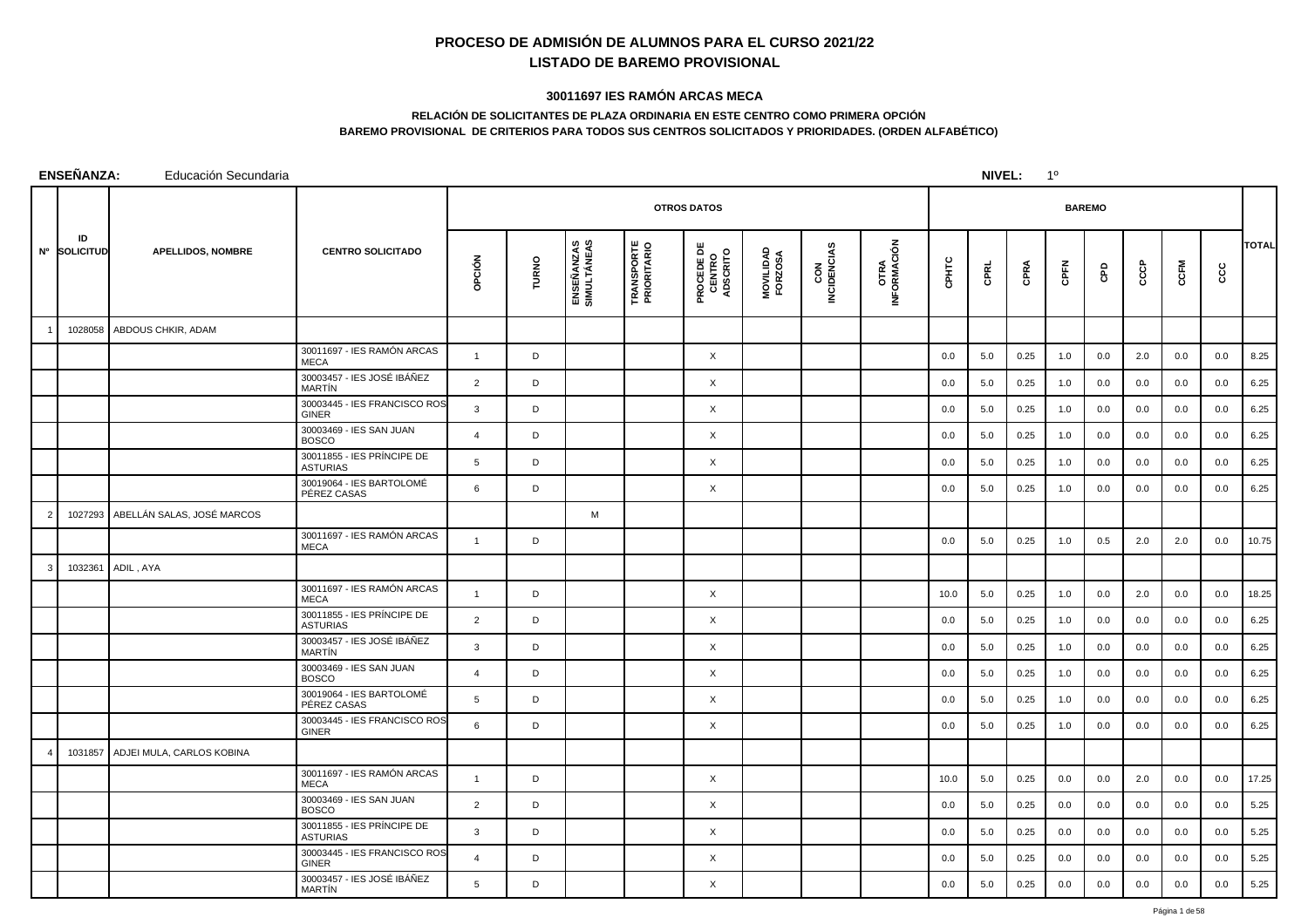|    |                    |                          |                                               |                |       |                           |                                  | <b>OTROS DATOS</b>                        |                      |                    |                     |         |         | <b>BAREMO</b> |         |         |     |         |         |              |
|----|--------------------|--------------------------|-----------------------------------------------|----------------|-------|---------------------------|----------------------------------|-------------------------------------------|----------------------|--------------------|---------------------|---------|---------|---------------|---------|---------|-----|---------|---------|--------------|
|    | ID<br>Nº SOLICITUD | <b>APELLIDOS, NOMBRE</b> | <b>CENTRO SOLICITADO</b>                      | opción         | TURNO | ENSEÑANZAS<br>SIMULTÁNEAS | <b>TRANSPORTE</b><br>PRIORITARIO | <b>PROCEDE DE<br/>CENTRO<br/>ADSCRITO</b> | MOVILIDAD<br>FORZOSA | CON<br>INCIDENCIAS | OTRA<br>INFORMACIÓN | CPHTC   | CPRL    | CPRA          | CPFN    | GPD     | င်င | CCFM    | င္ပင    | <b>TOTAL</b> |
|    |                    |                          | 30019064 - IES BARTOLOMÉ<br>PÉREZ CASAS       | 6              | D     |                           |                                  | X                                         |                      |                    |                     | 0.0     | 5.0     | 0.25          | 0.0     | 0.0     | 0.0 | 0.0     | 0.0     | 5.25         |
| 5  | 1033136            | ALCARAZ ALCARAZ, BLAS    |                                               |                |       |                           |                                  |                                           |                      |                    |                     |         |         |               |         |         |     |         |         |              |
|    |                    |                          | 30011697 - IES RAMÓN ARCAS<br><b>MECA</b>     | $\mathbf{1}$   | D     |                           |                                  | X                                         |                      |                    |                     | 0.0     | 5.0     | 0.25          | 0.0     | 0.5     | 2.0 | 0.0     | 0.0     | 7.75         |
|    |                    |                          | 30003469 - IES SAN JUAN<br><b>BOSCO</b>       | $\overline{2}$ | D     |                           |                                  | X                                         |                      |                    |                     | 0.0     | 5.0     | 0.25          | 0.0     | 0.5     | 0.0 | 0.0     | 0.0     | 5.75         |
|    |                    |                          | 30003457 - IES JOSÉ IBÁÑEZ<br><b>MARTÍN</b>   | 3              | D     |                           |                                  | X                                         |                      |                    |                     | 0.0     | 5.0     | 0.25          | 0.0     | 0.5     | 0.0 | 0.0     | 0.0     | 5.75         |
|    |                    |                          | 30003445 - IES FRANCISCO ROS<br><b>GINER</b>  | $\overline{4}$ | D     |                           |                                  | X                                         |                      |                    |                     | 0.0     | 5.0     | 0.25          | 0.0     | 0.5     | 0.0 | 0.0     | 0.0     | 5.75         |
|    |                    |                          | 30019064 - IES BARTOLOMÉ<br>PÉREZ CASAS       | 5              | D     |                           |                                  | X                                         |                      |                    |                     | 0.0     | 5.0     | 0.25          | 0.0     | 0.5     | 0.0 | 0.0     | 0.0     | 5.75         |
|    |                    |                          | 30011855 - IES PRÍNCIPE DE<br><b>ASTURIAS</b> | 6              | D     |                           |                                  | X                                         |                      |                    |                     | 0.0     | 5.0     | 0.25          | 0.0     | 0.5     | 0.0 | 0.0     | 0.0     | 5.75         |
| -6 | 1033145            | ALEJANDRO CHAVES, LAURA  |                                               |                |       |                           |                                  |                                           |                      |                    |                     |         |         |               |         |         |     |         |         |              |
|    |                    |                          | 30011697 - IES RAMÓN ARCAS<br><b>MECA</b>     | $\mathbf{1}$   | D     |                           |                                  | X                                         |                      |                    |                     | 0.0     | 5.0     | 0.25          | 1.0     | 0.5     | 2.0 | 0.0     | 0.0     | 8.75         |
|    |                    |                          | 30011855 - IES PRÍNCIPE DE<br><b>ASTURIAS</b> | $\overline{2}$ | D     |                           |                                  | X                                         |                      |                    |                     | 0.0     | 5.0     | 0.25          | 1.0     | 0.5     | 0.0 | 0.0     | 0.0     | 6.75         |
|    |                    |                          | 30019064 - IES BARTOLOMÉ<br>PÉREZ CASAS       | 3              | D     |                           |                                  | X                                         |                      |                    |                     | 10.0    | 5.0     | 0.25          | 1.0     | 0.5     | 0.0 | 0.0     | 0.0     | 16.75        |
|    |                    |                          | 30003457 - IES JOSÉ IBÁÑEZ<br>MARTÍN          | 4              | D     |                           |                                  | X                                         |                      |                    |                     | 0.0     | 5.0     | 0.25          | 1.0     | 0.5     | 0.0 | 0.0     | 0.0     | 6.75         |
|    |                    |                          | 30003445 - IES FRANCISCO ROS<br>GINER         | 5              | D     |                           |                                  | X                                         |                      |                    |                     | 0.0     | 5.0     | 0.25          | 1.0     | 0.5     | 0.0 | 0.0     | 0.0     | 6.75         |
|    |                    |                          | 30003469 - IES SAN JUAN<br><b>BOSCO</b>       | 6              | D     |                           |                                  | X                                         |                      |                    |                     | 0.0     | 5.0     | 0.25          | 1.0     | 0.5     | 0.0 | 0.0     | 0.0     | 6.75         |
| -7 | 1032630            | AMINE, OUSSAMA           |                                               |                |       |                           |                                  |                                           |                      |                    |                     |         |         |               |         |         |     |         |         |              |
|    |                    |                          | 30011697 - IES RAMÓN ARCAS<br><b>MECA</b>     | $\mathbf{1}$   | D     |                           |                                  | X                                         |                      |                    |                     | 0.0     | 5.0     | 0.25          | 0.0     | 0.0     | 2.0 | 0.0     | 0.0     | 7.25         |
|    |                    |                          | 30011855 - IES PRÍNCIPE DE<br><b>ASTURIAS</b> | 2              | D     |                           |                                  | X                                         |                      |                    |                     | 0.0     | 5.0     | 0.25          | 0.0     | 0.0     | 0.0 | 0.0     | 0.0     | 5.25         |
|    |                    |                          | 30019064 - IES BARTOLOMÉ<br>PÉREZ CASAS       | 3              | D     |                           |                                  | X                                         |                      |                    |                     | 0.0     | 5.0     | 0.25          | 0.0     | 0.0     | 0.0 | 0.0     | 0.0     | 5.25         |
|    |                    |                          | 30003457 - IES JOSÉ IBÁÑEZ<br><b>MARTIN</b>   | $\overline{4}$ | D     |                           |                                  | X                                         |                      |                    |                     | 0.0     | 5.0     | 0.25          | 0.0     | 0.0     | 0.0 | 0.0     | 0.0     | 5.25         |
|    |                    |                          | 30003445 - IES FRANCISCO ROS<br>GINER         | 5              | D     |                           |                                  | X                                         |                      |                    |                     | 0.0     | 5.0     | 0.25          | 0.0     | 0.0     | 0.0 | 0.0     | 0.0     | 5.25         |
|    |                    |                          | 30003469 - IES SAN JUAN<br><b>BOSCO</b>       | b              | D     |                           |                                  | X                                         |                      |                    |                     | $0.0\,$ | $5.0\,$ | 0.25          | $0.0\,$ | $0.0\,$ | 0.0 | $0.0\,$ | $0.0\,$ | 5.25         |
| 8  |                    | 1031491   AMYN, NABIL    |                                               |                |       |                           |                                  |                                           |                      |                    |                     |         |         |               |         |         |     |         |         |              |
|    |                    |                          | 30011697 - IES RAMÓN ARCAS<br>MECA            | $\mathbf{1}$   | D     |                           |                                  | $\times$                                  |                      |                    |                     | 0.0     | 5.0     | 0.25          | 0.0     | 0.0     | 2.0 | 0.0     | 0.0     | 7.25         |
|    |                    |                          | 30011855 - IES PRÍNCIPE DE<br><b>ASTURIAS</b> | $\overline{2}$ | D     |                           |                                  | X                                         |                      |                    |                     | 0.0     | 5.0     | 0.25          | 0.0     | 0.0     | 0.0 | 0.0     | 0.0     | 5.25         |
|    |                    |                          | 30019064 - IES BARTOLOMÉ<br>PÉREZ CASAS       | 3              | D     |                           |                                  | X                                         |                      |                    |                     | 0.0     | 5.0     | 0.25          | 0.0     | 0.0     | 0.0 | 0.0     | 0.0     | 5.25         |
|    |                    |                          | 30003445 - IES FRANCISCO ROS<br>GINER         | $\overline{4}$ | D     |                           |                                  | $\times$                                  |                      |                    |                     | 0.0     | 5.0     | 0.25          | 0.0     | 0.0     | 0.0 | 0.0     | 0.0     | 5.25         |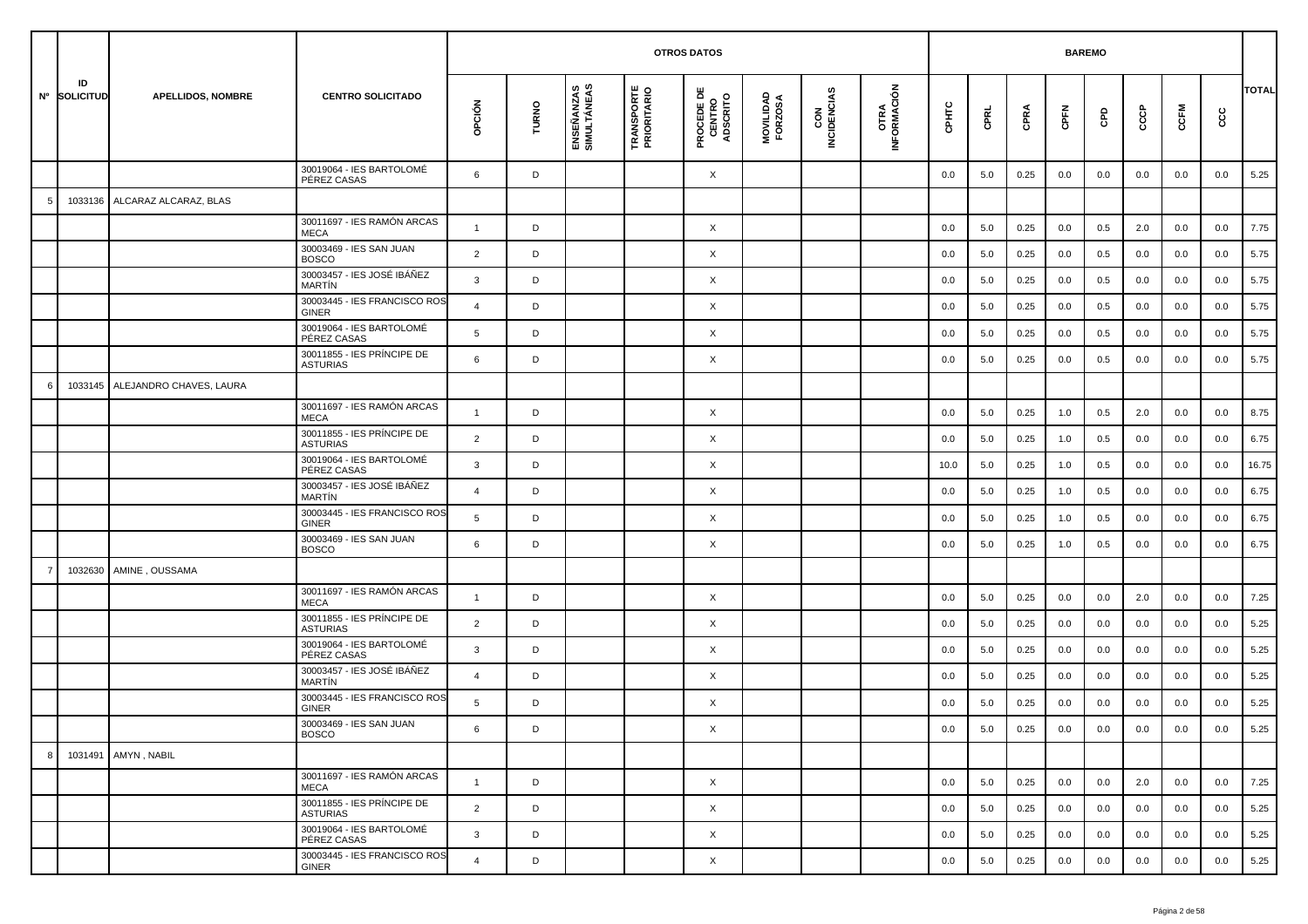|    |                    |                                |                                               |                |       |                           | <b>OTROS DATOS</b>               |                                           |                      |                    |                     |         | <b>BAREMO</b> |      |         |     |     |         |     |              |
|----|--------------------|--------------------------------|-----------------------------------------------|----------------|-------|---------------------------|----------------------------------|-------------------------------------------|----------------------|--------------------|---------------------|---------|---------------|------|---------|-----|-----|---------|-----|--------------|
|    | ID<br>Nº SOLICITUD | <b>APELLIDOS, NOMBRE</b>       | <b>CENTRO SOLICITADO</b>                      | opción         | TURNO | ENSEÑANZAS<br>SIMULTÁNEAS | <b>TRANSPORTE</b><br>PRIORITARIO | <b>PROCEDE DE<br/>CENTRO<br/>ADSCRITO</b> | MOVILIDAD<br>FORZOSA | CON<br>INCIDENCIAS | OTRA<br>INFORMACIÓN | срнтс   | CPRL          | CPRA | CPFN    | GPD | င်င | CCFM    | cc  | <b>TOTAL</b> |
|    |                    |                                | 30003457 - IES JOSÉ IBÁÑEZ<br><b>MARTIN</b>   | 5              | D     |                           |                                  | X                                         |                      |                    |                     | 0.0     | 5.0           | 0.25 | 0.0     | 0.0 | 0.0 | 0.0     | 0.0 | 5.25         |
|    |                    |                                | 30003469 - IES SAN JUAN<br><b>BOSCO</b>       | 6              | D     |                           |                                  | X                                         |                      |                    |                     | 0.0     | 5.0           | 0.25 | 0.0     | 0.0 | 0.0 | 0.0     | 0.0 | 5.25         |
|    | 1030158            | AOUFIR, AMINE                  |                                               |                |       |                           |                                  |                                           |                      |                    |                     |         |               |      |         |     |     |         |     |              |
|    |                    |                                | 30011697 - IES RAMÓN ARCAS<br><b>MECA</b>     | $\mathbf{1}$   | D     |                           |                                  | X                                         |                      |                    |                     | 0.0     | 5.0           | 0.25 | 1.0     | 0.0 | 2.0 | 0.0     | 1.0 | 9.25         |
|    |                    |                                | 30003445 - IES FRANCISCO ROS<br><b>GINER</b>  | $\overline{2}$ | D     |                           |                                  | X                                         |                      |                    |                     | 0.0     | 5.0           | 0.25 | 1.0     | 0.0 | 0.0 | 0.0     | 0.0 | 6.25         |
|    |                    |                                | 30011855 - IES PRÍNCIPE DE<br><b>ASTURIAS</b> | 3              | D     |                           |                                  | X                                         |                      |                    |                     | 0.0     | 5.0           | 0.25 | 1.0     | 0.0 | 0.0 | 0.0     | 0.0 | 6.25         |
|    |                    |                                | 30003457 - IES JOSÉ IBÁÑEZ<br><b>MARTIN</b>   | $\overline{4}$ | D     |                           |                                  | X                                         |                      |                    |                     | 0.0     | 5.0           | 0.25 | 1.0     | 0.0 | 0.0 | 0.0     | 0.0 | 6.25         |
|    |                    |                                | 30003469 - IES SAN JUAN<br><b>BOSCO</b>       | 5              | D     |                           |                                  | X                                         |                      |                    |                     | 0.0     | 5.0           | 0.25 | 1.0     | 0.0 | 0.0 | 0.0     | 0.0 | 6.25         |
|    |                    |                                | 30019064 - IES BARTOLOMÉ<br>PÉREZ CASAS       | 6              | D     |                           |                                  | X                                         |                      |                    |                     | 0.0     | 5.0           | 0.25 | 1.0     | 0.0 | 0.0 | 0.0     | 0.0 | 6.25         |
| 10 | 1031465            | AYALA TERUEL, SARA             |                                               |                |       |                           |                                  |                                           |                      |                    |                     |         |               |      |         |     |     |         |     |              |
|    |                    |                                | 30011697 - IES RAMÓN ARCAS<br><b>MECA</b>     | $\mathbf{1}$   | D     |                           |                                  | X                                         |                      |                    |                     | 10.0    | 5.0           | 0.25 | 1.0     | 0.0 | 2.0 | 0.0     | 0.0 | 18.25        |
|    |                    |                                | 30011855 - IES PRÍNCIPE DE<br><b>ASTURIAS</b> | $\overline{2}$ | D     |                           |                                  | X                                         |                      |                    |                     | 0.0     | 5.0           | 0.25 | 1.0     | 0.0 | 0.0 | 0.0     | 0.0 | 6.25         |
|    |                    |                                | 30003445 - IES FRANCISCO ROS<br><b>GINER</b>  | $\mathbf{3}$   | D     |                           |                                  | X                                         |                      |                    |                     | 0.0     | 5.0           | 0.25 | 1.0     | 0.0 | 0.0 | 0.0     | 0.0 | 6.25         |
|    |                    |                                | 30003457 - IES JOSÉ IBÁÑEZ<br><b>MARTIN</b>   | $\overline{4}$ | D     |                           |                                  | X                                         |                      |                    |                     | 0.0     | 5.0           | 0.25 | 1.0     | 0.0 | 0.0 | 0.0     | 0.0 | 6.25         |
|    |                    |                                | 30013530 - I.E.S.O. PEDANÍAS<br><b>ALTAS</b>  | 5              | D     |                           | $\times$                         | X                                         |                      |                    |                     | 0.0     | 5.0           | 0.25 | 1.0     | 0.0 | 0.0 | 0.0     | 0.0 | 6.25         |
|    |                    |                                | 30003469 - IES SAN JUAN<br><b>BOSCO</b>       | 6              | D     |                           |                                  | X                                         |                      |                    |                     | 0.0     | 5.0           | 0.25 | 1.0     | 0.0 | 0.0 | 0.0     | 0.0 | 6.25         |
|    |                    |                                | 30019064 - IES BARTOLOMÉ<br>PÉREZ CASAS       | $\overline{7}$ | D     |                           |                                  | X                                         |                      |                    |                     | 0.0     | 5.0           | 0.25 | 1.0     | 0.0 | 0.0 | 0.0     | 0.0 | 6.25         |
| 11 | 1028538            | <b>BAS AMADOR, RUBÉN</b>       |                                               |                |       |                           |                                  |                                           |                      | <b>RRASD</b>       |                     |         |               |      |         |     |     |         |     |              |
|    |                    |                                | 30011697 - IES RAMÓN ARCAS<br><b>MECA</b>     | $\mathbf{1}$   | D     |                           |                                  | X                                         |                      |                    |                     | 0.0     | 5.0           | 0.0  | 0.0     | 0.0 | 2.0 | 0.0     | 0.0 | 7.0          |
|    |                    |                                | 30003457 - IES JOSÉ IBÁÑEZ<br><b>MARTIN</b>   | $\overline{2}$ | D     |                           |                                  | X                                         |                      |                    |                     | 0.0     | 5.0           | 0.0  | 0.0     | 0.0 | 0.0 | 0.0     | 0.0 | 5.0          |
|    |                    |                                | 30003445 - IES FRANCISCO ROS<br><b>GINER</b>  | 3              | D     |                           |                                  | X                                         |                      |                    |                     | 0.0     | 5.0           | 0.0  | 0.0     | 0.0 | 0.0 | 0.0     | 0.0 | 5.0          |
|    |                    |                                | 30003469 - IES SAN JUAN<br><b>BOSCO</b>       |                | D     |                           |                                  | Χ                                         |                      |                    |                     | $0.0\,$ | 5.0           | 0.0  | $0.0\,$ | 0.0 | 0.0 | $0.0\,$ | 0.0 | $5.0\,$      |
|    |                    |                                | 30011855 - IES PRÍNCIPE DE<br><b>ASTURIAS</b> | 5              | D     |                           |                                  | $\times$                                  |                      |                    |                     | 0.0     | 5.0           | 0.0  | 0.0     | 0.0 | 0.0 | 0.0     | 0.0 | 5.0          |
|    |                    |                                | 30019064 - IES BARTOLOMÉ<br>PÉREZ CASAS       | 6              | D     |                           |                                  | $\times$                                  |                      |                    |                     | 0.0     | 5.0           | 0.0  | 0.0     | 0.0 | 0.0 | 0.0     | 0.0 | 5.0          |
| 12 |                    | 1025852 BASTIDA MÉNDEZ, SERGIO |                                               |                |       |                           |                                  |                                           |                      | <b>RRAN</b>        |                     |         |               |      |         |     |     |         |     |              |
|    |                    |                                | 30011697 - IES RAMÓN ARCAS<br>MECA            | $\overline{1}$ | D     |                           |                                  | $\times$                                  |                      |                    |                     | 10.0    | 5.0           | 0.0  | 1.0     | 0.5 | 2.0 | 0.0     | 0.0 | 18.5         |
|    |                    |                                | 30003445 - IES FRANCISCO ROS<br>GINER         | $\overline{2}$ | D     |                           |                                  | X                                         |                      |                    |                     | 0.0     | 5.0           | 0.0  | 1.0     | 0.5 | 0.0 | 0.0     | 0.0 | 6.5          |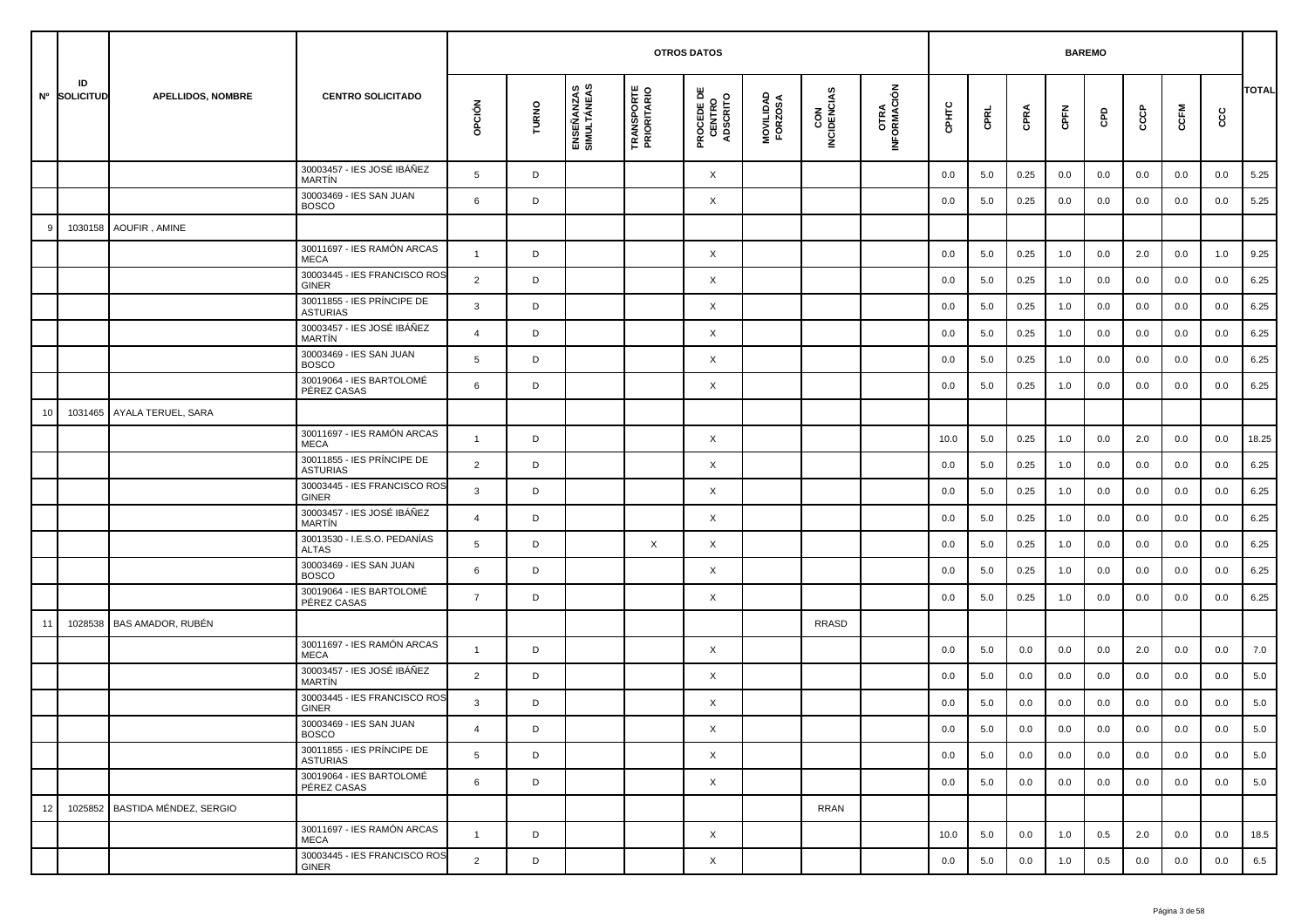|    |                    |                                |                                               |                |       |                           | <b>OTROS DATOS</b>               |                                           |                      |                    |                     |         | <b>BAREMO</b> |      |      |     |         |      |     |              |
|----|--------------------|--------------------------------|-----------------------------------------------|----------------|-------|---------------------------|----------------------------------|-------------------------------------------|----------------------|--------------------|---------------------|---------|---------------|------|------|-----|---------|------|-----|--------------|
|    | ID<br>Nº SOLICITUD | <b>APELLIDOS, NOMBRE</b>       | <b>CENTRO SOLICITADO</b>                      | OPCIÓN         | TURNO | ENSEÑANZAS<br>SIMULTÁNEAS | <b>TRANSPORTE</b><br>PRIORITARIO | <b>PROCEDE DE<br/>CENTRO<br/>ADSCRITO</b> | MOVILIDAD<br>FORZOSA | CON<br>INCIDENCIAS | OTRA<br>INFORMACIÓN | CPHTC   | CPRL          | CPRA | CPFN | GPD | င်င     | CCFM | cc  | <b>TOTAL</b> |
|    |                    |                                | 30003457 - IES JOSÉ IBÁÑEZ<br>MARTÍN          | $\mathbf{3}$   | D     |                           |                                  | X                                         |                      |                    |                     | 0.0     | 5.0           | 0.0  | 1.0  | 0.5 | 0.0     | 0.0  | 0.0 | 6.5          |
|    |                    |                                | 30011855 - IES PRÍNCIPE DE<br><b>ASTURIAS</b> | $\overline{4}$ | D     |                           |                                  | Χ                                         |                      |                    |                     | 0.0     | 5.0           | 0.0  | 1.0  | 0.5 | 0.0     | 0.0  | 0.0 | 6.5          |
|    |                    |                                | 30003469 - IES SAN JUAN<br><b>BOSCO</b>       | 5              | D     |                           |                                  | X                                         |                      |                    |                     | 0.0     | 5.0           | 0.0  | 1.0  | 0.5 | 0.0     | 0.0  | 0.0 | 6.5          |
|    |                    |                                | 30019064 - IES BARTOLOMÉ<br>PÉREZ CASAS       | 6              | D     |                           |                                  | Χ                                         |                      |                    |                     | 0.0     | 5.0           | 0.0  | 1.0  | 0.5 | 0.0     | 0.0  | 0.0 | 6.5          |
| 13 | 1025675            | <b>BAYONAS MARTINEZ, PABLO</b> |                                               |                |       |                           |                                  |                                           |                      | <b>RRAN</b>        |                     |         |               |      |      |     |         |      |     |              |
|    |                    |                                | 30011697 - IES RAMÓN ARCAS<br><b>MECA</b>     | $\mathbf{1}$   | D     |                           |                                  | X                                         |                      |                    |                     | 0.0     | 5.0           | 0.0  | 0.0  | 0.0 | 2.0     | 0.0  | 1.0 | 8.0          |
|    |                    |                                | 30003445 - IES FRANCISCO ROS<br><b>GINER</b>  | $\overline{2}$ | D     |                           |                                  | X                                         |                      |                    |                     | 0.0     | 5.0           | 0.0  | 0.0  | 0.0 | 0.0     | 0.0  | 0.0 | 5.0          |
|    |                    |                                | 30003457 - IES JOSÉ IBÁÑEZ<br>MARTÍN          | 3              | D     |                           |                                  | Χ                                         |                      |                    |                     | 0.0     | 5.0           | 0.0  | 0.0  | 0.0 | 0.0     | 0.0  | 0.0 | 5.0          |
|    |                    |                                | 30003469 - IES SAN JUAN<br><b>BOSCO</b>       | $\overline{4}$ | D     |                           |                                  | Χ                                         |                      |                    |                     | 0.0     | 5.0           | 0.0  | 0.0  | 0.0 | 0.0     | 0.0  | 0.0 | 5.0          |
|    |                    |                                | 30011855 - IES PRÍNCIPE DE<br><b>ASTURIAS</b> | 5              | D     |                           |                                  | Χ                                         |                      |                    |                     | 0.0     | 5.0           | 0.0  | 0.0  | 0.0 | 0.0     | 0.0  | 0.0 | 5.0          |
|    |                    |                                | 30019064 - IES BARTOLOMÉ<br>PÉREZ CASAS       | 6              | D     |                           |                                  | Χ                                         |                      |                    |                     | 0.0     | 5.0           | 0.0  | 0.0  | 0.0 | 0.0     | 0.0  | 0.0 | 5.0          |
| 14 | 1029288            | BELMONTE LÓPEZ, MARIOLA        |                                               |                |       | M                         |                                  |                                           |                      | RRAN               |                     |         |               |      |      |     |         |      |     |              |
|    |                    |                                | 30011697 - IES RAMÓN ARCAS<br>MECA            | $\mathbf{1}$   | D     |                           |                                  |                                           |                      |                    |                     | 0.0     | 5.0           | 0.0  | 0.0  | 0.0 | 2.0     | 0.0  | 0.0 | 7.0          |
| 15 | 1032397            | BELMONTE MAZUECOS, PABLO       |                                               |                |       | M                         |                                  |                                           |                      | RRAN               |                     |         |               |      |      |     |         |      |     |              |
|    |                    |                                | 30011697 - IES RAMÓN ARCAS<br><b>MECA</b>     | $\mathbf{1}$   | D     |                           |                                  | X                                         |                      |                    |                     | 0.0     | 5.0           | 0.0  | 0.0  | 0.0 | 2.0     | 0.0  | 0.0 | 7.0          |
|    |                    |                                | 30003445 - IES FRANCISCO ROS<br><b>GINER</b>  | 2              | D     |                           |                                  | X                                         |                      |                    |                     | 0.0     | 5.0           | 0.0  | 0.0  | 0.0 | 0.0     | 0.0  | 0.0 | 5.0          |
|    |                    |                                | 30003457 - IES JOSÉ IBÁÑEZ<br><b>MARTÍN</b>   | 3              | D     |                           |                                  | Χ                                         |                      |                    |                     | 0.0     | 5.0           | 0.0  | 0.0  | 0.0 | 0.0     | 0.0  | 0.0 | 5.0          |
|    |                    |                                | 30003469 - IES SAN JUAN<br><b>BOSCO</b>       | $\overline{4}$ | D     |                           |                                  | X                                         |                      |                    |                     | 0.0     | 5.0           | 0.0  | 0.0  | 0.0 | 0.0     | 0.0  | 0.0 | 5.0          |
|    |                    |                                | 30011855 - IES PRÍNCIPE DE<br><b>ASTURIAS</b> | 5              | D     |                           |                                  | X                                         |                      |                    |                     | 0.0     | 5.0           | 0.0  | 0.0  | 0.0 | 0.0     | 0.0  | 0.0 | 5.0          |
|    |                    |                                | 30019064 - IES BARTOLOMÉ<br>PÉREZ CASAS       | 6              | D     |                           |                                  | Χ                                         |                      |                    |                     | 0.0     | 5.0           | 0.0  | 0.0  | 0.0 | 0.0     | 0.0  | 0.0 | 5.0          |
| 16 | 1032199            | <b>BENMBARK, LINA</b>          |                                               |                |       |                           |                                  |                                           |                      |                    |                     |         |               |      |      |     |         |      |     |              |
|    |                    |                                | 30011697 - IES RAMÓN ARCAS<br>MECA            |                | D     |                           |                                  | X                                         |                      |                    |                     | $0.0\,$ | $5.0\,$       | 0.25 | 1.0  | 0.0 | $2.0\,$ | 0.0  | 0.0 | 8.25         |
|    |                    |                                | 30011855 - IES PRÍNCIPE DE<br>ASTURIAS        | $\overline{2}$ | D     |                           |                                  | $\times$                                  |                      |                    |                     | 0.0     | 5.0           | 0.25 | 1.0  | 0.0 | 0.0     | 0.0  | 0.0 | 6.25         |
|    |                    |                                | 30003457 - IES JOSÉ IBÁÑEZ<br>MARTÍN          | $\mathbf{3}$   | D     |                           |                                  | X                                         |                      |                    |                     | 0.0     | 5.0           | 0.25 | 1.0  | 0.0 | 0.0     | 0.0  | 0.0 | 6.25         |
|    |                    |                                | 30003445 - IES FRANCISCO ROS<br>GINER         | $\overline{4}$ | D     |                           |                                  | X                                         |                      |                    |                     | 0.0     | 5.0           | 0.25 | 1.0  | 0.0 | 0.0     | 0.0  | 0.0 | 6.25         |
|    |                    |                                | 30003469 - IES SAN JUAN<br><b>BOSCO</b>       | 5              | D     |                           |                                  | X                                         |                      |                    |                     | 0.0     | 5.0           | 0.25 | 1.0  | 0.0 | 0.0     | 0.0  | 0.0 | 6.25         |
|    |                    |                                | 30019064 - IES BARTOLOMÉ<br>PÉREZ CASAS       | 6              | D     |                           |                                  | X                                         |                      |                    |                     | 0.0     | 5.0           | 0.25 | 1.0  | 0.0 | 0.0     | 0.0  | 0.0 | 6.25         |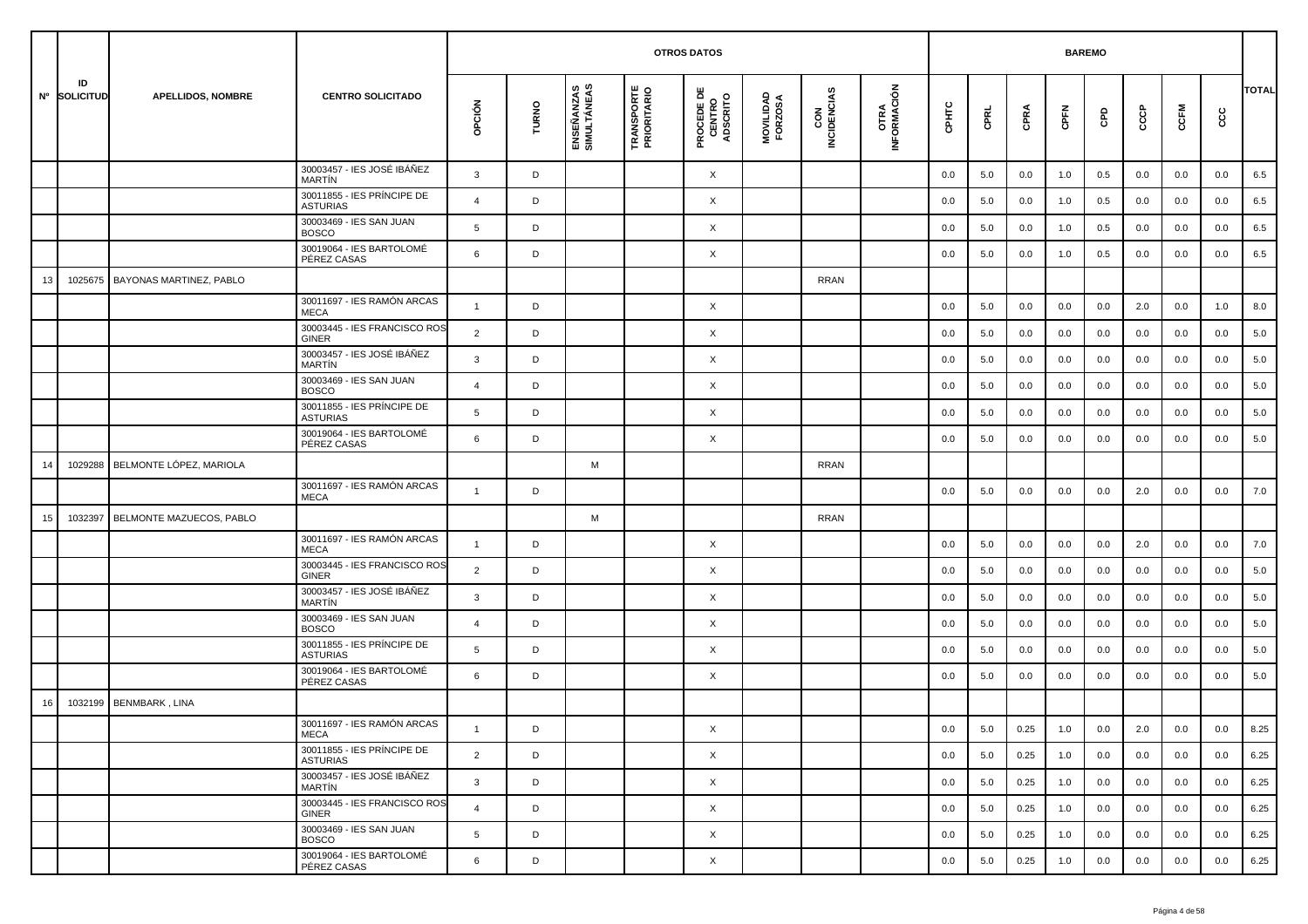|        |                    |                                        |                                               |                |       |                           |                                  | <b>OTROS DATOS</b>                        |                      |                    |                             |       |      |      | <b>BAREMO</b> |     |     |      |     |              |
|--------|--------------------|----------------------------------------|-----------------------------------------------|----------------|-------|---------------------------|----------------------------------|-------------------------------------------|----------------------|--------------------|-----------------------------|-------|------|------|---------------|-----|-----|------|-----|--------------|
|        | ID<br>Nº SOLICITUD | <b>APELLIDOS, NOMBRE</b>               | <b>CENTRO SOLICITADO</b>                      | opción         | TURNO | ENSEÑANZAS<br>SIMULTÁNEAS | <b>TRANSPORTE</b><br>PRIORITARIO | <b>PROCEDE DE<br/>CENTRO<br/>ADSCRITO</b> | MOVILIDAD<br>FORZOSA | CON<br>INCIDENCIAS | <b>OTRA<br/>INFORMACIÓN</b> | CPHTC | CPRL | CPRA | CPFN          | GPD | ငင  | CCFM | င်င | <b>TOTAL</b> |
| 17     | 1030813            | BEZZAI, AZ EDDINE                      |                                               |                |       |                           |                                  |                                           |                      |                    |                             |       |      |      |               |     |     |      |     |              |
|        |                    |                                        | 30011697 - IES RAMÓN ARCAS<br><b>MECA</b>     | $\mathbf{1}$   | D     |                           |                                  | X                                         |                      |                    |                             | 0.0   | 5.0  | 0.25 | 0.0           | 0.0 | 2.0 | 0.0  | 1.0 | 8.25         |
|        |                    |                                        | 30003445 - IES FRANCISCO ROS<br><b>GINER</b>  | 2              | D     |                           |                                  | $\times$                                  |                      |                    |                             | 0.0   | 5.0  | 0.25 | 0.0           | 0.0 | 0.0 | 0.0  | 0.0 | 5.25         |
|        |                    |                                        | 30003457 - IES JOSÉ IBÁÑEZ<br>MARTÍN          | 3              | D     |                           |                                  | X                                         |                      |                    |                             | 0.0   | 5.0  | 0.25 | 0.0           | 0.0 | 0.0 | 0.0  | 0.0 | 5.25         |
|        |                    |                                        | 30003469 - IES SAN JUAN<br><b>BOSCO</b>       | $\overline{4}$ | D     |                           |                                  | X                                         |                      |                    |                             | 0.0   | 5.0  | 0.25 | 0.0           | 0.0 | 0.0 | 0.0  | 0.0 | 5.25         |
|        |                    |                                        | 30011855 - IES PRÍNCIPE DE<br>ASTURIAS        | 5              | D     |                           |                                  | X                                         |                      |                    |                             | 0.0   | 5.0  | 0.25 | 0.0           | 0.0 | 0.0 | 0.0  | 0.0 | 5.25         |
|        |                    |                                        | 30019064 - IES BARTOLOMÉ<br>PÉREZ CASAS       | 6              | D     |                           |                                  | X                                         |                      |                    |                             | 0.0   | 5.0  | 0.25 | 0.0           | 0.0 | 0.0 | 0.0  | 0.0 | 5.25         |
| 18     | 1024220            | BLAZQUEZ BASTIDA, AMANDA               |                                               |                |       |                           |                                  |                                           |                      |                    |                             |       |      |      |               |     |     |      |     |              |
|        |                    |                                        | 30011697 - IES RAMÓN ARCAS<br><b>MECA</b>     | -1             | D     |                           |                                  | $\times$                                  |                      |                    |                             | 0.0   | 5.0  | 0.25 | 0.0           | 0.0 | 2.0 | 0.0  | 0.0 | 7.25         |
|        |                    |                                        | 30011855 - IES PRÍNCIPE DE<br><b>ASTURIAS</b> | $\overline{2}$ | D     |                           |                                  | X                                         |                      |                    |                             | 0.0   | 5.0  | 0.25 | 0.0           | 0.0 | 0.0 | 0.0  | 0.0 | 5.25         |
|        |                    |                                        | 30003445 - IES FRANCISCO ROS<br>GINER         | 3              | D     |                           |                                  | X                                         |                      |                    |                             | 0.0   | 5.0  | 0.25 | 0.0           | 0.0 | 0.0 | 0.0  | 0.0 | 5.25         |
|        |                    |                                        | 30003457 - IES JOSÉ IBÁÑEZ<br>MARTÍN          | $\overline{4}$ | D     |                           |                                  | X                                         |                      |                    |                             | 0.0   | 5.0  | 0.25 | 0.0           | 0.0 | 0.0 | 0.0  | 0.0 | 5.25         |
|        |                    |                                        | 30003469 - IES SAN JUAN<br><b>BOSCO</b>       | 5              | D     |                           |                                  | X                                         |                      |                    |                             | 0.0   | 5.0  | 0.25 | 0.0           | 0.0 | 0.0 | 0.0  | 0.0 | 5.25         |
|        |                    |                                        | 30019064 - IES BARTOLOMÉ<br>PÉREZ CASAS       | 6              | D     |                           |                                  | X                                         |                      |                    |                             | 0.0   | 5.0  | 0.25 | 0.0           | 0.0 | 0.0 | 0.0  | 0.0 | 5.25         |
| 19     | 1032846            | BLÁZQUEZ MARTÍNEZ, ESTHER              |                                               |                |       |                           |                                  |                                           |                      | <b>RRAN</b>        |                             |       |      |      |               |     |     |      |     |              |
|        |                    |                                        | 30011697 - IES RAMÓN ARCAS<br><b>MECA</b>     | $\overline{1}$ | D     |                           |                                  | X                                         |                      |                    |                             | 0.0   | 5.0  | 0.0  | 0.0           | 0.0 | 2.0 | 0.0  | 0.0 | 7.0          |
|        |                    |                                        | 30011855 - IES PRÍNCIPE DE<br><b>ASTURIAS</b> | $\overline{2}$ | D     |                           |                                  | X                                         |                      |                    |                             | 0.0   | 5.0  | 0.0  | 0.0           | 0.0 | 0.0 | 0.0  | 0.0 | 5.0          |
|        |                    |                                        | 30003457 - IES JOSÉ IBÁÑEZ<br>MARTÍN          | 3              | D     |                           |                                  | X                                         |                      |                    |                             | 0.0   | 5.0  | 0.0  | 0.0           | 0.0 | 0.0 | 0.0  | 0.0 | 5.0          |
|        |                    |                                        | 30003445 - IES FRANCISCO ROS<br>GINER         | 4              | D     |                           |                                  | X                                         |                      |                    |                             | 0.0   | 5.0  | 0.0  | 0.0           | 0.0 | 0.0 | 0.0  | 0.0 | 5.0          |
|        |                    |                                        | 30003469 - IES SAN JUAN<br><b>BOSCO</b>       | 5              | D     |                           |                                  | X                                         |                      |                    |                             | 0.0   | 5.0  | 0.0  | 0.0           | 0.0 | 0.0 | 0.0  | 0.0 | 5.0          |
|        |                    |                                        | 30019064 - IES BARTOLOMÉ<br>PÉREZ CASAS       | 6              | D     |                           |                                  | X                                         |                      |                    |                             | 0.0   | 5.0  | 0.0  | 0.0           | 0.0 | 0.0 | 0.0  | 0.0 | 5.0          |
| $20\,$ |                    | 1032845 BOTELLO RUSSI, KAROL VALENTINA |                                               |                |       |                           |                                  |                                           |                      |                    |                             |       |      |      |               |     |     |      |     |              |
|        |                    |                                        | 30011697 - IES RAMÓN ARCAS<br>MECA            | $\mathbf{1}$   | D     |                           |                                  | $\times$                                  |                      |                    |                             | 0.0   | 5.0  | 0.25 | 0.0           | 0.0 | 2.0 | 0.0  | 0.0 | 7.25         |
|        |                    |                                        | 30011855 - IES PRÍNCIPE DE<br>ASTURIAS        | $\overline{2}$ | D     |                           |                                  | $\times$                                  |                      |                    |                             | 0.0   | 5.0  | 0.25 | 0.0           | 0.0 | 0.0 | 0.0  | 0.0 | 5.25         |
|        |                    |                                        | 30003457 - IES JOSÉ IBÁÑEZ<br>MARTÍN          | $\mathbf{3}$   | D     |                           |                                  | $\times$                                  |                      |                    |                             | 0.0   | 5.0  | 0.25 | 0.0           | 0.0 | 0.0 | 0.0  | 0.0 | 5.25         |
|        |                    |                                        | 30003445 - IES FRANCISCO ROS<br>GINER         | $\overline{4}$ | D     |                           |                                  | $\times$                                  |                      |                    |                             | 0.0   | 5.0  | 0.25 | 0.0           | 0.0 | 0.0 | 0.0  | 0.0 | 5.25         |
|        |                    |                                        | 30019064 - IES BARTOLOMÉ<br>PÉREZ CASAS       | 5              | D     |                           |                                  | $\times$                                  |                      |                    |                             | 0.0   | 5.0  | 0.25 | 0.0           | 0.0 | 0.0 | 0.0  | 0.0 | 5.25         |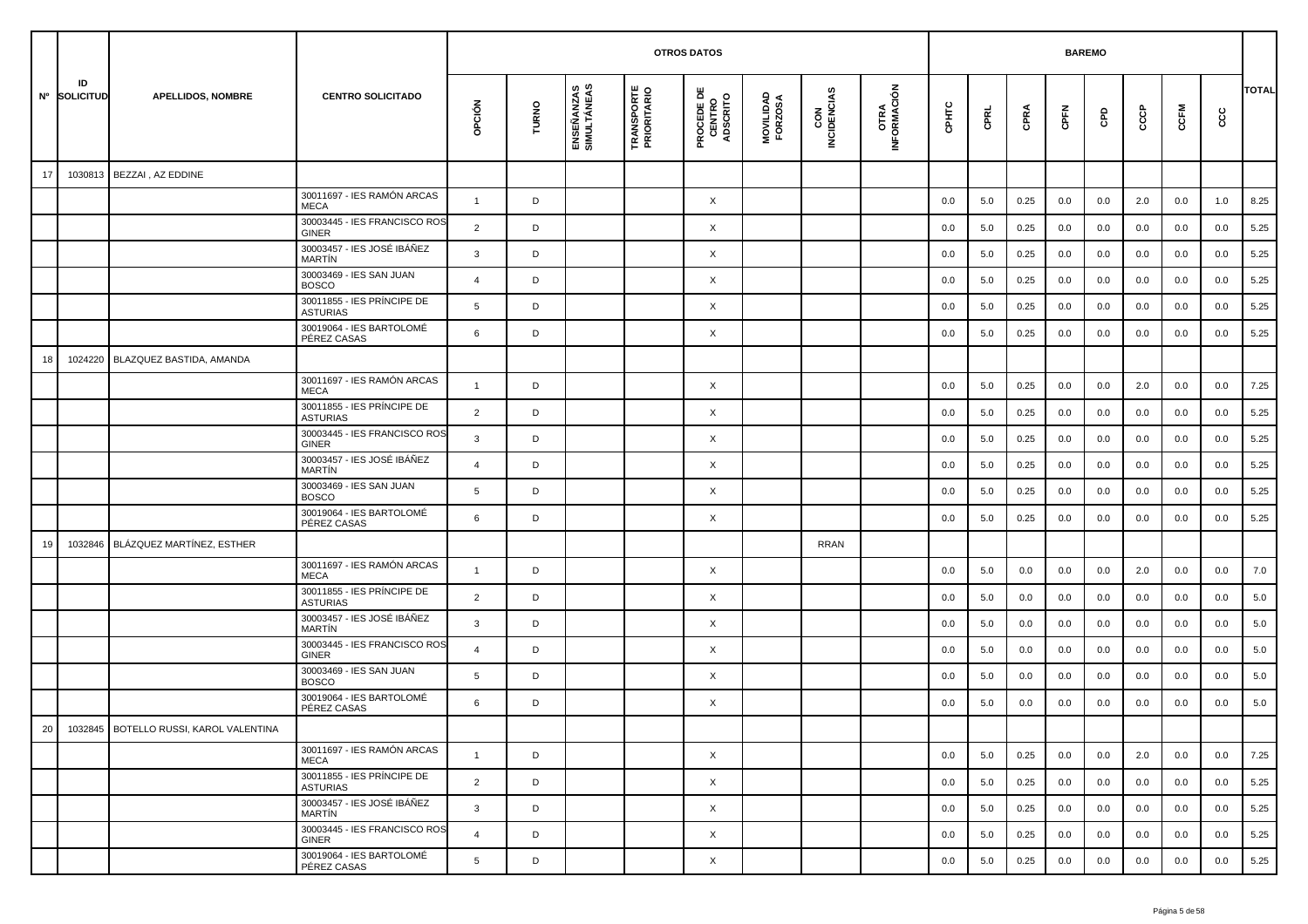|    |                    |                                 |                                               |                |       |                           |                                  |                                           |                      |                    |                     | <b>BAREMO</b> |         |      |         |     |     |         |         |              |
|----|--------------------|---------------------------------|-----------------------------------------------|----------------|-------|---------------------------|----------------------------------|-------------------------------------------|----------------------|--------------------|---------------------|---------------|---------|------|---------|-----|-----|---------|---------|--------------|
|    | ID<br>Nº SOLICITUD | <b>APELLIDOS, NOMBRE</b>        | <b>CENTRO SOLICITADO</b>                      | opción         | TURNO | ENSEÑANZAS<br>SIMULTÁNEAS | <b>TRANSPORTE</b><br>PRIORITARIO | <b>PROCEDE DE<br/>CENTRO<br/>ADSCRITO</b> | MOVILIDAD<br>FORZOSA | CON<br>INCIDENCIAS | OTRA<br>INFORMACIÓN | CPHTC         | CPRL    | CPRA | CPFN    | GPD | င်င | CCFM    | င္ပင    | <b>TOTAL</b> |
|    |                    |                                 | 30003469 - IES SAN JUAN<br><b>BOSCO</b>       | 6              | D     |                           |                                  | X                                         |                      |                    |                     | 0.0           | 5.0     | 0.25 | 0.0     | 0.0 | 0.0 | 0.0     | 0.0     | 5.25         |
| 21 | 1029267            | <b>BOUHFIRA EL OGRI, ILIYAS</b> |                                               |                |       |                           |                                  |                                           |                      | RRLSD              |                     |               |         |      |         |     |     |         |         |              |
|    |                    |                                 | 30011697 - IES RAMÓN ARCAS<br><b>MECA</b>     | $\mathbf{1}$   | D     |                           |                                  | X                                         |                      |                    |                     | 0.0           | 0.0     | 0.25 | 2.0     | 0.0 | 2.0 | 0.0     | 0.0     | 4.25         |
|    |                    |                                 | 30011855 - IES PRÍNCIPE DE<br><b>ASTURIAS</b> | $\overline{2}$ | D     |                           |                                  | X                                         |                      |                    |                     | 0.0           | 0.0     | 0.25 | 2.0     | 0.0 | 0.0 | 0.0     | 0.0     | 2.25         |
|    |                    |                                 | 30003457 - IES JOSÉ IBÁÑEZ<br><b>MARTÍN</b>   | 3              | D     |                           |                                  | X                                         |                      |                    |                     | 0.0           | 0.0     | 0.25 | 2.0     | 0.0 | 0.0 | 0.0     | 0.0     | 2.25         |
|    |                    |                                 | 30003445 - IES FRANCISCO ROS<br><b>GINER</b>  | $\overline{4}$ | D     |                           |                                  | X                                         |                      |                    |                     | 0.0           | 0.0     | 0.25 | 2.0     | 0.0 | 0.0 | 0.0     | 0.0     | 2.25         |
|    |                    |                                 | 30003469 - IES SAN JUAN<br><b>BOSCO</b>       | 5              | D     |                           |                                  | X                                         |                      |                    |                     | 0.0           | 0.0     | 0.25 | 2.0     | 0.0 | 0.0 | 0.0     | 0.0     | 2.25         |
|    |                    |                                 | 30019064 - IES BARTOLOMÉ<br>PÉREZ CASAS       | 6              | D     |                           |                                  | X                                         |                      |                    |                     | 0.0           | 0.0     | 0.25 | 2.0     | 0.0 | 0.0 | 0.0     | 0.0     | 2.25         |
| 22 | 1031735            | BOUZROUD RAFIQ, YOUSSEF         |                                               |                |       |                           |                                  |                                           |                      |                    |                     |               |         |      |         |     |     |         |         |              |
|    |                    |                                 | 30011697 - IES RAMÓN ARCAS<br><b>MECA</b>     | $\mathbf{1}$   | D     |                           |                                  | X                                         |                      |                    |                     | 0.0           | 5.0     | 0.25 | 2.0     | 0.0 | 2.0 | 0.0     | 1.0     | 10.25        |
|    |                    |                                 | 30003445 - IES FRANCISCO ROS<br><b>GINER</b>  | $\overline{2}$ | D     |                           |                                  | X                                         |                      |                    |                     | 0.0           | 5.0     | 0.25 | 2.0     | 0.0 | 0.0 | 0.0     | 0.0     | 7.25         |
|    |                    |                                 | 30003457 - IES JOSÉ IBÁÑEZ<br><b>MARTIN</b>   | 3              | D     |                           |                                  | X                                         |                      |                    |                     | 0.0           | 5.0     | 0.25 | 2.0     | 0.0 | 0.0 | 0.0     | 0.0     | 7.25         |
|    |                    |                                 | 30011855 - IES PRÍNCIPE DE<br><b>ASTURIAS</b> | 4              | D     |                           |                                  | X                                         |                      |                    |                     | 0.0           | 5.0     | 0.25 | 2.0     | 0.0 | 0.0 | 0.0     | 0.0     | 7.25         |
|    |                    |                                 | 30019064 - IES BARTOLOMÉ<br>PÉREZ CASAS       | 5              | D     |                           |                                  | X                                         |                      |                    |                     | 0.0           | 5.0     | 0.25 | 2.0     | 0.0 | 0.0 | 0.0     | 0.0     | 7.25         |
|    |                    |                                 | 30003469 - IES SAN JUAN<br><b>BOSCO</b>       | 6              | D     |                           |                                  | X                                         |                      |                    |                     | 0.0           | 5.0     | 0.25 | 2.0     | 0.0 | 0.0 | 0.0     | 0.0     | 7.25         |
| 23 |                    | 1031956 BRAHMI, ADAM            |                                               |                |       |                           |                                  |                                           |                      |                    |                     |               |         |      |         |     |     |         |         |              |
|    |                    |                                 | 30011697 - IES RAMÓN ARCAS<br><b>MECA</b>     | $\mathbf{1}$   | D     |                           |                                  | X                                         |                      |                    |                     | 0.0           | 5.0     | 0.25 | 1.0     | 0.0 | 2.0 | 0.0     | 0.0     | 8.25         |
|    |                    |                                 | 30003457 - IES JOSÉ IBÁÑEZ<br><b>MARTIN</b>   | 2              | D     |                           |                                  | X                                         |                      |                    |                     | 0.0           | 5.0     | 0.25 | 1.0     | 0.0 | 0.0 | 0.0     | 0.0     | 6.25         |
|    |                    |                                 | 30003445 - IES FRANCISCO ROS<br>GINER         | 3              | D     |                           |                                  | X                                         |                      |                    |                     | 0.0           | 5.0     | 0.25 | 1.0     | 0.0 | 0.0 | 0.0     | 0.0     | 6.25         |
|    |                    |                                 | 30011855 - IES PRÍNCIPE DE<br><b>ASTURIAS</b> | $\overline{4}$ | D     |                           |                                  | X                                         |                      |                    |                     | 0.0           | 5.0     | 0.25 | 1.0     | 0.0 | 0.0 | 0.0     | 0.0     | 6.25         |
|    |                    |                                 | 30019064 - IES BARTOLOMÉ<br>PÉREZ CASAS       | 5              | D     |                           |                                  | X                                         |                      |                    |                     | 0.0           | 5.0     | 0.25 | 1.0     | 0.0 | 0.0 | 0.0     | 0.0     | 6.25         |
|    |                    |                                 | 30003469 - IES SAN JUAN<br><b>BOSCO</b>       | 6              | D     |                           |                                  | X                                         |                      |                    |                     | $0.0\,$       | $5.0\,$ | 0.25 | $1.0\,$ | 0.0 | 0.0 | $0.0\,$ | $0.0\,$ | 6.25         |
|    |                    |                                 | 30012446 - CPR INF-PRI-SEC<br>CIUDAD DEL SOL  | $7^{\circ}$    | D     |                           |                                  |                                           |                      |                    |                     | 0.0           | 5.0     | 0.25 | 1.0     | 0.0 | 0.0 | 0.0     | 0.0     | 6.25         |
| 24 |                    | 1033134 BRAVO NAVARRO, NEREA    |                                               |                |       |                           |                                  |                                           |                      | <b>RRAN</b>        |                     |               |         |      |         |     |     |         |         |              |
|    |                    |                                 | 30011697 - IES RAMÓN ARCAS<br><b>MECA</b>     | $\mathbf{1}$   | D     |                           |                                  | X                                         |                      |                    |                     | 10.0          | 5.0     | 0.0  | 0.0     | 0.0 | 2.0 | 0.0     | 0.0     | 17.0         |
|    |                    |                                 | 30003445 - IES FRANCISCO ROS<br>GINER         | 2              | D     |                           |                                  | X                                         |                      |                    |                     | 0.0           | 5.0     | 0.0  | 0.0     | 0.0 | 0.0 | 0.0     | 0.0     | 5.0          |
|    |                    |                                 | 30003469 - IES SAN JUAN<br><b>BOSCO</b>       | $\mathbf{3}$   | D     |                           |                                  | X                                         |                      |                    |                     | 0.0           | 5.0     | 0.0  | 0.0     | 0.0 | 0.0 | 0.0     | 0.0     | 5.0          |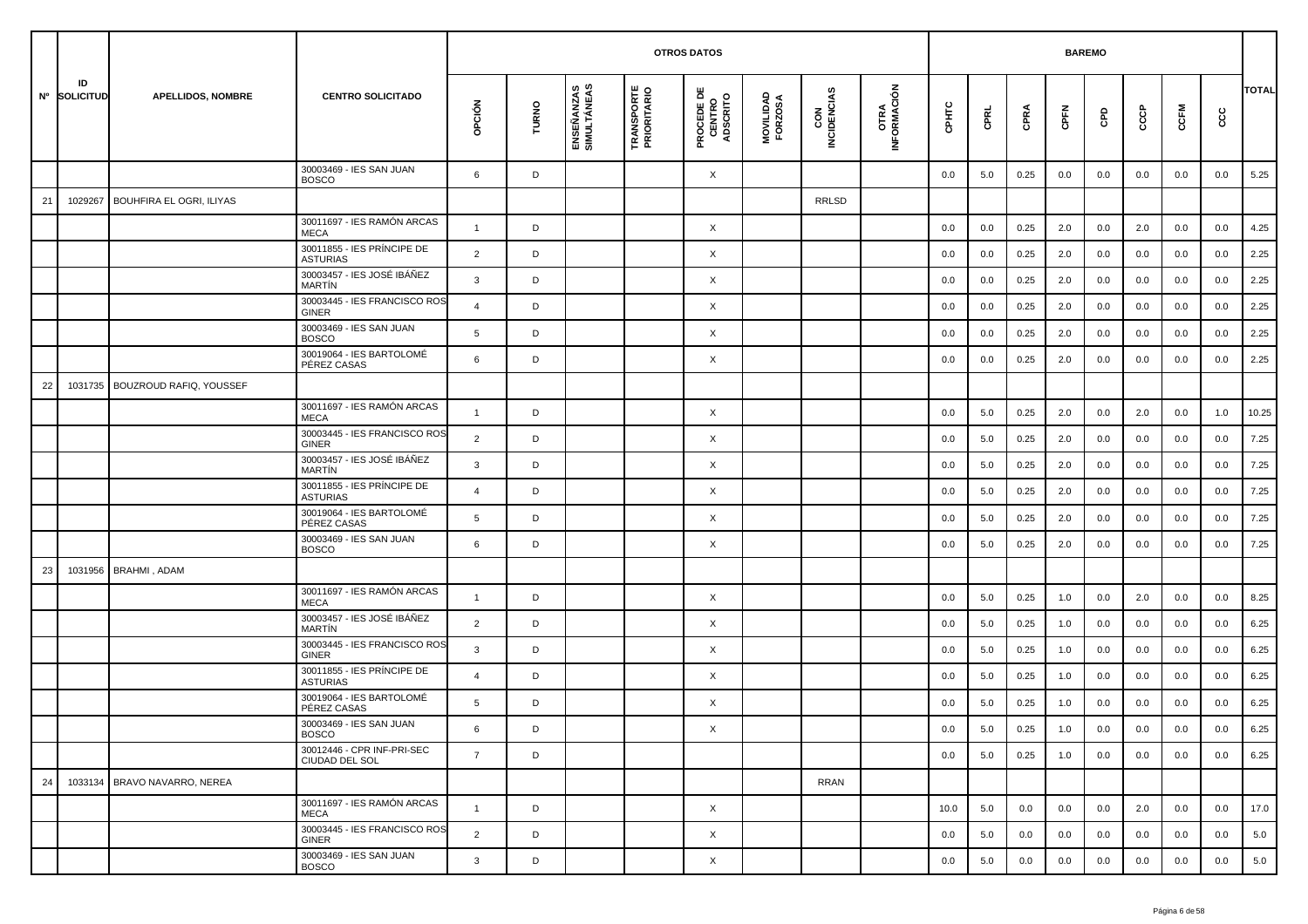|    |                    |                                  |                                                |                |       |                           |                                  | <b>OTROS DATOS</b>                        |                      |                    |                     |         |             |          | <b>BAREMO</b> |         |     |         |     |              |
|----|--------------------|----------------------------------|------------------------------------------------|----------------|-------|---------------------------|----------------------------------|-------------------------------------------|----------------------|--------------------|---------------------|---------|-------------|----------|---------------|---------|-----|---------|-----|--------------|
|    | ID<br>Nº SOLICITUD | <b>APELLIDOS, NOMBRE</b>         | <b>CENTRO SOLICITADO</b>                       | OPCIÓN         | TURNO | ENSEÑANZAS<br>SIMULTÁNEAS | <b>TRANSPORTE</b><br>PRIORITARIO | <b>PROCEDE DE<br/>CENTRO<br/>ADSCRITO</b> | MOVILIDAD<br>FORZOSA | CON<br>INCIDENCIAS | OTRA<br>INFORMACIÓN | CPHTC   | <b>CPRL</b> | CPRA     | CPFN          | GPD     | င်င | CCFM    | ပ္ပ | <b>TOTAL</b> |
|    |                    |                                  | 30013529 - I.E.S.O. SIERRA<br>ALMENARA         | $\overline{4}$ | D     |                           |                                  |                                           |                      |                    |                     | 0.0     | 5.0         | 0.0      | 0.0           | 0.0     | 0.0 | 0.0     | 0.0 | 5.0          |
|    |                    |                                  | 30003457 - IES JOSÉ IBÁÑEZ<br>MARTÍN           | 5              | D     |                           |                                  | X                                         |                      |                    |                     | 0.0     | 5.0         | 0.0      | 0.0           | 0.0     | 0.0 | 0.0     | 0.0 | 5.0          |
|    |                    |                                  | 30011855 - IES PRÍNCIPE DE<br><b>ASTURIAS</b>  | 6              | D     |                           |                                  | X                                         |                      |                    |                     | 0.0     | 5.0         | 0.0      | 0.0           | 0.0     | 0.0 | 0.0     | 0.0 | 5.0          |
|    |                    |                                  | 30019064 - IES BARTOLOMÉ<br>PÉREZ CASAS        | $\overline{7}$ | D     |                           |                                  | X                                         |                      |                    |                     | 0.0     | 5.0         | 0.0      | 0.0           | 0.0     | 0.0 | 0.0     | 0.0 | 5.0          |
| 25 | 1023888            | BRITO MARTÍNEZ, FERNANDO SNIJDER |                                                |                |       |                           |                                  |                                           |                      | RDFN,RDAN          |                     |         |             |          |               |         |     |         |     |              |
|    |                    |                                  | 30011697 - IES RAMÓN ARCAS<br><b>MECA</b>      | $\mathbf{1}$   | D     |                           |                                  | X                                         |                      |                    |                     | 0.0     | 5.0         | 0.25     | 0.0           | 0.0     | 2.0 | 0.0     | 1.0 | 8.25         |
|    |                    |                                  | 30003445 - IES FRANCISCO ROS<br><b>GINER</b>   | $\overline{2}$ | D     |                           |                                  | X                                         |                      |                    |                     | 0.0     | 5.0         | 0.25     | 0.0           | 0.0     | 0.0 | 0.0     | 0.0 | 5.25         |
|    |                    |                                  | 30003457 - IES JOSÉ IBÁÑEZ<br>MARTÍN           | 3              | D     |                           |                                  | X                                         |                      |                    |                     | 0.0     | 5.0         | 0.25     | 0.0           | 0.0     | 0.0 | 0.0     | 0.0 | 5.25         |
|    |                    |                                  | 30003469 - IES SAN JUAN<br><b>BOSCO</b>        | 4              | D     |                           |                                  | X                                         |                      |                    |                     | 0.0     | 5.0         | 0.25     | 0.0           | 0.0     | 0.0 | 0.0     | 0.0 | 5.25         |
|    |                    |                                  | 30019064 - IES BARTOLOMÉ<br>PÉREZ CASAS        | 5              | D     |                           |                                  | X                                         |                      |                    |                     | 0.0     | 5.0         | 0.25     | 0.0           | 0.0     | 0.0 | 0.0     | 0.0 | 5.25         |
|    |                    |                                  | 30011855 - IES PRÍNCIPE DE<br><b>ASTURIAS</b>  | 6              | D     |                           |                                  | X                                         |                      |                    |                     | 0.0     | 5.0         | 0.25     | 0.0           | 0.0     | 0.0 | 0.0     | 0.0 | 5.25         |
| 26 | 1032663            | BUJALDÓN PÉREZ, ELVIRA           |                                                |                |       | M                         |                                  |                                           |                      | <b>RRAN</b>        |                     |         |             |          |               |         |     |         |     |              |
|    |                    |                                  | 30011697 - IES RAMÓN ARCAS<br><b>MECA</b>      | $\mathbf{1}$   | D     |                           |                                  |                                           |                      |                    |                     | 0.0     | 0.0         | 0.0      | 1.0           | 0.0     | 2.0 | 0.0     | 0.0 | 3.0          |
|    |                    |                                  | 30007475 - IES JUAN DE LA<br>CIERVA Y CODORNÍU | 2              | D     |                           |                                  | X                                         |                      |                    |                     | 0.0     | 5.0         | 0.0      | 1.0           | 0.0     | 0.0 | 0.0     | 0.0 | 6.0          |
|    |                    |                                  | 30009332 - IES PRADO MAYOR                     | 3              | D     |                           |                                  | X                                         |                      |                    |                     | 0.0     | 5.0         | 0.0      | 1.0           | 0.0     | 0.0 | 0.0     | 0.0 | 6.0          |
| 27 | 1032870            | CAIZAGUANO TIPÁN, AMELIA ANAY    |                                                |                |       |                           |                                  |                                           |                      |                    |                     |         |             |          |               |         |     |         |     |              |
|    |                    |                                  | 30011697 - IES RAMÓN ARCAS<br><b>MECA</b>      | $\mathbf{1}$   | D     |                           |                                  | X                                         |                      |                    |                     | 0.0     | 5.0         | 0.25     | 1.0           | 0.0     | 2.0 | 0.0     | 0.0 | 8.25         |
|    |                    |                                  | 30003457 - IES JOSÉ IBÁÑEZ<br><b>MARTIN</b>    | 2              | D     |                           |                                  | X                                         |                      |                    |                     | 0.0     | 5.0         | 0.25     | 1.0           | 0.0     | 0.0 | 0.0     | 0.0 | 6.25         |
|    |                    |                                  | 30003469 - IES SAN JUAN<br><b>BOSCO</b>        | 3              | D     |                           |                                  | X                                         |                      |                    |                     | 0.0     | 5.0         | 0.25     | 1.0           | 0.0     | 0.0 | 0.0     | 0.0 | 6.25         |
|    |                    |                                  | 30003445 - IES FRANCISCO ROS<br><b>GINER</b>   | $\overline{a}$ | D     |                           |                                  | X                                         |                      |                    |                     | 0.0     | 5.0         | 0.25     | 1.0           | 0.0     | 0.0 | 0.0     | 0.0 | 6.25         |
|    |                    |                                  | 30011855 - IES PRÍNCIPE DE<br><b>ASTURIAS</b>  | 5              | D     |                           |                                  | X                                         |                      |                    |                     | 0.0     | 5.0         | 0.25     | 1.0           | 0.0     | 0.0 | 0.0     | 0.0 | 6.25         |
|    |                    |                                  | 30019064 - IES BARTOLOMÉ<br>PÉREZ CASAS        | 6              |       |                           |                                  | Χ                                         |                      |                    |                     | $0.0\,$ | $5.0\,$     | $0.25\,$ | $1.0\,$       | $0.0\,$ | 0.0 | $0.0\,$ | 0.0 | 6.25         |
| 28 |                    | 1029907 CARRILLO LÓPEZ, SAMUEL   |                                                |                |       |                           |                                  |                                           |                      |                    |                     |         |             |          |               |         |     |         |     |              |
|    |                    |                                  | 30011697 - IES RAMÓN ARCAS<br>MECA             | $\mathbf{1}$   | D     |                           |                                  | $\times$                                  |                      |                    |                     | 0.0     | 5.0         | 0.25     | 0.0           | 0.5     | 2.0 | 0.0     | 0.0 | 7.75         |
|    |                    |                                  | 30003457 - IES JOSÉ IBÁÑEZ<br>MARTÍN           | 2              | D     |                           |                                  | X                                         |                      |                    |                     | 0.0     | 5.0         | 0.25     | 0.0           | 0.5     | 0.0 | 0.0     | 0.0 | 5.75         |
|    |                    |                                  | 30003445 - IES FRANCISCO ROS<br>GINER          | 3              | D     |                           |                                  | X                                         |                      |                    |                     | 0.0     | 5.0         | 0.25     | 0.0           | 0.5     | 0.0 | 0.0     | 0.0 | 5.75         |
|    |                    |                                  | 30003469 - IES SAN JUAN<br><b>BOSCO</b>        | $\overline{4}$ | D     |                           |                                  | $\times$                                  |                      |                    |                     | 0.0     | 5.0         | 0.25     | 0.0           | 0.5     | 0.0 | 0.0     | 0.0 | 5.75         |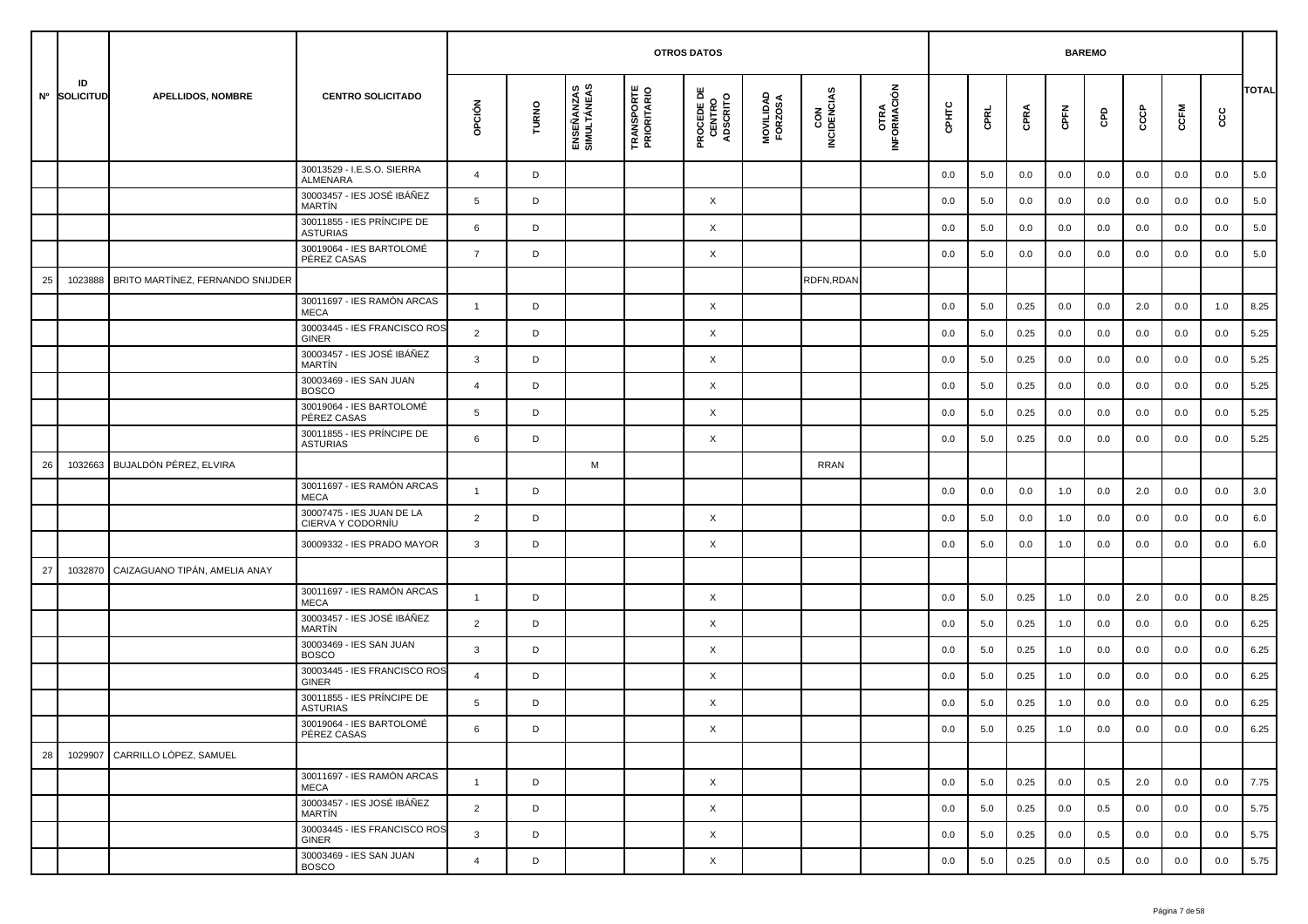|    |                    |                                             |                                                     |                |       |                           | <b>OTROS DATOS</b>               |                                           |                      |                    |                     |         | <b>BAREMO</b> |      |         |     |     |      |     |              |
|----|--------------------|---------------------------------------------|-----------------------------------------------------|----------------|-------|---------------------------|----------------------------------|-------------------------------------------|----------------------|--------------------|---------------------|---------|---------------|------|---------|-----|-----|------|-----|--------------|
|    | ID<br>Nº SOLICITUD | <b>APELLIDOS, NOMBRE</b>                    | <b>CENTRO SOLICITADO</b>                            | opción         | TURNO | ENSEÑANZAS<br>SIMULTÁNEAS | <b>TRANSPORTE</b><br>PRIORITARIO | <b>PROCEDE DE<br/>CENTRO<br/>ADSCRITO</b> | MOVILIDAD<br>FORZOSA | CON<br>INCIDENCIAS | OTRA<br>INFORMACIÓN | CPHTC   | CPRL          | CPRA | CPFN    | GPD | င်င | CCFM | cc  | <b>TOTAL</b> |
|    |                    |                                             | 30011855 - IES PRÍNCIPE DE<br><b>ASTURIAS</b>       | 5              | D     |                           |                                  | X                                         |                      |                    |                     | 0.0     | 5.0           | 0.25 | 0.0     | 0.5 | 0.0 | 0.0  | 0.0 | 5.75         |
|    |                    |                                             | 30019064 - IES BARTOLOMÉ<br>PÉREZ CASAS             | 6              | D     |                           |                                  | X                                         |                      |                    |                     | 0.0     | 5.0           | 0.25 | 0.0     | 0.5 | 0.0 | 0.0  | 0.0 | 5.75         |
| 29 | 1030744            | CARRILLO MALACATUS, ESWIN<br><b>BRANDON</b> |                                                     |                |       |                           |                                  |                                           |                      |                    |                     |         |               |      |         |     |     |      |     |              |
|    |                    |                                             | 30011697 - IES RAMÓN ARCAS<br><b>MECA</b>           | $\mathbf{1}$   | D     |                           |                                  | X                                         |                      |                    |                     | 0.0     | 5.0           | 0.25 | 0.0     | 0.0 | 2.0 | 0.0  | 0.0 | 7.25         |
|    |                    |                                             | 30011855 - IES PRÍNCIPE DE<br><b>ASTURIAS</b>       | $\overline{2}$ | D     |                           |                                  | X                                         |                      |                    |                     | 0.0     | 5.0           | 0.25 | 0.0     | 0.0 | 0.0 | 0.0  | 0.0 | 5.25         |
|    |                    |                                             | 30003457 - IES JOSÉ IBÁÑEZ<br>MARTÍN                | 3              | D     |                           |                                  | X                                         |                      |                    |                     | 0.0     | 5.0           | 0.25 | 0.0     | 0.0 | 0.0 | 0.0  | 0.0 | 5.25         |
|    |                    |                                             | 30003445 - IES FRANCISCO ROS<br><b>GINER</b>        | 4              | D     |                           |                                  | X                                         |                      |                    |                     | 0.0     | 5.0           | 0.25 | 0.0     | 0.0 | 0.0 | 0.0  | 0.0 | 5.25         |
|    |                    |                                             | 30012446 - CPR INF-PRI-SEC<br>CIUDAD DEL SOL        | 5              | D     |                           |                                  |                                           |                      |                    |                     | 0.0     | 5.0           | 0.25 | 0.0     | 0.0 | 0.0 | 0.0  | 0.0 | 5.25         |
|    |                    |                                             | 30019064 - IES BARTOLOMÉ<br>PÉREZ CASAS             | 6              | D     |                           |                                  | X                                         |                      |                    |                     | 0.0     | 5.0           | 0.25 | 0.0     | 0.0 | 0.0 | 0.0  | 0.0 | 5.25         |
|    |                    |                                             | 30003421 - CPR INF-PRI-SEC<br>SAN FRANCISCO DE ASÍS | $\overline{7}$ | D     |                           |                                  |                                           |                      |                    |                     | 0.0     | 5.0           | 0.25 | 0.0     | 0.0 | 0.0 | 0.0  | 0.0 | 5.25         |
|    |                    |                                             | 30003469 - IES SAN JUAN<br><b>BOSCO</b>             | 8              | D     |                           |                                  | X                                         |                      |                    |                     | 0.0     | 5.0           | 0.25 | 0.0     | 0.0 | 0.0 | 0.0  | 0.0 | 5.25         |
| 30 | 1025860            | CASTRO MONTIEL, ROBERTO                     |                                                     |                |       | M                         |                                  |                                           |                      | RRAN               |                     |         |               |      |         |     |     |      |     |              |
|    |                    |                                             | 30011697 - IES RAMÓN ARCAS<br><b>MECA</b>           | $\overline{1}$ | D     |                           |                                  | X                                         |                      |                    |                     | 0.0     | 5.0           | 0.0  | 0.0     | 0.0 | 2.0 | 0.0  | 1.0 | 8.0          |
|    |                    |                                             | 30003445 - IES FRANCISCO ROS<br><b>GINER</b>        | $\overline{2}$ | D     |                           |                                  | X                                         |                      |                    |                     | 0.0     | 5.0           | 0.0  | 0.0     | 0.0 | 0.0 | 0.0  | 0.0 | 5.0          |
|    |                    |                                             | 30003457 - IES JOSÉ IBÁÑEZ<br>MARTÍN                | 3              | D     |                           |                                  | X                                         |                      |                    |                     | 0.0     | 5.0           | 0.0  | 0.0     | 0.0 | 0.0 | 0.0  | 0.0 | 5.0          |
|    |                    |                                             | 30011855 - IES PRÍNCIPE DE<br><b>ASTURIAS</b>       | 4              | D     |                           |                                  | X                                         |                      |                    |                     | 0.0     | 5.0           | 0.0  | 0.0     | 0.0 | 0.0 | 0.0  | 0.0 | 5.0          |
|    |                    |                                             | 30003469 - IES SAN JUAN<br><b>BOSCO</b>             | 5              | D     |                           |                                  | X                                         |                      |                    |                     | 0.0     | 5.0           | 0.0  | 0.0     | 0.0 | 0.0 | 0.0  | 0.0 | 5.0          |
|    |                    |                                             | 30019064 - IES BARTOLOMÉ<br>PÉREZ CASAS             | 6              | D     |                           |                                  | X                                         |                      |                    |                     | 0.0     | 5.0           | 0.0  | 0.0     | 0.0 | 0.0 | 0.0  | 0.0 | 5.0          |
| 31 | 1033101            | CHAKIR, GHIZLANE                            |                                                     |                |       |                           |                                  |                                           |                      |                    |                     |         |               |      |         |     |     |      |     |              |
|    |                    |                                             | 30011697 - IES RAMÓN ARCAS<br><b>MECA</b>           | $\mathbf{1}$   | D     |                           |                                  | X                                         |                      |                    |                     | 0.0     | 5.0           | 0.25 | 1.0     | 0.0 | 2.0 | 0.0  | 0.0 | 8.25         |
|    |                    |                                             | 30003457 - IES JOSÉ IBÁÑEZ<br><b>MARTIN</b>         | 2              | D     |                           |                                  | X                                         |                      |                    |                     | 0.0     | 5.0           | 0.25 | 1.0     | 0.0 | 0.0 | 0.0  | 0.0 | 6.25         |
|    |                    |                                             | 30003445 - IES FRANCISCO ROS<br>GINER               | 3              | D     |                           |                                  | X                                         |                      |                    |                     | $0.0\,$ | 5.0           | 0.25 | $1.0\,$ | 0.0 | 0.0 | 0.0  | 0.0 | 6.25         |
|    |                    |                                             | 30011855 - IES PRÍNCIPE DE<br><b>ASTURIAS</b>       | $\overline{4}$ | D     |                           |                                  | $\times$                                  |                      |                    |                     | 0.0     | 5.0           | 0.25 | 1.0     | 0.0 | 0.0 | 0.0  | 0.0 | 6.25         |
|    |                    |                                             | 30019064 - IES BARTOLOMÉ<br>PÉREZ CASAS             | 5              | D     |                           |                                  | $\times$                                  |                      |                    |                     | 0.0     | 5.0           | 0.25 | 1.0     | 0.0 | 0.0 | 0.0  | 0.0 | 6.25         |
|    |                    |                                             | 30003469 - IES SAN JUAN<br><b>BOSCO</b>             | 6              | D     |                           |                                  | X                                         |                      |                    |                     | 0.0     | 5.0           | 0.25 | 1.0     | 0.0 | 0.0 | 0.0  | 0.0 | 6.25         |
|    |                    |                                             | 30012446 - CPR INF-PRI-SEC<br>CIUDAD DEL SOL        | $\overline{7}$ | D     |                           |                                  |                                           |                      |                    |                     | 0.0     | 5.0           | 0.25 | 1.0     | 0.0 | 0.0 | 0.0  | 0.0 | 6.25         |
| 32 |                    | 1029166 CHAKIR, OTHMANE                     |                                                     |                |       |                           |                                  |                                           |                      |                    |                     |         |               |      |         |     |     |      |     |              |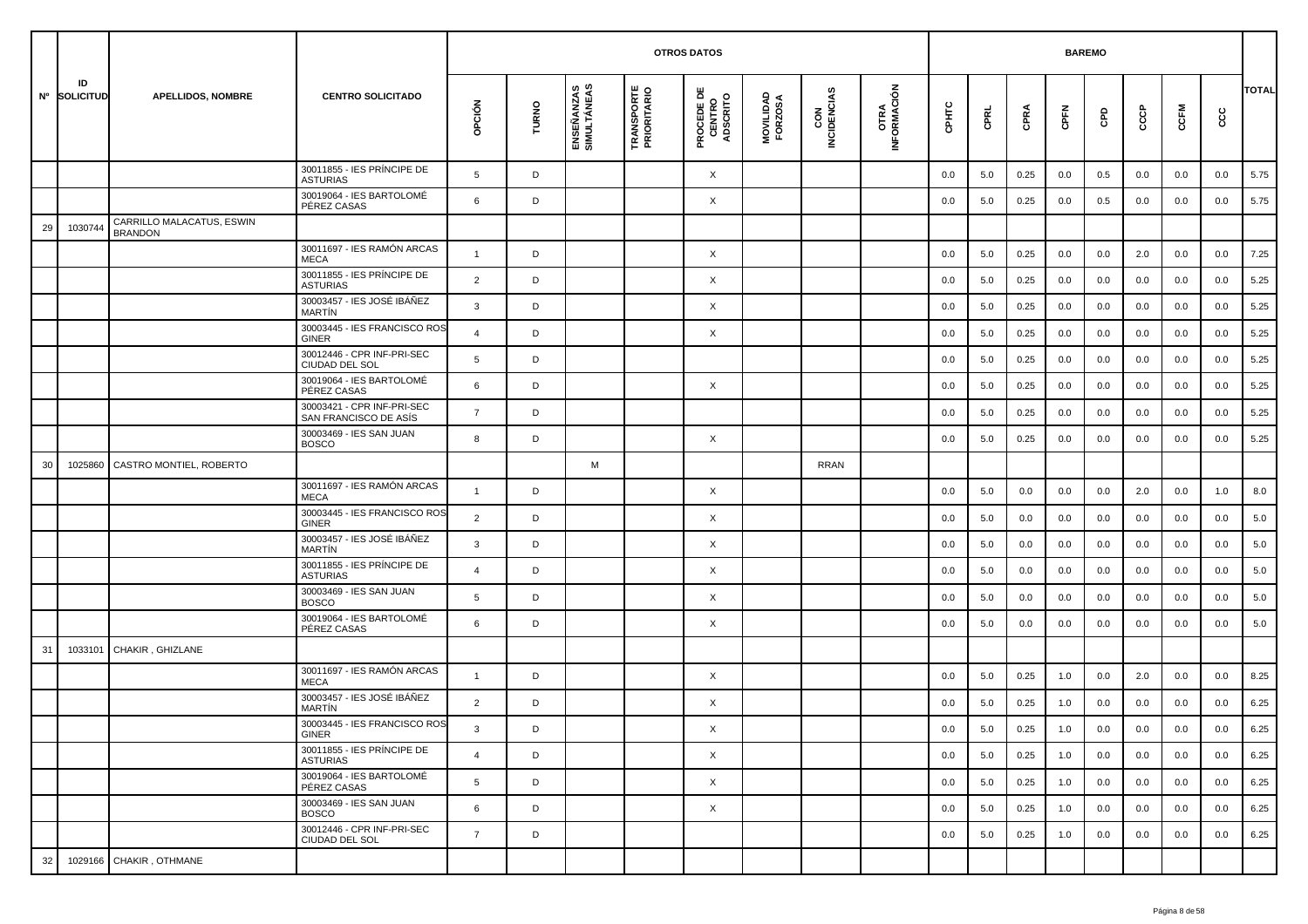|    |                    |                                                 |                                               |                |       |                           | <b>OTROS DATOS</b>               |                                           |                      |                    |                            |         | <b>BAREMO</b> |      |      |     |         |      |     |              |
|----|--------------------|-------------------------------------------------|-----------------------------------------------|----------------|-------|---------------------------|----------------------------------|-------------------------------------------|----------------------|--------------------|----------------------------|---------|---------------|------|------|-----|---------|------|-----|--------------|
|    | ID<br>Nº SOLICITUD | <b>APELLIDOS, NOMBRE</b>                        | <b>CENTRO SOLICITADO</b>                      | opción         | TURNO | ENSEÑANZAS<br>SIMULTÁNEAS | <b>TRANSPORTE</b><br>PRIORITARIO | <b>PROCEDE DE<br/>CENTRO<br/>ADSCRITO</b> | MOVILIDAD<br>FORZOSA | CON<br>INCIDENCIAS | <b>OTRA</b><br>INFORMACIÓN | CPHTC   | CPRL          | CPRA | CPFN | GPD | င်င     | CCFM | cc  | <b>TOTAL</b> |
|    |                    |                                                 | 30011697 - IES RAMÓN ARCAS<br><b>MECA</b>     | $\mathbf{1}$   | D     |                           |                                  | X                                         |                      |                    |                            | 0.0     | 5.0           | 0.25 | 1.0  | 0.0 | 2.0     | 0.0  | 0.0 | 8.25         |
|    |                    |                                                 | 30011855 - IES PRÍNCIPE DE<br><b>ASTURIAS</b> | 2              | D     |                           |                                  | X                                         |                      |                    |                            | 0.0     | 5.0           | 0.25 | 1.0  | 0.0 | 0.0     | 0.0  | 0.0 | 6.25         |
|    |                    |                                                 | 30019064 - IES BARTOLOMÉ<br>PÉREZ CASAS       | 3              | D     |                           |                                  | X                                         |                      |                    |                            | 0.0     | 5.0           | 0.25 | 1.0  | 0.0 | 0.0     | 0.0  | 0.0 | 6.25         |
|    |                    |                                                 | 30003457 - IES JOSÉ IBÁÑEZ<br><b>MARTIN</b>   | $\overline{4}$ | D     |                           |                                  | X                                         |                      |                    |                            | 0.0     | 5.0           | 0.25 | 1.0  | 0.0 | 0.0     | 0.0  | 0.0 | 6.25         |
|    |                    |                                                 | 30003445 - IES FRANCISCO ROS<br><b>GINER</b>  | 5              | D     |                           |                                  | X                                         |                      |                    |                            | 0.0     | 5.0           | 0.25 | 1.0  | 0.0 | 0.0     | 0.0  | 0.0 | 6.25         |
|    |                    |                                                 | 30003469 - IES SAN JUAN<br><b>BOSCO</b>       | 6              | D     |                           |                                  | X                                         |                      |                    |                            | 0.0     | 5.0           | 0.25 | 1.0  | 0.0 | 0.0     | 0.0  | 0.0 | 6.25         |
| 33 | 1032905            | CHEMSI, MOHAMED                                 |                                               |                |       |                           |                                  |                                           |                      |                    |                            |         |               |      |      |     |         |      |     |              |
|    |                    |                                                 | 30011697 - IES RAMÓN ARCAS<br><b>MECA</b>     | $\mathbf{1}$   | D     |                           |                                  | X                                         |                      |                    |                            | 0.0     | 5.0           | 0.25 | 0.0  | 0.0 | 2.0     | 0.0  | 0.0 | 7.25         |
|    |                    |                                                 | 30003457 - IES JOSÉ IBÁÑEZ<br><b>MARTIN</b>   | $\overline{2}$ | D     |                           |                                  | X                                         |                      |                    |                            | 0.0     | 5.0           | 0.25 | 0.0  | 0.0 | 0.0     | 0.0  | 0.0 | 5.25         |
|    |                    |                                                 | 30003445 - IES FRANCISCO ROS<br><b>GINER</b>  | $\mathbf{3}$   | D     |                           |                                  | X                                         |                      |                    |                            | 0.0     | 5.0           | 0.25 | 0.0  | 0.0 | 0.0     | 0.0  | 0.0 | 5.25         |
|    |                    |                                                 | 30003469 - IES SAN JUAN<br><b>BOSCO</b>       | $\overline{4}$ | D     |                           |                                  | X                                         |                      |                    |                            | 0.0     | 5.0           | 0.25 | 0.0  | 0.0 | 0.0     | 0.0  | 0.0 | 5.25         |
|    |                    |                                                 | 30019064 - IES BARTOLOMÉ<br>PÉREZ CASAS       | 5              | D     |                           |                                  | X                                         |                      |                    |                            | 0.0     | 5.0           | 0.25 | 0.0  | 0.0 | 0.0     | 0.0  | 0.0 | 5.25         |
|    |                    |                                                 | 30011855 - IES PRÍNCIPE DE<br><b>ASTURIAS</b> | 6              | D     |                           |                                  | X                                         |                      |                    |                            | 0.0     | 5.0           | 0.25 | 0.0  | 0.0 | 0.0     | 0.0  | 0.0 | 5.25         |
| 34 | 1029189            | CHILLOGALLI UYAGUARI, ANDERSON<br><b>STEVEN</b> |                                               |                |       |                           |                                  |                                           |                      |                    |                            |         |               |      |      |     |         |      |     |              |
|    |                    |                                                 | 30011697 - IES RAMÓN ARCAS<br><b>MECA</b>     | $\overline{1}$ | D     |                           |                                  | X                                         |                      |                    |                            | 0.0     | 5.0           | 0.25 | 0.0  | 0.0 | 2.0     | 0.0  | 1.0 | 8.25         |
|    |                    |                                                 | 30003457 - IES JOSÉ IBÁÑEZ<br><b>MARTIN</b>   | 2              | D     |                           |                                  | X                                         |                      |                    |                            | 0.0     | 5.0           | 0.25 | 0.0  | 0.0 | 0.0     | 0.0  | 0.0 | 5.25         |
|    |                    |                                                 | 30003469 - IES SAN JUAN<br><b>BOSCO</b>       | $\mathbf{3}$   | D     |                           |                                  | X                                         |                      |                    |                            | 0.0     | 5.0           | 0.25 | 0.0  | 0.0 | 0.0     | 0.0  | 0.0 | 5.25         |
|    |                    |                                                 | 30003445 - IES FRANCISCO ROS<br><b>GINER</b>  | $\overline{4}$ | D     |                           |                                  | X                                         |                      |                    |                            | 0.0     | 5.0           | 0.25 | 0.0  | 0.0 | 0.0     | 0.0  | 0.0 | 5.25         |
|    |                    |                                                 | 30011855 - IES PRÍNCIPE DE<br><b>ASTURIAS</b> | 5              | D     |                           |                                  | X                                         |                      |                    |                            | 0.0     | 5.0           | 0.25 | 0.0  | 0.0 | 0.0     | 0.0  | 0.0 | 5.25         |
|    |                    |                                                 | 30019064 - IES BARTOLOMÉ<br>PÉREZ CASAS       | 6              | D     |                           |                                  | X                                         |                      |                    |                            | 0.0     | 5.0           | 0.25 | 0.0  | 0.0 | 0.0     | 0.0  | 0.0 | 5.25         |
| 35 | 1032841            | CHOUIREF, ACHRAF                                |                                               |                |       |                           |                                  |                                           |                      |                    |                            |         |               |      |      |     |         |      |     |              |
|    |                    |                                                 | 30011697 - IES RAMÓN ARCAS<br>MECA            |                |       |                           |                                  | X                                         |                      |                    |                            | $0.0\,$ | $5.0\,$       | 0.25 | 1.0  | 0.0 | $2.0\,$ | 0.0  | 0.0 | 8.25         |
|    |                    |                                                 | 30003457 - IES JOSÉ IBÁÑEZ<br>MARTÍN          | $\overline{2}$ | D     |                           |                                  | $\times$                                  |                      |                    |                            | 0.0     | 5.0           | 0.25 | 1.0  | 0.0 | 0.0     | 0.0  | 0.0 | 6.25         |
|    |                    |                                                 | 30019064 - IES BARTOLOMÉ<br>PÉREZ CASAS       | $\mathbf{3}$   | D     |                           |                                  | $\times$                                  |                      |                    |                            | 0.0     | 5.0           | 0.25 | 1.0  | 0.0 | 0.0     | 0.0  | 0.0 | 6.25         |
|    |                    |                                                 | 30011855 - IES PRÍNCIPE DE<br><b>ASTURIAS</b> | $\overline{4}$ | D     |                           |                                  | X                                         |                      |                    |                            | 0.0     | 5.0           | 0.25 | 1.0  | 0.0 | 0.0     | 0.0  | 0.0 | 6.25         |
|    |                    |                                                 | 30003469 - IES SAN JUAN<br><b>BOSCO</b>       | 5              | D     |                           |                                  | X                                         |                      |                    |                            | 0.0     | 5.0           | 0.25 | 1.0  | 0.0 | 0.0     | 0.0  | 0.0 | 6.25         |
|    |                    |                                                 | 30003445 - IES FRANCISCO ROS<br>GINER         | 6              | D     |                           |                                  | X                                         |                      |                    |                            | 0.0     | 5.0           | 0.25 | 1.0  | 0.0 | 0.0     | 0.0  | 0.0 | 6.25         |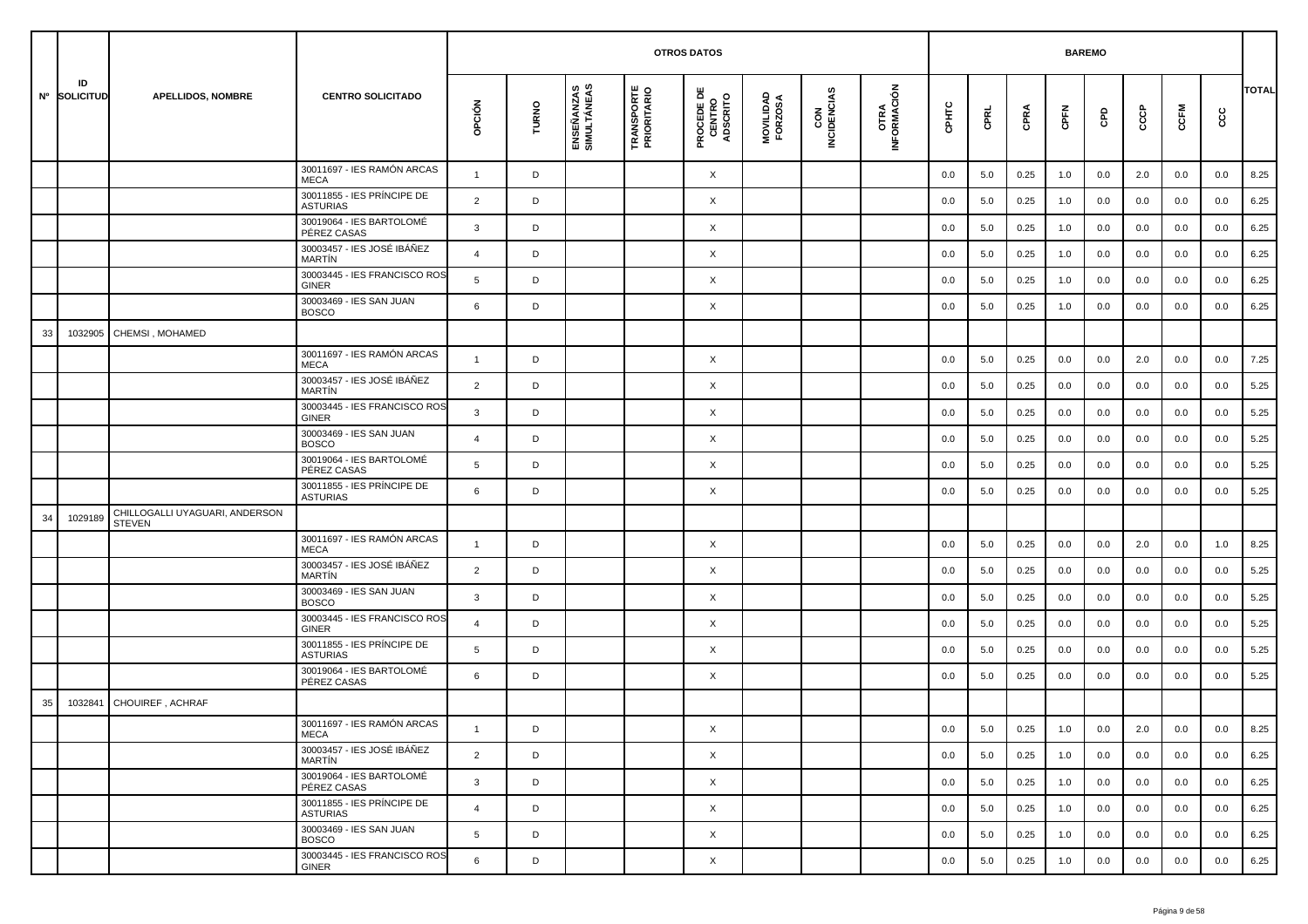|    |                    |                             |                                               |                |       |                           |                                  | <b>OTROS DATOS</b>                        |                      |                    |                             |       |         |         | <b>BAREMO</b> |     |     |      |     |              |
|----|--------------------|-----------------------------|-----------------------------------------------|----------------|-------|---------------------------|----------------------------------|-------------------------------------------|----------------------|--------------------|-----------------------------|-------|---------|---------|---------------|-----|-----|------|-----|--------------|
|    | ID<br>Nº SOLICITUD | <b>APELLIDOS, NOMBRE</b>    | <b>CENTRO SOLICITADO</b>                      | opción         | TURNO | ENSEÑANZAS<br>SIMULTÁNEAS | <b>TRANSPORTE</b><br>PRIORITARIO | <b>PROCEDE DE<br/>CENTRO<br/>ADSCRITO</b> | MOVILIDAD<br>FORZOSA | CON<br>INCIDENCIAS | <b>OTRA<br/>INFORMACIÓN</b> | CPHTC | CPRL    | CPRA    | CPFN          | GPD | ငင  | CCFM | င်င | <b>TOTAL</b> |
| 36 | 1032948            | CHUMILLAS MARTÍNEZ, JUAN    |                                               |                |       |                           |                                  |                                           |                      |                    |                             |       |         |         |               |     |     |      |     |              |
|    |                    |                             | 30011697 - IES RAMÓN ARCAS<br><b>MECA</b>     | $\mathbf{1}$   | D     |                           |                                  | X                                         |                      |                    |                             | 10.0  | 5.0     | 0.25    | 0.0           | 0.0 | 2.0 | 0.0  | 0.0 | 17.25        |
|    |                    |                             | 30011855 - IES PRÍNCIPE DE<br><b>ASTURIAS</b> | 2              | D     |                           |                                  | X                                         |                      |                    |                             | 0.0   | 5.0     | 0.25    | 0.0           | 0.0 | 0.0 | 0.0  | 0.0 | 5.25         |
|    |                    |                             | 30003457 - IES JOSÉ IBÁÑEZ<br>MARTÍN          | 3              | D     |                           |                                  | X                                         |                      |                    |                             | 0.0   | 5.0     | 0.25    | 0.0           | 0.0 | 0.0 | 0.0  | 0.0 | 5.25         |
|    |                    |                             | 30003445 - IES FRANCISCO ROS<br>GINER         | $\overline{4}$ | D     |                           |                                  | X                                         |                      |                    |                             | 0.0   | 5.0     | 0.25    | 0.0           | 0.0 | 0.0 | 0.0  | 0.0 | 5.25         |
|    |                    |                             | 30003469 - IES SAN JUAN<br><b>BOSCO</b>       | 5              | D     |                           |                                  | X                                         |                      |                    |                             | 0.0   | 5.0     | 0.25    | 0.0           | 0.0 | 0.0 | 0.0  | 0.0 | 5.25         |
|    |                    |                             | 30019064 - IES BARTOLOMÉ<br>PÉREZ CASAS       | 6              | D     |                           |                                  | X                                         |                      |                    |                             | 0.0   | 5.0     | 0.25    | 0.0           | 0.0 | 0.0 | 0.0  | 0.0 | 5.25         |
| 37 | 1032789            | CLEMENTE CARAZO, SOFÍA      |                                               |                |       |                           |                                  |                                           |                      |                    |                             |       |         |         |               |     |     |      |     |              |
|    |                    |                             | 30011697 - IES RAMÓN ARCAS<br><b>MECA</b>     | $\overline{1}$ | D     |                           |                                  |                                           |                      |                    |                             | 10.0  | 5.0     | 0.25    | 0.0           | 0.0 | 2.0 | 0.0  | 1.0 | 18.25        |
| 38 | 1025099            | CLEMENTE GUILLÉN, SILVIA    |                                               |                |       |                           |                                  |                                           |                      |                    |                             |       |         |         |               |     |     |      |     |              |
|    |                    |                             | 30011697 - IES RAMÓN ARCAS<br>MECA            | $\overline{1}$ | D     |                           |                                  | X                                         |                      |                    |                             | 0.0   | 5.0     | 0.25    | 0.0           | 0.0 | 2.0 | 0.0  | 0.0 | 7.25         |
|    |                    |                             | 30011855 - IES PRÍNCIPE DE<br>ASTURIAS        | 2              | D     |                           |                                  | X                                         |                      |                    |                             | 0.0   | 5.0     | 0.25    | 0.0           | 0.0 | 0.0 | 0.0  | 0.0 | 5.25         |
|    |                    |                             | 30003457 - IES JOSÉ IBÁÑEZ<br>MARTÍN          | 3              | D     |                           |                                  | X                                         |                      |                    |                             | 0.0   | 5.0     | 0.25    | 0.0           | 0.0 | 0.0 | 0.0  | 0.0 | 5.25         |
|    |                    |                             | 30003445 - IES FRANCISCO ROS<br><b>GINER</b>  | $\overline{4}$ | D     |                           |                                  | X                                         |                      |                    |                             | 0.0   | 5.0     | 0.25    | 0.0           | 0.0 | 0.0 | 0.0  | 0.0 | 5.25         |
|    |                    |                             | 30003469 - IES SAN JUAN<br><b>BOSCO</b>       | 5              | D     |                           |                                  | X                                         |                      |                    |                             | 0.0   | 5.0     | 0.25    | 0.0           | 0.0 | 0.0 | 0.0  | 0.0 | 5.25         |
|    |                    |                             | 30019064 - IES BARTOLOMÉ<br>PÉREZ CASAS       | 6              | D     |                           |                                  | X                                         |                      |                    |                             | 0.0   | 5.0     | 0.25    | 0.0           | 0.0 | 0.0 | 0.0  | 0.0 | 5.25         |
| 39 | 1032193            | CUADRADO MIÑARRO, FRANCISCO |                                               |                |       |                           |                                  |                                           |                      | <b>RRAN</b>        |                             |       |         |         |               |     |     |      |     |              |
|    |                    |                             | 30011697 - IES RAMÓN ARCAS<br>MECA            | $\overline{1}$ | D     |                           |                                  | X                                         |                      |                    |                             | 0.0   | 5.0     | 0.0     | 0.0           | 0.0 | 2.0 | 0.0  | 1.0 | 8.0          |
|    |                    |                             | 30003457 - IES JOSÉ IBÁÑEZ<br>MARTÍN          | $\overline{2}$ | D     |                           |                                  | X                                         |                      |                    |                             | 0.0   | 5.0     | 0.0     | 0.0           | 0.0 | 0.0 | 0.0  | 0.0 | 5.0          |
|    |                    |                             | 30003445 - IES FRANCISCO ROS<br>GINER         | 3              | D     |                           |                                  | X                                         |                      |                    |                             | 0.0   | 5.0     | 0.0     | 0.0           | 0.0 | 0.0 | 0.0  | 0.0 | 5.0          |
|    |                    |                             | 30003469 - IES SAN JUAN<br><b>BOSCO</b>       | $\overline{a}$ | D     |                           |                                  | X                                         |                      |                    |                             | 0.0   | 5.0     | 0.0     | 0.0           | 0.0 | 0.0 | 0.0  | 0.0 | 5.0          |
|    |                    |                             | 30011855 - IES PRÍNCIPE DE<br><b>ASTURIAS</b> | 5              | D     |                           |                                  | X                                         |                      |                    |                             | 0.0   | $5.0\,$ | $0.0\,$ | 0.0           | 0.0 | 0.0 | 0.0  | 0.0 | 5.0          |
|    |                    |                             | 30019064 - IES BARTOLOMÉ<br>PÉREZ CASAS       | 6              | D     |                           |                                  | $\times$                                  |                      |                    |                             | 0.0   | 5.0     | 0.0     | 0.0           | 0.0 | 0.0 | 0.0  | 0.0 | 5.0          |
| 40 | 1030716            | DÍAZ CARRASCO, MARÍA        |                                               |                |       |                           |                                  |                                           |                      | <b>RRAN</b>        |                             |       |         |         |               |     |     |      |     |              |
|    |                    |                             | 30011697 - IES RAMÓN ARCAS<br>MECA            | $\mathbf{1}$   | D     |                           |                                  |                                           |                      |                    |                             | 0.0   | 5.0     | 0.0     | 0.0           | 0.0 | 2.0 | 0.0  | 1.0 | 8.0          |
| 41 | 1031704            | DÍAZ JIMÉNEZ, CLAUDIA       |                                               |                |       | M                         |                                  |                                           |                      | <b>RRAN</b>        |                             |       |         |         |               |     |     |      |     |              |
|    |                    |                             | 30011697 - IES RAMÓN ARCAS<br>MECA            | $\overline{1}$ | D     |                           |                                  |                                           |                      |                    |                             | 0.0   | 5.0     | 0.0     | 0.0           | 0.0 | 2.0 | 0.0  | 1.0 | 8.0          |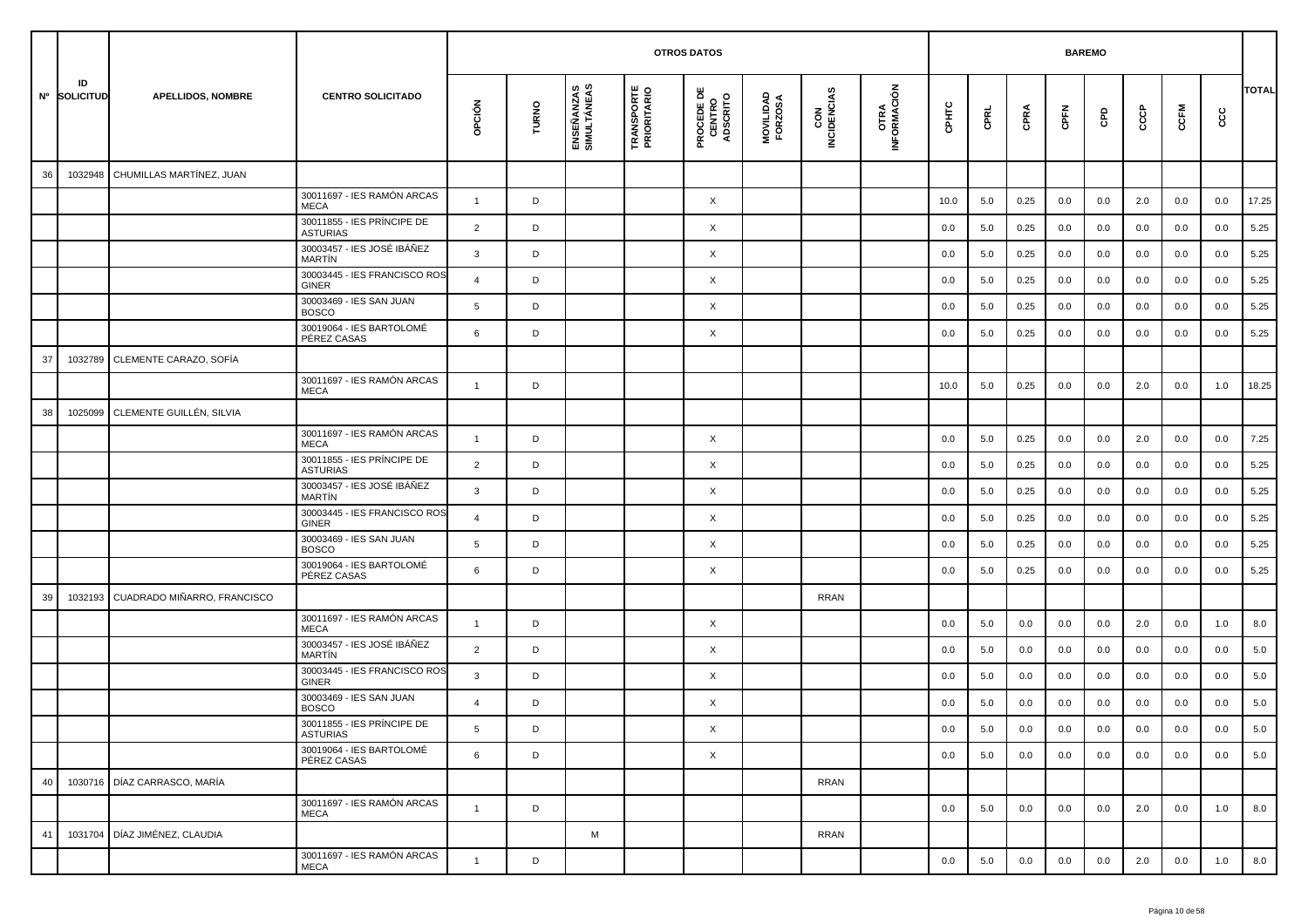|    |                    |                          |                                               |                |       |                           | <b>OTROS DATOS</b>               |                                           |                      |                    |                     |         | <b>BAREMO</b> |      |      |     |     |      |     |              |
|----|--------------------|--------------------------|-----------------------------------------------|----------------|-------|---------------------------|----------------------------------|-------------------------------------------|----------------------|--------------------|---------------------|---------|---------------|------|------|-----|-----|------|-----|--------------|
|    | ID<br>Nº SOLICITUD | <b>APELLIDOS, NOMBRE</b> | <b>CENTRO SOLICITADO</b>                      | opción         | TURNO | ENSEÑANZAS<br>SIMULTÁNEAS | <b>TRANSPORTE</b><br>PRIORITARIO | <b>PROCEDE DE<br/>CENTRO<br/>ADSCRITO</b> | MOVILIDAD<br>FORZOSA | CON<br>INCIDENCIAS | OTRA<br>INFORMACIÓN | CPHTC   | CPRL          | CPRA | CPFN | GPD | င်င | CCFM | cc  | <b>TOTAL</b> |
|    |                    |                          | 30003445 - IES FRANCISCO ROS<br>GINER         | $\overline{2}$ | D     |                           |                                  |                                           |                      |                    |                     | 0.0     | 5.0           | 0.0  | 0.0  | 0.0 | 0.0 | 0.0  | 0.0 | 5.0          |
|    |                    |                          | 30003457 - IES JOSÉ IBÁÑEZ<br><b>MARTÍN</b>   | 3              | D     |                           |                                  |                                           |                      |                    |                     | 0.0     | 5.0           | 0.0  | 0.0  | 0.0 | 0.0 | 0.0  | 0.0 | 5.0          |
|    |                    |                          | 30012446 - CPR INF-PRI-SEC<br>CIUDAD DEL SOL  | $\overline{4}$ | D     |                           |                                  |                                           |                      |                    |                     | 0.0     | 5.0           | 0.0  | 0.0  | 0.0 | 0.0 | 0.0  | 0.0 | 5.0          |
|    |                    |                          | 30019064 - IES BARTOLOMÉ<br>PÉREZ CASAS       | 5              | D     |                           |                                  |                                           |                      |                    |                     | 0.0     | 5.0           | 0.0  | 0.0  | 0.0 | 0.0 | 0.0  | 0.0 | 5.0          |
|    |                    |                          | 30011855 - IES PRÍNCIPE DE<br><b>ASTURIAS</b> | 6              | D     |                           |                                  |                                           |                      |                    |                     | 0.0     | 5.0           | 0.0  | 0.0  | 0.0 | 0.0 | 0.0  | 0.0 | 5.0          |
|    |                    |                          | 30003469 - IES SAN JUAN<br><b>BOSCO</b>       | $\overline{7}$ | D     |                           |                                  |                                           |                      |                    |                     | 0.0     | 5.0           | 0.0  | 0.0  | 0.0 | 0.0 | 0.0  | 0.0 | 5.0          |
| 42 | 1031967            | DÍAZ MONTES, JUAN JOSÉ   |                                               |                |       |                           |                                  |                                           |                      |                    |                     |         |               |      |      |     |     |      |     |              |
|    |                    |                          | 30011697 - IES RAMÓN ARCAS<br><b>MECA</b>     | $\mathbf{1}$   | D     |                           |                                  | X                                         |                      |                    |                     | 0.0     | 5.0           | 0.25 | 2.0  | 1.0 | 2.0 | 0.0  | 1.0 | 11.25        |
|    |                    |                          | 30003469 - IES SAN JUAN<br><b>BOSCO</b>       | $\overline{2}$ | D     |                           |                                  | X                                         |                      |                    |                     | 0.0     | 5.0           | 0.25 | 2.0  | 1.0 | 0.0 | 0.0  | 0.0 | 8.25         |
|    |                    |                          | 30003457 - IES JOSÉ IBÁÑEZ<br><b>MARTIN</b>   | $\mathbf{3}$   | D     |                           |                                  | X                                         |                      |                    |                     | 0.0     | 5.0           | 0.25 | 2.0  | 1.0 | 0.0 | 0.0  | 0.0 | 8.25         |
|    |                    |                          | 30019064 - IES BARTOLOMÉ<br>PÉREZ CASAS       | $\overline{4}$ | D     |                           |                                  | X                                         |                      |                    |                     | 0.0     | 5.0           | 0.25 | 2.0  | 1.0 | 0.0 | 0.0  | 0.0 | 8.25         |
|    |                    |                          | 30003445 - IES FRANCISCO ROS<br><b>GINER</b>  | 5              | D     |                           |                                  | X                                         |                      |                    |                     | 0.0     | 5.0           | 0.25 | 2.0  | 1.0 | 0.0 | 0.0  | 0.0 | 8.25         |
|    |                    |                          | 30011855 - IES PRÍNCIPE DE<br><b>ASTURIAS</b> | 6              | D     |                           |                                  | X                                         |                      |                    |                     | 0.0     | 5.0           | 0.25 | 2.0  | 1.0 | 0.0 | 0.0  | 0.0 | 8.25         |
| 43 | 1032230            | DÍAZ PEÑAS, LORENA       |                                               |                |       |                           |                                  |                                           |                      | <b>RRAN</b>        |                     |         |               |      |      |     |     |      |     |              |
|    |                    |                          | 30011697 - IES RAMÓN ARCAS<br><b>MECA</b>     | $\overline{1}$ | D     |                           |                                  | X                                         |                      |                    |                     | 10.0    | 5.0           | 0.0  | 1.0  | 0.0 | 2.0 | 0.0  | 0.0 | 18.0         |
|    |                    |                          | 30003445 - IES FRANCISCO ROS<br><b>GINER</b>  | 2              | D     |                           |                                  | X                                         |                      |                    |                     | 0.0     | 5.0           | 0.0  | 1.0  | 0.0 | 0.0 | 0.0  | 0.0 | 6.0          |
|    |                    |                          | 30003469 - IES SAN JUAN<br><b>BOSCO</b>       | $\mathbf{3}$   | D     |                           |                                  | X                                         |                      |                    |                     | 0.0     | 5.0           | 0.0  | 1.0  | 0.0 | 0.0 | 0.0  | 0.0 | 6.0          |
|    |                    |                          | 30003457 - IES JOSÉ IBÁÑEZ<br>MARTÍN          | $\overline{4}$ | D     |                           |                                  | X                                         |                      |                    |                     | 0.0     | 5.0           | 0.0  | 1.0  | 0.0 | 0.0 | 0.0  | 0.0 | 6.0          |
|    |                    |                          | 30011855 - IES PRÍNCIPE DE<br><b>ASTURIAS</b> | 5              | D     |                           |                                  | X                                         |                      |                    |                     | 0.0     | 5.0           | 0.0  | 1.0  | 0.0 | 0.0 | 0.0  | 0.0 | 6.0          |
|    |                    |                          | 30019064 - IES BARTOLOMÉ<br>PÉREZ CASAS       | 6              | D     |                           |                                  | X                                         |                      |                    |                     | 0.0     | 5.0           | 0.0  | 1.0  | 0.0 | 0.0 | 0.0  | 0.0 | 6.0          |
| 44 | 1030272            | ECHAFI, ISSRAA           |                                               |                |       |                           |                                  |                                           |                      |                    |                     |         |               |      |      |     |     |      |     |              |
|    |                    |                          | 30011697 - IES RAMÓN ARCAS<br>MECA            |                | D     |                           |                                  | X                                         |                      |                    |                     | $0.0\,$ | $5.0\,$       | 0.25 | 1.0  | 0.0 | 2.0 | 0.0  | 0.0 | 8.25         |
|    |                    |                          | 30011855 - IES PRÍNCIPE DE<br>ASTURIAS        | $\overline{2}$ | D     |                           |                                  | $\times$                                  |                      |                    |                     | 0.0     | 5.0           | 0.25 | 1.0  | 0.0 | 0.0 | 0.0  | 0.0 | 6.25         |
|    |                    |                          | 30003457 - IES JOSÉ IBÁÑEZ<br>MARTÍN          | $\mathbf{3}$   | D     |                           |                                  | $\times$                                  |                      |                    |                     | 0.0     | 5.0           | 0.25 | 1.0  | 0.0 | 0.0 | 0.0  | 0.0 | 6.25         |
|    |                    |                          | 30003445 - IES FRANCISCO ROS<br>GINER         | $\overline{4}$ | D     |                           |                                  | X                                         |                      |                    |                     | 0.0     | 5.0           | 0.25 | 1.0  | 0.0 | 0.0 | 0.0  | 0.0 | 6.25         |
|    |                    |                          | 30003469 - IES SAN JUAN<br><b>BOSCO</b>       | 5              | D     |                           |                                  | X                                         |                      |                    |                     | 0.0     | 5.0           | 0.25 | 1.0  | 0.0 | 0.0 | 0.0  | 0.0 | 6.25         |
|    |                    |                          | 30019064 - IES BARTOLOMÉ<br>PÉREZ CASAS       | 6              | D     |                           |                                  | X                                         |                      |                    |                     | 0.0     | 5.0           | 0.25 | 1.0  | 0.0 | 0.0 | 0.0  | 0.0 | 6.25         |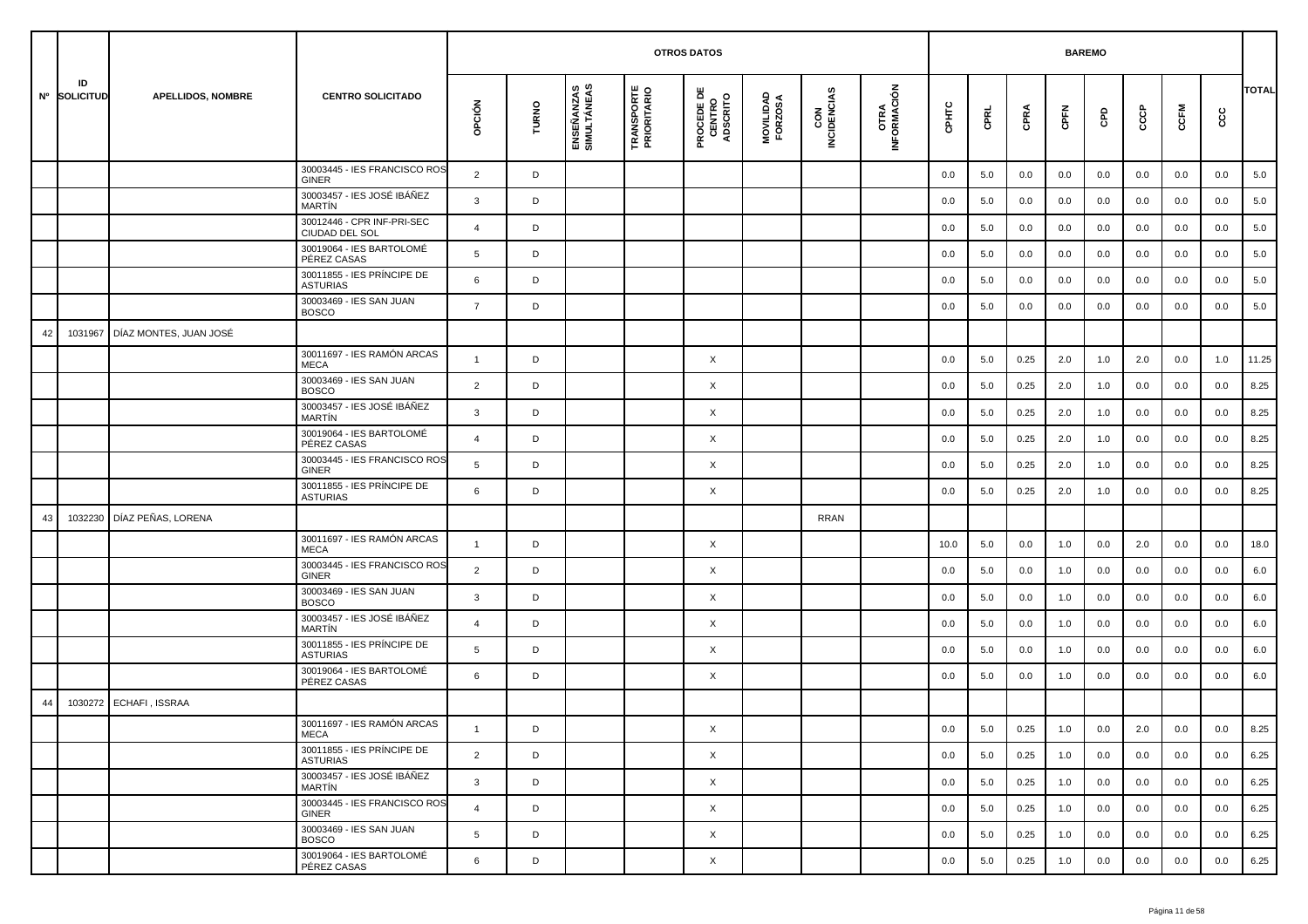|    |                    |                                   |                                               |                |       |                           |                                  | <b>OTROS DATOS</b>                        |                      |                    |                             |       |      |      | <b>BAREMO</b> |     |     |      |     |              |
|----|--------------------|-----------------------------------|-----------------------------------------------|----------------|-------|---------------------------|----------------------------------|-------------------------------------------|----------------------|--------------------|-----------------------------|-------|------|------|---------------|-----|-----|------|-----|--------------|
|    | ID<br>Nº SOLICITUD | <b>APELLIDOS, NOMBRE</b>          | <b>CENTRO SOLICITADO</b>                      | opción         | TURNO | ENSEÑANZAS<br>SIMULTÁNEAS | <b>TRANSPORTE</b><br>PRIORITARIO | <b>PROCEDE DE<br/>CENTRO<br/>ADSCRITO</b> | MOVILIDAD<br>FORZOSA | CON<br>INCIDENCIAS | <b>OTRA<br/>INFORMACIÓN</b> | CPHTC | CPRL | CPRA | CPFN          | GPD | ငင  | CCFM | င်င | <b>TOTAL</b> |
| 45 | 1029198            | EL ABDI YAZIZI, FIRDAWS           |                                               |                |       |                           |                                  |                                           |                      |                    |                             |       |      |      |               |     |     |      |     |              |
|    |                    |                                   | 30011697 - IES RAMÓN ARCAS<br><b>MECA</b>     | $\mathbf{1}$   | D     |                           |                                  | X                                         |                      |                    |                             | 0.0   | 5.0  | 0.25 | 0.0           | 0.0 | 2.0 | 0.0  | 0.0 | 7.25         |
|    |                    |                                   | 30011855 - IES PRÍNCIPE DE<br><b>ASTURIAS</b> | $\overline{2}$ | D     |                           |                                  | $\times$                                  |                      |                    |                             | 0.0   | 5.0  | 0.25 | 0.0           | 0.0 | 0.0 | 0.0  | 0.0 | 5.25         |
|    |                    |                                   | 30003457 - IES JOSÉ IBÁÑEZ<br>MARTÍN          | 3              | D     |                           |                                  | X                                         |                      |                    |                             | 0.0   | 5.0  | 0.25 | 0.0           | 0.0 | 0.0 | 0.0  | 0.0 | 5.25         |
|    |                    |                                   | 30003445 - IES FRANCISCO ROS<br>GINER         | $\overline{4}$ | D     |                           |                                  | X                                         |                      |                    |                             | 0.0   | 5.0  | 0.25 | 0.0           | 0.0 | 0.0 | 0.0  | 0.0 | 5.25         |
|    |                    |                                   | 30003469 - IES SAN JUAN<br><b>BOSCO</b>       | 5              | D     |                           |                                  | X                                         |                      |                    |                             | 0.0   | 5.0  | 0.25 | 0.0           | 0.0 | 0.0 | 0.0  | 0.0 | 5.25         |
|    |                    |                                   | 30019064 - IES BARTOLOMÉ<br>PÉREZ CASAS       | 6              | D     |                           |                                  | X                                         |                      |                    |                             | 0.0   | 5.0  | 0.25 | 0.0           | 0.0 | 0.0 | 0.0  | 0.0 | 5.25         |
| 46 | 1025289            | EL ABIAD, OUSSAMA                 |                                               |                |       |                           |                                  |                                           |                      |                    |                             |       |      |      |               |     |     |      |     |              |
|    |                    |                                   | 30011697 - IES RAMÓN ARCAS<br><b>MECA</b>     | -1             | D     |                           |                                  | $\times$                                  |                      |                    |                             | 0.0   | 5.0  | 0.25 | 0.0           | 0.0 | 2.0 | 0.0  | 0.0 | 7.25         |
|    |                    |                                   | 30003457 - IES JOSÉ IBÁÑEZ<br>MARTÍN          | $\overline{2}$ | D     |                           |                                  | X                                         |                      |                    |                             | 0.0   | 5.0  | 0.25 | 0.0           | 0.0 | 0.0 | 0.0  | 0.0 | 5.25         |
|    |                    |                                   | 30011855 - IES PRÍNCIPE DE<br><b>ASTURIAS</b> | 3              | D     |                           |                                  | X                                         |                      |                    |                             | 0.0   | 5.0  | 0.25 | 0.0           | 0.0 | 0.0 | 0.0  | 0.0 | 5.25         |
|    |                    |                                   | 30003445 - IES FRANCISCO ROS<br>GINER         | $\overline{4}$ | D     |                           |                                  | X                                         |                      |                    |                             | 0.0   | 5.0  | 0.25 | 0.0           | 0.0 | 0.0 | 0.0  | 0.0 | 5.25         |
|    |                    |                                   | 30003469 - IES SAN JUAN<br><b>BOSCO</b>       | 5              | D     |                           |                                  | X                                         |                      |                    |                             | 0.0   | 5.0  | 0.25 | 0.0           | 0.0 | 0.0 | 0.0  | 0.0 | 5.25         |
|    |                    |                                   | 30019064 - IES BARTOLOMÉ<br>PÉREZ CASAS       | 6              | D     |                           |                                  | X                                         |                      |                    |                             | 0.0   | 5.0  | 0.25 | 0.0           | 0.0 | 0.0 | 0.0  | 0.0 | 5.25         |
| 47 | 1032513            | EL ACHIRI MEDDAOUI, ABDELILAH     |                                               |                |       |                           |                                  |                                           |                      |                    |                             |       |      |      |               |     |     |      |     |              |
|    |                    |                                   | 30011697 - IES RAMÓN ARCAS<br><b>MECA</b>     | $\overline{1}$ | D     |                           |                                  | X                                         |                      |                    |                             | 10.0  | 5.0  | 0.25 | 2.0           | 0.5 | 2.0 | 0.0  | 0.0 | 19.75        |
|    |                    |                                   | 30011855 - IES PRÍNCIPE DE<br><b>ASTURIAS</b> | $\overline{2}$ | D     |                           |                                  | X                                         |                      |                    |                             | 0.0   | 5.0  | 0.25 | 2.0           | 0.5 | 0.0 | 0.0  | 0.0 | 7.75         |
|    |                    |                                   | 30003469 - IES SAN JUAN<br><b>BOSCO</b>       | 3              | D     |                           |                                  | X                                         |                      |                    |                             | 0.0   | 5.0  | 0.25 | 2.0           | 0.5 | 0.0 | 0.0  | 0.0 | 7.75         |
|    |                    |                                   | 30003457 - IES JOSÉ IBÁÑEZ<br>MARTÍN          | $\overline{4}$ | D     |                           |                                  | X                                         |                      |                    |                             | 0.0   | 5.0  | 0.25 | 2.0           | 0.5 | 0.0 | 0.0  | 0.0 | 7.75         |
|    |                    |                                   | 30003445 - IES FRANCISCO ROS<br>GINER         | 5              | D     |                           |                                  | X                                         |                      |                    |                             | 0.0   | 5.0  | 0.25 | 2.0           | 0.5 | 0.0 | 0.0  | 0.0 | 7.75         |
|    |                    |                                   | 30019064 - IES BARTOLOMÉ<br>PÉREZ CASAS       | 6              | D     |                           |                                  | X                                         |                      |                    |                             | 0.0   | 5.0  | 0.25 | 2.0           | 0.5 | 0.0 | 0.0  | 0.0 | 7.75         |
| 48 |                    | 1032791 EL AKROUT EL KHAIR, ILYAS |                                               |                |       |                           |                                  |                                           |                      | <b>RRAN</b>        |                             |       |      |      |               |     |     |      |     |              |
|    |                    |                                   | 30011697 - IES RAMÓN ARCAS<br>MECA            | $\mathbf{1}$   | D     |                           |                                  | $\times$                                  |                      |                    |                             | 0.0   | 5.0  | 0.0  | 0.0           | 0.0 | 2.0 | 0.0  | 0.0 | 7.0          |
|    |                    |                                   | 30003469 - IES SAN JUAN<br><b>BOSCO</b>       | $\overline{2}$ | D     |                           |                                  | $\times$                                  |                      |                    |                             | 0.0   | 5.0  | 0.0  | 0.0           | 0.0 | 0.0 | 0.0  | 0.0 | 5.0          |
|    |                    |                                   | 30011855 - IES PRÍNCIPE DE<br><b>ASTURIAS</b> | $\mathbf{3}$   | D     |                           |                                  | $\times$                                  |                      |                    |                             | 0.0   | 5.0  | 0.0  | 0.0           | 0.0 | 0.0 | 0.0  | 0.0 | 5.0          |
|    |                    |                                   | 30003445 - IES FRANCISCO ROS<br><b>GINER</b>  | $\overline{4}$ | D     |                           |                                  | $\times$                                  |                      |                    |                             | 0.0   | 5.0  | 0.0  | 0.0           | 0.0 | 0.0 | 0.0  | 0.0 | 5.0          |
|    |                    |                                   | 30003457 - IES JOSÉ IBÁÑEZ<br>MARTÍN          | 5              | D     |                           |                                  | $\times$                                  |                      |                    |                             | 0.0   | 5.0  | 0.0  | 0.0           | 0.0 | 0.0 | 0.0  | 0.0 | 5.0          |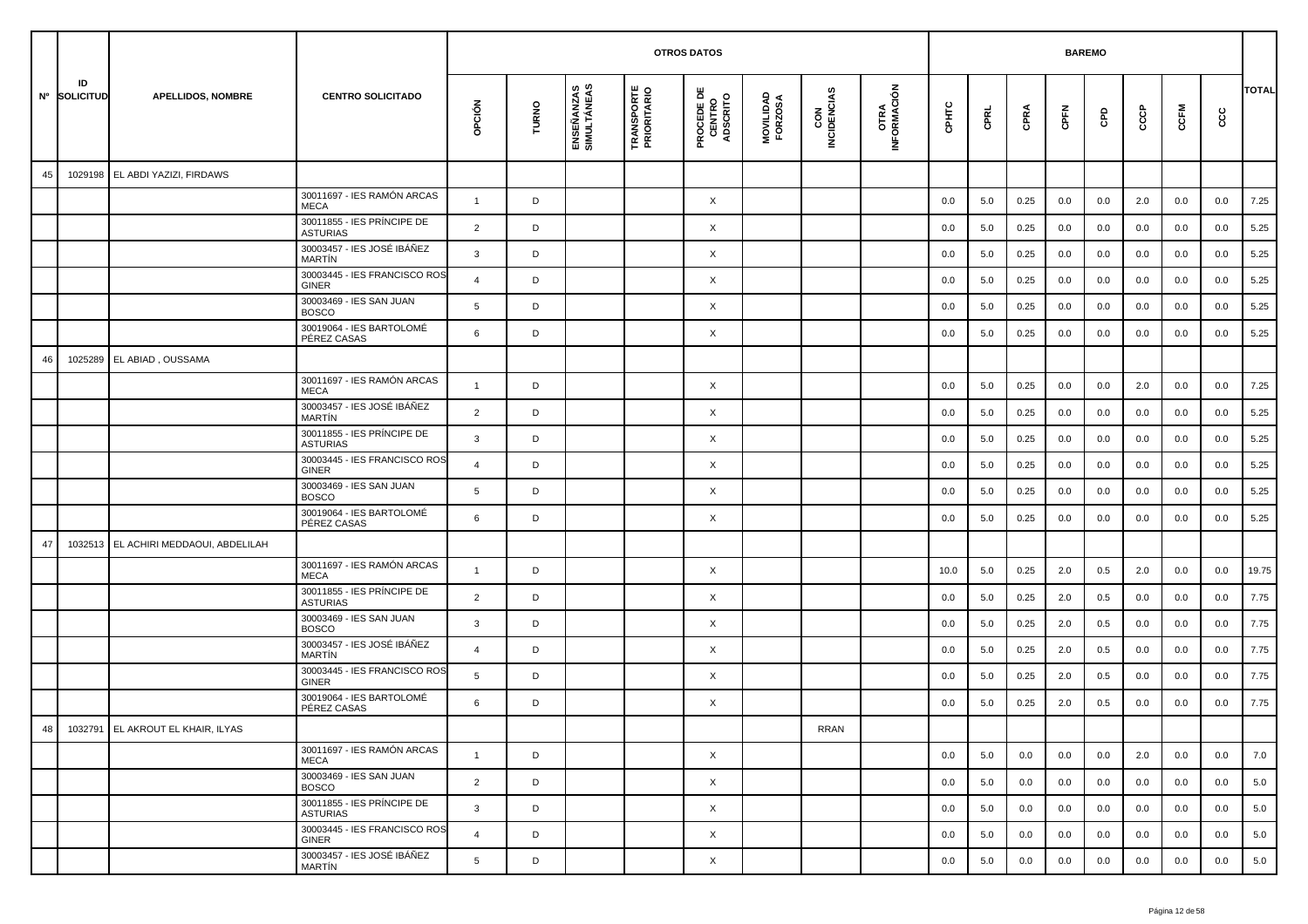|    |                    |                                  |                                               |                |       |                           | <b>OTROS DATOS</b>               |                                           |                      |                    |                     |         | <b>BAREMO</b> |      |      |     |     |         |     |              |
|----|--------------------|----------------------------------|-----------------------------------------------|----------------|-------|---------------------------|----------------------------------|-------------------------------------------|----------------------|--------------------|---------------------|---------|---------------|------|------|-----|-----|---------|-----|--------------|
|    | ID<br>Nº SOLICITUD | <b>APELLIDOS, NOMBRE</b>         | <b>CENTRO SOLICITADO</b>                      | OPCIÓN         | TURNO | ENSEÑANZAS<br>SIMULTÁNEAS | <b>TRANSPORTE</b><br>PRIORITARIO | <b>PROCEDE DE<br/>CENTRO<br/>ADSCRITO</b> | MOVILIDAD<br>FORZOSA | CON<br>INCIDENCIAS | OTRA<br>INFORMACIÓN | CPHTC   | CPRL          | CPRA | CPFN | GPD | င်င | CCFM    | cc  | <b>TOTAL</b> |
|    |                    |                                  | 30019064 - IES BARTOLOMÉ<br>PÉREZ CASAS       | 6              | D     |                           |                                  | X                                         |                      |                    |                     | 0.0     | 5.0           | 0.0  | 0.0  | 0.0 | 0.0 | 0.0     | 0.0 | 5.0          |
| 49 | 1023622            | EL AZIZI LAMISRI, IBTESAME       |                                               |                |       |                           |                                  |                                           |                      | RFNN               |                     |         |               |      |      |     |     |         |     |              |
|    |                    |                                  | 30011697 - IES RAMÓN ARCAS<br><b>MECA</b>     | $\mathbf{1}$   | D     |                           |                                  | X                                         |                      |                    |                     | 0.0     | 5.0           | 0.25 | 0.0  | 0.0 | 2.0 | 0.0     | 0.0 | 7.25         |
|    |                    |                                  | 30003457 - IES JOSÉ IBÁÑEZ<br><b>MARTÍN</b>   | 2              | D     |                           |                                  | X                                         |                      |                    |                     | 0.0     | 5.0           | 0.25 | 0.0  | 0.0 | 0.0 | 0.0     | 0.0 | 5.25         |
|    |                    |                                  | 30003469 - IES SAN JUAN<br><b>BOSCO</b>       | 3              | D     |                           |                                  | X                                         |                      |                    |                     | 0.0     | 5.0           | 0.25 | 0.0  | 0.0 | 0.0 | 0.0     | 0.0 | 5.25         |
|    |                    |                                  | 30003445 - IES FRANCISCO ROS<br><b>GINER</b>  | 4              | D     |                           |                                  | X                                         |                      |                    |                     | 0.0     | 5.0           | 0.25 | 0.0  | 0.0 | 0.0 | 0.0     | 0.0 | 5.25         |
|    |                    |                                  | 30019064 - IES BARTOLOMÉ<br>PÉREZ CASAS       | 5              | D     |                           |                                  | X                                         |                      |                    |                     | 0.0     | 5.0           | 0.25 | 0.0  | 0.0 | 0.0 | 0.0     | 0.0 | 5.25         |
|    |                    |                                  | 30011855 - IES PRINCIPE DE<br><b>ASTURIAS</b> | 6              | D     |                           |                                  | X                                         |                      |                    |                     | 0.0     | 5.0           | 0.25 | 0.0  | 0.0 | 0.0 | 0.0     | 0.0 | 5.25         |
| 50 | 1032960            | EL BARNAOUI MOUDRIK, SAMIA       |                                               |                |       |                           |                                  |                                           |                      |                    |                     |         |               |      |      |     |     |         |     |              |
|    |                    |                                  | 30011697 - IES RAMÓN ARCAS<br><b>MECA</b>     | $\mathbf{1}$   | D     |                           |                                  | X                                         |                      |                    |                     | 10.0    | 5.0           | 0.25 | 1.0  | 0.0 | 2.0 | 0.0     | 0.0 | 18.25        |
|    |                    |                                  | 30011855 - IES PRÍNCIPE DE<br><b>ASTURIAS</b> | 2              | D     |                           |                                  | X                                         |                      |                    |                     | 0.0     | 5.0           | 0.25 | 1.0  | 0.0 | 0.0 | 0.0     | 0.0 | 6.25         |
|    |                    |                                  | 30003445 - IES FRANCISCO ROS<br><b>GINER</b>  | 3              | D     |                           |                                  | X                                         |                      |                    |                     | 0.0     | 5.0           | 0.25 | 1.0  | 0.0 | 0.0 | 0.0     | 0.0 | 6.25         |
|    |                    |                                  | 30003457 - IES JOSÉ IBÁÑEZ<br>MARTÍN          | $\overline{4}$ | D     |                           |                                  | X                                         |                      |                    |                     | 0.0     | 5.0           | 0.25 | 1.0  | 0.0 | 0.0 | 0.0     | 0.0 | 6.25         |
|    |                    |                                  | 30019064 - IES BARTOLOMÉ<br>PÉREZ CASAS       | 5              | D     |                           |                                  | X                                         |                      |                    |                     | 0.0     | 5.0           | 0.25 | 1.0  | 0.0 | 0.0 | 0.0     | 0.0 | 6.25         |
|    |                    |                                  | 30003469 - IES SAN JUAN<br><b>BOSCO</b>       | 6              | D     |                           |                                  | X                                         |                      |                    |                     | 0.0     | 5.0           | 0.25 | 1.0  | 0.0 | 0.0 | 0.0     | 0.0 | 6.25         |
| 51 |                    | 1031639 EL BIACH, AYOUB          |                                               |                |       |                           |                                  |                                           |                      |                    |                     |         |               |      |      |     |     |         |     |              |
|    |                    |                                  | 30011697 - IES RAMÓN ARCAS<br><b>MECA</b>     | $\mathbf{1}$   | D     |                           |                                  | X                                         |                      |                    |                     | 0.0     | 5.0           | 0.25 | 1.0  | 0.0 | 2.0 | 0.0     | 0.0 | 8.25         |
|    |                    |                                  | 30003457 - IES JOSÉ IBÁÑEZ<br><b>MARTIN</b>   | $\overline{2}$ | D     |                           |                                  | X                                         |                      |                    |                     | 0.0     | 5.0           | 0.25 | 1.0  | 0.0 | 0.0 | 0.0     | 0.0 | 6.25         |
|    |                    |                                  | 30011855 - IES PRÍNCIPE DE<br><b>ASTURIAS</b> | 3              | D     |                           |                                  | X                                         |                      |                    |                     | 0.0     | 5.0           | 0.25 | 1.0  | 0.0 | 0.0 | 0.0     | 0.0 | 6.25         |
|    |                    |                                  | 30003445 - IES FRANCISCO ROS<br>GINER         | 4              | D     |                           |                                  | X                                         |                      |                    |                     | 0.0     | 5.0           | 0.25 | 1.0  | 0.0 | 0.0 | 0.0     | 0.0 | 6.25         |
|    |                    |                                  | 30003469 - IES SAN JUAN<br><b>BOSCO</b>       | 5              | D     |                           |                                  | X                                         |                      |                    |                     | 0.0     | 5.0           | 0.25 | 1.0  | 0.0 | 0.0 | 0.0     | 0.0 | 6.25         |
|    |                    |                                  | 30019064 - IES BARTOLOMÉ<br>PÉREZ CASAS       | 6              | D     |                           |                                  | X                                         |                      |                    |                     | $0.0\,$ | $5.0\,$       | 0.25 | 1.0  | 0.0 | 0.0 | $0.0\,$ | 0.0 | 6.25         |
| 52 |                    | 1031557 EL BOUZIDI FARKANE, HIBA |                                               |                |       |                           |                                  |                                           |                      | <b>RFNN</b>        |                     |         |               |      |      |     |     |         |     |              |
|    |                    |                                  | 30011697 - IES RAMÓN ARCAS<br>MECA            | $\mathbf{1}$   | D     |                           |                                  | $\times$                                  |                      |                    |                     | 10.0    | 5.0           | 0.25 | 0.0  | 0.0 | 2.0 | 0.0     | 0.0 | 17.25        |
|    |                    |                                  | 30003457 - IES JOSÉ IBÁÑEZ<br>MARTÍN          | $\overline{2}$ | D     |                           |                                  | X                                         |                      |                    |                     | 0.0     | 5.0           | 0.25 | 0.0  | 0.0 | 0.0 | 0.0     | 0.0 | 5.25         |
|    |                    |                                  | 30011855 - IES PRÍNCIPE DE<br><b>ASTURIAS</b> | 3              | D     |                           |                                  | $\times$                                  |                      |                    |                     | 0.0     | 5.0           | 0.25 | 0.0  | 0.0 | 0.0 | 0.0     | 0.0 | 5.25         |
|    |                    |                                  | 30003445 - IES FRANCISCO ROS<br><b>GINER</b>  | $\overline{4}$ | D     |                           |                                  | X                                         |                      |                    |                     | 0.0     | 5.0           | 0.25 | 0.0  | 0.0 | 0.0 | 0.0     | 0.0 | 5.25         |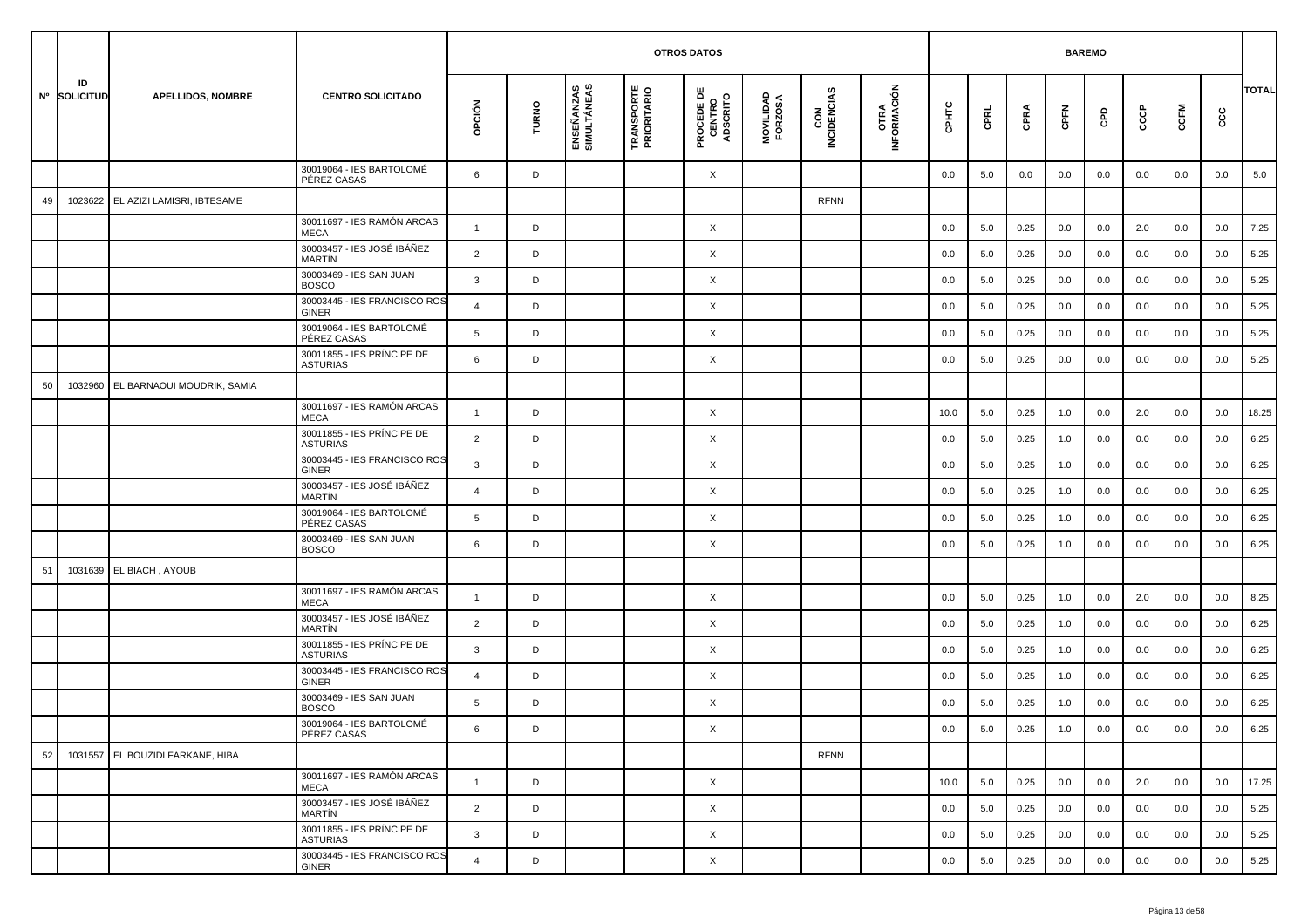|    |                    |                                |                                               |                |       |                           | <b>OTROS DATOS</b>               |                                           |                      |                    |                     |         | <b>BAREMO</b> |      |      |     |     |         |         |              |
|----|--------------------|--------------------------------|-----------------------------------------------|----------------|-------|---------------------------|----------------------------------|-------------------------------------------|----------------------|--------------------|---------------------|---------|---------------|------|------|-----|-----|---------|---------|--------------|
|    | ID<br>Nº SOLICITUD | <b>APELLIDOS, NOMBRE</b>       | <b>CENTRO SOLICITADO</b>                      | opción         | TURNO | ENSEÑANZAS<br>SIMULTÁNEAS | <b>TRANSPORTE</b><br>PRIORITARIO | <b>PROCEDE DE<br/>CENTRO<br/>ADSCRITO</b> | MOVILIDAD<br>FORZOSA | CON<br>INCIDENCIAS | OTRA<br>INFORMACIÓN | срнтс   | CPRL          | CPRA | CPFN | GPD | င်င | CCFM    | ငင      | <b>TOTAL</b> |
|    |                    |                                | 30003469 - IES SAN JUAN<br><b>BOSCO</b>       | 5              | D     |                           |                                  | X                                         |                      |                    |                     | 0.0     | 5.0           | 0.25 | 0.0  | 0.0 | 0.0 | 0.0     | 0.0     | 5.25         |
|    |                    |                                | 30019064 - IES BARTOLOMÉ<br>PÉREZ CASAS       | 6              | D     |                           |                                  | X                                         |                      |                    |                     | 0.0     | 5.0           | 0.25 | 0.0  | 0.0 | 0.0 | 0.0     | 0.0     | 5.25         |
| 53 | 1032351            | EL HAMROU, MARIEM              |                                               |                |       |                           |                                  |                                           |                      | <b>RFNN</b>        |                     |         |               |      |      |     |     |         |         |              |
|    |                    |                                | 30011697 - IES RAMÓN ARCAS<br><b>MECA</b>     | $\mathbf{1}$   | D     |                           |                                  | X                                         |                      |                    |                     | 0.0     | 5.0           | 0.25 | 0.0  | 0.0 | 2.0 | 0.0     | 0.0     | 7.25         |
|    |                    |                                | 30003457 - IES JOSÉ IBÁÑEZ<br><b>MARTÍN</b>   | $\overline{2}$ | D     |                           |                                  | X                                         |                      |                    |                     | 0.0     | 5.0           | 0.25 | 0.0  | 0.0 | 0.0 | 0.0     | 0.0     | 5.25         |
|    |                    |                                | 30011855 - IES PRÍNCIPE DE<br><b>ASTURIAS</b> | 3              | D     |                           |                                  | X                                         |                      |                    |                     | 10.0    | 5.0           | 0.25 | 0.0  | 0.0 | 0.0 | 0.0     | 0.0     | 15.25        |
|    |                    |                                | 30003445 - IES FRANCISCO ROS<br><b>GINER</b>  | $\overline{4}$ | D     |                           |                                  | X                                         |                      |                    |                     | 0.0     | 5.0           | 0.25 | 0.0  | 0.0 | 0.0 | 0.0     | 0.0     | 5.25         |
|    |                    |                                | 30019064 - IES BARTOLOMÉ<br>PÉREZ CASAS       | 5              | D     |                           |                                  | X                                         |                      |                    |                     | 0.0     | 5.0           | 0.25 | 0.0  | 0.0 | 0.0 | 0.0     | 0.0     | 5.25         |
|    |                    |                                | 30003469 - IES SAN JUAN<br><b>BOSCO</b>       | 6              | D     |                           |                                  | X                                         |                      |                    |                     | 0.0     | 5.0           | 0.25 | 0.0  | 0.0 | 0.0 | 0.0     | 0.0     | 5.25         |
| 54 |                    | 1032470 EL HAOUARI, FATH ELLAH |                                               |                |       |                           |                                  |                                           |                      |                    |                     |         |               |      |      |     |     |         |         |              |
|    |                    |                                | 30011697 - IES RAMÓN ARCAS<br><b>MECA</b>     | $\mathbf{1}$   | D     |                           |                                  | X                                         |                      |                    |                     | 0.0     | 5.0           | 0.25 | 0.0  | 0.0 | 2.0 | 0.0     | 0.0     | 7.25         |
|    |                    |                                | 30011855 - IES PRÍNCIPE DE<br><b>ASTURIAS</b> | $\overline{2}$ | D     |                           |                                  | X                                         |                      |                    |                     | 0.0     | 5.0           | 0.25 | 0.0  | 0.0 | 0.0 | 0.0     | 0.0     | 5.25         |
|    |                    |                                | 30003445 - IES FRANCISCO ROS<br><b>GINER</b>  | 3              | D     |                           |                                  | X                                         |                      |                    |                     | 0.0     | 5.0           | 0.25 | 0.0  | 0.0 | 0.0 | 0.0     | 0.0     | 5.25         |
|    |                    |                                | 30003457 - IES JOSÉ IBÁÑEZ<br><b>MARTÍN</b>   | $\overline{4}$ | D     |                           |                                  | X                                         |                      |                    |                     | 0.0     | 5.0           | 0.25 | 0.0  | 0.0 | 0.0 | 0.0     | 0.0     | 5.25         |
|    |                    |                                | 30003469 - IES SAN JUAN<br><b>BOSCO</b>       | 5              | D     |                           |                                  | X                                         |                      |                    |                     | 0.0     | 5.0           | 0.25 | 0.0  | 0.0 | 0.0 | 0.0     | 0.0     | 5.25         |
|    |                    |                                | 30019064 - IES BARTOLOMÉ<br>PÉREZ CASAS       | 6              | D     |                           |                                  | X                                         |                      |                    |                     | 0.0     | 5.0           | 0.25 | 0.0  | 0.0 | 0.0 | 0.0     | 0.0     | 5.25         |
| 55 |                    | 1031630 EL MAJDOULI, AYA       |                                               |                |       |                           |                                  |                                           |                      |                    |                     |         |               |      |      |     |     |         |         |              |
|    |                    |                                | 30011697 - IES RAMÓN ARCAS<br><b>MECA</b>     | $\overline{1}$ | D     |                           |                                  | X                                         |                      |                    |                     | 0.0     | 5.0           | 0.25 | 0.0  | 0.0 | 2.0 | 0.0     | 1.0     | 8.25         |
|    |                    |                                | 30003457 - IES JOSÉ IBÁÑEZ<br><b>MARTÍN</b>   | $\overline{2}$ | D     |                           |                                  | X                                         |                      |                    |                     | 0.0     | 5.0           | 0.25 | 0.0  | 0.0 | 0.0 | 0.0     | 0.0     | 5.25         |
|    |                    |                                | 30003445 - IES FRANCISCO ROS<br><b>GINER</b>  | 3              | D     |                           |                                  | X                                         |                      |                    |                     | 0.0     | 5.0           | 0.25 | 0.0  | 0.0 | 0.0 | 0.0     | 0.0     | 5.25         |
|    |                    |                                | 30011855 - IES PRÍNCIPE DE<br><b>ASTURIAS</b> | $\overline{4}$ | D     |                           |                                  | X                                         |                      |                    |                     | 0.0     | 5.0           | 0.25 | 0.0  | 0.0 | 0.0 | 0.0     | 0.0     | 5.25         |
|    |                    |                                | 30003469 - IES SAN JUAN<br><b>BOSCO</b>       |                |       |                           |                                  | Χ                                         |                      |                    |                     | $0.0\,$ | 5.0           | 0.25 | 0.0  | 0.0 | 0.0 | $0.0\,$ | $0.0\,$ | 5.25         |
|    |                    |                                | 30019064 - IES BARTOLOMÉ<br>PÉREZ CASAS       | 6              | D     |                           |                                  | $\times$                                  |                      |                    |                     | 0.0     | 5.0           | 0.25 | 0.0  | 0.0 | 0.0 | 0.0     | 0.0     | 5.25         |
| 56 |                    | 1030905 EL MAMOUNY, AYOUB      |                                               |                |       |                           |                                  |                                           |                      |                    |                     |         |               |      |      |     |     |         |         |              |
|    |                    |                                | 30011697 - IES RAMÓN ARCAS<br>MECA            | $\mathbf{1}$   | D     |                           |                                  | X                                         |                      |                    |                     | 10.0    | 5.0           | 0.25 | 1.0  | 0.0 | 2.0 | 0.0     | 0.0     | 18.25        |
|    |                    |                                | 30003457 - IES JOSÉ IBÁÑEZ<br>MARTÍN          | $\overline{2}$ | D     |                           |                                  | X                                         |                      |                    |                     | 0.0     | 5.0           | 0.25 | 1.0  | 0.0 | 0.0 | 0.0     | 0.0     | 6.25         |
|    |                    |                                | 30003445 - IES FRANCISCO ROS<br>GINER         | $\mathbf{3}$   | D     |                           |                                  | X                                         |                      |                    |                     | 0.0     | 5.0           | 0.25 | 1.0  | 0.0 | 0.0 | 0.0     | 0.0     | 6.25         |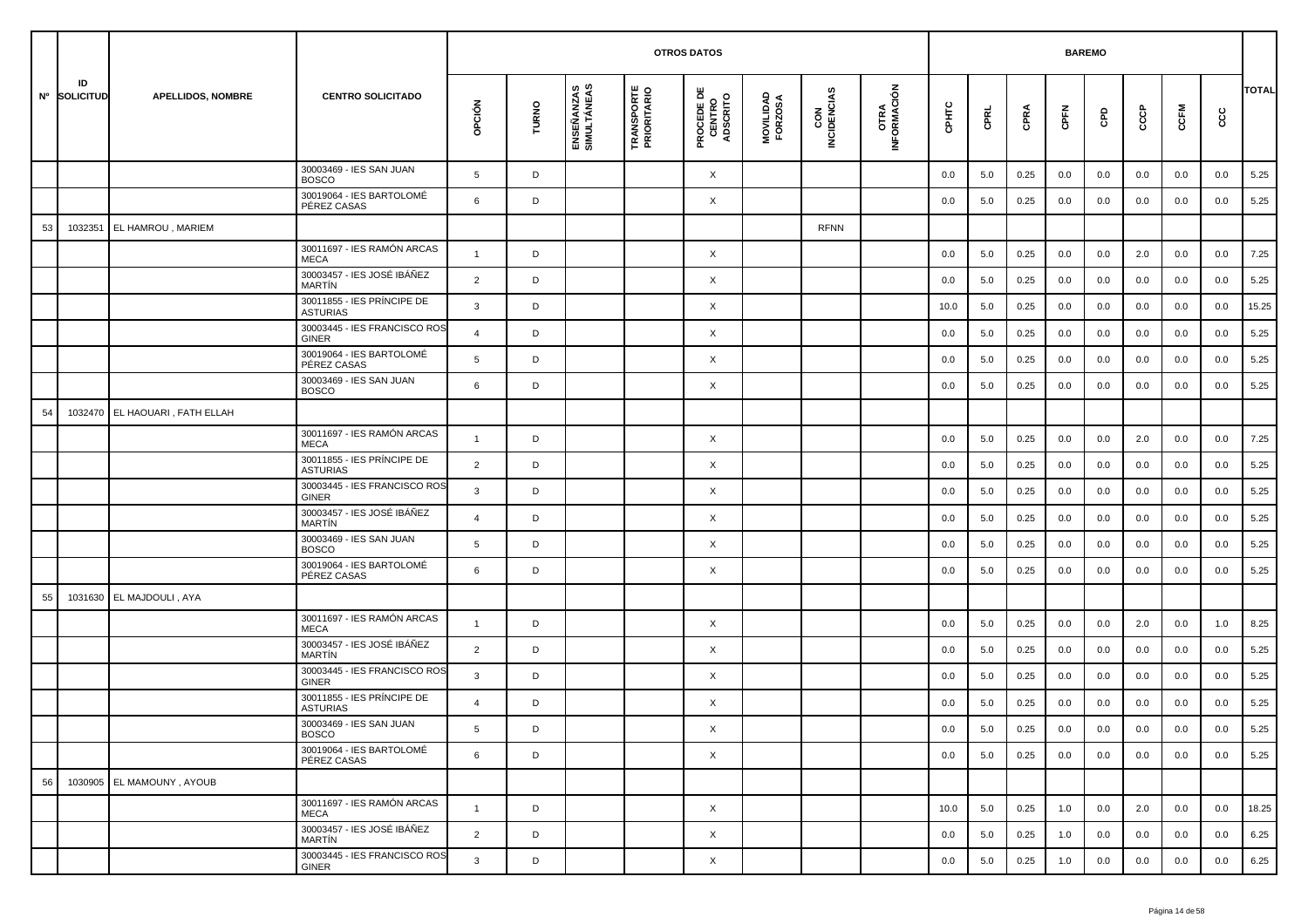|    |                    |                             |                                               |                |       |                           |                                  | <b>OTROS DATOS</b>                        |                      |                    |                     |         |         | <b>BAREMO</b> |         |     |     |         |      |              |
|----|--------------------|-----------------------------|-----------------------------------------------|----------------|-------|---------------------------|----------------------------------|-------------------------------------------|----------------------|--------------------|---------------------|---------|---------|---------------|---------|-----|-----|---------|------|--------------|
|    | ID<br>Nº SOLICITUD | <b>APELLIDOS, NOMBRE</b>    | <b>CENTRO SOLICITADO</b>                      | opción         | TURNO | ENSEÑANZAS<br>SIMULTÁNEAS | <b>TRANSPORTE</b><br>PRIORITARIO | <b>PROCEDE DE<br/>CENTRO<br/>ADSCRITO</b> | MOVILIDAD<br>FORZOSA | CON<br>INCIDENCIAS | OTRA<br>INFORMACIÓN | CPHTC   | CPRL    | CPRA          | CPFN    | GPD | င်င | CCFM    | င္ပင | <b>TOTAL</b> |
|    |                    |                             | 30011855 - IES PRÍNCIPE DE<br><b>ASTURIAS</b> | $\overline{4}$ | D     |                           |                                  | X                                         |                      |                    |                     | 0.0     | 5.0     | 0.25          | 1.0     | 0.0 | 0.0 | 0.0     | 0.0  | 6.25         |
|    |                    |                             | 30003469 - IES SAN JUAN<br><b>BOSCO</b>       | 5              | D     |                           |                                  | X                                         |                      |                    |                     | 0.0     | 5.0     | 0.25          | 1.0     | 0.0 | 0.0 | 0.0     | 0.0  | 6.25         |
|    |                    |                             | 30019064 - IES BARTOLOMÉ<br>PÉREZ CASAS       | 6              | D     |                           |                                  | X                                         |                      |                    |                     | 0.0     | 5.0     | 0.25          | 1.0     | 0.0 | 0.0 | 0.0     | 0.0  | 6.25         |
| 57 | 1030911            | EL MANSSOURI, HAJAR         |                                               |                |       |                           |                                  |                                           |                      |                    |                     |         |         |               |         |     |     |         |      |              |
|    |                    |                             | 30011697 - IES RAMÓN ARCAS<br><b>MECA</b>     | $\overline{1}$ | D     |                           |                                  | X                                         |                      |                    |                     | 0.0     | 5.0     | 0.25          | 0.0     | 0.0 | 2.0 | 0.0     | 0.0  | 7.25         |
|    |                    |                             | 30003457 - IES JOSÉ IBÁÑEZ<br><b>MARTIN</b>   | $\overline{2}$ | D     |                           |                                  | X                                         |                      |                    |                     | 10.0    | 5.0     | 0.25          | 0.0     | 0.0 | 0.0 | 0.0     | 0.0  | 15.25        |
|    |                    |                             | 30003445 - IES FRANCISCO ROS<br>GINER         | 3              | D     |                           |                                  | X                                         |                      |                    |                     | 0.0     | 5.0     | 0.25          | 0.0     | 0.0 | 0.0 | 0.0     | 0.0  | 5.25         |
|    |                    |                             | 30011855 - IES PRÍNCIPE DE<br><b>ASTURIAS</b> | $\overline{4}$ | D     |                           |                                  | X                                         |                      |                    |                     | 0.0     | 5.0     | 0.25          | 0.0     | 0.0 | 0.0 | 0.0     | 0.0  | 5.25         |
|    |                    |                             | 30012446 - CPR INF-PRI-SEC<br>CIUDAD DEL SOL  | 5              | D     |                           |                                  |                                           |                      |                    |                     | 0.0     | 5.0     | 0.25          | 0.0     | 0.0 | 0.0 | 0.0     | 0.0  | 5.25         |
|    |                    |                             | 30003469 - IES SAN JUAN<br><b>BOSCO</b>       | 6              | D     |                           |                                  | X                                         |                      |                    |                     | 0.0     | 5.0     | 0.25          | 0.0     | 0.0 | 0.0 | 0.0     | 0.0  | 5.25         |
|    |                    |                             | 30019064 - IES BARTOLOMÉ<br>PÉREZ CASAS       | $\overline{7}$ | D     |                           |                                  | X                                         |                      |                    |                     | 0.0     | 5.0     | 0.25          | 0.0     | 0.0 | 0.0 | 0.0     | 0.0  | 5.25         |
| 58 | 1032476            | EL MASFYOUY ZAGHARI, CHAKIR |                                               |                |       |                           |                                  |                                           |                      |                    |                     |         |         |               |         |     |     |         |      |              |
|    |                    |                             | 30011697 - IES RAMÓN ARCAS<br><b>MECA</b>     | $\mathbf{1}$   | D     |                           |                                  | X                                         |                      |                    |                     | 0.0     | 5.0     | 0.25          | 1.0     | 0.0 | 2.0 | 0.0     | 0.0  | 8.25         |
|    |                    |                             | 30011855 - IES PRÍNCIPE DE<br><b>ASTURIAS</b> | $\overline{2}$ | D     |                           |                                  | X                                         |                      |                    |                     | 0.0     | 5.0     | 0.25          | 1.0     | 0.0 | 0.0 | 0.0     | 0.0  | 6.25         |
|    |                    |                             | 30003445 - IES FRANCISCO ROS<br>GINER         | 3              | D     |                           |                                  | X                                         |                      |                    |                     | 0.0     | 5.0     | 0.25          | 1.0     | 0.0 | 0.0 | 0.0     | 0.0  | 6.25         |
|    |                    |                             | 30003457 - IES JOSÉ IBÁÑEZ<br><b>MARTÍN</b>   | 4              | D     |                           |                                  | X                                         |                      |                    |                     | 0.0     | 5.0     | 0.25          | 1.0     | 0.0 | 0.0 | 0.0     | 0.0  | 6.25         |
|    |                    |                             | 30003469 - IES SAN JUAN<br><b>BOSCO</b>       | 5              | D     |                           |                                  | X                                         |                      |                    |                     | 0.0     | 5.0     | 0.25          | 1.0     | 0.0 | 0.0 | 0.0     | 0.0  | 6.25         |
|    |                    |                             | 30019064 - IES BARTOLOMÉ<br>PÉREZ CASAS       | 6              | D     |                           |                                  | X                                         |                      |                    |                     | 0.0     | 5.0     | 0.25          | 1.0     | 0.0 | 0.0 | 0.0     | 0.0  | 6.25         |
| 59 | 1032228            | EL MGHARI, RIHAB            |                                               |                |       |                           |                                  |                                           |                      |                    |                     |         |         |               |         |     |     |         |      |              |
|    |                    |                             | 30011697 - IES RAMÓN ARCAS<br><b>MECA</b>     | $\mathbf{1}$   | D     |                           |                                  | X                                         |                      |                    |                     | 10.0    | 5.0     | 0.25          | 1.0     | 0.0 | 2.0 | 0.0     | 0.0  | 18.25        |
|    |                    |                             | 30011855 - IES PRÍNCIPE DE<br><b>ASTURIAS</b> | $\overline{2}$ | D     |                           |                                  | X                                         |                      |                    |                     | 0.0     | 5.0     | 0.25          | 1.0     | 0.0 | 0.0 | 0.0     | 0.0  | 6.25         |
|    |                    |                             | 30019064 - IES BARTOLOMÉ<br>PÉREZ CASAS       | 3              | D     |                           |                                  | X                                         |                      |                    |                     | $0.0\,$ | $5.0\,$ | 0.25          | $1.0\,$ | 0.0 | 0.0 | $0.0\,$ | 0.0  | 6.25         |
|    |                    |                             | 30003445 - IES FRANCISCO ROS<br>GINER         | $\overline{4}$ | D     |                           |                                  | $\times$                                  |                      |                    |                     | 0.0     | 5.0     | 0.25          | 1.0     | 0.0 | 0.0 | 0.0     | 0.0  | 6.25         |
|    |                    |                             | 30003469 - IES SAN JUAN<br><b>BOSCO</b>       | 5              | D     |                           |                                  | $\times$                                  |                      |                    |                     | 0.0     | 5.0     | 0.25          | 1.0     | 0.0 | 0.0 | 0.0     | 0.0  | 6.25         |
|    |                    |                             | 30003457 - IES JOSÉ IBÁÑEZ<br>MARTÍN          | 6              | D     |                           |                                  | X                                         |                      |                    |                     | 0.0     | 5.0     | 0.25          | 1.0     | 0.0 | 0.0 | 0.0     | 0.0  | 6.25         |
| 60 |                    | 1032896 EL OUAZZANI, RAYAN  |                                               |                |       |                           |                                  |                                           |                      |                    |                     |         |         |               |         |     |     |         |      |              |
|    |                    |                             | 30011697 - IES RAMÓN ARCAS<br>MECA            | $\mathbf{1}$   | D     |                           |                                  | X                                         |                      |                    |                     | 0.0     | 5.0     | 0.25          | 0.0     | 0.0 | 2.0 | 0.0     | 0.0  | 7.25         |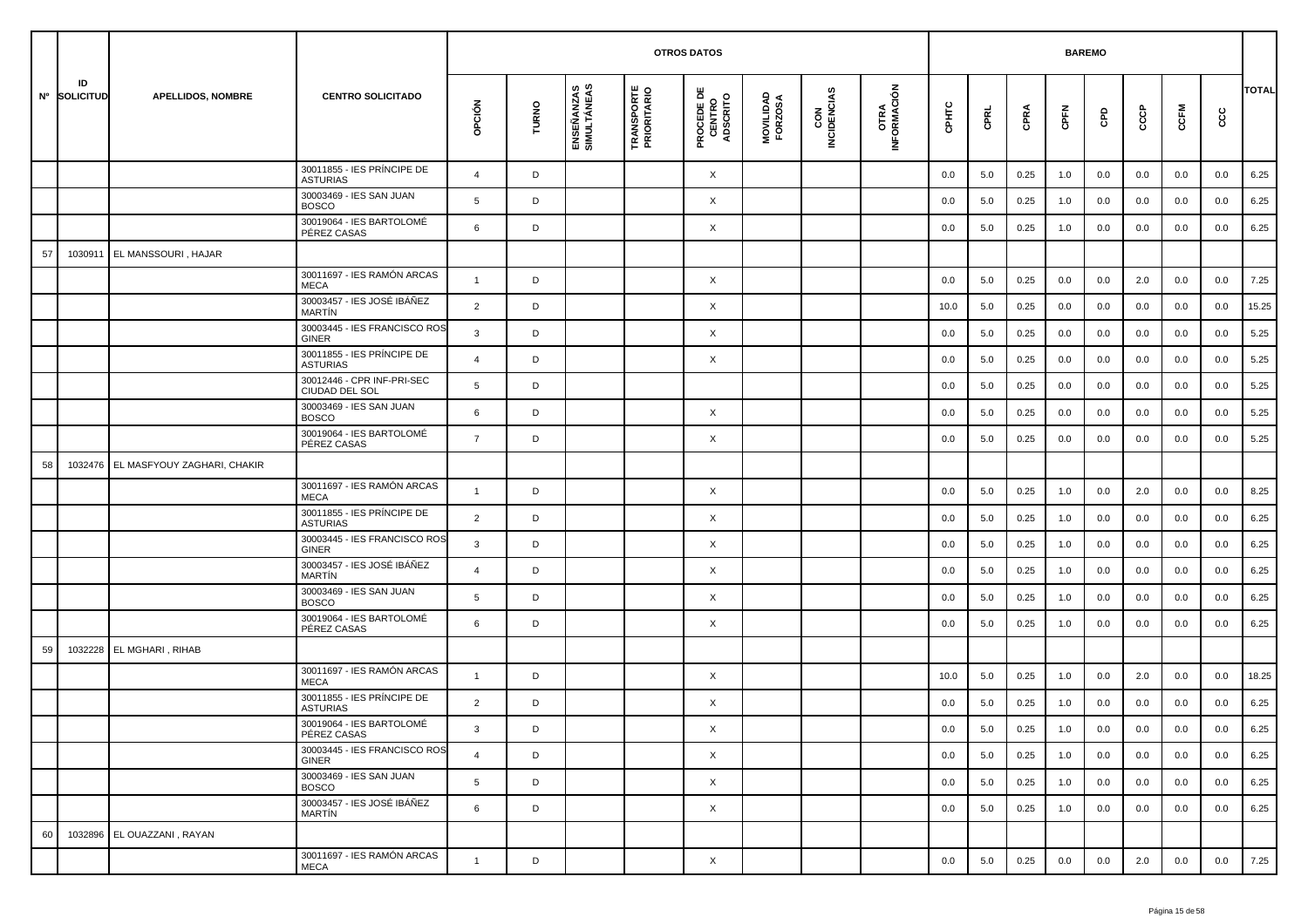|    |                    |                                     |                                               |                |       |                           | <b>OTROS DATOS</b>               |                                           |                      |                    |                     |         | <b>BAREMO</b> |      |      |     |     |         |      |              |
|----|--------------------|-------------------------------------|-----------------------------------------------|----------------|-------|---------------------------|----------------------------------|-------------------------------------------|----------------------|--------------------|---------------------|---------|---------------|------|------|-----|-----|---------|------|--------------|
|    | ID<br>Nº SOLICITUD | <b>APELLIDOS, NOMBRE</b>            | <b>CENTRO SOLICITADO</b>                      | OPCIÓN         | TURNO | ENSEÑANZAS<br>SIMULTÁNEAS | <b>TRANSPORTE</b><br>PRIORITARIO | <b>PROCEDE DE<br/>CENTRO<br/>ADSCRITO</b> | MOVILIDAD<br>FORZOSA | CON<br>INCIDENCIAS | OTRA<br>INFORMACIÓN | CPHTC   | CPRL          | CPRA | CPFN | GPD | င်င | CCFM    | င္ပင | <b>TOTAL</b> |
|    |                    |                                     | 30011855 - IES PRÍNCIPE DE<br><b>ASTURIAS</b> | $\overline{2}$ | D     |                           |                                  | X                                         |                      |                    |                     | 0.0     | 5.0           | 0.25 | 0.0  | 0.0 | 0.0 | 0.0     | 0.0  | 5.25         |
|    |                    |                                     | 30003469 - IES SAN JUAN<br><b>BOSCO</b>       | 3              | D     |                           |                                  | X                                         |                      |                    |                     | 0.0     | 5.0           | 0.25 | 0.0  | 0.0 | 0.0 | 0.0     | 0.0  | 5.25         |
|    |                    |                                     | 30003457 - IES JOSÉ IBÁÑEZ<br><b>MARTIN</b>   | $\overline{4}$ | D     |                           |                                  | X                                         |                      |                    |                     | 0.0     | 5.0           | 0.25 | 0.0  | 0.0 | 0.0 | 0.0     | 0.0  | 5.25         |
|    |                    |                                     | 30019064 - IES BARTOLOMÉ<br>PÉREZ CASAS       | 5              | D     |                           |                                  | X                                         |                      |                    |                     | 0.0     | 5.0           | 0.25 | 0.0  | 0.0 | 0.0 | 0.0     | 0.0  | 5.25         |
|    |                    |                                     | 30003445 - IES FRANCISCO ROS<br><b>GINER</b>  | 6              | D     |                           |                                  | X                                         |                      |                    |                     | 0.0     | 5.0           | 0.25 | 0.0  | 0.0 | 0.0 | 0.0     | 0.0  | 5.25         |
| 61 | 1030324            | <b>EL OUFAIRI, MARWA</b>            |                                               |                |       |                           |                                  |                                           |                      | <b>RFNN</b>        |                     |         |               |      |      |     |     |         |      |              |
|    |                    |                                     | 30011697 - IES RAMÓN ARCAS<br><b>MECA</b>     | $\overline{1}$ | D     |                           |                                  | X                                         |                      |                    |                     | 0.0     | 5.0           | 0.25 | 0.0  | 0.0 | 2.0 | 0.0     | 0.0  | 7.25         |
|    |                    |                                     | 30011855 - IES PRÍNCIPE DE<br><b>ASTURIAS</b> | $\overline{2}$ | D     |                           |                                  | X                                         |                      |                    |                     | 0.0     | 5.0           | 0.25 | 0.0  | 0.0 | 0.0 | 0.0     | 0.0  | 5.25         |
|    |                    |                                     | 30003457 - IES JOSÉ IBÁÑEZ<br>MARTÍN          | 3              | D     |                           |                                  | X                                         |                      |                    |                     | 0.0     | 5.0           | 0.25 | 0.0  | 0.0 | 0.0 | 0.0     | 0.0  | 5.25         |
|    |                    |                                     | 30003445 - IES FRANCISCO ROS<br><b>GINER</b>  | $\overline{4}$ | D     |                           |                                  | X                                         |                      |                    |                     | 0.0     | 5.0           | 0.25 | 0.0  | 0.0 | 0.0 | 0.0     | 0.0  | 5.25         |
|    |                    |                                     | 30019064 - IES BARTOLOMÉ<br>PÉREZ CASAS       | 5              | D     |                           |                                  | X                                         |                      |                    |                     | 0.0     | 5.0           | 0.25 | 0.0  | 0.0 | 0.0 | 0.0     | 0.0  | 5.25         |
|    |                    |                                     | 30003469 - IES SAN JUAN<br><b>BOSCO</b>       | 6              | D     |                           |                                  | X                                         |                      |                    |                     | 0.0     | 5.0           | 0.25 | 0.0  | 0.0 | 0.0 | 0.0     | 0.0  | 5.25         |
| 62 |                    | 1032029 EL YAZIJI HAMICHA, MOHAMMED |                                               |                |       |                           |                                  |                                           |                      |                    |                     |         |               |      |      |     |     |         |      |              |
|    |                    |                                     | 30011697 - IES RAMÓN ARCAS<br><b>MECA</b>     | $\overline{1}$ | D     |                           |                                  | X                                         |                      |                    |                     | 10.0    | 5.0           | 0.25 | 2.0  | 0.0 | 2.0 | 0.0     | 0.0  | 19.25        |
|    |                    |                                     | 30011855 - IES PRÍNCIPE DE<br><b>ASTURIAS</b> | 2              | D     |                           |                                  | X                                         |                      |                    |                     | 0.0     | 5.0           | 0.25 | 2.0  | 0.0 | 0.0 | 0.0     | 0.0  | 7.25         |
|    |                    |                                     | 30019064 - IES BARTOLOMÉ<br>PÉREZ CASAS       | 3              | D     |                           |                                  | X                                         |                      |                    |                     | 0.0     | 5.0           | 0.25 | 2.0  | 0.0 | 0.0 | 0.0     | 0.0  | 7.25         |
|    |                    |                                     | 30003457 - IES JOSÉ IBÁÑEZ<br>MARTÍN          | $\overline{4}$ | D     |                           |                                  | X                                         |                      |                    |                     | 0.0     | 5.0           | 0.25 | 2.0  | 0.0 | 0.0 | 0.0     | 0.0  | 7.25         |
|    |                    |                                     | 30003469 - IES SAN JUAN<br><b>BOSCO</b>       | 5              | D     |                           |                                  | X                                         |                      |                    |                     | 0.0     | 5.0           | 0.25 | 2.0  | 0.0 | 0.0 | 0.0     | 0.0  | 7.25         |
|    |                    |                                     | 30003445 - IES FRANCISCO ROS<br><b>GINER</b>  | 6              | D     |                           |                                  | X                                         |                      |                    |                     | 0.0     | 5.0           | 0.25 | 2.0  | 0.0 | 0.0 | 0.0     | 0.0  | 7.25         |
| 63 | 1025701            | EL YAZIJI, RABAB                    |                                               |                |       |                           |                                  |                                           |                      |                    |                     |         |               |      |      |     |     |         |      |              |
|    |                    |                                     | 30011697 - IES RAMÓN ARCAS<br><b>MECA</b>     | $\overline{1}$ | D     |                           |                                  | X                                         |                      |                    |                     | 10.0    | 5.0           | 0.25 | 1.0  | 0.0 | 2.0 | 0.0     | 1.0  | 19.25        |
|    |                    |                                     | 30003469 - IES SAN JUAN<br><b>BOSCO</b>       | $\overline{2}$ | D     |                           |                                  | X                                         |                      |                    |                     | $0.0\,$ | $5.0\,$       | 0.25 | 1.0  | 0.0 | 0.0 | $0.0\,$ | 0.0  | 6.25         |
|    |                    |                                     | 30003457 - IES JOSÉ IBÁÑEZ<br>MARTÍN          | $\mathbf{3}$   | D     |                           |                                  | $\times$                                  |                      |                    |                     | 0.0     | 5.0           | 0.25 | 1.0  | 0.0 | 0.0 | 0.0     | 0.0  | 6.25         |
|    |                    |                                     | 30003445 - IES FRANCISCO ROS<br>GINER         | $\overline{4}$ | D     |                           |                                  | $\times$                                  |                      |                    |                     | 0.0     | 5.0           | 0.25 | 1.0  | 0.0 | 0.0 | 0.0     | 0.0  | 6.25         |
|    |                    |                                     | 30011855 - IES PRÍNCIPE DE<br><b>ASTURIAS</b> | 5              | D     |                           |                                  | X                                         |                      |                    |                     | 0.0     | 5.0           | 0.25 | 1.0  | 0.0 | 0.0 | 0.0     | 0.0  | 6.25         |
|    |                    |                                     | 30019064 - IES BARTOLOMÉ<br>PÉREZ CASAS       | 6              | D     |                           |                                  | $\times$                                  |                      |                    |                     | 0.0     | 5.0           | 0.25 | 1.0  | 0.0 | 0.0 | 0.0     | 0.0  | 6.25         |
| 64 |                    | 1031799 ENNAHI, HIBA                |                                               |                |       |                           |                                  |                                           |                      | <b>RFNN</b>        |                     |         |               |      |      |     |     |         |      |              |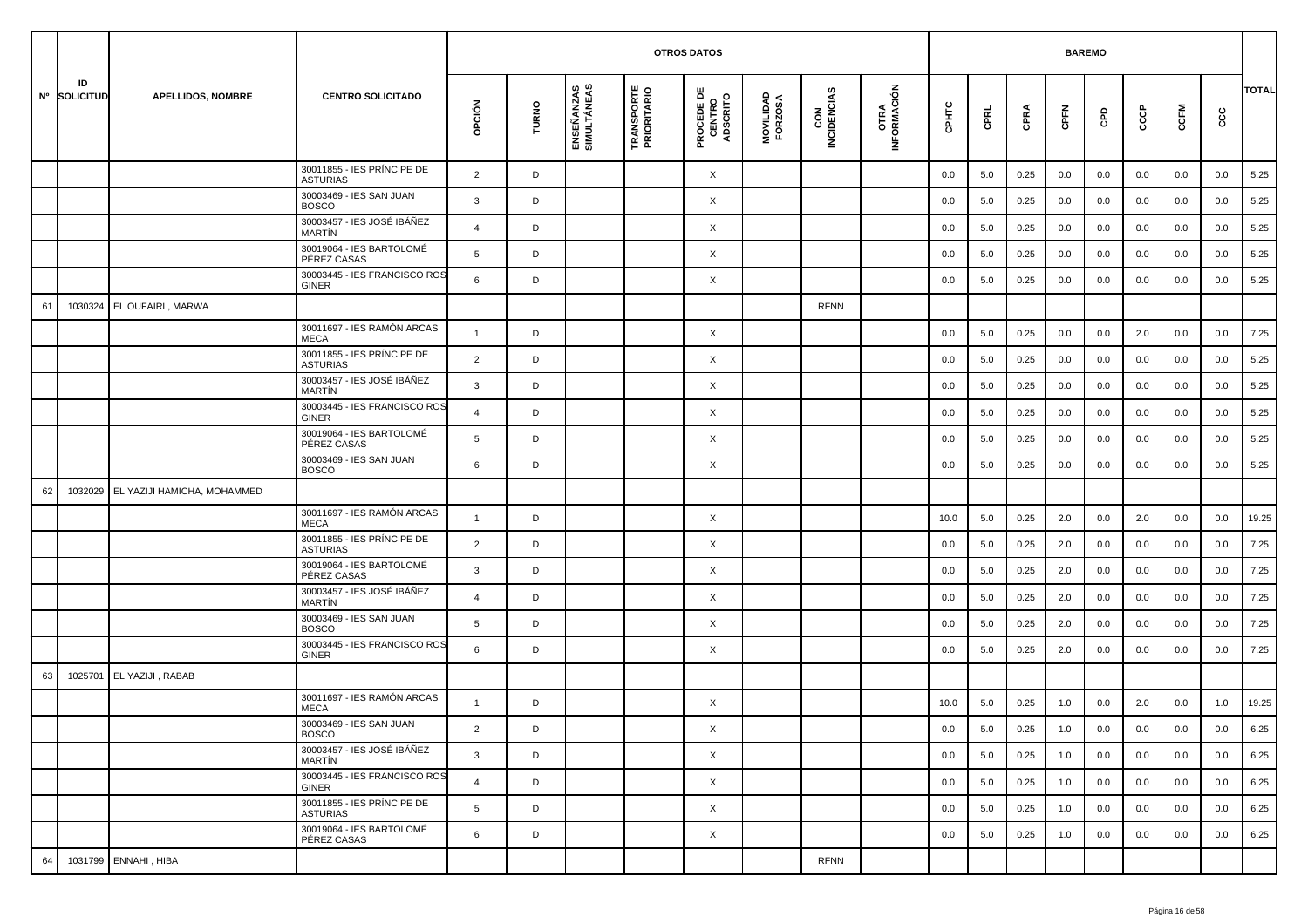|    |                    |                            |                                               |                |       |                           | <b>OTROS DATOS</b>               |                                           |                      |                    |                     |         | <b>BAREMO</b> |      |      |     |         |      |         |              |
|----|--------------------|----------------------------|-----------------------------------------------|----------------|-------|---------------------------|----------------------------------|-------------------------------------------|----------------------|--------------------|---------------------|---------|---------------|------|------|-----|---------|------|---------|--------------|
|    | ID<br>Nº SOLICITUD | <b>APELLIDOS, NOMBRE</b>   | <b>CENTRO SOLICITADO</b>                      | opción         | TURNO | ENSEÑANZAS<br>SIMULTÁNEAS | <b>TRANSPORTE</b><br>PRIORITARIO | <b>PROCEDE DE<br/>CENTRO<br/>ADSCRITO</b> | MOVILIDAD<br>FORZOSA | CON<br>INCIDENCIAS | OTRA<br>INFORMACIÓN | CPHTC   | CPRL          | CPRA | CPFN | GPD | င်င     | CCFM | cc      | <b>TOTAL</b> |
|    |                    |                            | 30011697 - IES RAMÓN ARCAS<br><b>MECA</b>     | $\mathbf{1}$   | D     |                           |                                  | X                                         |                      |                    |                     | 10.0    | 5.0           | 0.25 | 0.0  | 0.0 | 2.0     | 0.0  | 1.0     | 18.25        |
|    |                    |                            | 30003457 - IES JOSÉ IBÁÑEZ<br><b>MARTIN</b>   | 2              | D     |                           |                                  | X                                         |                      |                    |                     | 0.0     | 5.0           | 0.25 | 0.0  | 0.0 | 0.0     | 0.0  | 0.0     | 5.25         |
|    |                    |                            | 30003469 - IES SAN JUAN<br><b>BOSCO</b>       | 3              | D     |                           |                                  | X                                         |                      |                    |                     | 0.0     | 5.0           | 0.25 | 0.0  | 0.0 | 0.0     | 0.0  | 0.0     | 5.25         |
|    |                    |                            | 30003445 - IES FRANCISCO ROS<br><b>GINER</b>  | $\overline{4}$ | D     |                           |                                  | X                                         |                      |                    |                     | 0.0     | 5.0           | 0.25 | 0.0  | 0.0 | 0.0     | 0.0  | 0.0     | 5.25         |
|    |                    |                            | 30011855 - IES PRÍNCIPE DE<br><b>ASTURIAS</b> | 5              | D     |                           |                                  | X                                         |                      |                    |                     | 0.0     | 5.0           | 0.25 | 0.0  | 0.0 | 0.0     | 0.0  | 0.0     | 5.25         |
|    |                    |                            | 30019064 - IES BARTOLOMÉ<br>PÉREZ CASAS       | 6              | D     |                           |                                  | X                                         |                      |                    |                     | 0.0     | 5.0           | 0.25 | 0.0  | 0.0 | 0.0     | 0.0  | 0.0     | 5.25         |
| 65 | 1026852            | ER RAFAY CHTAIBI, ANASS    |                                               |                |       |                           |                                  |                                           |                      |                    |                     |         |               |      |      |     |         |      |         |              |
|    |                    |                            | 30011697 - IES RAMÓN ARCAS<br><b>MECA</b>     | $\mathbf{1}$   | D     |                           |                                  | X                                         |                      |                    |                     | 0.0     | 5.0           | 0.25 | 1.0  | 0.0 | 2.0     | 0.0  | 0.0     | 8.25         |
|    |                    |                            | 30011855 - IES PRÍNCIPE DE<br><b>ASTURIAS</b> | $\overline{2}$ | D     |                           |                                  | X                                         |                      |                    |                     | 0.0     | 5.0           | 0.25 | 1.0  | 0.0 | 0.0     | 0.0  | 0.0     | 6.25         |
|    |                    |                            | 30003445 - IES FRANCISCO ROS<br><b>GINER</b>  | $\mathbf{3}$   | D     |                           |                                  | X                                         |                      |                    |                     | 0.0     | 5.0           | 0.25 | 1.0  | 0.0 | 0.0     | 0.0  | 0.0     | 6.25         |
|    |                    |                            | 30003457 - IES JOSÉ IBÁÑEZ<br><b>MARTIN</b>   | $\overline{4}$ | D     |                           |                                  | X                                         |                      |                    |                     | 0.0     | 5.0           | 0.25 | 1.0  | 0.0 | 0.0     | 0.0  | 0.0     | 6.25         |
|    |                    |                            | 30003469 - IES SAN JUAN<br><b>BOSCO</b>       | 5              | D     |                           |                                  | X                                         |                      |                    |                     | 0.0     | 5.0           | 0.25 | 1.0  | 0.0 | 0.0     | 0.0  | 0.0     | 6.25         |
|    |                    |                            | 30019064 - IES BARTOLOMÉ<br>PÉREZ CASAS       | 6              | D     |                           |                                  | X                                         |                      |                    |                     | 0.0     | 5.0           | 0.25 | 1.0  | 0.0 | 0.0     | 0.0  | 0.0     | 6.25         |
| 66 | 1025093            | ERRAEZ ORDÓÑEZ, LUIS DAVID |                                               |                |       |                           |                                  |                                           |                      |                    |                     |         |               |      |      |     |         |      |         |              |
|    |                    |                            | 30011697 - IES RAMÓN ARCAS<br><b>MECA</b>     | $\overline{1}$ | D     |                           |                                  | X                                         |                      |                    |                     | 0.0     | 5.0           | 0.25 | 1.0  | 0.0 | 2.0     | 0.0  | 0.0     | 8.25         |
|    |                    |                            | 30003445 - IES FRANCISCO ROS<br><b>GINER</b>  | 2              | D     |                           |                                  | X                                         |                      |                    |                     | 0.0     | 5.0           | 0.25 | 1.0  | 0.0 | 0.0     | 0.0  | 0.0     | 6.25         |
|    |                    |                            | 30003457 - IES JOSÉ IBÁÑEZ<br>MARTÍN          | $\mathbf{3}$   | D     |                           |                                  | X                                         |                      |                    |                     | 0.0     | 5.0           | 0.25 | 1.0  | 0.0 | 0.0     | 0.0  | 0.0     | 6.25         |
|    |                    |                            | 30011855 - IES PRÍNCIPE DE<br><b>ASTURIAS</b> | $\overline{4}$ | D     |                           |                                  | X                                         |                      |                    |                     | 0.0     | 5.0           | 0.25 | 1.0  | 0.0 | 0.0     | 0.0  | 0.0     | 6.25         |
|    |                    |                            | 30019064 - IES BARTOLOMÉ<br>PÉREZ CASAS       | 5              | D     |                           |                                  | X                                         |                      |                    |                     | 0.0     | 5.0           | 0.25 | 1.0  | 0.0 | 0.0     | 0.0  | 0.0     | 6.25         |
|    |                    |                            | 30003469 - IES SAN JUAN<br><b>BOSCO</b>       | 6              | D     |                           |                                  | X                                         |                      |                    |                     | 0.0     | 5.0           | 0.25 | 1.0  | 0.0 | 0.0     | 0.0  | 0.0     | 6.25         |
| 67 | 1026304            | ET TAYEA TROUKI, YASSIN    |                                               |                |       |                           |                                  |                                           |                      |                    |                     |         |               |      |      |     |         |      |         |              |
|    |                    |                            | 30011697 - IES RAMÓN ARCAS<br>MECA            |                |       |                           |                                  | Χ                                         |                      |                    |                     | $0.0\,$ | $5.0\,$       | 0.25 | 0.0  | 0.0 | $2.0\,$ | 0.0  | $1.0\,$ | 8.25         |
|    |                    |                            | 30003445 - IES FRANCISCO ROS<br>GINER         | $\overline{2}$ | D     |                           |                                  | $\times$                                  |                      |                    |                     | 0.0     | 5.0           | 0.25 | 0.0  | 0.0 | 0.0     | 0.0  | 0.0     | 5.25         |
|    |                    |                            | 30003457 - IES JOSÉ IBÁÑEZ<br>MARTÍN          | $\mathbf{3}$   | D     |                           |                                  | $\times$                                  |                      |                    |                     | 0.0     | 5.0           | 0.25 | 0.0  | 0.0 | 0.0     | 0.0  | 0.0     | 5.25         |
|    |                    |                            | 30011855 - IES PRÍNCIPE DE<br><b>ASTURIAS</b> | $\overline{4}$ | D     |                           |                                  | X                                         |                      |                    |                     | 0.0     | 5.0           | 0.25 | 0.0  | 0.0 | 0.0     | 0.0  | 0.0     | 5.25         |
|    |                    |                            | 30019064 - IES BARTOLOMÉ<br>PÉREZ CASAS       | 5              | D     |                           |                                  | X                                         |                      |                    |                     | 0.0     | 5.0           | 0.25 | 0.0  | 0.0 | 0.0     | 0.0  | 0.0     | 5.25         |
|    |                    |                            | 30003469 - IES SAN JUAN<br><b>BOSCO</b>       | 6              | D     |                           |                                  | X                                         |                      |                    |                     | 0.0     | 5.0           | 0.25 | 0.0  | 0.0 | 0.0     | 0.0  | 0.0     | 5.25         |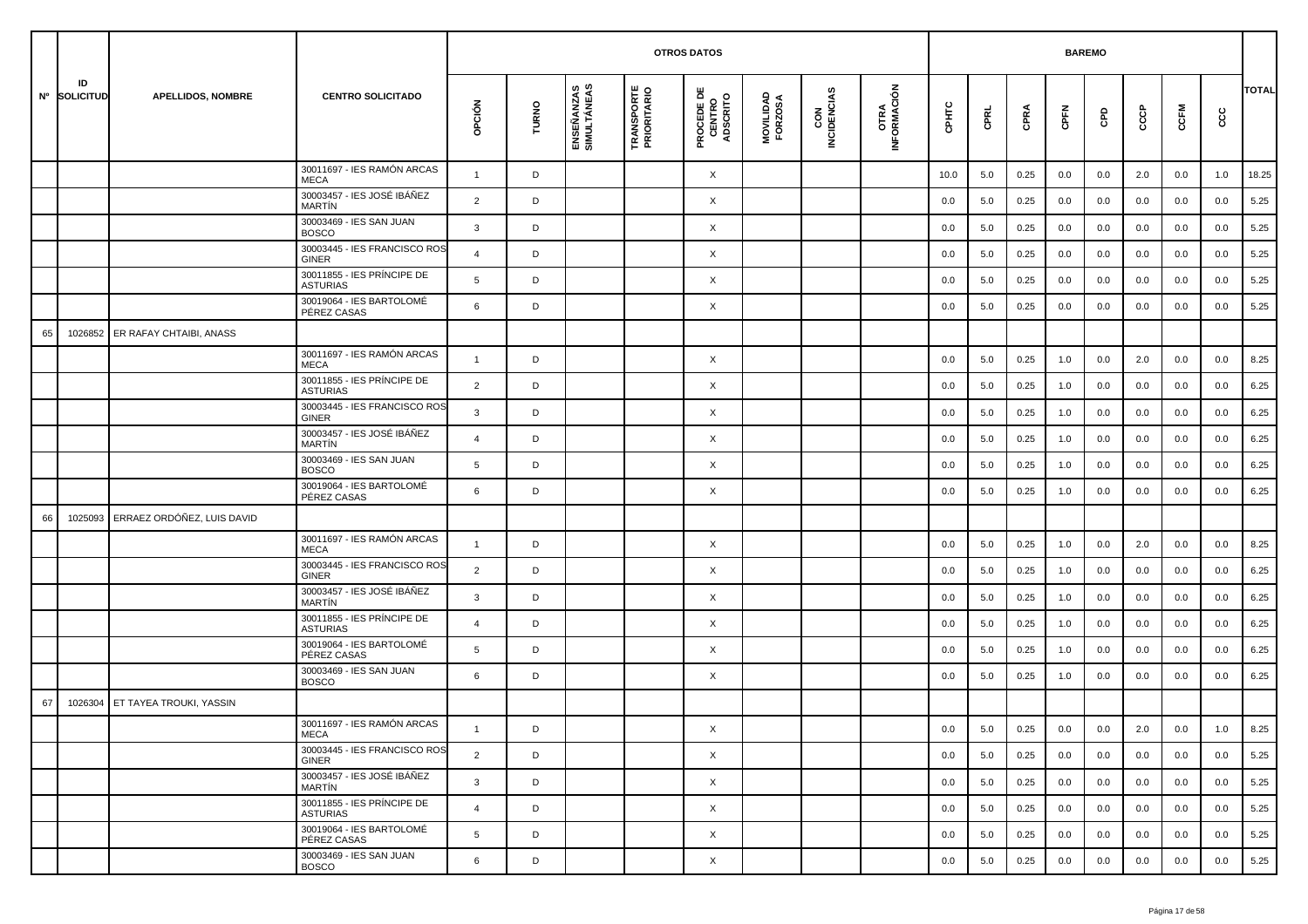|    |                    |                          |                                               |                |       |                           |                                  | <b>OTROS DATOS</b>                        |                      |                    |                             |       |      |      | <b>BAREMO</b> |     |     |      |     |              |
|----|--------------------|--------------------------|-----------------------------------------------|----------------|-------|---------------------------|----------------------------------|-------------------------------------------|----------------------|--------------------|-----------------------------|-------|------|------|---------------|-----|-----|------|-----|--------------|
|    | ID<br>Nº SOLICITUD | <b>APELLIDOS, NOMBRE</b> | <b>CENTRO SOLICITADO</b>                      | opción         | TURNO | ENSEÑANZAS<br>SIMULTÁNEAS | <b>TRANSPORTE</b><br>PRIORITARIO | <b>PROCEDE DE<br/>CENTRO<br/>ADSCRITO</b> | MOVILIDAD<br>FORZOSA | CON<br>INCIDENCIAS | <b>OTRA<br/>INFORMACIÓN</b> | CPHTC | CPRL | CPRA | CPFN          | GPD | ငင  | CCFM | င်င | <b>TOTAL</b> |
| 68 | 1032495            | EZEHOUANI, AYOUB         |                                               |                |       |                           |                                  |                                           |                      |                    |                             |       |      |      |               |     |     |      |     |              |
|    |                    |                          | 30011697 - IES RAMÓN ARCAS<br><b>MECA</b>     | $\mathbf{1}$   | D     |                           |                                  | X                                         |                      |                    |                             | 0.0   | 5.0  | 0.25 | 1.0           | 0.0 | 2.0 | 0.0  | 1.0 | 9.25         |
|    |                    |                          | 30011855 - IES PRÍNCIPE DE<br><b>ASTURIAS</b> | $\overline{2}$ | D     |                           |                                  | $\times$                                  |                      |                    |                             | 0.0   | 5.0  | 0.25 | 1.0           | 0.0 | 0.0 | 0.0  | 0.0 | 6.25         |
|    |                    |                          | 30003457 - IES JOSÉ IBÁÑEZ<br>MARTÍN          | 3              | D     |                           |                                  | X                                         |                      |                    |                             | 0.0   | 5.0  | 0.25 | 1.0           | 0.0 | 0.0 | 0.0  | 0.0 | 6.25         |
|    |                    |                          | 30003445 - IES FRANCISCO ROS<br>GINER         | $\overline{4}$ | D     |                           |                                  | X                                         |                      |                    |                             | 0.0   | 5.0  | 0.25 | 1.0           | 0.0 | 0.0 | 0.0  | 0.0 | 6.25         |
|    |                    |                          | 30019064 - IES BARTOLOMÉ<br>PÉREZ CASAS       | 5              | D     |                           |                                  | X                                         |                      |                    |                             | 0.0   | 5.0  | 0.25 | 1.0           | 0.0 | 0.0 | 0.0  | 0.0 | 6.25         |
|    |                    |                          | 30003469 - IES SAN JUAN<br><b>BOSCO</b>       | 6              | D     |                           |                                  | X                                         |                      |                    |                             | 0.0   | 5.0  | 0.25 | 1.0           | 0.0 | 0.0 | 0.0  | 0.0 | 6.25         |
| 69 | 1030972            | FAJIRI CHKIR, NOR LHOUDA |                                               |                |       |                           |                                  |                                           |                      |                    |                             |       |      |      |               |     |     |      |     |              |
|    |                    |                          | 30011697 - IES RAMÓN ARCAS<br><b>MECA</b>     | -1             | D     |                           |                                  | $\times$                                  |                      |                    |                             | 0.0   | 5.0  | 0.25 | 1.0           | 0.0 | 2.0 | 0.0  | 0.0 | 8.25         |
|    |                    |                          | 30003457 - IES JOSÉ IBÁÑEZ<br>MARTÍN          | $\overline{2}$ | D     |                           |                                  | X                                         |                      |                    |                             | 0.0   | 5.0  | 0.25 | 1.0           | 0.0 | 0.0 | 0.0  | 0.0 | 6.25         |
|    |                    |                          | 30003445 - IES FRANCISCO ROS<br>GINER         | 3              | D     |                           |                                  | X                                         |                      |                    |                             | 0.0   | 5.0  | 0.25 | 1.0           | 0.0 | 0.0 | 0.0  | 0.0 | 6.25         |
|    |                    |                          | 30003469 - IES SAN JUAN<br><b>BOSCO</b>       | 4              | D     |                           |                                  | X                                         |                      |                    |                             | 0.0   | 5.0  | 0.25 | 1.0           | 0.0 | 0.0 | 0.0  | 0.0 | 6.25         |
|    |                    |                          | 30011855 - IES PRÍNCIPE DE<br>ASTURIAS        | 5              | D     |                           |                                  | X                                         |                      |                    |                             | 0.0   | 5.0  | 0.25 | 1.0           | 0.0 | 0.0 | 0.0  | 0.0 | 6.25         |
|    |                    |                          | 30019064 - IES BARTOLOMÉ<br>PÉREZ CASAS       | 6              | D     |                           |                                  | X                                         |                      |                    |                             | 0.0   | 5.0  | 0.25 | 1.0           | 0.0 | 0.0 | 0.0  | 0.0 | 6.25         |
| 70 | 1033084            | FALAHI WAHAB, FARAH      |                                               |                |       |                           |                                  |                                           |                      |                    |                             |       |      |      |               |     |     |      |     |              |
|    |                    |                          | 30011697 - IES RAMÓN ARCAS<br>MECA            | $\mathbf{1}$   | D     |                           |                                  | X                                         |                      |                    |                             | 0.0   | 5.0  | 0.25 | 1.0           | 0.0 | 2.0 | 0.0  | 0.0 | 8.25         |
|    |                    |                          | 30003445 - IES FRANCISCO ROS<br>GINER         | $\overline{2}$ | D     |                           |                                  | X                                         |                      |                    |                             | 0.0   | 5.0  | 0.25 | 1.0           | 0.0 | 0.0 | 0.0  | 0.0 | 6.25         |
|    |                    |                          | 30003457 - IES JOSÉ IBÁÑEZ<br>MARTÍN          | 3              | D     |                           |                                  | X                                         |                      |                    |                             | 0.0   | 5.0  | 0.25 | 1.0           | 0.0 | 0.0 | 0.0  | 0.0 | 6.25         |
|    |                    |                          | 30011855 - IES PRÍNCIPE DE<br>ASTURIAS        | $\overline{4}$ | D     |                           |                                  | X                                         |                      |                    |                             | 0.0   | 5.0  | 0.25 | 1.0           | 0.0 | 0.0 | 0.0  | 0.0 | 6.25         |
|    |                    |                          | 30003469 - IES SAN JUAN<br><b>BOSCO</b>       | 5              | D     |                           |                                  | X                                         |                      |                    |                             | 0.0   | 5.0  | 0.25 | 1.0           | 0.0 | 0.0 | 0.0  | 0.0 | 6.25         |
|    |                    |                          | 30019064 - IES BARTOLOMÉ<br>PÉREZ CASAS       | 6              | D     |                           |                                  | X                                         |                      |                    |                             | 0.0   | 5.0  | 0.25 | 1.0           | 0.0 | 0.0 | 0.0  | 0.0 | 6.25         |
| 71 |                    | 1033131 FALIL, MARWA     |                                               |                |       |                           |                                  |                                           |                      |                    |                             |       |      |      |               |     |     |      |     |              |
|    |                    |                          | 30011697 - IES RAMÓN ARCAS<br>MECA            | $\mathbf{1}$   | D     |                           |                                  | $\times$                                  |                      |                    |                             | 0.0   | 5.0  | 0.25 | 0.0           | 0.0 | 2.0 | 0.0  | 0.0 | 7.25         |
|    |                    |                          | 30011855 - IES PRÍNCIPE DE<br><b>ASTURIAS</b> | $\overline{2}$ | D     |                           |                                  | $\times$                                  |                      |                    |                             | 0.0   | 5.0  | 0.25 | 0.0           | 0.0 | 0.0 | 0.0  | 0.0 | 5.25         |
|    |                    |                          | 30019064 - IES BARTOLOMÉ<br>PÉREZ CASAS       | $\mathbf{3}$   | D     |                           |                                  | $\times$                                  |                      |                    |                             | 0.0   | 5.0  | 0.25 | 0.0           | 0.0 | 0.0 | 0.0  | 0.0 | 5.25         |
|    |                    |                          | 30003445 - IES FRANCISCO ROS<br>GINER         | $\overline{4}$ | D     |                           |                                  | $\times$                                  |                      |                    |                             | 0.0   | 5.0  | 0.25 | 0.0           | 0.0 | 0.0 | 0.0  | 0.0 | 5.25         |
|    |                    |                          | 30003457 - IES JOSÉ IBÁÑEZ<br>MARTÍN          | 5              | D     |                           |                                  | $\times$                                  |                      |                    |                             | 0.0   | 5.0  | 0.25 | 0.0           | 0.0 | 0.0 | 0.0  | 0.0 | 5.25         |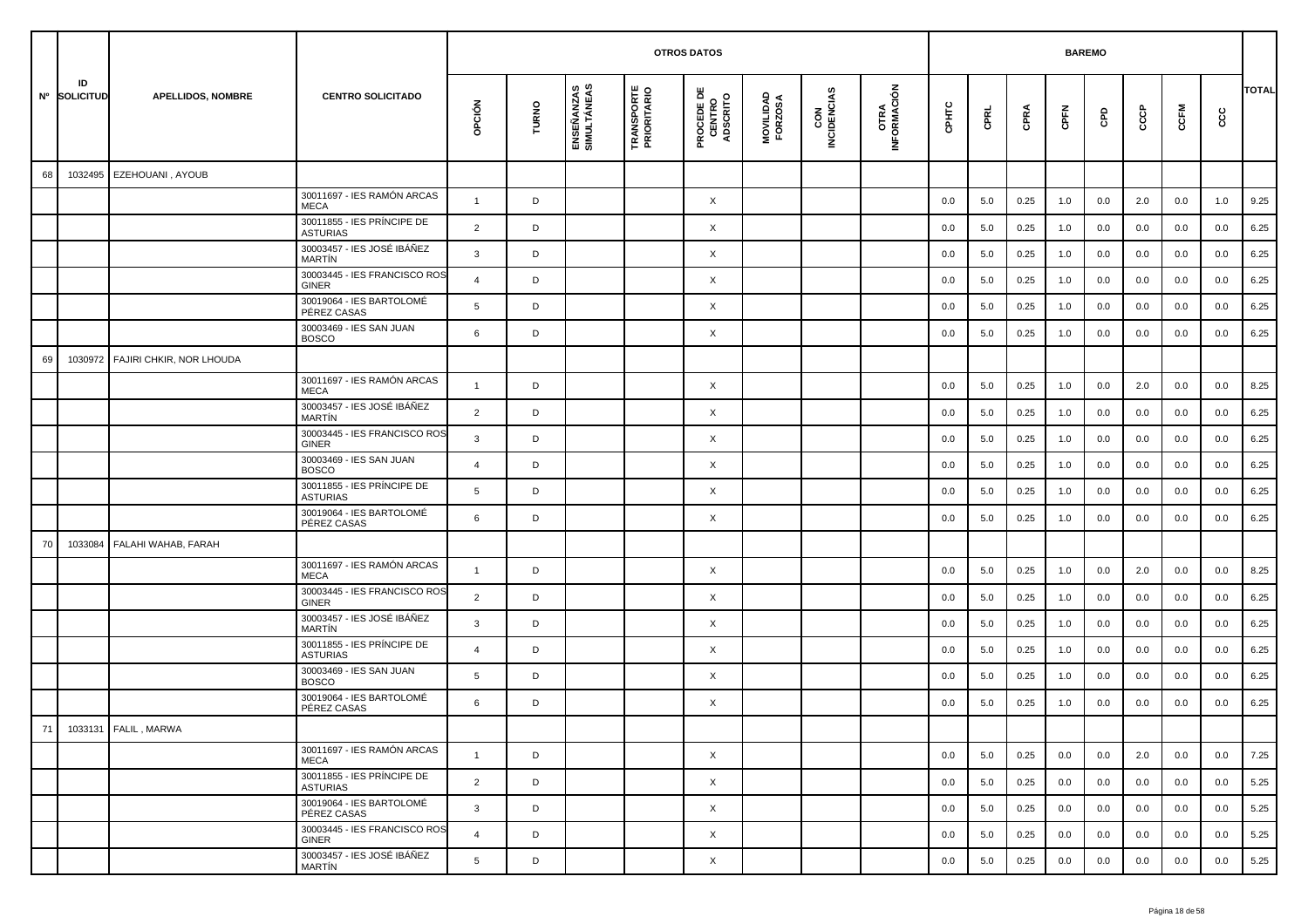|    |                    |                                  |                                               |                |       |                           |                                  | <b>OTROS DATOS</b>                        |                      |                    |                     |         |         |      | <b>BAREMO</b> |         |     |         |         |              |
|----|--------------------|----------------------------------|-----------------------------------------------|----------------|-------|---------------------------|----------------------------------|-------------------------------------------|----------------------|--------------------|---------------------|---------|---------|------|---------------|---------|-----|---------|---------|--------------|
|    | ID<br>Nº SOLICITUD | <b>APELLIDOS, NOMBRE</b>         | <b>CENTRO SOLICITADO</b>                      | opción         | TURNO | ENSEÑANZAS<br>SIMULTÁNEAS | <b>TRANSPORTE</b><br>PRIORITARIO | <b>PROCEDE DE<br/>CENTRO<br/>ADSCRITO</b> | MOVILIDAD<br>FORZOSA | CON<br>INCIDENCIAS | OTRA<br>INFORMACIÓN | CPHTC   | CPRL    | CPRA | CPFN          | GPD     | င်င | CCFM    | င္ပင    | <b>TOTAL</b> |
|    |                    |                                  | 30003469 - IES SAN JUAN<br><b>BOSCO</b>       | 6              | D     |                           |                                  | X                                         |                      |                    |                     | 0.0     | 5.0     | 0.25 | 0.0           | 0.0     | 0.0 | 0.0     | 0.0     | 5.25         |
| 72 | 1029097            | FAOUAJI, CHAIMA                  |                                               |                |       |                           |                                  |                                           |                      |                    |                     |         |         |      |               |         |     |         |         |              |
|    |                    |                                  | 30011697 - IES RAMÓN ARCAS<br><b>MECA</b>     | $\mathbf{1}$   | D     |                           |                                  | X                                         |                      |                    |                     | 0.0     | 5.0     | 0.25 | 1.0           | 0.0     | 2.0 | 0.0     | 0.0     | 8.25         |
|    |                    |                                  | 30011855 - IES PRÍNCIPE DE<br><b>ASTURIAS</b> | $\overline{2}$ | D     |                           |                                  | X                                         |                      |                    |                     | 0.0     | 5.0     | 0.25 | 1.0           | 0.0     | 0.0 | 0.0     | 0.0     | 6.25         |
|    |                    |                                  | 30003457 - IES JOSÉ IBÁÑEZ<br><b>MARTÍN</b>   | 3              | D     |                           |                                  | X                                         |                      |                    |                     | 0.0     | 5.0     | 0.25 | 1.0           | 0.0     | 0.0 | 0.0     | 0.0     | 6.25         |
|    |                    |                                  | 30003445 - IES FRANCISCO ROS<br><b>GINER</b>  | $\overline{4}$ | D     |                           |                                  | X                                         |                      |                    |                     | 0.0     | 5.0     | 0.25 | 1.0           | 0.0     | 0.0 | 0.0     | 0.0     | 6.25         |
|    |                    |                                  | 30019064 - IES BARTOLOMÉ<br>PÉREZ CASAS       | 5              | D     |                           |                                  | X                                         |                      |                    |                     | 0.0     | 5.0     | 0.25 | 1.0           | 0.0     | 0.0 | 0.0     | 0.0     | 6.25         |
|    |                    |                                  | 30003469 - IES SAN JUAN<br><b>BOSCO</b>       | 6              | D     |                           |                                  | X                                         |                      |                    |                     | 0.0     | 5.0     | 0.25 | 1.0           | 0.0     | 0.0 | 0.0     | 0.0     | 6.25         |
| 73 | 1025704            | FERNÁNDEZ LEÓN, JUAN JOSÉ        |                                               |                |       |                           |                                  |                                           |                      |                    |                     |         |         |      |               |         |     |         |         |              |
|    |                    |                                  | 30011697 - IES RAMÓN ARCAS<br><b>MECA</b>     | $\mathbf{1}$   | D     |                           |                                  | X                                         |                      |                    |                     | 0.0     | 5.0     | 0.25 | 0.0           | 0.0     | 2.0 | 0.0     | 0.0     | 7.25         |
|    |                    |                                  | 30003445 - IES FRANCISCO ROS<br><b>GINER</b>  | $\overline{2}$ | D     |                           |                                  | X                                         |                      |                    |                     | 0.0     | 5.0     | 0.25 | 0.0           | 0.0     | 0.0 | 0.0     | 0.0     | 5.25         |
|    |                    |                                  | 30003469 - IES SAN JUAN<br><b>BOSCO</b>       | 3              | D     |                           |                                  | X                                         |                      |                    |                     | 0.0     | 5.0     | 0.25 | 0.0           | 0.0     | 0.0 | 0.0     | 0.0     | 5.25         |
|    |                    |                                  | 30003457 - IES JOSÉ IBÁÑEZ<br>MARTÍN          | 4              | D     |                           |                                  | X                                         |                      |                    |                     | 0.0     | 5.0     | 0.25 | 0.0           | 0.0     | 0.0 | 0.0     | 0.0     | 5.25         |
|    |                    |                                  | 30011855 - IES PRÍNCIPE DE<br><b>ASTURIAS</b> | 5              | D     |                           |                                  | X                                         |                      |                    |                     | 0.0     | 5.0     | 0.25 | 0.0           | 0.0     | 0.0 | 0.0     | 0.0     | 5.25         |
|    |                    |                                  | 30019064 - IES BARTOLOMÉ<br>PÉREZ CASAS       | 6              | D     |                           |                                  | X                                         |                      |                    |                     | 0.0     | 5.0     | 0.25 | 0.0           | 0.0     | 0.0 | 0.0     | 0.0     | 5.25         |
| 74 | 1025862            | FUENTES MARTÍNEZ, ALONSO         |                                               |                |       | M                         |                                  |                                           |                      |                    |                     |         |         |      |               |         |     |         |         |              |
|    |                    |                                  | 30011697 - IES RAMÓN ARCAS<br><b>MECA</b>     | $\mathbf{1}$   | D     |                           |                                  | X                                         |                      |                    |                     | 0.0     | 5.0     | 0.25 | 0.0           | 0.0     | 2.0 | 0.0     | 0.0     | 7.25         |
|    |                    |                                  | 30003445 - IES FRANCISCO ROS<br><b>GINER</b>  | 2              | D     |                           |                                  | X                                         |                      |                    |                     | 0.0     | 5.0     | 0.25 | 0.0           | 0.0     | 0.0 | 0.0     | 0.0     | 5.25         |
|    |                    |                                  | 30003457 - IES JOSÉ IBÁÑEZ<br>MARTÍN          | 3              | D     |                           |                                  | X                                         |                      |                    |                     | 0.0     | 5.0     | 0.25 | 0.0           | 0.0     | 0.0 | 0.0     | 0.0     | 5.25         |
|    |                    |                                  | 30011855 - IES PRÍNCIPE DE<br><b>ASTURIAS</b> | $\overline{4}$ | D     |                           |                                  | X                                         |                      |                    |                     | 0.0     | 5.0     | 0.25 | 0.0           | 0.0     | 0.0 | 0.0     | 0.0     | 5.25         |
|    |                    |                                  | 30003469 - IES SAN JUAN<br><b>BOSCO</b>       | 5              | D     |                           |                                  | X                                         |                      |                    |                     | 0.0     | 5.0     | 0.25 | 0.0           | 0.0     | 0.0 | 0.0     | 0.0     | 5.25         |
|    |                    |                                  | 30019064 - IES BARTOLOMÉ<br>PÉREZ CASAS       | -6             | D     |                           |                                  | X                                         |                      |                    |                     | $0.0\,$ | $5.0\,$ | 0.25 | $0.0\,$       | $0.0\,$ | 0.0 | $0.0\,$ | $0.0\,$ | 5.25         |
| 75 |                    | 1026080 GALINDO JIMÉNEZ, JOAQUÍN |                                               |                |       |                           |                                  |                                           |                      |                    |                     |         |         |      |               |         |     |         |         |              |
|    |                    |                                  | 30011697 - IES RAMÓN ARCAS<br>MECA            | $\mathbf{1}$   | D     |                           |                                  | $\times$                                  |                      |                    |                     | 0.0     | 5.0     | 0.25 | 1.0           | 0.0     | 2.0 | 0.0     | 0.0     | 8.25         |
|    |                    |                                  | 30011855 - IES PRÍNCIPE DE<br><b>ASTURIAS</b> | $\overline{2}$ | D     |                           |                                  | X                                         |                      |                    |                     | 0.0     | 5.0     | 0.25 | 1.0           | 0.0     | 0.0 | 0.0     | 0.0     | 6.25         |
|    |                    |                                  | 30003469 - IES SAN JUAN<br><b>BOSCO</b>       | 3              | D     |                           |                                  | X                                         |                      |                    |                     | 0.0     | 5.0     | 0.25 | 1.0           | 0.0     | 0.0 | 0.0     | 0.0     | 6.25         |
|    |                    |                                  | 30019064 - IES BARTOLOMÉ<br>PÉREZ CASAS       | $\overline{4}$ | D     |                           |                                  | X                                         |                      |                    |                     | 0.0     | 5.0     | 0.25 | 1.0           | 0.0     | 0.0 | 0.0     | 0.0     | 6.25         |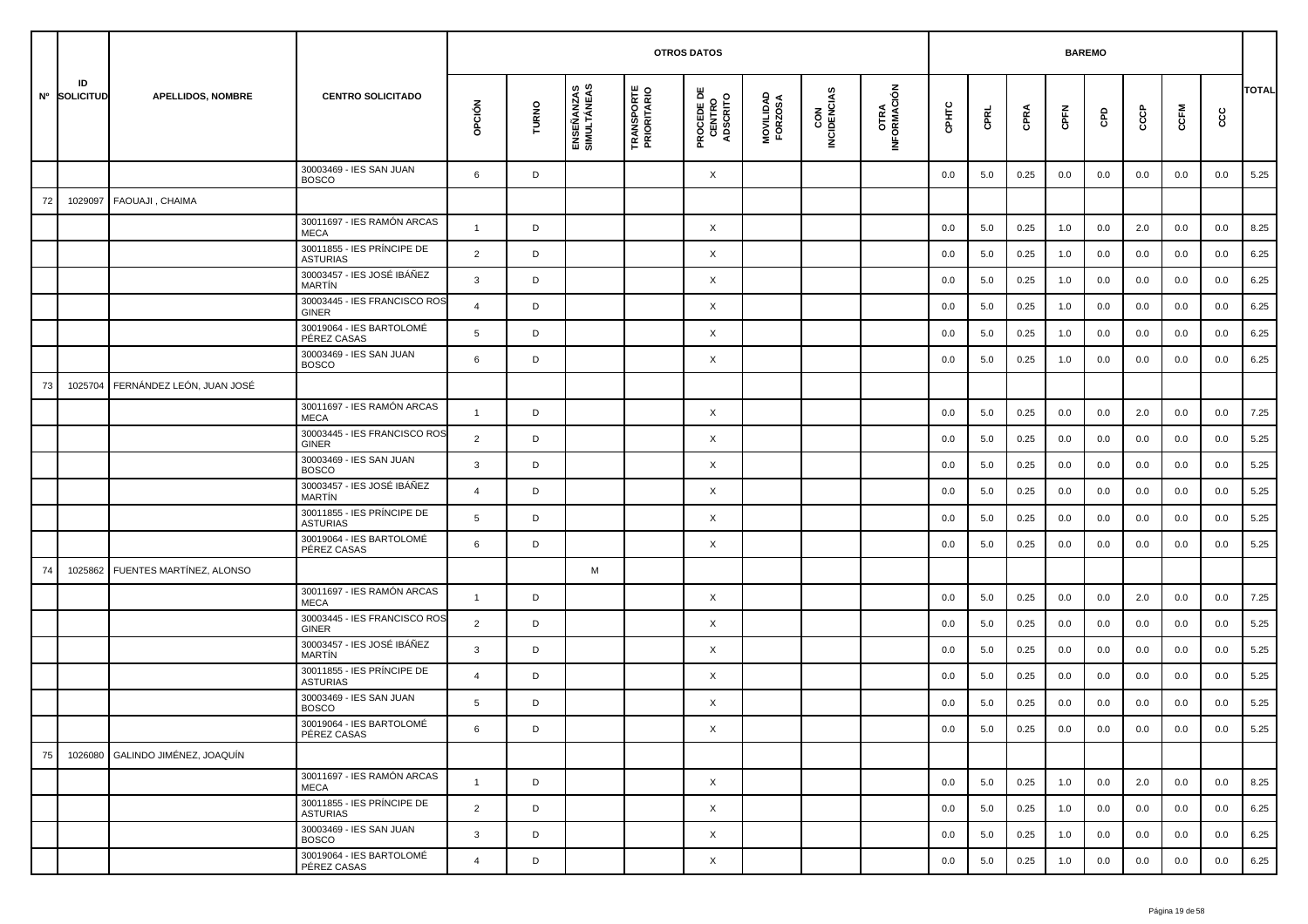|    |                    |                               |                                               |                 |       |                           |                                  | <b>OTROS DATOS</b>                        |                      |                    |                     |         |         |      | <b>BAREMO</b> |         |     |         |      |              |
|----|--------------------|-------------------------------|-----------------------------------------------|-----------------|-------|---------------------------|----------------------------------|-------------------------------------------|----------------------|--------------------|---------------------|---------|---------|------|---------------|---------|-----|---------|------|--------------|
|    | ID<br>Nº SOLICITUD | <b>APELLIDOS, NOMBRE</b>      | <b>CENTRO SOLICITADO</b>                      | opción          | TURNO | ENSEÑANZAS<br>SIMULTÁNEAS | <b>TRANSPORTE</b><br>PRIORITARIO | <b>PROCEDE DE<br/>CENTRO<br/>ADSCRITO</b> | MOVILIDAD<br>FORZOSA | CON<br>INCIDENCIAS | OTRA<br>INFORMACIÓN | CPHTC   | CPRL    | CPRA | CPFN          | GPD     | င်င | CCFM    | င္ပင | <b>TOTAL</b> |
|    |                    |                               | 30003457 - IES JOSÉ IBÁÑEZ<br><b>MARTIN</b>   | $5\overline{5}$ | D     |                           |                                  | X                                         |                      |                    |                     | 0.0     | 5.0     | 0.25 | 1.0           | 0.0     | 0.0 | 0.0     | 0.0  | 6.25         |
|    |                    |                               | 30003445 - IES FRANCISCO ROS<br><b>GINER</b>  | 6               | D     |                           |                                  | X                                         |                      |                    |                     | 0.0     | 5.0     | 0.25 | 1.0           | 0.0     | 0.0 | 0.0     | 0.0  | 6.25         |
| 76 | 1032952            | GALLARDO MARTÍNEZ, SALVADOR   |                                               |                 |       |                           |                                  |                                           |                      | <b>RRAN</b>        |                     |         |         |      |               |         |     |         |      |              |
|    |                    |                               | 30011697 - IES RAMÓN ARCAS<br><b>MECA</b>     | $\mathbf{1}$    | D     |                           |                                  | X                                         |                      |                    |                     | 0.0     | 5.0     | 0.0  | 0.0           | 0.0     | 2.0 | 0.0     | 0.0  | 7.0          |
|    |                    |                               | 30003469 - IES SAN JUAN<br><b>BOSCO</b>       | $\overline{2}$  | D     |                           |                                  | X                                         |                      |                    |                     | 0.0     | 5.0     | 0.0  | 0.0           | 0.0     | 0.0 | 0.0     | 0.0  | 5.0          |
|    |                    |                               | 30003445 - IES FRANCISCO ROS<br><b>GINER</b>  | 3               | D     |                           |                                  | X                                         |                      |                    |                     | 0.0     | 5.0     | 0.0  | 0.0           | 0.0     | 0.0 | 0.0     | 0.0  | 5.0          |
|    |                    |                               | 30003457 - IES JOSÉ IBÁÑEZ<br>MARTÍN          | $\overline{4}$  | D     |                           |                                  | X                                         |                      |                    |                     | 0.0     | 5.0     | 0.0  | 0.0           | 0.0     | 0.0 | 0.0     | 0.0  | 5.0          |
|    |                    |                               | 30012446 - CPR INF-PRI-SEC<br>CIUDAD DEL SOL  | 5               | D     |                           |                                  |                                           |                      |                    |                     | 0.0     | 5.0     | 0.0  | 0.0           | 0.0     | 0.0 | 0.0     | 0.0  | 5.0          |
|    |                    |                               | 30013529 - I.E.S.O. SIERRA<br><b>ALMENARA</b> | 6               | D     |                           | $\times$                         |                                           |                      |                    |                     | 0.0     | 5.0     | 0.0  | 0.0           | 0.0     | 0.0 | 0.0     | 0.0  | 5.0          |
|    |                    |                               | 30011855 - IES PRÍNCIPE DE<br><b>ASTURIAS</b> | $\overline{7}$  | D     |                           |                                  | X                                         |                      |                    |                     | 0.0     | 5.0     | 0.0  | 0.0           | 0.0     | 0.0 | 0.0     | 0.0  | 5.0          |
|    |                    |                               | 30019064 - IES BARTOLOMÉ<br>PÉREZ CASAS       | 8               | D     |                           |                                  | X                                         |                      |                    |                     | 0.0     | 5.0     | 0.0  | 0.0           | 0.0     | 0.0 | 0.0     | 0.0  | 5.0          |
| 77 | 1030763            | <b>GALLEGO PIERNAS, PABLO</b> |                                               |                 |       |                           |                                  |                                           |                      |                    |                     |         |         |      |               |         |     |         |      |              |
|    |                    |                               | 30011697 - IES RAMÓN ARCAS<br><b>MECA</b>     | $\mathbf{1}$    | D     |                           |                                  | X                                         |                      |                    |                     | 10.0    | 5.0     | 0.25 | 1.0           | 0.0     | 2.0 | 0.0     | 0.0  | 18.25        |
|    |                    |                               | 30003445 - IES FRANCISCO ROS<br>GINER         | $\overline{2}$  | D     |                           |                                  | X                                         |                      |                    |                     | 0.0     | 5.0     | 0.25 | 1.0           | 0.0     | 0.0 | 0.0     | 0.0  | 6.25         |
|    |                    |                               | 30003457 - IES JOSÉ IBÁÑEZ<br><b>MARTIN</b>   | 3               | D     |                           |                                  | X                                         |                      |                    |                     | 0.0     | 5.0     | 0.25 | 1.0           | 0.0     | 0.0 | 0.0     | 0.0  | 6.25         |
|    |                    |                               | 30011855 - IES PRÍNCIPE DE<br><b>ASTURIAS</b> | 4               | D     |                           |                                  | X                                         |                      |                    |                     | 0.0     | 5.0     | 0.25 | 1.0           | 0.0     | 0.0 | 0.0     | 0.0  | 6.25         |
|    |                    |                               | 30003469 - IES SAN JUAN<br><b>BOSCO</b>       | 5               | D     |                           |                                  | X                                         |                      |                    |                     | 0.0     | 5.0     | 0.25 | 1.0           | 0.0     | 0.0 | 0.0     | 0.0  | 6.25         |
|    |                    |                               | 30019064 - IES BARTOLOMÉ<br>PÉREZ CASAS       | 6               | D     |                           |                                  | X                                         |                      |                    |                     | 0.0     | 5.0     | 0.25 | 1.0           | 0.0     | 0.0 | 0.0     | 0.0  | 6.25         |
| 78 | 1032496            | GARCÍA GIL, CLARA             |                                               |                 |       | M                         |                                  |                                           |                      | RRAN               |                     |         |         |      |               |         |     |         |      |              |
|    |                    |                               | 30011697 - IES RAMÓN ARCAS<br><b>MECA</b>     | $\mathbf{1}$    | D     |                           |                                  |                                           |                      |                    |                     | 8.0     | 5.0     | 0.0  | 0.0           | 0.0     | 2.0 | 0.0     | 1.0  | 16.0         |
|    |                    |                               | 30003445 - IES FRANCISCO ROS<br>GINER         | $\overline{2}$  | D     |                           |                                  |                                           |                      |                    |                     | 0.0     | 5.0     | 0.0  | 0.0           | 0.0     | 0.0 | 0.0     | 0.0  | 5.0          |
|    |                    |                               | 30003457 - IES JOSÉ IBÁÑEZ<br>MARTÍN          | ు               | D     |                           |                                  |                                           |                      |                    |                     | $0.0\,$ | $5.0\,$ | 0.0  | $0.0\,$       | $0.0\,$ | 0.0 | $0.0\,$ | 0.0  | 5.0          |
|    |                    |                               | 30011855 - IES PRÍNCIPE DE<br><b>ASTURIAS</b> | $\overline{4}$  | D     |                           |                                  |                                           |                      |                    |                     | 0.0     | 5.0     | 0.0  | 0.0           | 0.0     | 0.0 | 0.0     | 0.0  | 5.0          |
|    |                    |                               | 30003469 - IES SAN JUAN<br><b>BOSCO</b>       | 5               | D     |                           |                                  |                                           |                      |                    |                     | 0.0     | 5.0     | 0.0  | 0.0           | 0.0     | 0.0 | 0.0     | 0.0  | 5.0          |
|    |                    |                               | 30019064 - IES BARTOLOMÉ<br>PÉREZ CASAS       | 6               | D     |                           |                                  |                                           |                      |                    |                     | 0.0     | 5.0     | 0.0  | 0.0           | 0.0     | 0.0 | 0.0     | 0.0  | 5.0          |
| 79 | 1024100            | <b>GARCIA GUERRERO, LUCAS</b> |                                               |                 |       |                           |                                  |                                           |                      | RRAN               |                     |         |         |      |               |         |     |         |      |              |
|    |                    |                               | 30011697 - IES RAMÓN ARCAS<br>MECA            | $\mathbf{1}$    | D     |                           |                                  | $\times$                                  |                      |                    |                     | 10.0    | 5.0     | 0.0  | 1.0           | 0.0     | 2.0 | 0.0     | 1.0  | 19.0         |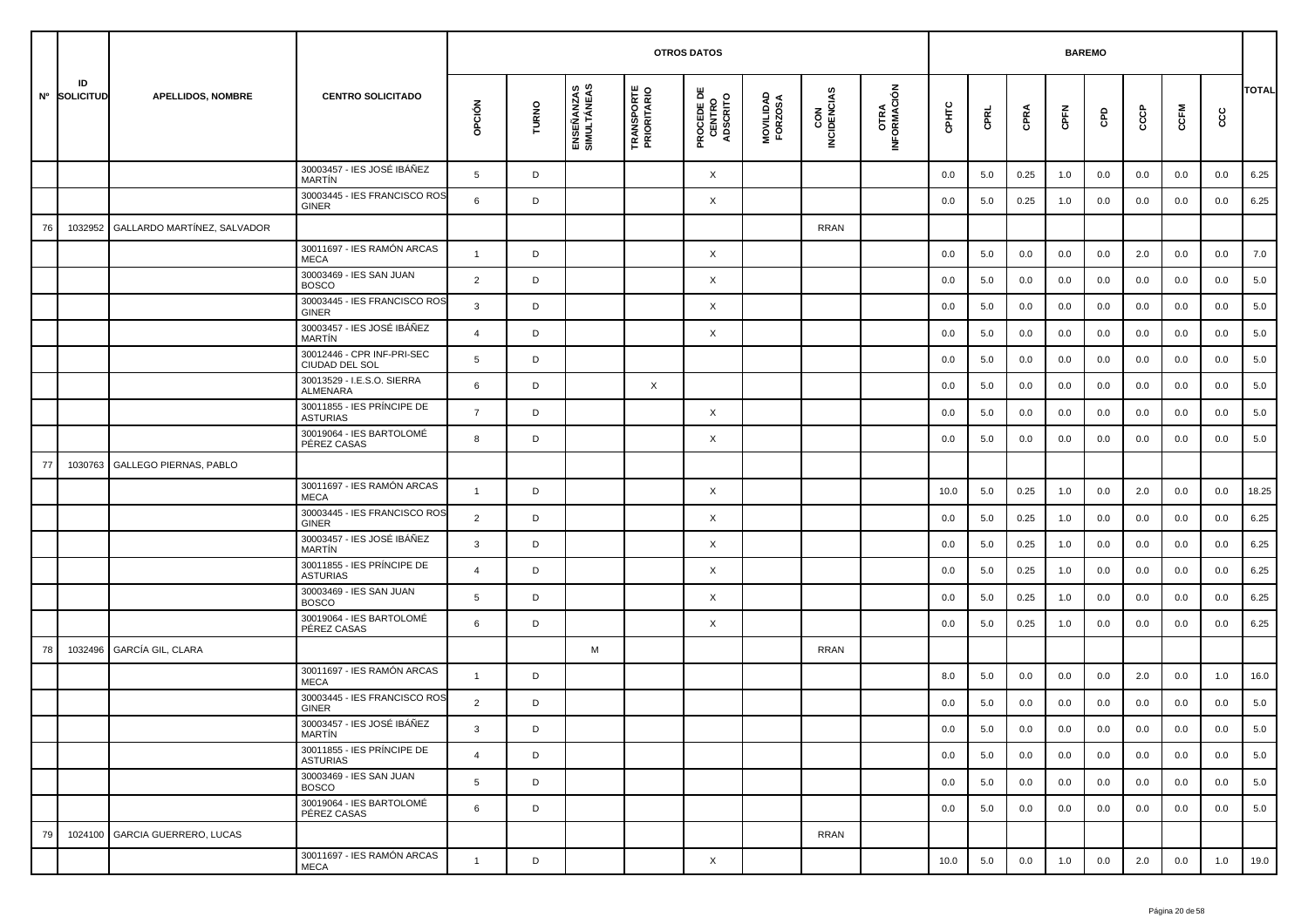|    |                    |                             |                                               |                |       |                           | <b>OTROS DATOS</b>               |                                           |                      |                    |                     |       | <b>BAREMO</b> |      |      |     |     |      |         |              |
|----|--------------------|-----------------------------|-----------------------------------------------|----------------|-------|---------------------------|----------------------------------|-------------------------------------------|----------------------|--------------------|---------------------|-------|---------------|------|------|-----|-----|------|---------|--------------|
|    | ID<br>Nº SOLICITUD | <b>APELLIDOS, NOMBRE</b>    | <b>CENTRO SOLICITADO</b>                      | OPCIÓN         | TURNO | ENSEÑANZAS<br>SIMULTÁNEAS | <b>TRANSPORTE</b><br>PRIORITARIO | <b>PROCEDE DE<br/>CENTRO<br/>ADSCRITO</b> | MOVILIDAD<br>FORZOSA | CON<br>INCIDENCIAS | OTRA<br>INFORMACIÓN | CPHTC | CPRL          | CPRA | CPFN | GPD | င်င | CCFM | ပ္ပ     | <b>TOTAL</b> |
|    |                    |                             | 30003457 - IES JOSÉ IBÁÑEZ<br><b>MARTIN</b>   | $\overline{2}$ | D     |                           |                                  | X                                         |                      |                    |                     | 0.0   | 5.0           | 0.0  | 1.0  | 0.0 | 0.0 | 0.0  | 0.0     | 6.0          |
|    |                    |                             | 30003445 - IES FRANCISCO ROS<br><b>GINER</b>  | $\mathbf{3}$   | D     |                           |                                  | X                                         |                      |                    |                     | 0.0   | 5.0           | 0.0  | 1.0  | 0.0 | 0.0 | 0.0  | 0.0     | 6.0          |
|    |                    |                             | 30011855 - IES PRÍNCIPE DE<br><b>ASTURIAS</b> | $\overline{4}$ | D     |                           |                                  | X                                         |                      |                    |                     | 0.0   | 5.0           | 0.0  | 1.0  | 0.0 | 0.0 | 0.0  | 0.0     | 6.0          |
|    |                    |                             | 30019064 - IES BARTOLOMÉ<br>PÉREZ CASAS       | 5              | D     |                           |                                  | X                                         |                      |                    |                     | 0.0   | 5.0           | 0.0  | 1.0  | 0.0 | 0.0 | 0.0  | 0.0     | 6.0          |
|    |                    |                             | 30003469 - IES SAN JUAN<br><b>BOSCO</b>       | 6              | D     |                           |                                  | X                                         |                      |                    |                     | 0.0   | 5.0           | 0.0  | 1.0  | 0.0 | 0.0 | 0.0  | 0.0     | 6.0          |
| 80 | 1020946            | <b>GARCÍA JIMÉNEZ, YOEL</b> |                                               |                |       |                           |                                  |                                           |                      |                    |                     |       |               |      |      |     |     |      |         |              |
|    |                    |                             | 30011697 - IES RAMÓN ARCAS<br><b>MECA</b>     | $\overline{1}$ | D     |                           |                                  | X                                         |                      |                    |                     | 0.0   | 5.0           | 0.25 | 0.0  | 0.0 | 2.0 | 0.0  | 0.0     | 7.25         |
|    |                    |                             | 30003445 - IES FRANCISCO ROS<br><b>GINER</b>  | 2              | D     |                           |                                  | X                                         |                      |                    |                     | 0.0   | 5.0           | 0.25 | 0.0  | 0.0 | 0.0 | 0.0  | 0.0     | 5.25         |
|    |                    |                             | 30003457 - IES JOSÉ IBÁÑEZ<br>MARTÍN          | 3              | D     |                           |                                  | X                                         |                      |                    |                     | 0.0   | 5.0           | 0.25 | 0.0  | 0.0 | 0.0 | 0.0  | 0.0     | 5.25         |
|    |                    |                             | 30012446 - CPR INF-PRI-SEC<br>CIUDAD DEL SOL  | $\overline{4}$ | D     |                           |                                  |                                           |                      |                    |                     | 0.0   | 5.0           | 0.25 | 0.0  | 0.0 | 0.0 | 0.0  | 0.0     | 5.25         |
|    |                    |                             | 30011855 - IES PRÍNCIPE DE<br><b>ASTURIAS</b> | 5              | D     |                           |                                  | X                                         |                      |                    |                     | 0.0   | 5.0           | 0.25 | 0.0  | 0.0 | 0.0 | 0.0  | 0.0     | 5.25         |
|    |                    |                             | 30003469 - IES SAN JUAN<br><b>BOSCO</b>       | 6              | D     |                           |                                  | X                                         |                      |                    |                     | 0.0   | 5.0           | 0.25 | 0.0  | 0.0 | 0.0 | 0.0  | 0.0     | 5.25         |
|    |                    |                             | 30019064 - IES BARTOLOMÉ<br>PÉREZ CASAS       | $\overline{7}$ | D     |                           |                                  | X                                         |                      |                    |                     | 0.0   | 5.0           | 0.25 | 0.0  | 0.0 | 0.0 | 0.0  | 0.0     | 5.25         |
| 81 | 1032917            | GARCÍA JÓDAR, PEDRO         |                                               |                |       | M                         |                                  |                                           |                      | <b>RRAN</b>        |                     |       |               |      |      |     |     |      |         |              |
|    |                    |                             | 30011697 - IES RAMÓN ARCAS<br><b>MECA</b>     | $\overline{1}$ | D     |                           |                                  | X                                         |                      |                    |                     | 0.0   | 5.0           | 0.0  | 0.0  | 0.0 | 2.0 | 0.0  | 1.0     | 8.0          |
|    |                    |                             | 30003445 - IES FRANCISCO ROS<br><b>GINER</b>  | $\overline{2}$ | D     |                           |                                  | X                                         |                      |                    |                     | 0.0   | 5.0           | 0.0  | 0.0  | 0.0 | 0.0 | 0.0  | 0.0     | 5.0          |
|    |                    |                             | 30003457 - IES JOSÉ IBÁÑEZ<br><b>MARTIN</b>   | 3              | D     |                           |                                  | X                                         |                      |                    |                     | 0.0   | 5.0           | 0.0  | 0.0  | 0.0 | 0.0 | 0.0  | 0.0     | 5.0          |
|    |                    |                             | 30003469 - IES SAN JUAN<br><b>BOSCO</b>       | $\overline{4}$ | D     |                           |                                  | X                                         |                      |                    |                     | 0.0   | 5.0           | 0.0  | 0.0  | 0.0 | 0.0 | 0.0  | 0.0     | 5.0          |
|    |                    |                             | 30011855 - IES PRÍNCIPE DE<br><b>ASTURIAS</b> | 5              | D     |                           |                                  | X                                         |                      |                    |                     | 0.0   | 5.0           | 0.0  | 0.0  | 0.0 | 0.0 | 0.0  | 0.0     | 5.0          |
|    |                    |                             | 30019064 - IES BARTOLOMÉ<br>PÉREZ CASAS       | 6              | D     |                           |                                  | X                                         |                      |                    |                     | 0.0   | 5.0           | 0.0  | 0.0  | 0.0 | 0.0 | 0.0  | 0.0     | 5.0          |
| 82 | 1030421            | GARCÍA LLAMAS, ANDREA       |                                               |                |       |                           |                                  |                                           |                      |                    |                     |       |               |      |      |     |     |      |         |              |
|    |                    |                             | 30011697 - IES RAMÓN ARCAS<br>MECA            |                | D     |                           |                                  | X                                         |                      |                    |                     | 10.0  | 5.0           | 0.25 | 0.0  | 0.0 | 2.0 | 0.0  | $0.0\,$ | 17.25        |
|    |                    |                             | 30003445 - IES FRANCISCO ROS<br>GINER         | $\overline{2}$ | D     |                           |                                  | $\times$                                  |                      |                    |                     | 0.0   | 5.0           | 0.25 | 0.0  | 0.0 | 0.0 | 0.0  | 0.0     | 5.25         |
|    |                    |                             | 30003469 - IES SAN JUAN<br><b>BOSCO</b>       | $\mathbf{3}$   | D     |                           |                                  | X                                         |                      |                    |                     | 0.0   | 5.0           | 0.25 | 0.0  | 0.0 | 0.0 | 0.0  | 0.0     | 5.25         |
|    |                    |                             | 30003457 - IES JOSÉ IBÁÑEZ<br>MARTÍN          | $\overline{4}$ | D     |                           |                                  | X                                         |                      |                    |                     | 0.0   | 5.0           | 0.25 | 0.0  | 0.0 | 0.0 | 0.0  | 0.0     | 5.25         |
|    |                    |                             | 30011855 - IES PRÍNCIPE DE<br><b>ASTURIAS</b> | 5              | D     |                           |                                  | X                                         |                      |                    |                     | 0.0   | 5.0           | 0.25 | 0.0  | 0.0 | 0.0 | 0.0  | 0.0     | 5.25         |
|    |                    |                             | 30019064 - IES BARTOLOMÉ<br>PÉREZ CASAS       | 6              | D     |                           |                                  | X                                         |                      |                    |                     | 0.0   | 5.0           | 0.25 | 0.0  | 0.0 | 0.0 | 0.0  | 0.0     | 5.25         |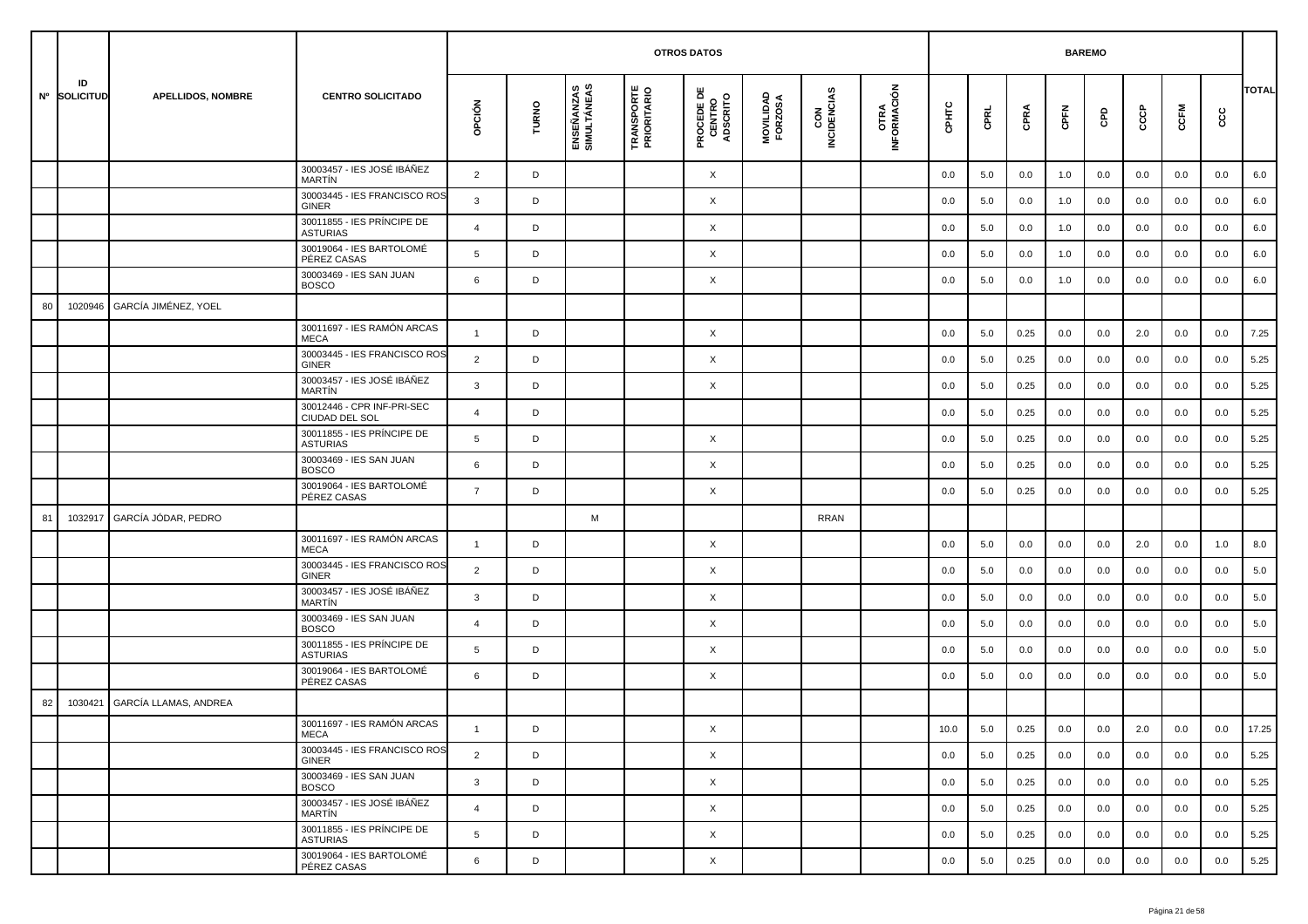|    |                    |                                  |                                               |                |       |                           |                                  | <b>OTROS DATOS</b>                        |                      |                    |                             |       |      | <b>BAREMO</b> |         |         |         |         |     |              |
|----|--------------------|----------------------------------|-----------------------------------------------|----------------|-------|---------------------------|----------------------------------|-------------------------------------------|----------------------|--------------------|-----------------------------|-------|------|---------------|---------|---------|---------|---------|-----|--------------|
|    | ID<br>Nº SOLICITUD | <b>APELLIDOS, NOMBRE</b>         | <b>CENTRO SOLICITADO</b>                      | OPCIÓN         | TURNO | ENSEÑANZAS<br>SIMULTÁNEAS | <b>TRANSPORTE</b><br>PRIORITARIO | <b>PROCEDE DE<br/>CENTRO<br/>ADSCRITO</b> | MOVILIDAD<br>FORZOSA | CON<br>INCIDENCIAS | <b>OTRA<br/>INFORMACIÓN</b> | CPHTC | CPRL | CPRA          | CPFN    | GPD     | င်င     | CCFM    | ccc | <b>TOTAL</b> |
| 83 | 1029978            | GARCÍA NAVARRO, BLANCA           |                                               |                |       |                           |                                  |                                           |                      | <b>RRAN</b>        |                             |       |      |               |         |         |         |         |     |              |
|    |                    |                                  | 30011697 - IES RAMÓN ARCAS<br><b>MECA</b>     | $\overline{1}$ | D     |                           |                                  |                                           |                      |                    |                             | 10.0  | 5.0  | 0.0           | 0.0     | 0.0     | 2.0     | 0.0     | 1.0 | 18.0         |
| 84 | 1032509            | GARCÍA SÁNCHEZ, PAULA            |                                               |                |       |                           |                                  |                                           |                      |                    |                             |       |      |               |         |         |         |         |     |              |
|    |                    |                                  | 30011697 - IES RAMÓN ARCAS<br><b>MECA</b>     | $\overline{1}$ | D     |                           |                                  | X                                         |                      |                    |                             | 0.0   | 5.0  | 0.25          | 1.0     | 0.5     | 2.0     | 0.0     | 0.0 | 8.75         |
|    |                    |                                  | 30011855 - IES PRÍNCIPE DE<br><b>ASTURIAS</b> | $\overline{2}$ | D     |                           |                                  | X                                         |                      |                    |                             | 0.0   | 5.0  | 0.25          | 1.0     | 0.5     | 0.0     | 0.0     | 0.0 | 6.75         |
|    |                    |                                  | 30003457 - IES JOSÉ IBÁÑEZ<br>MARTÍN          | 3              | D     |                           |                                  | $\times$                                  |                      |                    |                             | 0.0   | 5.0  | 0.25          | 1.0     | 0.5     | 0.0     | 0.0     | 0.0 | 6.75         |
|    |                    |                                  | 30003469 - IES SAN JUAN<br><b>BOSCO</b>       | $\overline{4}$ | D     |                           |                                  | X                                         |                      |                    |                             | 0.0   | 5.0  | 0.25          | 1.0     | 0.5     | 0.0     | 0.0     | 0.0 | 6.75         |
|    |                    |                                  | 30003445 - IES FRANCISCO ROS<br><b>GINER</b>  | 5              | D     |                           |                                  | X                                         |                      |                    |                             | 0.0   | 5.0  | 0.25          | 1.0     | 0.5     | 0.0     | 0.0     | 0.0 | 6.75         |
|    |                    |                                  | 30019064 - IES BARTOLOMÉ<br>PÉREZ CASAS       | 6              | D     |                           |                                  | $\times$                                  |                      |                    |                             | 0.0   | 5.0  | 0.25          | 1.0     | 0.5     | 0.0     | 0.0     | 0.0 | 6.75         |
| 85 | 1031868            | GARRE SÁNCHEZ, CARMEN            |                                               |                |       |                           |                                  |                                           |                      |                    |                             |       |      |               |         |         |         |         |     |              |
|    |                    |                                  | 30011697 - IES RAMÓN ARCAS<br><b>MECA</b>     | $\overline{1}$ | D     |                           |                                  | $\times$                                  |                      |                    |                             | 10.0  | 5.0  | 0.25          | 1.0     | 0.0     | 2.0     | 0.0     | 0.0 | 18.25        |
|    |                    |                                  | 30012446 - CPR INF-PRI-SEC<br>CIUDAD DEL SOL  | $\overline{2}$ | D     |                           |                                  |                                           |                      |                    |                             | 0.0   | 5.0  | 0.25          | 1.0     | 0.0     | 0.0     | 0.0     | 0.0 | 6.25         |
|    |                    |                                  | 30003445 - IES FRANCISCO ROS<br>GINER         | 3              | D     |                           |                                  | X                                         |                      |                    |                             | 0.0   | 5.0  | 0.25          | 1.0     | 0.0     | 0.0     | 0.0     | 0.0 | 6.25         |
|    |                    |                                  | 30003457 - IES JOSÉ IBÁÑEZ<br><b>MARTÍN</b>   | $\overline{4}$ | D     |                           |                                  | X                                         |                      |                    |                             | 0.0   | 5.0  | 0.25          | 1.0     | 0.0     | 0.0     | 0.0     | 0.0 | 6.25         |
|    |                    |                                  | 30003469 - IES SAN JUAN<br><b>BOSCO</b>       | 5              | D     |                           |                                  | $\times$                                  |                      |                    |                             | 0.0   | 5.0  | 0.25          | 1.0     | 0.0     | 0.0     | 0.0     | 0.0 | 6.25         |
|    |                    |                                  | 30011855 - IES PRÍNCIPE DE<br><b>ASTURIAS</b> | 6              | D     |                           |                                  | X                                         |                      |                    |                             | 0.0   | 5.0  | 0.25          | 1.0     | 0.0     | 0.0     | 0.0     | 0.0 | 6.25         |
|    |                    |                                  | 30019064 - IES BARTOLOMÉ<br>PÉREZ CASAS       | $\overline{7}$ | D     |                           |                                  | $\times$                                  |                      |                    |                             | 0.0   | 5.0  | 0.25          | 1.0     | 0.0     | 0.0     | 0.0     | 0.0 | 6.25         |
| 86 | 1031471            | GÁZQUEZ OLIVA, ELENA             |                                               |                |       |                           |                                  |                                           |                      |                    |                             |       |      |               |         |         |         |         |     |              |
|    |                    |                                  | 30011697 - IES RAMÓN ARCAS<br><b>MECA</b>     | $\overline{1}$ | D     |                           |                                  | X                                         |                      |                    |                             | 0.0   | 5.0  | 0.25          | 0.0     | 0.0     | 2.0     | 0.0     | 1.0 | 8.25         |
|    |                    |                                  | 30003469 - IES SAN JUAN<br><b>BOSCO</b>       | $\overline{2}$ | D     |                           |                                  | $\times$                                  |                      |                    |                             | 0.0   | 5.0  | 0.25          | 0.0     | 0.0     | 0.0     | 0.0     | 0.0 | 5.25         |
|    |                    |                                  | 30003457 - IES JOSÉ IBÁÑEZ<br><b>MARTIN</b>   | 3              | D     |                           |                                  | $\times$                                  |                      |                    |                             | 0.0   | 5.0  | 0.25          | 0.0     | 0.0     | 0.0     | 0.0     | 0.0 | 5.25         |
|    |                    |                                  | 30003445 - IES FRANCISCO ROS<br>GINER         |                | D     |                           |                                  | Χ                                         |                      |                    |                             | 0.0   | 5.0  | 0.25          | $0.0\,$ | $0.0\,$ | $0.0\,$ | $0.0\,$ | 0.0 | 5.25         |
|    |                    |                                  | 30011855 - IES PRÍNCIPE DE<br><b>ASTURIAS</b> | 5              | D     |                           |                                  | $\mathsf{X}$                              |                      |                    |                             | 0.0   | 5.0  | 0.25          | 0.0     | 0.0     | 0.0     | 0.0     | 0.0 | 5.25         |
|    |                    |                                  | 30019064 - IES BARTOLOMÉ<br>PÉREZ CASAS       | 6              | D     |                           |                                  | $\mathsf{X}$                              |                      |                    |                             | 0.0   | 5.0  | 0.25          | 0.0     | 0.0     | 0.0     | 0.0     | 0.0 | 5.25         |
| 87 |                    | 1025539 GEA HERNANDEZ, ADRIAN DE |                                               |                |       |                           |                                  |                                           |                      |                    |                             |       |      |               |         |         |         |         |     |              |
|    |                    |                                  | 30011697 - IES RAMÓN ARCAS<br>MECA            | $\mathbf{1}$   | D     |                           |                                  | $\boldsymbol{\mathsf{X}}$                 |                      |                    |                             | 0.0   | 5.0  | 0.25          | 0.0     | 0.0     | 2.0     | 0.0     | 0.0 | 7.25         |
|    |                    |                                  | 30003457 - IES JOSÉ IBÁÑEZ<br>MARTÍN          | $\overline{2}$ | D     |                           |                                  | $\boldsymbol{\mathsf{X}}$                 |                      |                    |                             | 0.0   | 5.0  | 0.25          | 0.0     | 0.0     | 0.0     | 0.0     | 0.0 | 5.25         |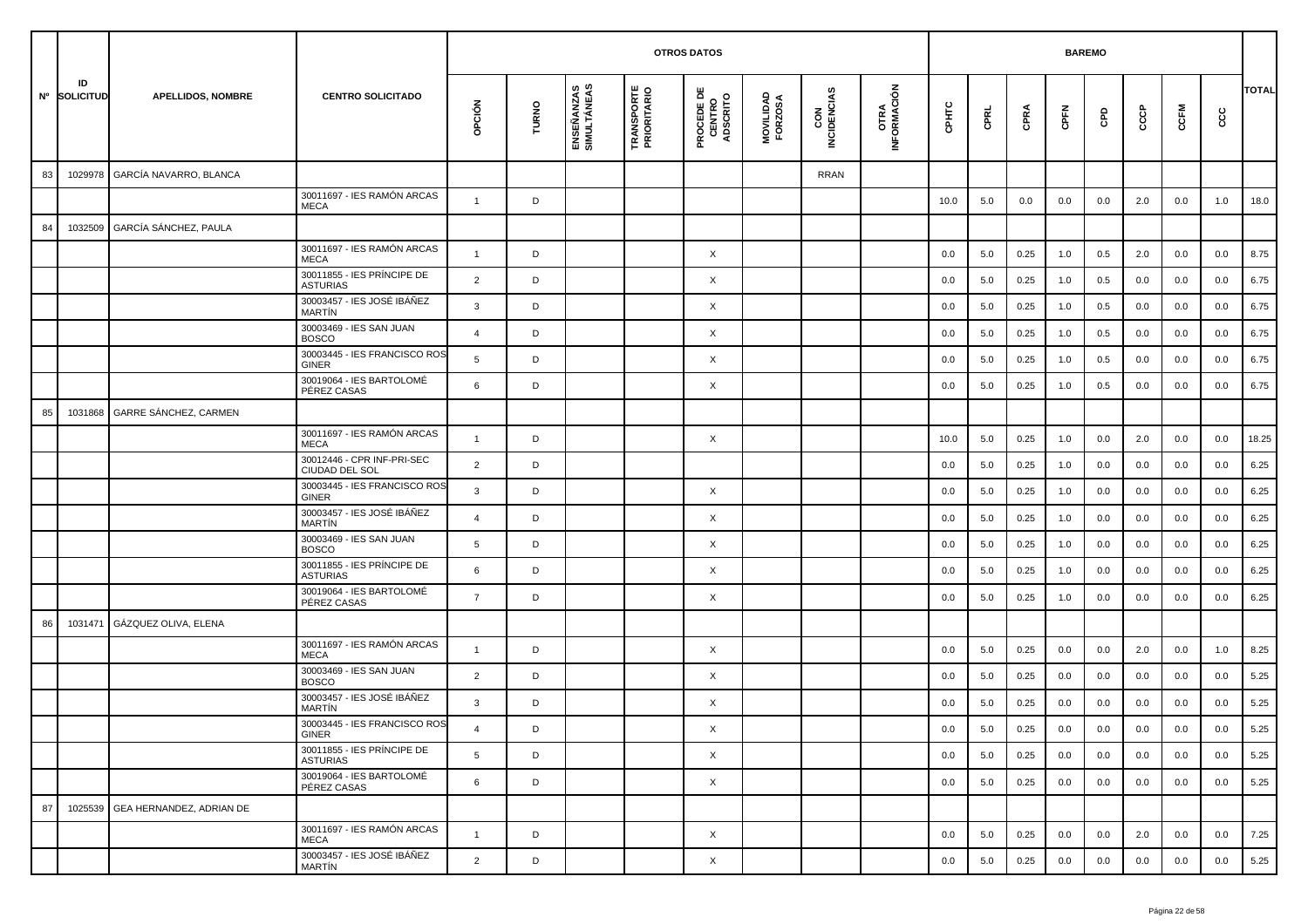|    |                    |                                |                                               |                |       |                           |                                  | <b>OTROS DATOS</b>                        |                      |                    |                     |         |         |      | <b>BAREMO</b> |         |     |         |      |              |
|----|--------------------|--------------------------------|-----------------------------------------------|----------------|-------|---------------------------|----------------------------------|-------------------------------------------|----------------------|--------------------|---------------------|---------|---------|------|---------------|---------|-----|---------|------|--------------|
|    | ID<br>Nº SOLICITUD | <b>APELLIDOS, NOMBRE</b>       | <b>CENTRO SOLICITADO</b>                      | opción         | TURNO | ENSEÑANZAS<br>SIMULTÁNEAS | <b>TRANSPORTE</b><br>PRIORITARIO | <b>PROCEDE DE<br/>CENTRO<br/>ADSCRITO</b> | MOVILIDAD<br>FORZOSA | CON<br>INCIDENCIAS | OTRA<br>INFORMACIÓN | CPHTC   | CPRL    | CPRA | CPFN          | GPD     | င်င | CCFM    | င္ပင | <b>TOTAL</b> |
|    |                    |                                | 30003445 - IES FRANCISCO ROS<br>GINER         | 3              | D     |                           |                                  | X                                         |                      |                    |                     | 0.0     | 5.0     | 0.25 | 0.0           | 0.0     | 0.0 | 0.0     | 0.0  | 5.25         |
|    |                    |                                | 30011855 - IES PRÍNCIPE DE<br><b>ASTURIAS</b> | $\overline{a}$ | D     |                           |                                  | X                                         |                      |                    |                     | 0.0     | 5.0     | 0.25 | 0.0           | 0.0     | 0.0 | 0.0     | 0.0  | 5.25         |
|    |                    |                                | 30003469 - IES SAN JUAN<br><b>BOSCO</b>       | 5              | D     |                           |                                  | X                                         |                      |                    |                     | 0.0     | 5.0     | 0.25 | 0.0           | 0.0     | 0.0 | 0.0     | 0.0  | 5.25         |
|    |                    |                                | 30019064 - IES BARTOLOMÉ<br>PÉREZ CASAS       | 6              | D     |                           |                                  | X                                         |                      |                    |                     | 0.0     | 5.0     | 0.25 | 0.0           | 0.0     | 0.0 | 0.0     | 0.0  | 5.25         |
| 88 | 1032964            | GIL MENDEZ, ESTHER             |                                               |                |       | M                         |                                  |                                           |                      |                    |                     |         |         |      |               |         |     |         |      |              |
|    |                    |                                | 30011697 - IES RAMÓN ARCAS<br><b>MECA</b>     | $\mathbf{1}$   | D     |                           |                                  | X                                         |                      |                    |                     | 0.0     | 5.0     | 0.25 | 0.0           | 0.0     | 2.0 | 0.0     | 1.0  | 8.25         |
|    |                    |                                | 30003445 - IES FRANCISCO ROS<br>GINER         | $\overline{2}$ | D     |                           |                                  | X                                         |                      |                    |                     | 0.0     | 5.0     | 0.25 | 0.0           | 0.0     | 0.0 | 0.0     | 0.0  | 5.25         |
|    |                    |                                | 30003457 - IES JOSÉ IBÁÑEZ<br><b>MARTIN</b>   | 3              | D     |                           |                                  | X                                         |                      |                    |                     | 0.0     | 5.0     | 0.25 | 0.0           | 0.0     | 0.0 | 0.0     | 0.0  | 5.25         |
|    |                    |                                | 30011855 - IES PRÍNCIPE DE<br><b>ASTURIAS</b> | 4              | D     |                           |                                  | X                                         |                      |                    |                     | 0.0     | 5.0     | 0.25 | 0.0           | 0.0     | 0.0 | 0.0     | 0.0  | 5.25         |
|    |                    |                                | 30003469 - IES SAN JUAN<br><b>BOSCO</b>       | 5              | D     |                           |                                  | X                                         |                      |                    |                     | 0.0     | 5.0     | 0.25 | 0.0           | 0.0     | 0.0 | 0.0     | 0.0  | 5.25         |
|    |                    |                                | 30019064 - IES BARTOLOMÉ<br>PÉREZ CASAS       | 6              | D     |                           |                                  | X                                         |                      |                    |                     | 0.0     | 5.0     | 0.25 | 0.0           | 0.0     | 0.0 | 0.0     | 0.0  | 5.25         |
| 89 | 1027861            | GIMÉNEZ CÁRDENAS, FRANCISCO    |                                               |                |       |                           |                                  |                                           |                      | <b>RRAN</b>        |                     |         |         |      |               |         |     |         |      |              |
|    |                    |                                | 30011697 - IES RAMÓN ARCAS<br><b>MECA</b>     | $\mathbf{1}$   | D     |                           |                                  | X                                         |                      |                    |                     | 10.0    | 5.0     | 0.0  | 0.0           | 0.0     | 2.0 | 0.0     | 1.0  | 18.0         |
|    |                    |                                | 30003445 - IES FRANCISCO ROS<br>GINER         | $\overline{2}$ | D     |                           |                                  | X                                         |                      |                    |                     | 0.0     | 5.0     | 0.0  | 0.0           | 0.0     | 0.0 | 0.0     | 0.0  | 5.0          |
|    |                    |                                | 30011855 - IES PRÍNCIPE DE<br><b>ASTURIAS</b> | 3              | D     |                           |                                  | X                                         |                      |                    |                     | 0.0     | 5.0     | 0.0  | 0.0           | 0.0     | 0.0 | 0.0     | 0.0  | 5.0          |
|    |                    |                                | 30003457 - IES JOSÉ IBÁÑEZ<br><b>MARTÍN</b>   | 4              | D     |                           |                                  | X                                         |                      |                    |                     | 0.0     | 5.0     | 0.0  | 0.0           | 0.0     | 0.0 | 0.0     | 0.0  | 5.0          |
|    |                    |                                | 30003469 - IES SAN JUAN<br><b>BOSCO</b>       | 5              | D     |                           |                                  | X                                         |                      |                    |                     | 0.0     | 5.0     | 0.0  | 0.0           | 0.0     | 0.0 | 0.0     | 0.0  | 5.0          |
|    |                    |                                | 30019064 - IES BARTOLOMÉ<br>PÉREZ CASAS       | 6              | D     |                           |                                  | X                                         |                      |                    |                     | 0.0     | 5.0     | 0.0  | 0.0           | 0.0     | 0.0 | 0.0     | 0.0  | 5.0          |
| 90 | 1032957            | <b>GINER FERNANDEZ, MANUEL</b> |                                               |                |       |                           |                                  |                                           |                      |                    |                     |         |         |      |               |         |     |         |      |              |
|    |                    |                                | 30011697 - IES RAMÓN ARCAS<br><b>MECA</b>     | $\mathbf{1}$   | D     |                           |                                  | X                                         |                      |                    |                     | 0.0     | 5.0     | 0.25 | 0.0           | 0.0     | 2.0 | 0.0     | 1.0  | 8.25         |
|    |                    |                                | 30003457 - IES JOSÉ IBÁÑEZ<br>MARTÍN          | $\overline{2}$ | D     |                           |                                  | X                                         |                      |                    |                     | 0.0     | 5.0     | 0.25 | 0.0           | 0.0     | 0.0 | 0.0     | 0.0  | 5.25         |
|    |                    |                                | 30003445 - IES FRANCISCO ROS<br>GINER         | 3              | D     |                           |                                  | X                                         |                      |                    |                     | $0.0\,$ | $5.0\,$ | 0.25 | $0.0\,$       | $0.0\,$ | 0.0 | $0.0\,$ | 0.0  | 5.25         |
|    |                    |                                | 30011855 - IES PRÍNCIPE DE<br><b>ASTURIAS</b> | $\overline{4}$ | D     |                           |                                  | $\times$                                  |                      |                    |                     | 0.0     | 5.0     | 0.25 | 0.0           | 0.0     | 0.0 | 0.0     | 0.0  | 5.25         |
|    |                    |                                | 30003469 - IES SAN JUAN<br><b>BOSCO</b>       | 5              | D     |                           |                                  | X                                         |                      |                    |                     | 0.0     | 5.0     | 0.25 | 0.0           | 0.0     | 0.0 | 0.0     | 0.0  | 5.25         |
|    |                    |                                | 30019064 - IES BARTOLOMÉ<br>PÉREZ CASAS       | 6              | D     |                           |                                  | X                                         |                      |                    |                     | 0.0     | 5.0     | 0.25 | 0.0           | 0.0     | 0.0 | 0.0     | 0.0  | 5.25         |
| 91 | 1032838            | GÓMEZ RUÍZ, JUAN MANUEL        |                                               |                |       |                           |                                  |                                           |                      |                    |                     |         |         |      |               |         |     |         |      |              |
|    |                    |                                | 30011697 - IES RAMÓN ARCAS<br>MECA            | $\mathbf{1}$   | D     |                           |                                  | $\times$                                  |                      |                    |                     | 0.0     | 5.0     | 0.25 | 0.0           | 0.0     | 2.0 | 0.0     | 1.0  | 8.25         |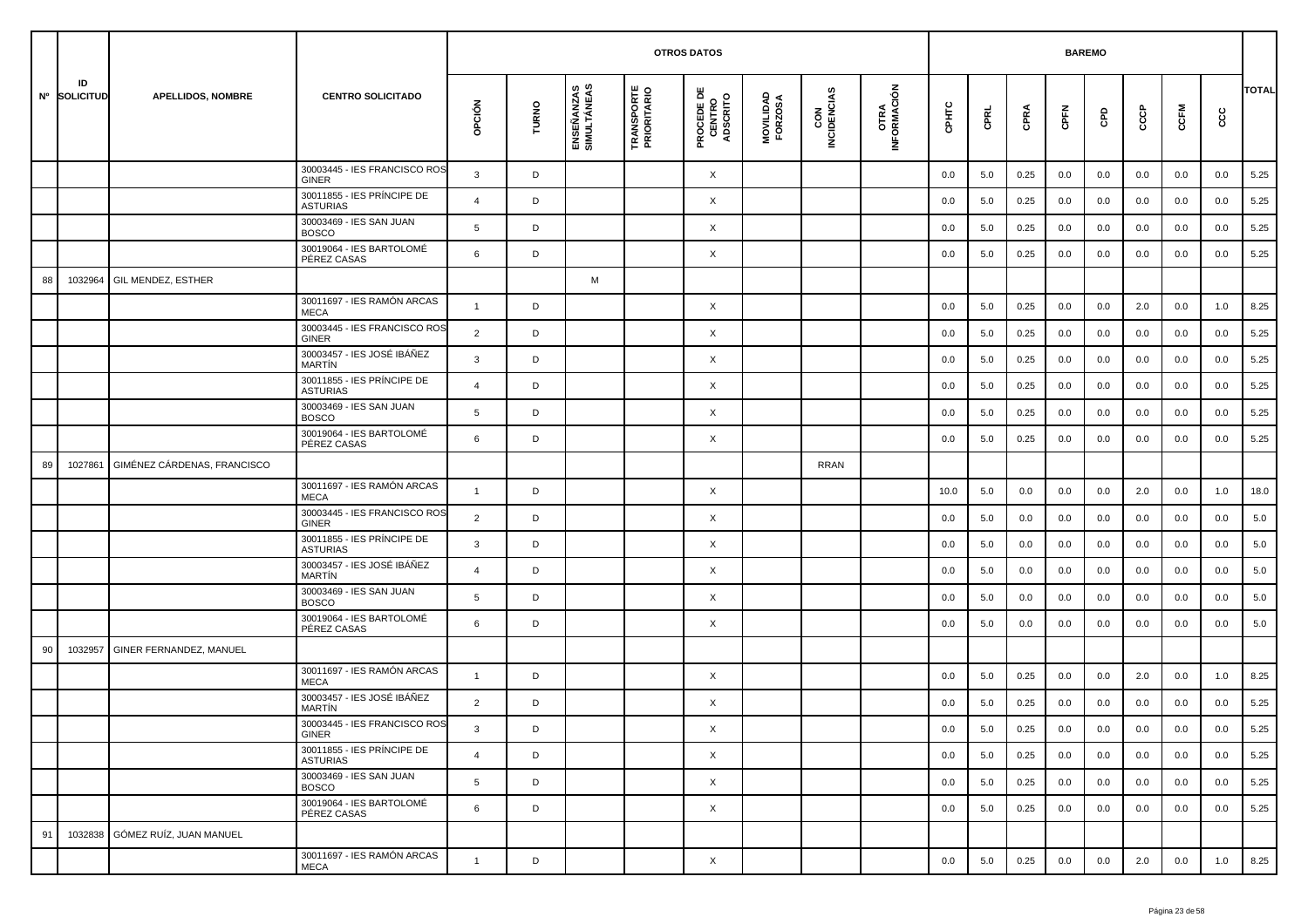|    |                    |                          |                                               |                |       |                           | <b>OTROS DATOS</b>               |                                           |                      |                    |                     |       | <b>BAREMO</b> |      |      |     |     |      |     |              |
|----|--------------------|--------------------------|-----------------------------------------------|----------------|-------|---------------------------|----------------------------------|-------------------------------------------|----------------------|--------------------|---------------------|-------|---------------|------|------|-----|-----|------|-----|--------------|
|    | ID<br>Nº SOLICITUD | <b>APELLIDOS, NOMBRE</b> | <b>CENTRO SOLICITADO</b>                      | opción         | TURNO | ENSEÑANZAS<br>SIMULTÁNEAS | <b>TRANSPORTE</b><br>PRIORITARIO | <b>PROCEDE DE<br/>CENTRO<br/>ADSCRITO</b> | MOVILIDAD<br>FORZOSA | CON<br>INCIDENCIAS | OTRA<br>INFORMACIÓN | срнтс | CPRL          | CPRA | CPFN | GPD | င်င | CCFM | cc  | <b>TOTAL</b> |
|    |                    |                          | 30003457 - IES JOSÉ IBÁÑEZ<br><b>MARTIN</b>   | $\overline{2}$ | D     |                           |                                  | X                                         |                      |                    |                     | 0.0   | 5.0           | 0.25 | 0.0  | 0.0 | 0.0 | 0.0  | 0.0 | 5.25         |
|    |                    |                          | 30011855 - IES PRÍNCIPE DE<br><b>ASTURIAS</b> | 3              | D     |                           |                                  | X                                         |                      |                    |                     | 0.0   | 5.0           | 0.25 | 0.0  | 0.0 | 0.0 | 0.0  | 0.0 | 5.25         |
|    |                    |                          | 30003445 - IES FRANCISCO ROS<br><b>GINER</b>  | $\overline{4}$ | D     |                           |                                  | X                                         |                      |                    |                     | 0.0   | 5.0           | 0.25 | 0.0  | 0.0 | 0.0 | 0.0  | 0.0 | 5.25         |
|    |                    |                          | 30003469 - IES SAN JUAN<br><b>BOSCO</b>       | 5              | D     |                           |                                  | X                                         |                      |                    |                     | 0.0   | 5.0           | 0.25 | 0.0  | 0.0 | 0.0 | 0.0  | 0.0 | 5.25         |
|    |                    |                          | 30019064 - IES BARTOLOMÉ<br>PÉREZ CASAS       | 6              | D     |                           |                                  | X                                         |                      |                    |                     | 0.0   | 5.0           | 0.25 | 0.0  | 0.0 | 0.0 | 0.0  | 0.0 | 5.25         |
| 92 | 1025861            | GRIS TUDELA, JUAN MANUEL |                                               |                |       | M                         |                                  |                                           |                      | <b>RRAN</b>        |                     |       |               |      |      |     |     |      |     |              |
|    |                    |                          | 30011697 - IES RAMÓN ARCAS<br><b>MECA</b>     | $\overline{1}$ | D     |                           |                                  | X                                         |                      |                    |                     | 0.0   | 5.0           | 0.0  | 0.0  | 0.0 | 2.0 | 0.0  | 0.0 | 7.0          |
|    |                    |                          | 30003469 - IES SAN JUAN<br><b>BOSCO</b>       | $\overline{2}$ | D     |                           |                                  | X                                         |                      |                    |                     | 0.0   | 5.0           | 0.0  | 0.0  | 0.0 | 0.0 | 0.0  | 0.0 | 5.0          |
|    |                    |                          | 30003457 - IES JOSÉ IBÁÑEZ<br><b>MARTIN</b>   | 3              | D     |                           |                                  | X                                         |                      |                    |                     | 0.0   | 5.0           | 0.0  | 0.0  | 0.0 | 0.0 | 0.0  | 0.0 | 5.0          |
|    |                    |                          | 30003445 - IES FRANCISCO ROS<br><b>GINER</b>  | $\overline{4}$ | D     |                           |                                  | X                                         |                      |                    |                     | 0.0   | 5.0           | 0.0  | 0.0  | 0.0 | 0.0 | 0.0  | 0.0 | 5.0          |
|    |                    |                          | 30011855 - IES PRÍNCIPE DE<br><b>ASTURIAS</b> | 5              | D     |                           |                                  | X                                         |                      |                    |                     | 0.0   | 5.0           | 0.0  | 0.0  | 0.0 | 0.0 | 0.0  | 0.0 | 5.0          |
|    |                    |                          | 30019064 - IES BARTOLOMÉ<br>PÉREZ CASAS       | 6              | D     |                           |                                  | X                                         |                      |                    |                     | 0.0   | 5.0           | 0.0  | 0.0  | 0.0 | 0.0 | 0.0  | 0.0 | 5.0          |
| 93 | 1025863            | GUATRAOUI, ZAKARIA       |                                               |                |       |                           |                                  |                                           |                      |                    |                     |       |               |      |      |     |     |      |     |              |
|    |                    |                          | 30011697 - IES RAMÓN ARCAS<br><b>MECA</b>     | $\mathbf{1}$   | D     |                           |                                  | X                                         |                      |                    |                     | 0.0   | 5.0           | 0.25 | 1.0  | 0.0 | 2.0 | 0.0  | 1.0 | 9.25         |
|    |                    |                          | 30003445 - IES FRANCISCO ROS<br><b>GINER</b>  | $\overline{2}$ | D     |                           |                                  | X                                         |                      |                    |                     | 0.0   | 5.0           | 0.25 | 1.0  | 0.0 | 0.0 | 0.0  | 0.0 | 6.25         |
|    |                    |                          | 30003457 - IES JOSÉ IBÁÑEZ<br><b>MARTIN</b>   | 3              | D     |                           |                                  | X                                         |                      |                    |                     | 0.0   | 5.0           | 0.25 | 1.0  | 0.0 | 0.0 | 0.0  | 0.0 | 6.25         |
|    |                    |                          | 30011855 - IES PRÍNCIPE DE<br><b>ASTURIAS</b> | $\overline{4}$ | D     |                           |                                  | X                                         |                      |                    |                     | 0.0   | 5.0           | 0.25 | 1.0  | 0.0 | 0.0 | 0.0  | 0.0 | 6.25         |
|    |                    |                          | 30003469 - IES SAN JUAN<br><b>BOSCO</b>       | 5              | D     |                           |                                  | X                                         |                      |                    |                     | 0.0   | 5.0           | 0.25 | 1.0  | 0.0 | 0.0 | 0.0  | 0.0 | 6.25         |
|    |                    |                          | 30019064 - IES BARTOLOMÉ<br>PÉREZ CASAS       | 6              | D     |                           |                                  | X                                         |                      |                    |                     | 0.0   | 5.0           | 0.25 | 1.0  | 0.0 | 0.0 | 0.0  | 0.0 | 6.25         |
| 94 | 1031499            | GUIRAO MUÑOZ, ESTRELLA   |                                               |                |       |                           |                                  |                                           |                      | <b>RRLN</b>        |                     |       |               |      |      |     |     |      |     |              |
|    |                    |                          | 30011697 - IES RAMÓN ARCAS<br><b>MECA</b>     | $\overline{1}$ | D     |                           |                                  | X                                         |                      |                    |                     | 0.0   | 0.0           | 0.25 | 0.0  | 0.0 | 2.0 | 0.0  | 1.0 | 3.25         |
|    |                    |                          | 30003445 - IES FRANCISCO ROS<br>GINER         | $\overline{2}$ | D     |                           |                                  | Χ                                         |                      |                    |                     | 0.0   | 0.0           | 0.25 | 0.0  | 0.0 | 0.0 | 0.0  | 0.0 | 0.25         |
|    |                    |                          | 30003457 - IES JOSÉ IBÁÑEZ<br>MARTÍN          | 3              | D     |                           |                                  | $\times$                                  |                      |                    |                     | 0.0   | 0.0           | 0.25 | 0.0  | 0.0 | 0.0 | 0.0  | 0.0 | 0.25         |
|    |                    |                          | 30003469 - IES SAN JUAN<br><b>BOSCO</b>       | $\overline{4}$ | D     |                           |                                  | $\times$                                  |                      |                    |                     | 0.0   | 0.0           | 0.25 | 0.0  | 0.0 | 0.0 | 0.0  | 0.0 | 0.25         |
|    |                    |                          | 30011855 - IES PRÍNCIPE DE<br><b>ASTURIAS</b> | 5              | D     |                           |                                  | X                                         |                      |                    |                     | 0.0   | 0.0           | 0.25 | 0.0  | 0.0 | 0.0 | 0.0  | 0.0 | 0.25         |
|    |                    |                          | 30019064 - IES BARTOLOMÉ<br>PÉREZ CASAS       | 6              | D     |                           |                                  | $\times$                                  |                      |                    |                     | 0.0   | 0.0           | 0.25 | 0.0  | 0.0 | 0.0 | 0.0  | 0.0 | 0.25         |
| 95 |                    | 1032236 HASSANI, OMAYMA  |                                               |                |       |                           |                                  |                                           |                      |                    |                     |       |               |      |      |     |     |      |     |              |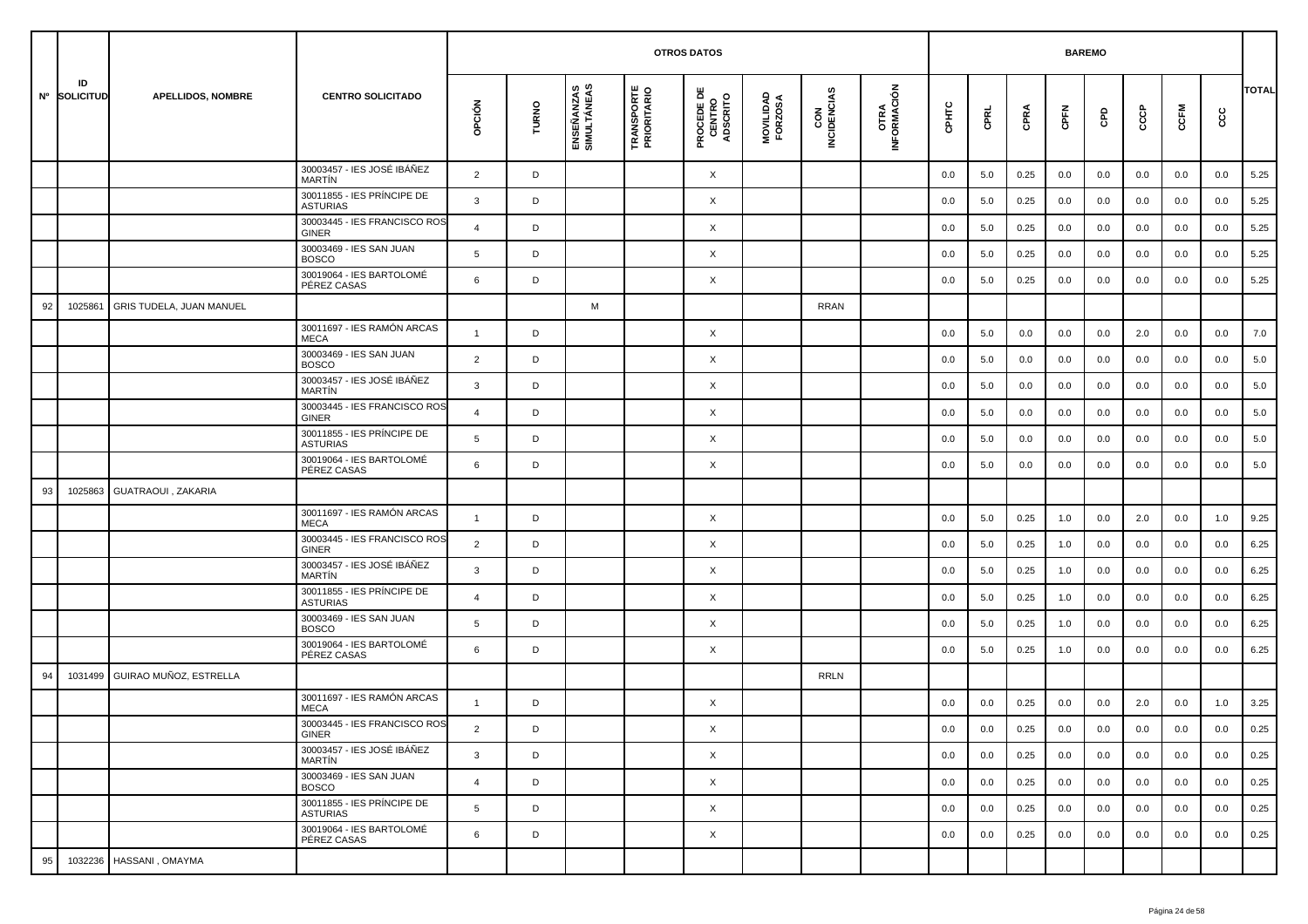|    |                    |                                   |                                               |                |       |                           | <b>OTROS DATOS</b>               |                                           |                      |                    |                     |       | <b>BAREMO</b> |      |      |     |     |      |     |              |
|----|--------------------|-----------------------------------|-----------------------------------------------|----------------|-------|---------------------------|----------------------------------|-------------------------------------------|----------------------|--------------------|---------------------|-------|---------------|------|------|-----|-----|------|-----|--------------|
|    | ID<br>Nº SOLICITUD | <b>APELLIDOS, NOMBRE</b>          | <b>CENTRO SOLICITADO</b>                      | opción         | TURNO | ENSEÑANZAS<br>SIMULTÁNEAS | <b>TRANSPORTE</b><br>PRIORITARIO | <b>PROCEDE DE<br/>CENTRO<br/>ADSCRITO</b> | MOVILIDAD<br>FORZOSA | CON<br>INCIDENCIAS | OTRA<br>INFORMACIÓN | CPHTC | CPRL          | CPRA | CPFN | GPD | င်င | CCFM | cc  | <b>TOTAL</b> |
|    |                    |                                   | 30011697 - IES RAMÓN ARCAS<br><b>MECA</b>     | $\mathbf{1}$   | D     |                           |                                  | X                                         |                      |                    |                     | 0.0   | 5.0           | 0.25 | 0.0  | 0.0 | 2.0 | 2.0  | 0.0 | 9.25         |
|    |                    |                                   | 30011855 - IES PRÍNCIPE DE<br><b>ASTURIAS</b> | 2              | D     |                           |                                  | X                                         |                      |                    |                     | 0.0   | 5.0           | 0.25 | 0.0  | 0.0 | 0.0 | 2.0  | 0.0 | 7.25         |
|    |                    |                                   | 30003457 - IES JOSÉ IBÁÑEZ<br><b>MARTIN</b>   | 3              | D     |                           |                                  | X                                         |                      |                    |                     | 0.0   | 5.0           | 0.25 | 0.0  | 0.0 | 0.0 | 2.0  | 0.0 | 7.25         |
|    |                    |                                   | 30003445 - IES FRANCISCO ROS<br><b>GINER</b>  | $\overline{4}$ | D     |                           |                                  | X                                         |                      |                    |                     | 0.0   | 5.0           | 0.25 | 0.0  | 0.0 | 0.0 | 2.0  | 0.0 | 7.25         |
|    |                    |                                   | 30019064 - IES BARTOLOMÉ<br>PÉREZ CASAS       | 5              | D     |                           |                                  | X                                         |                      |                    |                     | 0.0   | 5.0           | 0.25 | 0.0  | 0.0 | 0.0 | 2.0  | 0.0 | 7.25         |
|    |                    |                                   | 30003469 - IES SAN JUAN<br><b>BOSCO</b>       | 6              | D     |                           |                                  | X                                         |                      |                    |                     | 0.0   | 5.0           | 0.25 | 0.0  | 0.0 | 0.0 | 2.0  | 0.0 | 7.25         |
| 96 | 1031633            | HEREDIA PEREZ, LEONOR             |                                               |                |       |                           |                                  |                                           |                      | RRAN               |                     |       |               |      |      |     |     |      |     |              |
|    |                    |                                   | 30011697 - IES RAMÓN ARCAS<br><b>MECA</b>     | $\mathbf{1}$   | D     |                           |                                  | X                                         |                      |                    |                     | 0.0   | 5.0           | 0.0  | 0.0  | 0.0 | 2.0 | 0.0  | 1.0 | 8.0          |
|    |                    |                                   | 30003445 - IES FRANCISCO ROS<br><b>GINER</b>  | 2              | D     |                           |                                  | X                                         |                      |                    |                     | 0.0   | 5.0           | 0.0  | 0.0  | 0.0 | 0.0 | 0.0  | 0.0 | 5.0          |
|    |                    |                                   | 30003457 - IES JOSÉ IBÁÑEZ<br><b>MARTIN</b>   | $\mathbf{3}$   | D     |                           |                                  | X                                         |                      |                    |                     | 0.0   | 5.0           | 0.0  | 0.0  | 0.0 | 0.0 | 0.0  | 0.0 | 5.0          |
|    |                    |                                   | 30011855 - IES PRÍNCIPE DE<br><b>ASTURIAS</b> | $\overline{4}$ | D     |                           |                                  | X                                         |                      |                    |                     | 0.0   | 5.0           | 0.0  | 0.0  | 0.0 | 0.0 | 0.0  | 0.0 | 5.0          |
|    |                    |                                   | 30003469 - IES SAN JUAN<br><b>BOSCO</b>       | 5              | D     |                           |                                  | X                                         |                      |                    |                     | 0.0   | 5.0           | 0.0  | 0.0  | 0.0 | 0.0 | 0.0  | 0.0 | 5.0          |
|    |                    |                                   | 30019064 - IES BARTOLOMÉ<br>PÉREZ CASAS       | 6              | D     |                           |                                  | X                                         |                      |                    |                     | 0.0   | 5.0           | 0.0  | 0.0  | 0.0 | 0.0 | 0.0  | 0.0 | 5.0          |
| 97 | 1025144            | HERNÁNDEZ CÁNOVAS, MARIO          |                                               |                |       |                           |                                  |                                           |                      |                    |                     |       |               |      |      |     |     |      |     |              |
|    |                    |                                   | 30011697 - IES RAMÓN ARCAS<br><b>MECA</b>     | $\overline{1}$ | D     |                           |                                  | X                                         |                      |                    |                     | 0.0   | 5.0           | 0.25 | 1.0  | 4.5 | 2.0 | 0.0  | 0.0 | 12.75        |
|    |                    |                                   | 30003445 - IES FRANCISCO ROS<br><b>GINER</b>  | 2              | D     |                           |                                  | X                                         |                      |                    |                     | 0.0   | 5.0           | 0.25 | 1.0  | 4.5 | 0.0 | 0.0  | 0.0 | 10.75        |
|    |                    |                                   | 30003469 - IES SAN JUAN<br><b>BOSCO</b>       | $\mathbf{3}$   | D     |                           |                                  | X                                         |                      |                    |                     | 0.0   | 5.0           | 0.25 | 1.0  | 4.5 | 0.0 | 0.0  | 0.0 | 10.75        |
|    |                    |                                   | 30003457 - IES JOSÉ IBÁÑEZ<br>MARTÍN          | $\overline{4}$ | D     |                           |                                  | X                                         |                      |                    |                     | 0.0   | 5.0           | 0.25 | 1.0  | 4.5 | 0.0 | 0.0  | 0.0 | 10.75        |
|    |                    |                                   | 30011855 - IES PRÍNCIPE DE<br><b>ASTURIAS</b> | 5              | D     |                           |                                  | X                                         |                      |                    |                     | 0.0   | 5.0           | 0.25 | 1.0  | 4.5 | 0.0 | 0.0  | 0.0 | 10.75        |
|    |                    |                                   | 30013530 - I.E.S.O. PEDANÍAS<br><b>ALTAS</b>  | 6              | D     |                           |                                  | X                                         |                      |                    |                     | 0.0   | 5.0           | 0.25 | 1.0  | 4.5 | 0.0 | 0.0  | 0.0 | 10.75        |
|    |                    |                                   | 30019064 - IES BARTOLOMÉ<br>PÉREZ CASAS       | $\overline{7}$ | D     |                           |                                  | X                                         |                      |                    |                     | 0.0   | 5.0           | 0.25 | 1.0  | 4.5 | 0.0 | 0.0  | 0.0 | 10.75        |
| 98 |                    | 1024998 HERNÁNDEZ CÁNOVAS, MOISÉS |                                               |                |       |                           |                                  |                                           |                      |                    |                     |       |               |      |      |     |     |      |     |              |
|    |                    |                                   | 30011697 - IES RAMÓN ARCAS<br>MECA            | $\overline{1}$ | D     |                           |                                  | X                                         |                      |                    |                     | 0.0   | 5.0           | 0.25 | 1.0  | 1.0 | 2.0 | 0.0  | 0.0 | 9.25         |
|    |                    |                                   | 30003445 - IES FRANCISCO ROS<br>GINER         | 2              | D     |                           |                                  | X                                         |                      |                    |                     | 0.0   | 5.0           | 0.25 | 1.0  | 1.0 | 0.0 | 0.0  | 0.0 | 7.25         |
|    |                    |                                   | 30003469 - IES SAN JUAN<br><b>BOSCO</b>       | $\mathbf{3}$   | D     |                           |                                  | X                                         |                      |                    |                     | 0.0   | 5.0           | 0.25 | 1.0  | 1.0 | 0.0 | 0.0  | 0.0 | 7.25         |
|    |                    |                                   | 30003457 - IES JOSÉ IBÁÑEZ<br>MARTÍN          | $\overline{4}$ | D     |                           |                                  | X                                         |                      |                    |                     | 0.0   | 5.0           | 0.25 | 1.0  | 1.0 | 0.0 | 0.0  | 0.0 | 7.25         |
|    |                    |                                   | 30011855 - IES PRÍNCIPE DE<br><b>ASTURIAS</b> | 5              | D     |                           |                                  | X                                         |                      |                    |                     | 0.0   | 5.0           | 0.25 | 1.0  | 1.0 | 0.0 | 0.0  | 0.0 | 7.25         |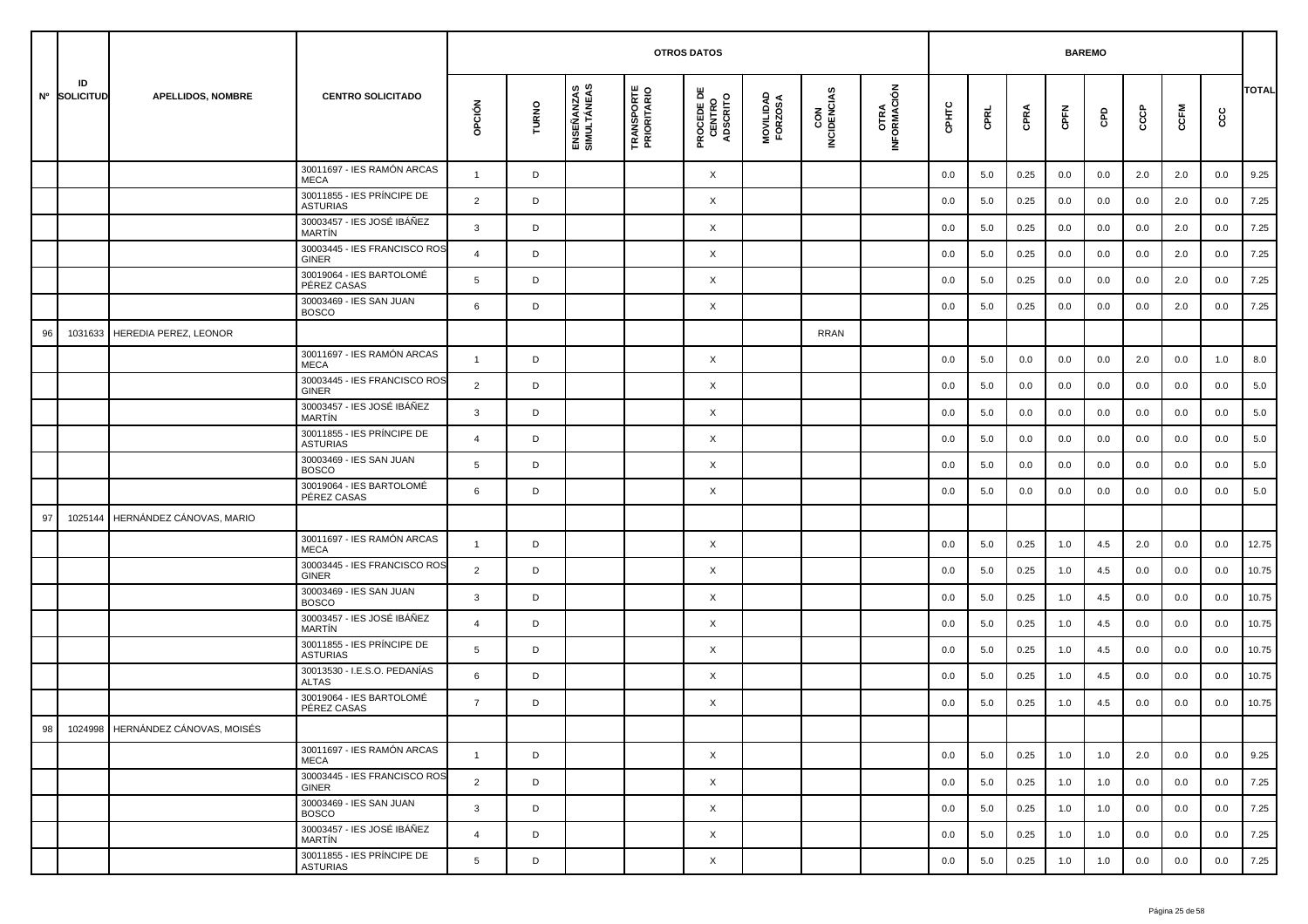|     |                    |                                        |                                                     |                |       |                           | <b>OTROS DATOS</b>               |                                           |                      |                    |                     |         | <b>BAREMO</b> |      |      |     |     |      |     |              |
|-----|--------------------|----------------------------------------|-----------------------------------------------------|----------------|-------|---------------------------|----------------------------------|-------------------------------------------|----------------------|--------------------|---------------------|---------|---------------|------|------|-----|-----|------|-----|--------------|
|     | ID<br>Nº SOLICITUD | <b>APELLIDOS, NOMBRE</b>               | <b>CENTRO SOLICITADO</b>                            | opción         | TURNO | ENSEÑANZAS<br>SIMULTÁNEAS | <b>TRANSPORTE</b><br>PRIORITARIO | <b>PROCEDE DE<br/>CENTRO<br/>ADSCRITO</b> | MOVILIDAD<br>FORZOSA | CON<br>INCIDENCIAS | OTRA<br>INFORMACIÓN | CPHTC   | CPRL          | CPRA | CPFN | GPD | င်င | CCFM | cc  | <b>TOTAL</b> |
|     |                    |                                        | 30013530 - I.E.S.O. PEDANÍAS<br><b>ALTAS</b>        | 6              | D     |                           |                                  | X                                         |                      |                    |                     | 0.0     | 5.0           | 0.25 | 1.0  | 1.0 | 0.0 | 0.0  | 0.0 | 7.25         |
|     |                    |                                        | 30019064 - IES BARTOLOMÉ<br>PÉREZ CASAS             | $\overline{7}$ | D     |                           |                                  | X                                         |                      |                    |                     | 0.0     | 5.0           | 0.25 | 1.0  | 1.0 | 0.0 | 0.0  | 0.0 | 7.25         |
| 99  | 1027172            | HOFRA, AABIR                           |                                                     |                |       |                           |                                  |                                           |                      |                    |                     |         |               |      |      |     |     |      |     |              |
|     |                    |                                        | 30011697 - IES RAMÓN ARCAS<br><b>MECA</b>           | $\mathbf{1}$   | D     |                           |                                  | X                                         |                      |                    |                     | 0.0     | 5.0           | 0.25 | 0.0  | 0.0 | 2.0 | 0.0  | 1.0 | 8.25         |
|     |                    |                                        | 30003445 - IES FRANCISCO ROS<br><b>GINER</b>        | $\overline{2}$ | D     |                           |                                  | X                                         |                      |                    |                     | 0.0     | 5.0           | 0.25 | 0.0  | 0.0 | 0.0 | 0.0  | 0.0 | 5.25         |
|     |                    |                                        | 30003457 - IES JOSÉ IBÁÑEZ<br><b>MARTIN</b>         | 3              | D     |                           |                                  | X                                         |                      |                    |                     | 0.0     | 5.0           | 0.25 | 0.0  | 0.0 | 0.0 | 0.0  | 0.0 | 5.25         |
|     |                    |                                        | 30003469 - IES SAN JUAN<br><b>BOSCO</b>             | $\overline{4}$ | D     |                           |                                  | X                                         |                      |                    |                     | 0.0     | 5.0           | 0.25 | 0.0  | 0.0 | 0.0 | 0.0  | 0.0 | 5.25         |
|     |                    |                                        | 30011855 - IES PRÍNCIPE DE<br><b>ASTURIAS</b>       | 5              | D     |                           |                                  | X                                         |                      |                    |                     | 0.0     | 5.0           | 0.25 | 0.0  | 0.0 | 0.0 | 0.0  | 0.0 | 5.25         |
|     |                    |                                        | 30019064 - IES BARTOLOMÉ<br>PÉREZ CASAS             | 6              | D     |                           |                                  | X                                         |                      |                    |                     | 0.0     | 5.0           | 0.25 | 0.0  | 0.0 | 0.0 | 0.0  | 0.0 | 5.25         |
| 100 | 1031477            | HURTADO TERRAZAS, MIGUEL ANGEL         |                                                     |                |       |                           |                                  |                                           |                      |                    |                     |         |               |      |      |     |     |      |     |              |
|     |                    |                                        | 30011697 - IES RAMÓN ARCAS<br><b>MECA</b>           | $\overline{1}$ | D     |                           |                                  | X                                         |                      |                    |                     | 0.0     | 5.0           | 0.25 | 0.0  | 0.5 | 2.0 | 0.0  | 0.0 | 7.75         |
|     |                    |                                        | 30003421 - CPR INF-PRI-SEC<br>SAN FRANCISCO DE ASÍS | $\overline{2}$ | D     |                           |                                  |                                           |                      |                    |                     | 0.0     | 5.0           | 0.25 | 0.0  | 0.5 | 0.0 | 0.0  | 0.0 | 5.75         |
|     |                    |                                        | 30003469 - IES SAN JUAN<br><b>BOSCO</b>             | $\mathbf{3}$   | D     |                           |                                  | X                                         |                      |                    |                     | 0.0     | 5.0           | 0.25 | 0.0  | 0.5 | 0.0 | 0.0  | 0.0 | 5.75         |
|     |                    |                                        | 30011855 - IES PRÍNCIPE DE<br><b>ASTURIAS</b>       | $\overline{a}$ | D     |                           |                                  | X                                         |                      |                    |                     | 0.0     | 5.0           | 0.25 | 0.0  | 0.5 | 0.0 | 0.0  | 0.0 | 5.75         |
|     |                    |                                        | 30003445 - IES FRANCISCO ROS<br><b>GINER</b>        | 5              | D     |                           |                                  | X                                         |                      |                    |                     | 0.0     | 5.0           | 0.25 | 0.0  | 0.5 | 0.0 | 0.0  | 0.0 | 5.75         |
|     |                    |                                        | 30003457 - IES JOSÉ IBÁÑEZ<br><b>MARTIN</b>         | 6              | D     |                           |                                  | X                                         |                      |                    |                     | 0.0     | 5.0           | 0.25 | 0.0  | 0.5 | 0.0 | 0.0  | 0.0 | 5.75         |
|     |                    |                                        | 30019064 - IES BARTOLOMÉ<br>PÉREZ CASAS             | $\overline{7}$ | D     |                           |                                  | X                                         |                      |                    |                     | 0.0     | 5.0           | 0.25 | 0.0  | 0.5 | 0.0 | 0.0  | 0.0 | 5.75         |
| 101 | 1023809            | <b>IBARRA MOLINA, SANTIAGO</b>         |                                                     |                |       |                           |                                  |                                           |                      | <b>RRAN</b>        |                     |         |               |      |      |     |     |      |     |              |
|     |                    |                                        | 30011697 - IES RAMÓN ARCAS<br><b>MECA</b>           | $\mathbf{1}$   | D     |                           |                                  |                                           |                      |                    |                     | 10.0    | 5.0           | 0.0  | 1.0  | 0.0 | 2.0 | 0.0  | 1.0 | 19.0         |
| 102 | 1029227            | ILLESCAS GARCIA, JOSE MARIA            |                                                     |                |       |                           |                                  |                                           |                      | <b>RRAN</b>        |                     |         |               |      |      |     |     |      |     |              |
|     |                    |                                        | 30011697 - IES RAMÓN ARCAS<br><b>MECA</b>           | $\overline{1}$ | D     |                           |                                  | X                                         |                      |                    |                     | 0.0     | 5.0           | 0.0  | 0.0  | 0.0 | 2.0 | 0.0  | 1.0 | 8.0          |
|     |                    |                                        | 30003457 - IES JOSÉ IBÁÑEZ<br>MARTÍN                | 2              | D     |                           |                                  | X                                         |                      |                    |                     | $0.0\,$ | 5.0           | 0.0  | 0.0  | 0.0 | 0.0 | 0.0  | 0.0 | $5.0\,$      |
|     |                    |                                        | 30003445 - IES FRANCISCO ROS<br>GINER               | $\mathbf{3}$   | D     |                           |                                  | $\times$                                  |                      |                    |                     | 0.0     | 5.0           | 0.0  | 0.0  | 0.0 | 0.0 | 0.0  | 0.0 | 5.0          |
|     |                    |                                        | 30003469 - IES SAN JUAN<br><b>BOSCO</b>             | $\overline{4}$ | D     |                           |                                  | $\times$                                  |                      |                    |                     | 0.0     | 5.0           | 0.0  | 0.0  | 0.0 | 0.0 | 0.0  | 0.0 | 5.0          |
|     |                    |                                        | 30011855 - IES PRÍNCIPE DE<br><b>ASTURIAS</b>       | 5              | D     |                           |                                  | X                                         |                      |                    |                     | 0.0     | 5.0           | 0.0  | 0.0  | 0.0 | 0.0 | 0.0  | 0.0 | 5.0          |
|     |                    |                                        | 30019064 - IES BARTOLOMÉ<br>PÉREZ CASAS             | 6              | D     |                           |                                  | X                                         |                      |                    |                     | 0.0     | 5.0           | 0.0  | 0.0  | 0.0 | 0.0 | 0.0  | 0.0 | 5.0          |
| 103 |                    | 1032520 INGA CAGUANA, ADRIÁN ALEXANDER |                                                     |                |       |                           |                                  |                                           |                      |                    |                     |         |               |      |      |     |     |      |     |              |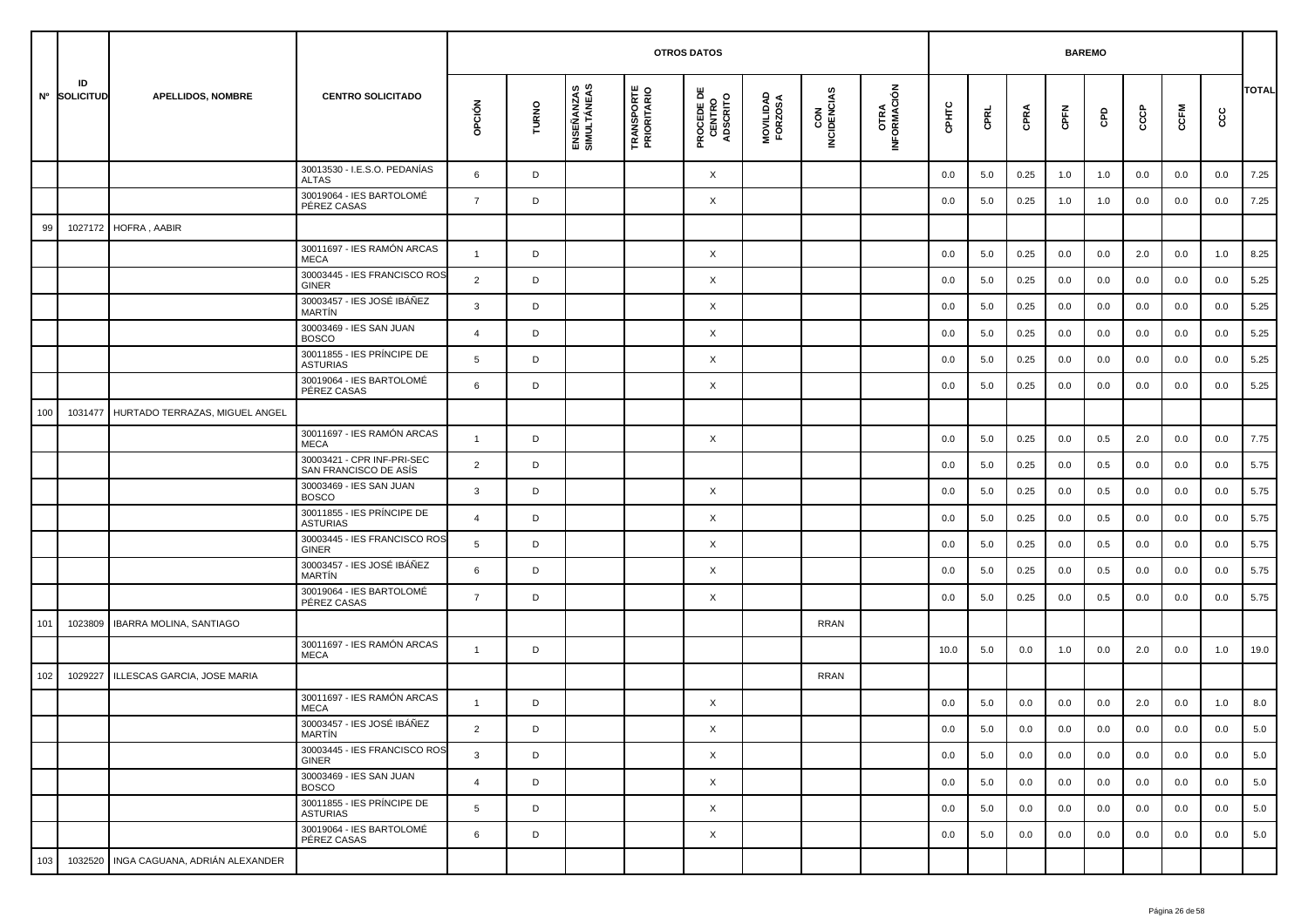|     |                    |                            |                                               |                 |       |                           |                                  | <b>OTROS DATOS</b>                        |                      |                    |                     |       |      |      | <b>BAREMO</b> |     |     |      |         |              |
|-----|--------------------|----------------------------|-----------------------------------------------|-----------------|-------|---------------------------|----------------------------------|-------------------------------------------|----------------------|--------------------|---------------------|-------|------|------|---------------|-----|-----|------|---------|--------------|
|     | ID<br>Nº SOLICITUD | <b>APELLIDOS, NOMBRE</b>   | <b>CENTRO SOLICITADO</b>                      | OPCIÓN          | TURNO | ENSEÑANZAS<br>SIMULTÁNEAS | <b>TRANSPORTE</b><br>PRIORITARIO | <b>PROCEDE DE<br/>CENTRO<br/>ADSCRITO</b> | MOVILIDAD<br>FORZOSA | CON<br>INCIDENCIAS | OTRA<br>INFORMACIÓN | CPHTC | CPRL | CPRA | CPFN          | GPD | ငင  | CCFM | င္ပင    | <b>TOTAL</b> |
|     |                    |                            | 30011697 - IES RAMÓN ARCAS<br><b>MECA</b>     | $\mathbf{1}$    | D     |                           |                                  | X                                         |                      |                    |                     | 0.0   | 5.0  | 0.25 | 1.0           | 0.0 | 2.0 | 0.0  | 1.0     | 9.25         |
|     |                    |                            | 30011855 - IES PRÍNCIPE DE<br><b>ASTURIAS</b> | 2               | D     |                           |                                  | X                                         |                      |                    |                     | 0.0   | 5.0  | 0.25 | 1.0           | 0.0 | 0.0 | 0.0  | 0.0     | 6.25         |
|     |                    |                            | 30003445 - IES FRANCISCO ROS<br><b>GINER</b>  | 3               | D     |                           |                                  | Χ                                         |                      |                    |                     | 0.0   | 5.0  | 0.25 | 1.0           | 0.0 | 0.0 | 0.0  | 0.0     | 6.25         |
|     |                    |                            | 30003457 - IES JOSÉ IBÁÑEZ<br>MARTÍN          | $\overline{4}$  | D     |                           |                                  | X                                         |                      |                    |                     | 0.0   | 5.0  | 0.25 | 1.0           | 0.0 | 0.0 | 0.0  | 0.0     | 6.25         |
|     |                    |                            | 30003469 - IES SAN JUAN<br><b>BOSCO</b>       | 5               | D     |                           |                                  | Χ                                         |                      |                    |                     | 0.0   | 5.0  | 0.25 | 1.0           | 0.0 | 0.0 | 0.0  | 0.0     | 6.25         |
|     |                    |                            | 30019064 - IES BARTOLOMÉ<br>PÉREZ CASAS       | 6               | D     |                           |                                  | Χ                                         |                      |                    |                     | 0.0   | 5.0  | 0.25 | 1.0           | 0.0 | 0.0 | 0.0  | 0.0     | 6.25         |
| 104 | 1024130            | IONESCU, MIHAELA TEODOSIA  |                                               |                 |       |                           |                                  |                                           |                      |                    |                     |       |      |      |               |     |     |      |         |              |
|     |                    |                            | 30011697 - IES RAMÓN ARCAS<br><b>MECA</b>     | $\overline{1}$  | D     |                           |                                  | Χ                                         |                      |                    |                     | 10.0  | 5.0  | 0.25 | 1.0           | 0.0 | 2.0 | 0.0  | 0.0     | 18.25        |
|     |                    |                            | 30003445 - IES FRANCISCO ROS<br><b>GINER</b>  | $\overline{2}$  | D     |                           |                                  | Χ                                         |                      |                    |                     | 0.0   | 5.0  | 0.25 | 1.0           | 0.0 | 0.0 | 0.0  | 0.0     | 6.25         |
|     |                    |                            | 30003457 - IES JOSÉ IBÁÑEZ<br>MARTÍN          | 3               | D     |                           |                                  | X                                         |                      |                    |                     | 0.0   | 5.0  | 0.25 | 1.0           | 0.0 | 0.0 | 0.0  | 0.0     | 6.25         |
|     |                    |                            | 30003469 - IES SAN JUAN<br><b>BOSCO</b>       | $\overline{4}$  | D     |                           |                                  | Χ                                         |                      |                    |                     | 0.0   | 5.0  | 0.25 | 1.0           | 0.0 | 0.0 | 0.0  | 0.0     | 6.25         |
|     |                    |                            | 30011855 - IES PRÍNCIPE DE<br><b>ASTURIAS</b> | $5\overline{5}$ | D     |                           |                                  | Χ                                         |                      |                    |                     | 0.0   | 5.0  | 0.25 | 1.0           | 0.0 | 0.0 | 0.0  | 0.0     | 6.25         |
|     |                    |                            | 30019064 - IES BARTOLOMÉ<br>PÉREZ CASAS       | 6               | D     |                           |                                  | Χ                                         |                      |                    |                     | 0.0   | 5.0  | 0.25 | 1.0           | 0.0 | 0.0 | 0.0  | 0.0     | 6.25         |
| 105 | 1025714            | JABBARI, ABDELWADOUD       |                                               |                 |       |                           |                                  |                                           |                      |                    |                     |       |      |      |               |     |     |      |         |              |
|     |                    |                            | 30011697 - IES RAMÓN ARCAS<br><b>MECA</b>     | $\mathbf{1}$    | D     |                           |                                  | Χ                                         |                      |                    |                     | 0.0   | 5.0  | 0.25 | 1.0           | 0.0 | 2.0 | 0.0  | 0.0     | 8.25         |
|     |                    |                            | 30003457 - IES JOSÉ IBÁÑEZ<br><b>MARTIN</b>   | $\overline{2}$  | D     |                           |                                  | Χ                                         |                      |                    |                     | 0.0   | 5.0  | 0.25 | 1.0           | 0.0 | 0.0 | 0.0  | 0.0     | 6.25         |
|     |                    |                            | 30003445 - IES FRANCISCO ROS<br><b>GINER</b>  | 3               | D     |                           |                                  | Χ                                         |                      |                    |                     | 0.0   | 5.0  | 0.25 | 1.0           | 0.0 | 0.0 | 0.0  | 0.0     | 6.25         |
|     |                    |                            | 30003469 - IES SAN JUAN<br><b>BOSCO</b>       | $\overline{4}$  | D     |                           |                                  | Χ                                         |                      |                    |                     | 0.0   | 5.0  | 0.25 | 1.0           | 0.0 | 0.0 | 0.0  | 0.0     | 6.25         |
|     |                    |                            | 30019064 - IES BARTOLOMÉ<br>PÉREZ CASAS       | 5               | D     |                           |                                  | X                                         |                      |                    |                     | 0.0   | 5.0  | 0.25 | 1.0           | 0.0 | 0.0 | 0.0  | 0.0     | 6.25         |
|     |                    |                            | 30011855 - IES PRÍNCIPE DE<br><b>ASTURIAS</b> | 6               | D     |                           |                                  | Χ                                         |                      |                    |                     | 0.0   | 5.0  | 0.25 | 1.0           | 0.0 | 0.0 | 0.0  | 0.0     | 6.25         |
| 106 | 1032800            | JAMMEL AIT EL HAJLA, BILAL |                                               |                 |       |                           |                                  |                                           |                      |                    |                     |       |      |      |               |     |     |      |         |              |
|     |                    |                            | 30011697 - IES RAMÓN ARCAS<br>MECA            |                 | D     |                           |                                  | X                                         |                      |                    |                     | 0.0   | 5.0  | 0.25 | 1.0           | 0.0 | 2.0 | 0.0  | $1.0\,$ | 9.25         |
|     |                    |                            | 30003457 - IES JOSÉ IBÁÑEZ<br>MARTÍN          | $\overline{2}$  | D     |                           |                                  | X                                         |                      |                    |                     | 0.0   | 5.0  | 0.25 | 1.0           | 0.0 | 0.0 | 0.0  | 0.0     | 6.25         |
|     |                    |                            | 30003445 - IES FRANCISCO ROS<br>GINER         | $\mathbf{3}$    | D     |                           |                                  | X                                         |                      |                    |                     | 0.0   | 5.0  | 0.25 | 1.0           | 0.0 | 0.0 | 0.0  | 0.0     | 6.25         |
|     |                    |                            | 30011855 - IES PRÍNCIPE DE<br><b>ASTURIAS</b> | $\overline{4}$  | D     |                           |                                  | X                                         |                      |                    |                     | 0.0   | 5.0  | 0.25 | 1.0           | 0.0 | 0.0 | 0.0  | 0.0     | 6.25         |
|     |                    |                            | 30019064 - IES BARTOLOMÉ<br>PÉREZ CASAS       | $5\overline{5}$ | D     |                           |                                  | X                                         |                      |                    |                     | 0.0   | 5.0  | 0.25 | 1.0           | 0.0 | 0.0 | 0.0  | 0.0     | 6.25         |
|     |                    |                            | 30003469 - IES SAN JUAN<br><b>BOSCO</b>       | 6               | D     |                           |                                  | X                                         |                      |                    |                     | 0.0   | 5.0  | 0.25 | 1.0           | 0.0 | 0.0 | 0.0  | 0.0     | 6.25         |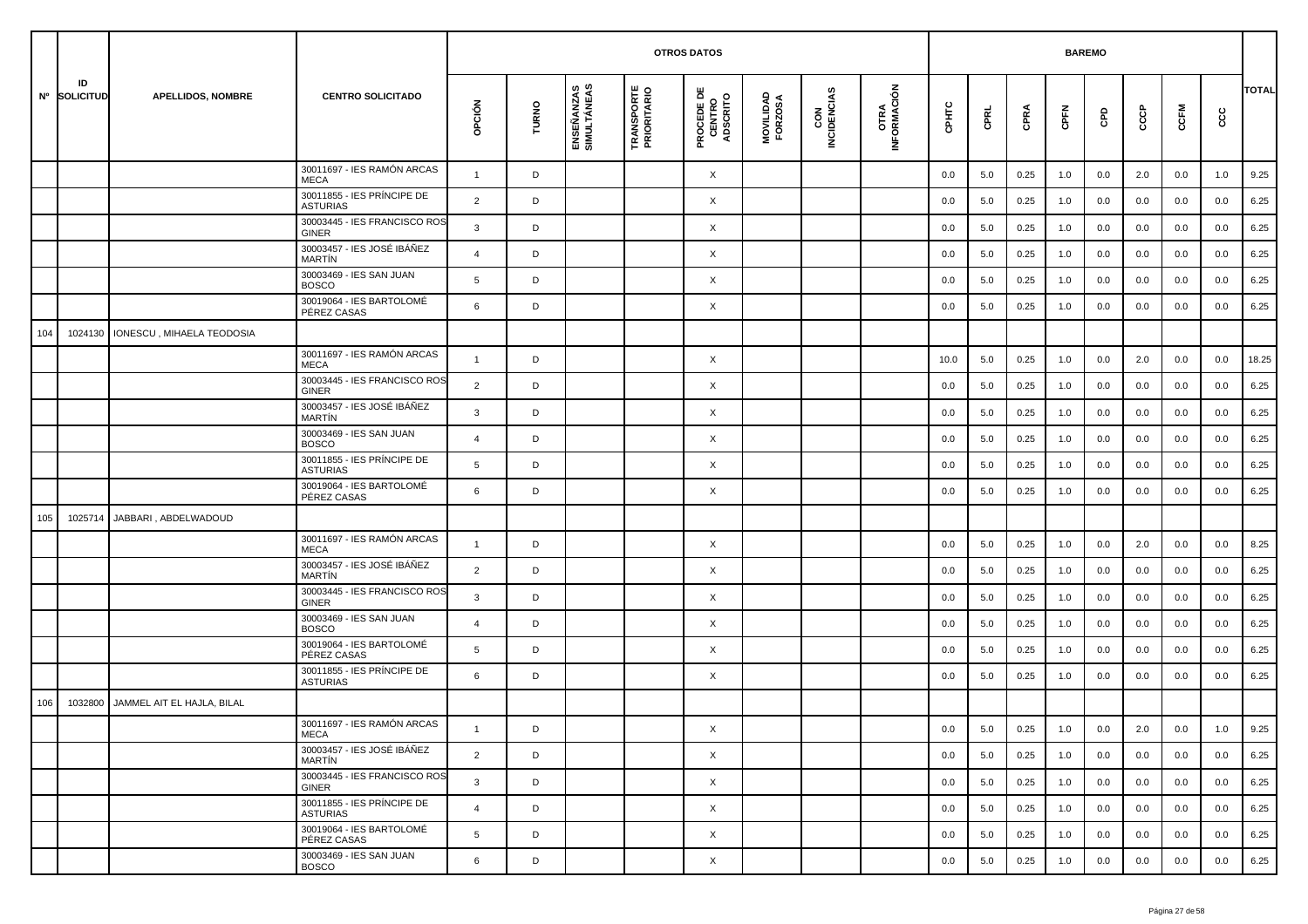|     |                    |                                |                                               |                |       |                           |                                  | <b>OTROS DATOS</b>                        |                      |                    |                             |       |      |      | <b>BAREMO</b> |     |     |      |     |              |
|-----|--------------------|--------------------------------|-----------------------------------------------|----------------|-------|---------------------------|----------------------------------|-------------------------------------------|----------------------|--------------------|-----------------------------|-------|------|------|---------------|-----|-----|------|-----|--------------|
|     | ID<br>Nº SOLICITUD | <b>APELLIDOS, NOMBRE</b>       | <b>CENTRO SOLICITADO</b>                      | opción         | TURNO | ENSEÑANZAS<br>SIMULTÁNEAS | <b>TRANSPORTE</b><br>PRIORITARIO | <b>PROCEDE DE<br/>CENTRO<br/>ADSCRITO</b> | MOVILIDAD<br>FORZOSA | CON<br>INCIDENCIAS | <b>OTRA<br/>INFORMACIÓN</b> | CPHTC | CPRL | CPRA | CPFN          | GPD | ငင  | CCFM | င်င | <b>TOTAL</b> |
| 107 | 1033098            | JARQUIN, MARLING JUDITH        |                                               |                |       |                           |                                  |                                           |                      |                    |                             |       |      |      |               |     |     |      |     |              |
|     |                    |                                | 30011697 - IES RAMÓN ARCAS<br><b>MECA</b>     | $\mathbf{1}$   | D     |                           |                                  | X                                         |                      |                    |                             | 0.0   | 5.0  | 0.25 | 0.0           | 0.0 | 2.0 | 2.0  | 0.0 | 9.25         |
|     |                    |                                | 30003445 - IES FRANCISCO ROS<br><b>GINER</b>  | 2              | D     |                           |                                  | $\times$                                  |                      |                    |                             | 0.0   | 5.0  | 0.25 | 0.0           | 0.0 | 0.0 | 2.0  | 0.0 | 7.25         |
|     |                    |                                | 30003457 - IES JOSÉ IBÁÑEZ<br>MARTÍN          | 3              | D     |                           |                                  | X                                         |                      |                    |                             | 0.0   | 5.0  | 0.25 | 0.0           | 0.0 | 0.0 | 2.0  | 0.0 | 7.25         |
|     |                    |                                | 30011855 - IES PRÍNCIPE DE<br><b>ASTURIAS</b> | $\overline{4}$ | D     |                           |                                  | X                                         |                      |                    |                             | 0.0   | 5.0  | 0.25 | 0.0           | 0.0 | 0.0 | 2.0  | 0.0 | 7.25         |
|     |                    |                                | 30003469 - IES SAN JUAN<br><b>BOSCO</b>       | 5              | D     |                           |                                  | X                                         |                      |                    |                             | 0.0   | 5.0  | 0.25 | 0.0           | 0.0 | 0.0 | 2.0  | 0.0 | 7.25         |
|     |                    |                                | 30019064 - IES BARTOLOMÉ<br>PÉREZ CASAS       | 6              | D     |                           |                                  | X                                         |                      |                    |                             | 0.0   | 5.0  | 0.25 | 0.0           | 0.0 | 0.0 | 2.0  | 0.0 | 7.25         |
| 108 | 1027768            | JEMERHILI BARASSA, HOUSAMADINE |                                               |                |       |                           |                                  |                                           |                      |                    |                             |       |      |      |               |     |     |      |     |              |
|     |                    |                                | 30011697 - IES RAMÓN ARCAS<br><b>MECA</b>     | -1             | D     |                           |                                  | $\times$                                  |                      |                    |                             | 10.0  | 5.0  | 0.25 | 0.0           | 0.0 | 2.0 | 0.0  | 0.0 | 17.25        |
|     |                    |                                | 30003457 - IES JOSÉ IBÁÑEZ<br>MARTÍN          | $\overline{2}$ | D     |                           |                                  | X                                         |                      |                    |                             | 0.0   | 5.0  | 0.25 | 0.0           | 0.0 | 0.0 | 0.0  | 0.0 | 5.25         |
|     |                    |                                | 30003469 - IES SAN JUAN<br><b>BOSCO</b>       | 3              | D     |                           |                                  | X                                         |                      |                    |                             | 0.0   | 5.0  | 0.25 | 0.0           | 0.0 | 0.0 | 0.0  | 0.0 | 5.25         |
|     |                    |                                | 30003445 - IES FRANCISCO ROS<br>GINER         | $\overline{4}$ | D     |                           |                                  | X                                         |                      |                    |                             | 0.0   | 5.0  | 0.25 | 0.0           | 0.0 | 0.0 | 0.0  | 0.0 | 5.25         |
|     |                    |                                | 30011855 - IES PRÍNCIPE DE<br><b>ASTURIAS</b> | 5              | D     |                           |                                  | X                                         |                      |                    |                             | 0.0   | 5.0  | 0.25 | 0.0           | 0.0 | 0.0 | 0.0  | 0.0 | 5.25         |
|     |                    |                                | 30019064 - IES BARTOLOMÉ<br>PÉREZ CASAS       | 6              | D     |                           |                                  | X                                         |                      |                    |                             | 0.0   | 5.0  | 0.25 | 0.0           | 0.0 | 0.0 | 0.0  | 0.0 | 5.25         |
| 109 | 1032839            | JODAR CANALES, CARMEN          |                                               |                |       |                           |                                  |                                           |                      |                    |                             |       |      |      |               |     |     |      |     |              |
|     |                    |                                | 30011697 - IES RAMÓN ARCAS<br><b>MECA</b>     | $\overline{1}$ | D     |                           |                                  | X                                         |                      |                    |                             | 0.0   | 5.0  | 0.25 | 0.0           | 0.0 | 2.0 | 0.0  | 1.0 | 8.25         |
|     |                    |                                | 30011855 - IES PRÍNCIPE DE<br><b>ASTURIAS</b> | $\overline{2}$ | D     |                           |                                  | X                                         |                      |                    |                             | 0.0   | 5.0  | 0.25 | 0.0           | 0.0 | 0.0 | 0.0  | 0.0 | 5.25         |
|     |                    |                                | 30003457 - IES JOSÉ IBÁÑEZ<br>MARTÍN          | 3              | D     |                           |                                  | X                                         |                      |                    |                             | 0.0   | 5.0  | 0.25 | 0.0           | 0.0 | 0.0 | 0.0  | 0.0 | 5.25         |
|     |                    |                                | 30003445 - IES FRANCISCO ROS<br>GINER         | 4              | D     |                           |                                  | X                                         |                      |                    |                             | 0.0   | 5.0  | 0.25 | 0.0           | 0.0 | 0.0 | 0.0  | 0.0 | 5.25         |
|     |                    |                                | 30003469 - IES SAN JUAN<br><b>BOSCO</b>       | 5              | D     |                           |                                  | X                                         |                      |                    |                             | 0.0   | 5.0  | 0.25 | 0.0           | 0.0 | 0.0 | 0.0  | 0.0 | 5.25         |
|     |                    |                                | 30019064 - IES BARTOLOMÉ<br>PÉREZ CASAS       | 6              | D     |                           |                                  | X                                         |                      |                    |                             | 0.0   | 5.0  | 0.25 | 0.0           | 0.0 | 0.0 | 0.0  | 0.0 | 5.25         |
| 110 |                    | 1033094 KARBOUB, FATIMA ZAHRA  |                                               |                |       |                           |                                  |                                           |                      |                    |                             |       |      |      |               |     |     |      |     |              |
|     |                    |                                | 30011697 - IES RAMÓN ARCAS<br>MECA            | $\mathbf{1}$   | D     |                           |                                  | $\times$                                  |                      |                    |                             | 0.0   | 5.0  | 0.25 | 2.0           | 0.0 | 2.0 | 0.0  | 0.0 | 9.25         |
|     |                    |                                | 30011855 - IES PRÍNCIPE DE<br>ASTURIAS        | $\overline{2}$ | D     |                           |                                  | $\times$                                  |                      |                    |                             | 0.0   | 5.0  | 0.25 | 2.0           | 0.0 | 0.0 | 0.0  | 0.0 | 7.25         |
|     |                    |                                | 30003457 - IES JOSÉ IBÁÑEZ<br>MARTÍN          | $\mathbf{3}$   | D     |                           |                                  | $\times$                                  |                      |                    |                             | 0.0   | 5.0  | 0.25 | 2.0           | 0.0 | 0.0 | 0.0  | 0.0 | 7.25         |
|     |                    |                                | 30003469 - IES SAN JUAN<br><b>BOSCO</b>       | $\overline{4}$ | D     |                           |                                  | $\times$                                  |                      |                    |                             | 0.0   | 5.0  | 0.25 | 2.0           | 0.0 | 0.0 | 0.0  | 0.0 | 7.25         |
|     |                    |                                | 30003445 - IES FRANCISCO ROS<br>GINER         | 5              | D     |                           |                                  | X                                         |                      |                    |                             | 0.0   | 5.0  | 0.25 | 2.0           | 0.0 | 0.0 | 0.0  | 0.0 | 7.25         |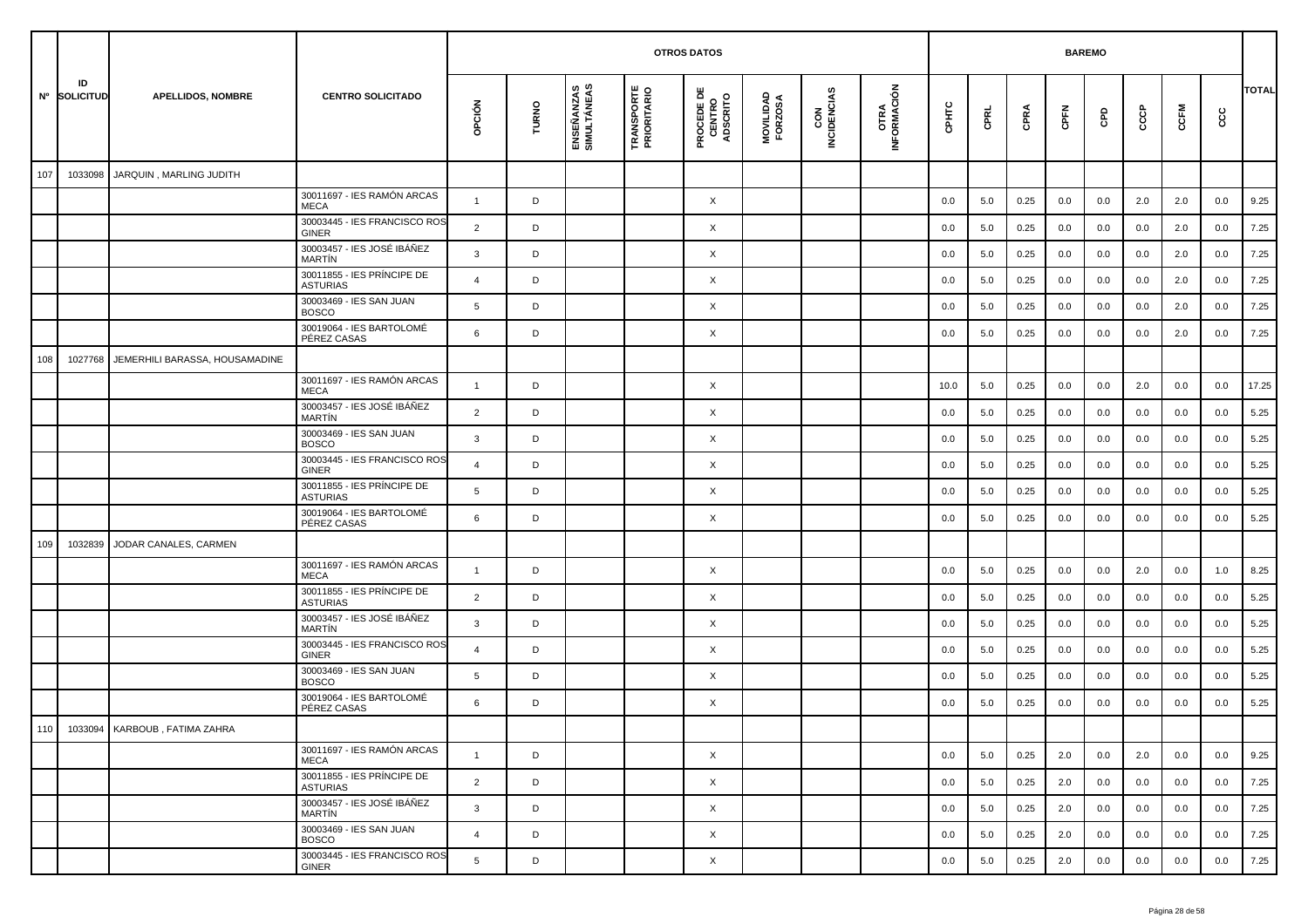|     |                    |                          |                                               |                |       |                           | <b>OTROS DATOS</b>               |                                           |                      |                    |                     |         | <b>BAREMO</b> |      |       |     |     |      |     |              |
|-----|--------------------|--------------------------|-----------------------------------------------|----------------|-------|---------------------------|----------------------------------|-------------------------------------------|----------------------|--------------------|---------------------|---------|---------------|------|-------|-----|-----|------|-----|--------------|
|     | ID<br>Nº SOLICITUD | <b>APELLIDOS, NOMBRE</b> | <b>CENTRO SOLICITADO</b>                      | opción         | TURNO | ENSEÑANZAS<br>SIMULTÁNEAS | <b>TRANSPORTE</b><br>PRIORITARIO | <b>PROCEDE DE<br/>CENTRO<br/>ADSCRITO</b> | MOVILIDAD<br>FORZOSA | CON<br>INCIDENCIAS | OTRA<br>INFORMACIÓN | срнтс   | CPRL          | CPRA | CPFN  | GPD | င်င | CCFM | cc  | <b>TOTAL</b> |
|     |                    |                          | 30019064 - IES BARTOLOMÉ<br>PÉREZ CASAS       | 6              | D     |                           |                                  | X                                         |                      |                    |                     | 0.0     | 5.0           | 0.25 | 2.0   | 0.0 | 0.0 | 0.0  | 0.0 | 7.25         |
| 111 | 1027250            | KEBBACH, AHMED           |                                               |                |       |                           |                                  |                                           |                      |                    |                     |         |               |      |       |     |     |      |     |              |
|     |                    |                          | 30011697 - IES RAMÓN ARCAS<br><b>MECA</b>     | $\overline{1}$ | D     |                           |                                  | X                                         |                      |                    |                     | 0.0     | 5.0           | 0.25 | 0.0   | 0.0 | 2.0 | 0.0  | 0.0 | 7.25         |
|     |                    |                          | 30011855 - IES PRÍNCIPE DE<br><b>ASTURIAS</b> | $\overline{2}$ | D     |                           |                                  | X                                         |                      |                    |                     | 0.0     | 5.0           | 0.25 | 0.0   | 0.0 | 0.0 | 0.0  | 0.0 | 5.25         |
|     |                    |                          | 30003457 - IES JOSÉ IBÁÑEZ<br><b>MARTÍN</b>   | $\mathbf{3}$   | D     |                           |                                  | X                                         |                      |                    |                     | 0.0     | 5.0           | 0.25 | 0.0   | 0.0 | 0.0 | 0.0  | 0.0 | 5.25         |
|     |                    |                          | 30019064 - IES BARTOLOMÉ<br>PÉREZ CASAS       | $\overline{4}$ | D     |                           |                                  | X                                         |                      |                    |                     | 0.0     | 5.0           | 0.25 | 0.0   | 0.0 | 0.0 | 0.0  | 0.0 | 5.25         |
|     |                    |                          | 30003445 - IES FRANCISCO ROS<br><b>GINER</b>  | 5              | D     |                           |                                  | X                                         |                      |                    |                     | 0.0     | 5.0           | 0.25 | 0.0   | 0.0 | 0.0 | 0.0  | 0.0 | 5.25         |
|     |                    |                          | 30003469 - IES SAN JUAN<br><b>BOSCO</b>       | 6              | D     |                           |                                  | X                                         |                      |                    |                     | 0.0     | 5.0           | 0.25 | 0.0   | 0.0 | 0.0 | 0.0  | 0.0 | 5.25         |
| 112 | 1024081            | KEBBACH, SAIFEDDINE      |                                               |                |       |                           |                                  |                                           |                      |                    |                     |         |               |      |       |     |     |      |     |              |
|     |                    |                          | 30011697 - IES RAMÓN ARCAS<br><b>MECA</b>     | $\mathbf{1}$   | D     |                           |                                  | X                                         |                      |                    |                     | 0.0     | 5.0           | 0.25 | 0.0   | 0.0 | 2.0 | 0.0  | 0.0 | 7.25         |
|     |                    |                          | 30011855 - IES PRÍNCIPE DE<br><b>ASTURIAS</b> | $\overline{2}$ | D     |                           |                                  | X                                         |                      |                    |                     | 0.0     | 5.0           | 0.25 | 0.0   | 0.0 | 0.0 | 0.0  | 0.0 | 5.25         |
|     |                    |                          | 30003457 - IES JOSÉ IBÁÑEZ<br><b>MARTIN</b>   | 3              | D     |                           |                                  | X                                         |                      |                    |                     | 0.0     | 5.0           | 0.25 | 0.0   | 0.0 | 0.0 | 0.0  | 0.0 | 5.25         |
|     |                    |                          | 30019064 - IES BARTOLOMÉ<br>PÉREZ CASAS       | $\overline{4}$ | D     |                           |                                  | X                                         |                      |                    |                     | 0.0     | 5.0           | 0.25 | 0.0   | 0.0 | 0.0 | 0.0  | 0.0 | 5.25         |
|     |                    |                          | 30003445 - IES FRANCISCO ROS<br><b>GINER</b>  | 5              | D     |                           |                                  | X                                         |                      |                    |                     | 0.0     | 5.0           | 0.25 | 0.0   | 0.0 | 0.0 | 0.0  | 0.0 | 5.25         |
|     |                    |                          | 30003469 - IES SAN JUAN<br><b>BOSCO</b>       | 6              | D     |                           |                                  | X                                         |                      |                    |                     | 0.0     | 5.0           | 0.25 | 0.0   | 0.0 | 0.0 | 0.0  | 0.0 | 5.25         |
| 113 | 1031870            | KJIDAA MAHASSINE, SARA   |                                               |                |       |                           |                                  |                                           |                      |                    |                     |         |               |      |       |     |     |      |     |              |
|     |                    |                          | 30011697 - IES RAMÓN ARCAS<br><b>MECA</b>     | $\overline{1}$ | D     |                           |                                  | X                                         |                      |                    |                     | 10.0    | 5.0           | 0.25 | 1.0   | 0.0 | 2.0 | 0.0  | 0.0 | 18.25        |
|     |                    |                          | 30011855 - IES PRÍNCIPE DE<br><b>ASTURIAS</b> | $\overline{2}$ | D     |                           |                                  | X                                         |                      |                    |                     | 0.0     | 5.0           | 0.25 | 1.0   | 0.0 | 0.0 | 0.0  | 0.0 | 6.25         |
|     |                    |                          | 30019064 - IES BARTOLOMÉ<br>PÉREZ CASAS       | 3              | D     |                           |                                  | X                                         |                      |                    |                     | 0.0     | 5.0           | 0.25 | 1.0   | 0.0 | 0.0 | 0.0  | 0.0 | 6.25         |
|     |                    |                          | 30003445 - IES FRANCISCO ROS<br><b>GINER</b>  | $\overline{4}$ | D     |                           |                                  | X                                         |                      |                    |                     | 0.0     | 5.0           | 0.25 | 1.0   | 0.0 | 0.0 | 0.0  | 0.0 | 6.25         |
|     |                    |                          | 30003457 - IES JOSÉ IBÁÑEZ<br><b>MARTIN</b>   | 5              | D     |                           |                                  | X                                         |                      |                    |                     | 0.0     | 5.0           | 0.25 | 1.0   | 0.0 | 0.0 | 0.0  | 0.0 | 6.25         |
|     |                    |                          | 30003469 - IES SAN JUAN<br><b>BOSCO</b>       | 6              |       |                           |                                  | Χ                                         |                      |                    |                     | $0.0\,$ | $5.0\,$       | 0.25 | $1.0$ | 0.0 | 0.0 | 0.0  | 0.0 | 6.25         |
| 114 |                    | 1032538 KOUBEI, HIBA     |                                               |                |       |                           |                                  |                                           |                      |                    |                     |         |               |      |       |     |     |      |     |              |
|     |                    |                          | 30011697 - IES RAMÓN ARCAS<br>MECA            | $\overline{1}$ | D     |                           |                                  | $\times$                                  |                      |                    |                     | 0.0     | 5.0           | 0.25 | 1.0   | 0.0 | 2.0 | 0.0  | 0.0 | 8.25         |
|     |                    |                          | 30011855 - IES PRÍNCIPE DE<br><b>ASTURIAS</b> | $\overline{2}$ | D     |                           |                                  | X                                         |                      |                    |                     | 0.0     | 5.0           | 0.25 | 1.0   | 0.0 | 0.0 | 0.0  | 0.0 | 6.25         |
|     |                    |                          | 30003457 - IES JOSÉ IBÁÑEZ<br>MARTÍN          | $\mathbf{3}$   | D     |                           |                                  | $\times$                                  |                      |                    |                     | 0.0     | 5.0           | 0.25 | 1.0   | 0.0 | 0.0 | 0.0  | 0.0 | 6.25         |
|     |                    |                          | 30019064 - IES BARTOLOMÉ<br>PÉREZ CASAS       | $\overline{4}$ | D     |                           |                                  | X                                         |                      |                    |                     | 0.0     | 5.0           | 0.25 | 1.0   | 0.0 | 0.0 | 0.0  | 0.0 | 6.25         |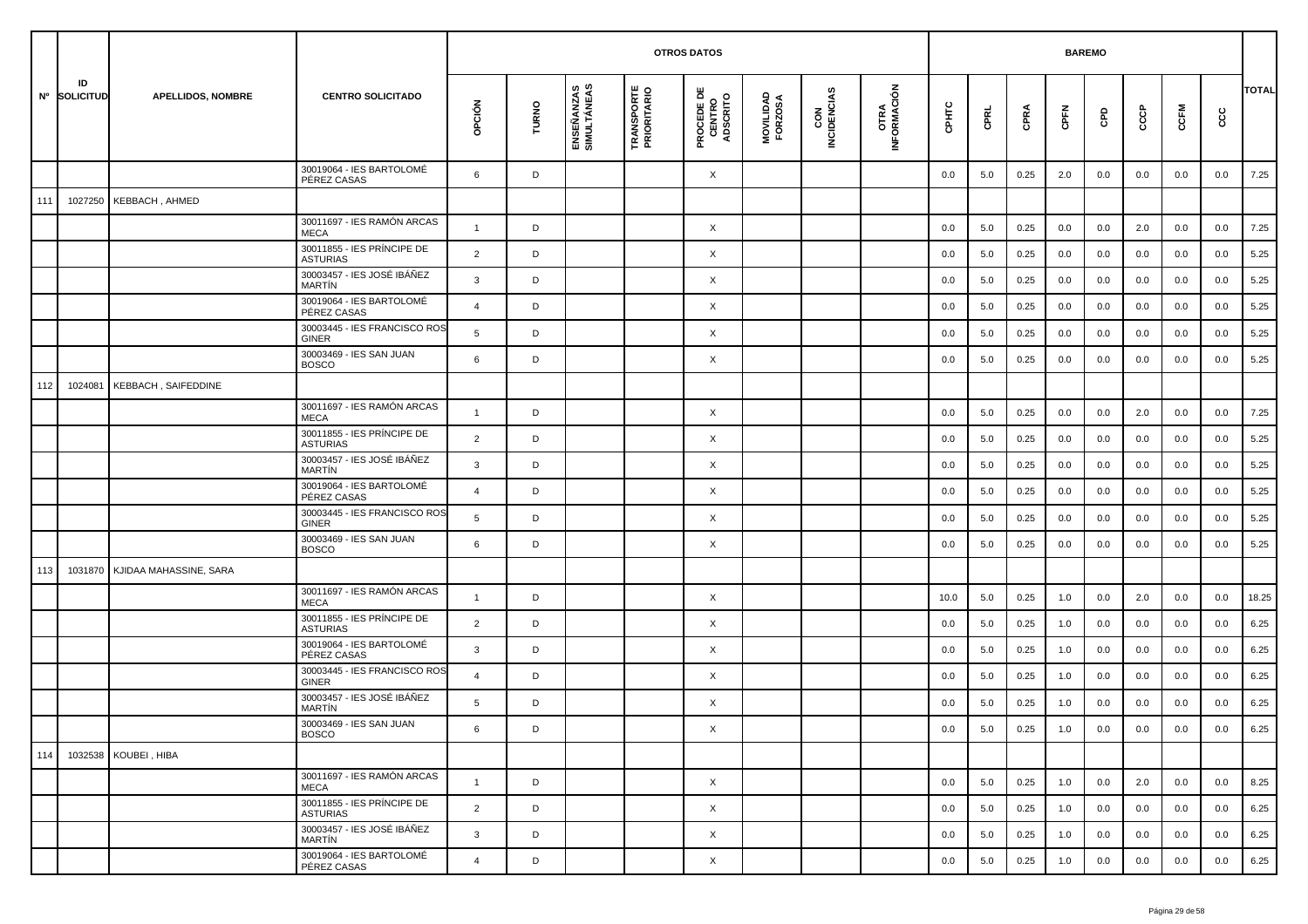|     |                    |                              |                                               |                |       |                           | <b>OTROS DATOS</b>               |                                           |                      |                    |                     |         | <b>BAREMO</b> |      |       |     |     |         |     |       |
|-----|--------------------|------------------------------|-----------------------------------------------|----------------|-------|---------------------------|----------------------------------|-------------------------------------------|----------------------|--------------------|---------------------|---------|---------------|------|-------|-----|-----|---------|-----|-------|
|     | ID<br>Nº SOLICITUD | <b>APELLIDOS, NOMBRE</b>     | <b>CENTRO SOLICITADO</b>                      | opción         | TURNO | ENSEÑANZAS<br>SIMULTÁNEAS | <b>TRANSPORTE</b><br>PRIORITARIO | <b>PROCEDE DE<br/>CENTRO<br/>ADSCRITO</b> | MOVILIDAD<br>FORZOSA | CON<br>INCIDENCIAS | OTRA<br>INFORMACIÓN | CPHTC   | CPRL          | CPRA | CPFN  | GPD | င်င | CCFM    | cc  | TOTAL |
|     |                    |                              | 30003445 - IES FRANCISCO ROS<br><b>GINER</b>  | 5              | D     |                           |                                  | X                                         |                      |                    |                     | 0.0     | 5.0           | 0.25 | 1.0   | 0.0 | 0.0 | 0.0     | 0.0 | 6.25  |
|     |                    |                              | 30003469 - IES SAN JUAN<br><b>BOSCO</b>       | 6              | D     |                           |                                  | X                                         |                      |                    |                     | 0.0     | 5.0           | 0.25 | 1.0   | 0.0 | 0.0 | 0.0     | 0.0 | 6.25  |
| 115 | 1032039            | LACHGAR, AMINE               |                                               |                |       |                           |                                  |                                           |                      |                    |                     |         |               |      |       |     |     |         |     |       |
|     |                    |                              | 30011697 - IES RAMÓN ARCAS<br><b>MECA</b>     | $\mathbf{1}$   | D     |                           |                                  | X                                         |                      |                    |                     | 0.0     | 5.0           | 0.25 | 1.0   | 0.0 | 2.0 | 0.0     | 0.0 | 8.25  |
|     |                    |                              | 30003457 - IES JOSÉ IBÁÑEZ<br><b>MARTIN</b>   | $\overline{2}$ | D     |                           |                                  | X                                         |                      |                    |                     | 0.0     | 5.0           | 0.25 | 1.0   | 0.0 | 0.0 | 0.0     | 0.0 | 6.25  |
|     |                    |                              | 30011855 - IES PRÍNCIPE DE<br><b>ASTURIAS</b> | 3              | D     |                           |                                  | X                                         |                      |                    |                     | 0.0     | 5.0           | 0.25 | 1.0   | 0.0 | 0.0 | 0.0     | 0.0 | 6.25  |
|     |                    |                              | 30003469 - IES SAN JUAN<br><b>BOSCO</b>       | $\overline{4}$ | D     |                           |                                  | X                                         |                      |                    |                     | 0.0     | 5.0           | 0.25 | 1.0   | 0.0 | 0.0 | 0.0     | 0.0 | 6.25  |
|     |                    |                              | 30003445 - IES FRANCISCO ROS<br><b>GINER</b>  | 5              | D     |                           |                                  | X                                         |                      |                    |                     | 0.0     | 5.0           | 0.25 | 1.0   | 0.0 | 0.0 | 0.0     | 0.0 | 6.25  |
|     |                    |                              | 30019064 - IES BARTOLOMÉ<br>PÉREZ CASAS       | 6              | D     |                           |                                  | X                                         |                      |                    |                     | 0.0     | 5.0           | 0.25 | 1.0   | 0.0 | 0.0 | 0.0     | 0.0 | 6.25  |
| 116 | 1030365            | LACHGAR, AYOUB               |                                               |                |       |                           |                                  |                                           |                      |                    |                     |         |               |      |       |     |     |         |     |       |
|     |                    |                              | 30011697 - IES RAMÓN ARCAS<br><b>MECA</b>     | $\overline{1}$ | D     |                           |                                  | X                                         |                      |                    |                     | 0.0     | 5.0           | 0.25 | 0.0   | 0.0 | 2.0 | 0.0     | 0.0 | 7.25  |
|     |                    |                              | 30011855 - IES PRÍNCIPE DE<br><b>ASTURIAS</b> | $\overline{2}$ | D     |                           |                                  | X                                         |                      |                    |                     | 0.0     | 5.0           | 0.25 | 0.0   | 0.0 | 0.0 | 0.0     | 0.0 | 5.25  |
|     |                    |                              | 30003457 - IES JOSÉ IBÁÑEZ<br><b>MARTIN</b>   | 3              | D     |                           |                                  | X                                         |                      |                    |                     | 0.0     | 5.0           | 0.25 | 0.0   | 0.0 | 0.0 | 0.0     | 0.0 | 5.25  |
|     |                    |                              | 30019064 - IES BARTOLOMÉ<br>PÉREZ CASAS       | $\overline{4}$ | D     |                           |                                  | X                                         |                      |                    |                     | 0.0     | 5.0           | 0.25 | 0.0   | 0.0 | 0.0 | 0.0     | 0.0 | 5.25  |
|     |                    |                              | 30003445 - IES FRANCISCO ROS<br><b>GINER</b>  | 5              | D     |                           |                                  | X                                         |                      |                    |                     | 0.0     | 5.0           | 0.25 | 0.0   | 0.0 | 0.0 | 0.0     | 0.0 | 5.25  |
|     |                    |                              | 30003469 - IES SAN JUAN<br><b>BOSCO</b>       | 6              | D     |                           |                                  | X                                         |                      |                    |                     | 0.0     | 5.0           | 0.25 | 0.0   | 0.0 | 0.0 | 0.0     | 0.0 | 5.25  |
| 117 | 1032696            | LAGHZAL, MOHAMMED            |                                               |                |       |                           |                                  |                                           |                      |                    |                     |         |               |      |       |     |     |         |     |       |
|     |                    |                              | 30011697 - IES RAMÓN ARCAS<br><b>MECA</b>     | $\overline{1}$ | D     |                           |                                  | X                                         |                      |                    |                     | 0.0     | 5.0           | 0.25 | 1.0   | 0.0 | 2.0 | 0.0     | 1.0 | 9.25  |
|     |                    |                              | 30003445 - IES FRANCISCO ROS<br><b>GINER</b>  | $\overline{2}$ | D     |                           |                                  | X                                         |                      |                    |                     | 0.0     | 5.0           | 0.25 | 1.0   | 0.0 | 0.0 | 0.0     | 0.0 | 6.25  |
|     |                    |                              | 30003457 - IES JOSÉ IBÁÑEZ<br><b>MARTIN</b>   | 3              | D     |                           |                                  | X                                         |                      |                    |                     | 0.0     | 5.0           | 0.25 | 1.0   | 0.0 | 0.0 | 0.0     | 0.0 | 6.25  |
|     |                    |                              | 30011855 - IES PRÍNCIPE DE<br><b>ASTURIAS</b> | $\overline{4}$ | D     |                           |                                  | X                                         |                      |                    |                     | 0.0     | 5.0           | 0.25 | 1.0   | 0.0 | 0.0 | 0.0     | 0.0 | 6.25  |
|     |                    |                              | 30003469 - IES SAN JUAN<br><b>BOSCO</b>       |                | D     |                           |                                  | Χ                                         |                      |                    |                     | $0.0\,$ | 5.0           | 0.25 | $1.0$ | 0.0 | 0.0 | $0.0\,$ | 0.0 | 6.25  |
|     |                    |                              | 30019064 - IES BARTOLOMÉ<br>PÉREZ CASAS       | 6              | D     |                           |                                  | $\times$                                  |                      |                    |                     | 0.0     | 5.0           | 0.25 | 1.0   | 0.0 | 0.0 | 0.0     | 0.0 | 6.25  |
| 118 | 1024044            | LALALEO JUCA, RICHARD ANTONY |                                               |                |       |                           |                                  |                                           |                      |                    |                     |         |               |      |       |     |     |         |     |       |
|     |                    |                              | 30011697 - IES RAMÓN ARCAS<br>MECA            | $\mathbf{1}$   | D     |                           |                                  | X                                         |                      |                    |                     | 0.0     | 5.0           | 0.25 | 1.0   | 0.0 | 2.0 | 0.0     | 0.0 | 8.25  |
|     |                    |                              | 30003445 - IES FRANCISCO ROS<br>GINER         | $\overline{2}$ | D     |                           |                                  | X                                         |                      |                    |                     | 0.0     | 5.0           | 0.25 | 1.0   | 0.0 | 0.0 | 0.0     | 0.0 | 6.25  |
|     |                    |                              | 30003457 - IES JOSÉ IBÁÑEZ<br>MARTÍN          | $\mathbf{3}$   | D     |                           |                                  | X                                         |                      |                    |                     | 0.0     | 5.0           | 0.25 | 1.0   | 0.0 | 0.0 | 0.0     | 0.0 | 6.25  |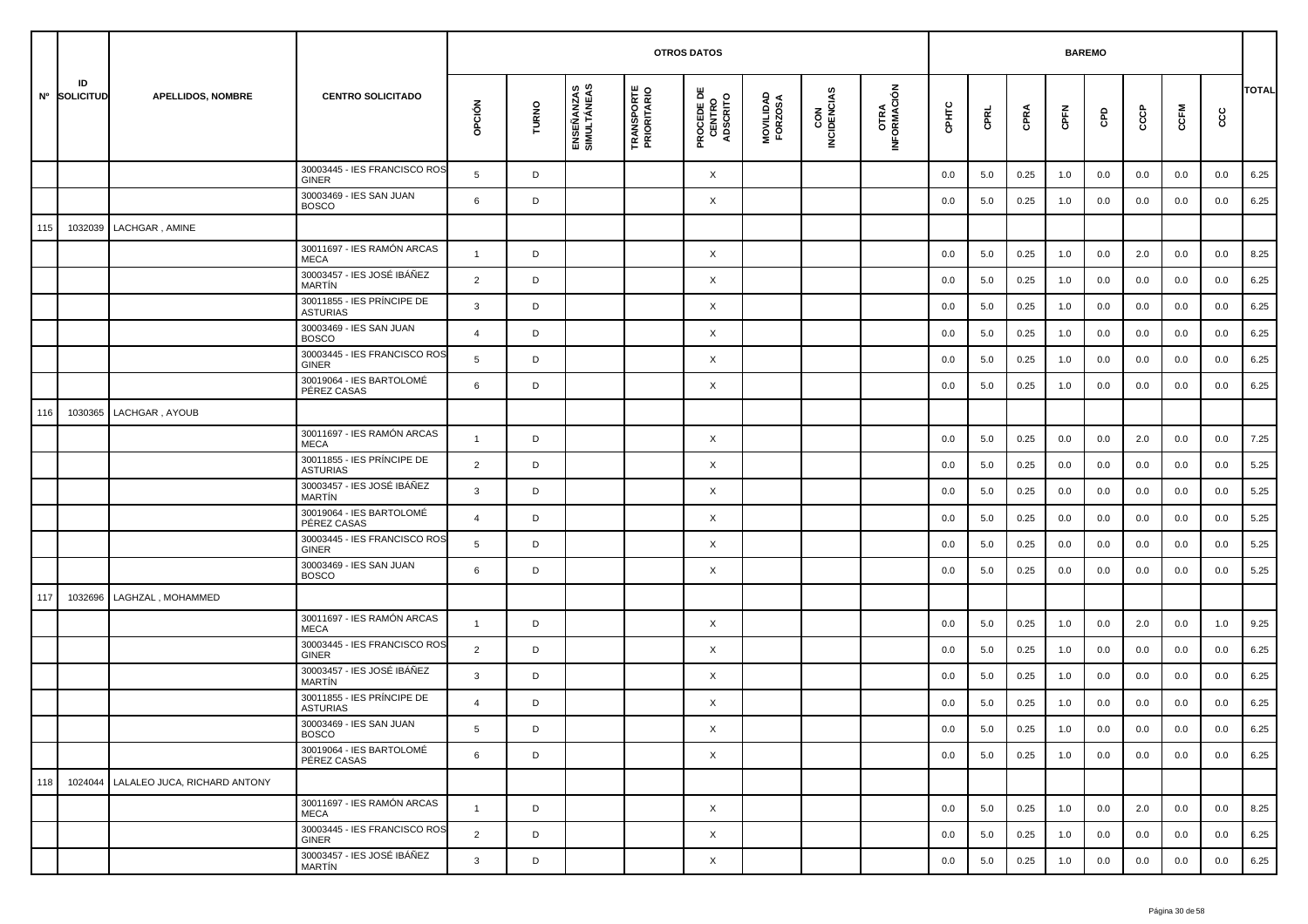|     |                    |                              |                                               |                |       |                           |                                  | <b>OTROS DATOS</b>                        |                      |                    |                     |         |         |      | <b>BAREMO</b> |            |     |         |         |              |
|-----|--------------------|------------------------------|-----------------------------------------------|----------------|-------|---------------------------|----------------------------------|-------------------------------------------|----------------------|--------------------|---------------------|---------|---------|------|---------------|------------|-----|---------|---------|--------------|
|     | ID<br>Nº SOLICITUD | <b>APELLIDOS, NOMBRE</b>     | <b>CENTRO SOLICITADO</b>                      | OPCIÓN         | TURNO | ENSEÑANZAS<br>SIMULTÁNEAS | <b>TRANSPORTE</b><br>PRIORITARIO | <b>PROCEDE DE<br/>CENTRO<br/>ADSCRITO</b> | MOVILIDAD<br>FORZOSA | CON<br>INCIDENCIAS | OTRA<br>INFORMACIÓN | CPHTC   | CPRL    | CPRA | CPFN          | <b>GPD</b> | င်င | CCFM    | ငင      | <b>TOTAL</b> |
|     |                    |                              | 30011855 - IES PRÍNCIPE DE<br><b>ASTURIAS</b> | $\overline{4}$ | D     |                           |                                  | X                                         |                      |                    |                     | 0.0     | 5.0     | 0.25 | 1.0           | 0.0        | 0.0 | 0.0     | 0.0     | 6.25         |
|     |                    |                              | 30003469 - IES SAN JUAN<br><b>BOSCO</b>       | 5              | D     |                           |                                  | X                                         |                      |                    |                     | 0.0     | 5.0     | 0.25 | 1.0           | 0.0        | 0.0 | 0.0     | 0.0     | 6.25         |
|     |                    |                              | 30019064 - IES BARTOLOMÉ<br>PÉREZ CASAS       | 6              | D     |                           |                                  | X                                         |                      |                    |                     | 0.0     | 5.0     | 0.25 | 1.0           | 0.0        | 0.0 | 0.0     | 0.0     | 6.25         |
| 119 | 1032518            | LARIO CHAVET, KILIAN         |                                               |                |       |                           |                                  |                                           |                      | <b>RFNN</b>        |                     |         |         |      |               |            |     |         |         |              |
|     |                    |                              | 30011697 - IES RAMÓN ARCAS<br><b>MECA</b>     | $\mathbf{1}$   | D     |                           |                                  | X                                         |                      |                    |                     | 12.0    | 5.0     | 0.25 | 0.0           | 0.5        | 2.0 | 0.0     | 0.0     | 19.75        |
|     |                    |                              | 30003457 - IES JOSÉ IBÁÑEZ<br><b>MARTIN</b>   | 2              | D     |                           |                                  | X                                         |                      |                    |                     | 0.0     | 5.0     | 0.25 | 0.0           | 0.5        | 0.0 | 0.0     | 0.0     | 5.75         |
|     |                    |                              | 30003445 - IES FRANCISCO ROS<br>GINER         | 3              | D     |                           |                                  | X                                         |                      |                    |                     | 0.0     | 5.0     | 0.25 | 0.0           | 0.5        | 0.0 | 0.0     | 0.0     | 5.75         |
|     |                    |                              | 30011855 - IES PRÍNCIPE DE<br><b>ASTURIAS</b> | $\overline{a}$ | D     |                           |                                  | X                                         |                      |                    |                     | 0.0     | 5.0     | 0.25 | 0.0           | 0.5        | 0.0 | 0.0     | 0.0     | 5.75         |
|     |                    |                              | 30003469 - IES SAN JUAN<br><b>BOSCO</b>       | 5              | D     |                           |                                  | X                                         |                      |                    |                     | 0.0     | 5.0     | 0.25 | 0.0           | 0.5        | 0.0 | 0.0     | 0.0     | 5.75         |
|     |                    |                              | 30019064 - IES BARTOLOMÉ<br>PÉREZ CASAS       | 6              | D     |                           |                                  | X                                         |                      |                    |                     | 0.0     | 5.0     | 0.25 | 0.0           | 0.5        | 0.0 | 0.0     | 0.0     | 5.75         |
| 120 | 1032227            | LEINES VASQUEZ, ERICK DANIEL |                                               |                |       |                           |                                  |                                           |                      |                    |                     |         |         |      |               |            |     |         |         |              |
|     |                    |                              | 30011697 - IES RAMÓN ARCAS<br><b>MECA</b>     | $\mathbf{1}$   | D     |                           |                                  | X                                         |                      |                    |                     | 0.0     | 5.0     | 0.25 | 1.0           | 1.0        | 2.0 | 0.0     | 0.0     | 9.25         |
|     |                    |                              | 30003457 - IES JOSÉ IBÁÑEZ<br><b>MARTIN</b>   | $\overline{2}$ | D     |                           |                                  | X                                         |                      |                    |                     | 0.0     | 5.0     | 0.25 | 1.0           | 1.0        | 0.0 | 0.0     | 0.0     | 7.25         |
|     |                    |                              | 30003445 - IES FRANCISCO ROS<br>GINER         | 3              | D     |                           |                                  | X                                         |                      |                    |                     | 0.0     | 5.0     | 0.25 | 1.0           | 1.0        | 0.0 | 0.0     | 0.0     | 7.25         |
|     |                    |                              | 30003469 - IES SAN JUAN<br><b>BOSCO</b>       | $\overline{4}$ | D     |                           |                                  | X                                         |                      |                    |                     | 0.0     | 5.0     | 0.25 | 1.0           | 1.0        | 0.0 | 0.0     | 0.0     | 7.25         |
|     |                    |                              | 30012446 - CPR INF-PRI-SEC<br>CIUDAD DEL SOL  | 5              | D     |                           |                                  |                                           |                      |                    |                     | 0.0     | 5.0     | 0.25 | 1.0           | 1.0        | 0.0 | 0.0     | 0.0     | 7.25         |
|     |                    |                              | 30011855 - IES PRÍNCIPE DE<br><b>ASTURIAS</b> | 6              | D     |                           |                                  | X                                         |                      |                    |                     | 0.0     | 5.0     | 0.25 | 1.0           | 1.0        | 0.0 | 0.0     | 0.0     | 7.25         |
|     |                    |                              | 30019064 - IES BARTOLOMÉ<br>PÉREZ CASAS       | $\overline{7}$ | D     |                           |                                  | X                                         |                      |                    |                     | 0.0     | 5.0     | 0.25 | 1.0           | 1.0        | 0.0 | 0.0     | 0.0     | 7.25         |
| 121 | 1033213            | LLAMAS GARCÍA, ALEJANDRO     |                                               |                |       |                           |                                  |                                           |                      | RRAN               |                     |         |         |      |               |            |     |         |         |              |
|     |                    |                              | 30011697 - IES RAMÓN ARCAS<br><b>MECA</b>     | $\overline{1}$ | D     |                           |                                  | X                                         |                      |                    |                     | 0.0     | 5.0     | 0.0  | 0.0           | 0.0        | 2.0 | 0.0     | 0.0     | 7.0          |
|     |                    |                              | 30003469 - IES SAN JUAN<br><b>BOSCO</b>       | $\overline{2}$ | D     |                           |                                  | X                                         |                      |                    |                     | 0.0     | 5.0     | 0.0  | 0.0           | 0.0        | 0.0 | 0.0     | 0.0     | 5.0          |
|     |                    |                              | 30003445 - IES FRANCISCO ROS<br>GINER         | 3              | D     |                           |                                  | X                                         |                      |                    |                     | $0.0\,$ | $5.0\,$ | 0.0  | $0.0\,$       | 0.0        | 0.0 | $0.0\,$ | $0.0\,$ | 5.0          |
|     |                    |                              | 30003457 - IES JOSÉ IBÁÑEZ<br>MARTÍN          | $\overline{4}$ | D     |                           |                                  | $\times$                                  |                      |                    |                     | 0.0     | 5.0     | 0.0  | 0.0           | 0.0        | 0.0 | 0.0     | 0.0     | 5.0          |
|     |                    |                              | 30011855 - IES PRÍNCIPE DE<br><b>ASTURIAS</b> | 5              | D     |                           |                                  | $\times$                                  |                      |                    |                     | 0.0     | 5.0     | 0.0  | 0.0           | 0.0        | 0.0 | 0.0     | 0.0     | 5.0          |
|     |                    |                              | 30019064 - IES BARTOLOMÉ<br>PÉREZ CASAS       | 6              | D     |                           |                                  | X                                         |                      |                    |                     | 0.0     | 5.0     | 0.0  | 0.0           | 0.0        | 0.0 | 0.0     | 0.0     | 5.0          |
| 122 | 1030645            | LÓPEZ MATUS, CRISTEL JALIETH |                                               |                |       |                           |                                  |                                           |                      |                    |                     |         |         |      |               |            |     |         |         |              |
|     |                    |                              | 30011697 - IES RAMÓN ARCAS<br>MECA            | $\mathbf{1}$   | D     |                           |                                  |                                           |                      |                    |                     | 0.0     | 5.0     | 0.25 | 0.0           | 0.0        | 2.0 | 0.0     | 0.0     | 7.25         |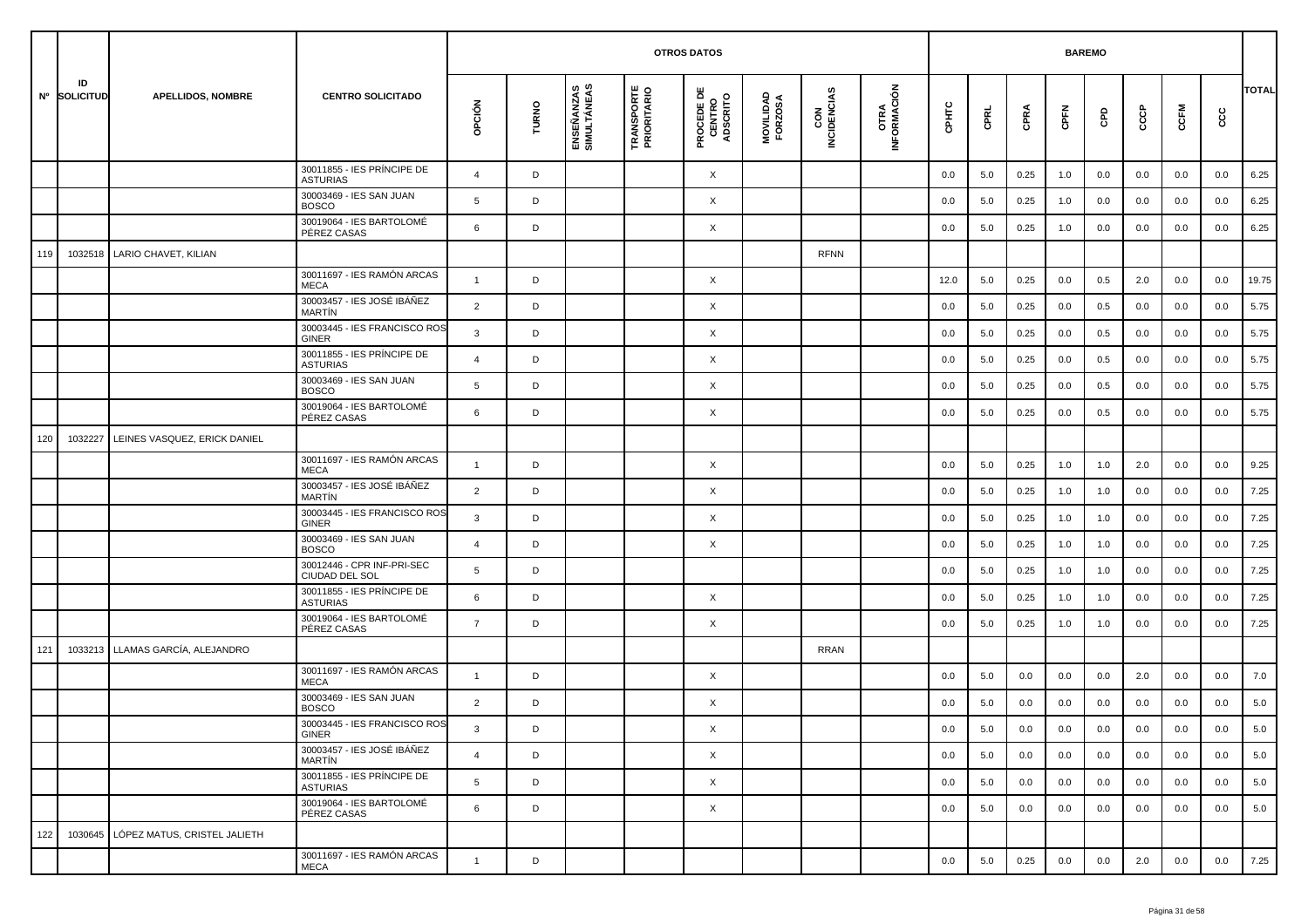|     |                    |                            |                                               |                |       |                           | <b>OTROS DATOS</b>               |                                           |                      |                    |                     |         | <b>BAREMO</b> |      |      |     |     |         |     |              |
|-----|--------------------|----------------------------|-----------------------------------------------|----------------|-------|---------------------------|----------------------------------|-------------------------------------------|----------------------|--------------------|---------------------|---------|---------------|------|------|-----|-----|---------|-----|--------------|
|     | ID<br>Nº SOLICITUD | <b>APELLIDOS, NOMBRE</b>   | <b>CENTRO SOLICITADO</b>                      | opción         | TURNO | ENSEÑANZAS<br>SIMULTÁNEAS | <b>TRANSPORTE</b><br>PRIORITARIO | <b>PROCEDE DE<br/>CENTRO<br/>ADSCRITO</b> | MOVILIDAD<br>FORZOSA | CON<br>INCIDENCIAS | OTRA<br>INFORMACIÓN | CPHTC   | CPRL          | CPRA | CPFN | GPD | င်င | CCFM    | ငင  | <b>TOTAL</b> |
|     |                    |                            | 30003457 - IES JOSÉ IBÁÑEZ<br><b>MARTIN</b>   | $\overline{2}$ | D     |                           |                                  |                                           |                      |                    |                     | 0.0     | 5.0           | 0.25 | 0.0  | 0.0 | 0.0 | 0.0     | 0.0 | 5.25         |
|     |                    |                            | 30003445 - IES FRANCISCO ROS<br><b>GINER</b>  | 3              | D     |                           |                                  |                                           |                      |                    |                     | 0.0     | 5.0           | 0.25 | 0.0  | 0.0 | 0.0 | 0.0     | 0.0 | 5.25         |
| 123 | 1032533            | LÓPEZ NAVARRO, JORGE       |                                               |                |       | M                         |                                  |                                           |                      | <b>RRAN</b>        |                     |         |               |      |      |     |     |         |     |              |
|     |                    |                            | 30011697 - IES RAMÓN ARCAS<br><b>MECA</b>     | $\mathbf{1}$   | D     |                           |                                  | X                                         |                      |                    |                     | 10.0    | 5.0           | 0.0  | 1.0  | 0.0 | 2.0 | 0.0     | 1.0 | 19.0         |
|     |                    |                            | 30003445 - IES FRANCISCO ROS<br><b>GINER</b>  | $\overline{2}$ | D     |                           |                                  | X                                         |                      |                    |                     | 0.0     | 5.0           | 0.0  | 1.0  | 0.0 | 0.0 | 0.0     | 0.0 | 6.0          |
|     |                    |                            | 30003457 - IES JOSÉ IBÁÑEZ<br><b>MARTIN</b>   | 3              | D     |                           |                                  | X                                         |                      |                    |                     | 0.0     | 5.0           | 0.0  | 1.0  | 0.0 | 0.0 | 0.0     | 0.0 | 6.0          |
|     |                    |                            | 30003469 - IES SAN JUAN<br><b>BOSCO</b>       | $\overline{4}$ | D     |                           |                                  | X                                         |                      |                    |                     | 0.0     | 5.0           | 0.0  | 1.0  | 0.0 | 0.0 | 0.0     | 0.0 | 6.0          |
|     |                    |                            | 30011855 - IES PRÍNCIPE DE<br><b>ASTURIAS</b> | 5              | D     |                           |                                  | X                                         |                      |                    |                     | 0.0     | 5.0           | 0.0  | 1.0  | 0.0 | 0.0 | 0.0     | 0.0 | 6.0          |
|     |                    |                            | 30019064 - IES BARTOLOMÉ<br>PÉREZ CASAS       | 6              | D     |                           |                                  | X                                         |                      |                    |                     | 0.0     | 5.0           | 0.0  | 1.0  | 0.0 | 0.0 | 0.0     | 0.0 | 6.0          |
| 124 | 1032950            | LÓPEZ PALLARÉS, ALICIA     |                                               |                |       |                           |                                  |                                           |                      | <b>RRASD</b>       |                     |         |               |      |      |     |     |         |     |              |
|     |                    |                            | 30011697 - IES RAMÓN ARCAS<br><b>MECA</b>     | $\mathbf{1}$   | D     |                           |                                  | X                                         |                      |                    |                     | 10.0    | 5.0           | 0.0  | 0.0  | 0.0 | 2.0 | 0.0     | 0.0 | 17.0         |
|     |                    |                            | 30003457 - IES JOSÉ IBÁÑEZ<br><b>MARTIN</b>   | $\overline{2}$ | D     |                           |                                  | X                                         |                      |                    |                     | 0.0     | 5.0           | 0.0  | 0.0  | 0.0 | 0.0 | 0.0     | 0.0 | 5.0          |
|     |                    |                            | 30003469 - IES SAN JUAN<br><b>BOSCO</b>       | 3              | D     |                           |                                  | X                                         |                      |                    |                     | 0.0     | 5.0           | 0.0  | 0.0  | 0.0 | 0.0 | 0.0     | 0.0 | 5.0          |
|     |                    |                            | 30003445 - IES FRANCISCO ROS<br><b>GINER</b>  | $\overline{4}$ | D     |                           |                                  | X                                         |                      |                    |                     | 0.0     | 5.0           | 0.0  | 0.0  | 0.0 | 0.0 | 0.0     | 0.0 | 5.0          |
|     |                    |                            | 30019064 - IES BARTOLOMÉ<br>PÉREZ CASAS       | 5              | D     |                           |                                  | X                                         |                      |                    |                     | 0.0     | 5.0           | 0.0  | 0.0  | 0.0 | 0.0 | 0.0     | 0.0 | 5.0          |
|     |                    |                            | 30011855 - IES PRÍNCIPE DE<br><b>ASTURIAS</b> | 6              | D     |                           |                                  | X                                         |                      |                    |                     | 0.0     | 5.0           | 0.0  | 0.0  | 0.0 | 0.0 | 0.0     | 0.0 | 5.0          |
| 125 | 1032241            | LÓPEZ REINALDOS, ANA BELÉN |                                               |                |       | M                         |                                  |                                           |                      | <b>RRAN</b>        |                     |         |               |      |      |     |     |         |     |              |
|     |                    |                            | 30011697 - IES RAMÓN ARCAS<br><b>MECA</b>     | $\overline{1}$ | D     |                           |                                  | X                                         |                      |                    |                     | 0.0     | 5.0           | 0.0  | 0.0  | 0.0 | 2.0 | 0.0     | 0.0 | 7.0          |
|     |                    |                            | 30003445 - IES FRANCISCO ROS<br><b>GINER</b>  | $\overline{2}$ | D     |                           |                                  | X                                         |                      |                    |                     | 0.0     | 5.0           | 0.0  | 0.0  | 0.0 | 0.0 | 0.0     | 0.0 | 5.0          |
|     |                    |                            | 30003469 - IES SAN JUAN<br><b>BOSCO</b>       | 3              | D     |                           |                                  | X                                         |                      |                    |                     | 0.0     | 5.0           | 0.0  | 0.0  | 0.0 | 0.0 | 0.0     | 0.0 | 5.0          |
|     |                    |                            | 30003457 - IES JOSÉ IBÁÑEZ<br>MARTÍN          | $\overline{4}$ | D     |                           |                                  | X                                         |                      |                    |                     | 0.0     | 5.0           | 0.0  | 0.0  | 0.0 | 0.0 | 0.0     | 0.0 | 5.0          |
|     |                    |                            | 30011855 - IES PRÍNCIPE DE<br><b>ASTURIAS</b> | 5              | D     |                           |                                  | X                                         |                      |                    |                     | $0.0\,$ | 5.0           | 0.0  | 0.0  | 0.0 | 0.0 | $0.0\,$ | 0.0 | 5.0          |
|     |                    |                            | 30019064 - IES BARTOLOMÉ<br>PÉREZ CASAS       | 6              | D     |                           |                                  | $\times$                                  |                      |                    |                     | 0.0     | 5.0           | 0.0  | 0.0  | 0.0 | 0.0 | 0.0     | 0.0 | 5.0          |
| 126 |                    | 1032919 LORCA MOYA, SARA   |                                               |                |       |                           |                                  |                                           |                      | <b>RRAN</b>        |                     |         |               |      |      |     |     |         |     |              |
|     |                    |                            | 30011697 - IES RAMÓN ARCAS<br><b>MECA</b>     | $\mathbf{1}$   | D     |                           |                                  | X                                         |                      |                    |                     | 0.0     | 5.0           | 0.0  | 0.0  | 0.0 | 2.0 | 0.0     | 0.0 | 7.0          |
|     |                    |                            | 30003445 - IES FRANCISCO ROS<br>GINER         | $\overline{2}$ | D     |                           |                                  | $\times$                                  |                      |                    |                     | 0.0     | 5.0           | 0.0  | 0.0  | 0.0 | 0.0 | 0.0     | 0.0 | 5.0          |
|     |                    |                            | 30003457 - IES JOSÉ IBÁÑEZ<br>MARTÍN          | $\mathbf{3}$   | D     |                           |                                  | X                                         |                      |                    |                     | 0.0     | 5.0           | 0.0  | 0.0  | 0.0 | 0.0 | 0.0     | 0.0 | 5.0          |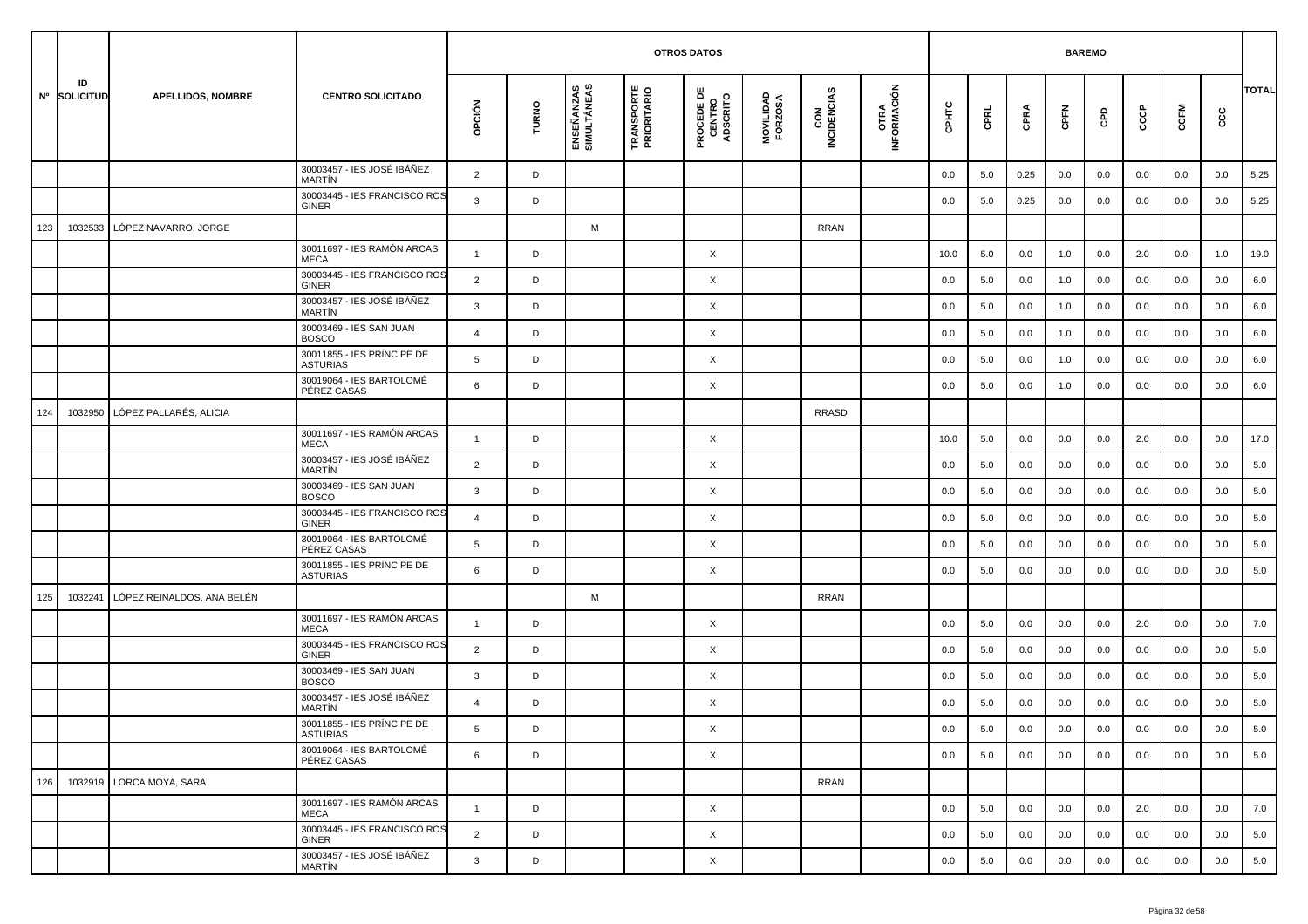|     |                    |                                          |                                               |                |       |                           |                                  | <b>OTROS DATOS</b>                        |                      |                    |                     |         |      | <b>BAREMO</b> |      |     |     |         |     |              |
|-----|--------------------|------------------------------------------|-----------------------------------------------|----------------|-------|---------------------------|----------------------------------|-------------------------------------------|----------------------|--------------------|---------------------|---------|------|---------------|------|-----|-----|---------|-----|--------------|
|     | ID<br>Nº SOLICITUD | <b>APELLIDOS, NOMBRE</b>                 | <b>CENTRO SOLICITADO</b>                      | opción         | TURNO | ENSEÑANZAS<br>SIMULTÁNEAS | <b>TRANSPORTE</b><br>PRIORITARIO | <b>PROCEDE DE<br/>CENTRO<br/>ADSCRITO</b> | MOVILIDAD<br>FORZOSA | CON<br>INCIDENCIAS | OTRA<br>INFORMACIÓN | CPHTC   | CPRL | CPRA          | CPFN | GPD | င်င | CCFM    | ပ္ပ | <b>TOTAL</b> |
|     |                    |                                          | 30003469 - IES SAN JUAN<br><b>BOSCO</b>       | $\overline{4}$ | D     |                           |                                  | X                                         |                      |                    |                     | 0.0     | 5.0  | 0.0           | 0.0  | 0.0 | 0.0 | 0.0     | 0.0 | 5.0          |
|     |                    |                                          | 30011855 - IES PRÍNCIPE DE<br><b>ASTURIAS</b> | 5              | D     |                           |                                  | X                                         |                      |                    |                     | 0.0     | 5.0  | 0.0           | 0.0  | 0.0 | 0.0 | 0.0     | 0.0 | 5.0          |
|     |                    |                                          | 30019064 - IES BARTOLOMÉ<br>PÉREZ CASAS       | 6              | D     |                           |                                  | X                                         |                      |                    |                     | 0.0     | 5.0  | 0.0           | 0.0  | 0.0 | 0.0 | 0.0     | 0.0 | 5.0          |
| 127 | 1032425            | LUCAS RUIZ, JUAN                         |                                               |                |       |                           |                                  |                                           |                      |                    |                     |         |      |               |      |     |     |         |     |              |
|     |                    |                                          | 30011697 - IES RAMÓN ARCAS<br><b>MECA</b>     | $\overline{1}$ | D     |                           |                                  | X                                         |                      |                    |                     | 10.0    | 5.0  | 0.25          | 1.0  | 0.0 | 2.0 | 0.0     | 0.0 | 18.25        |
|     |                    |                                          | 30003469 - IES SAN JUAN<br><b>BOSCO</b>       | $\overline{2}$ | D     |                           |                                  | X                                         |                      |                    |                     | 0.0     | 5.0  | 0.25          | 1.0  | 0.0 | 0.0 | 0.0     | 0.0 | 6.25         |
|     |                    |                                          | 30003445 - IES FRANCISCO ROS<br><b>GINER</b>  | 3              | D     |                           |                                  | X                                         |                      |                    |                     | 0.0     | 5.0  | 0.25          | 1.0  | 0.0 | 0.0 | 0.0     | 0.0 | 6.25         |
|     |                    |                                          | 30003457 - IES JOSÉ IBÁÑEZ<br>MARTÍN          | $\overline{a}$ | D     |                           |                                  | X                                         |                      |                    |                     | 0.0     | 5.0  | 0.25          | 1.0  | 0.0 | 0.0 | 0.0     | 0.0 | 6.25         |
|     |                    |                                          | 30011855 - IES PRÍNCIPE DE<br><b>ASTURIAS</b> | 5              | D     |                           |                                  | X                                         |                      |                    |                     | 0.0     | 5.0  | 0.25          | 1.0  | 0.0 | 0.0 | 0.0     | 0.0 | 6.25         |
|     |                    |                                          | 30019064 - IES BARTOLOMÉ<br>PÉREZ CASAS       | 6              | D     |                           |                                  | X                                         |                      |                    |                     | 0.0     | 5.0  | 0.25          | 1.0  | 0.0 | 0.0 | 0.0     | 0.0 | 6.25         |
| 128 | 1032200            | MAJOUAL RAFIQI, RAJA                     |                                               |                |       |                           |                                  |                                           |                      |                    |                     |         |      |               |      |     |     |         |     |              |
|     |                    |                                          | 30011697 - IES RAMÓN ARCAS<br><b>MECA</b>     | $\overline{1}$ | D     |                           |                                  | X                                         |                      |                    |                     | 0.0     | 5.0  | 0.25          | 0.0  | 0.0 | 2.0 | 0.0     | 1.0 | 8.25         |
|     |                    |                                          | 30003457 - IES JOSÉ IBÁÑEZ<br><b>MARTIN</b>   | $\overline{2}$ | D     |                           |                                  | X                                         |                      |                    |                     | 0.0     | 5.0  | 0.25          | 0.0  | 0.0 | 0.0 | 0.0     | 0.0 | 5.25         |
|     |                    |                                          | 30011855 - IES PRÍNCIPE DE<br><b>ASTURIAS</b> | 3              | D     |                           |                                  | X                                         |                      |                    |                     | 0.0     | 5.0  | 0.25          | 0.0  | 0.0 | 0.0 | 0.0     | 0.0 | 5.25         |
|     |                    |                                          | 30003469 - IES SAN JUAN<br><b>BOSCO</b>       | $\overline{4}$ | D     |                           |                                  | X                                         |                      |                    |                     | 0.0     | 5.0  | 0.25          | 0.0  | 0.0 | 0.0 | 0.0     | 0.0 | 5.25         |
|     |                    |                                          | 30003445 - IES FRANCISCO ROS<br><b>GINER</b>  | 5              | D     |                           |                                  | X                                         |                      |                    |                     | 0.0     | 5.0  | 0.25          | 0.0  | 0.0 | 0.0 | 0.0     | 0.0 | 5.25         |
|     |                    |                                          | 30019064 - IES BARTOLOMÉ<br>PÉREZ CASAS       | 6              | D     |                           |                                  | X                                         |                      |                    |                     | 0.0     | 5.0  | 0.25          | 0.0  | 0.0 | 0.0 | 0.0     | 0.0 | 5.25         |
| 129 | 1024229            | MARTÍNEZ CANO, MARTA                     |                                               |                |       |                           |                                  |                                           |                      |                    |                     |         |      |               |      |     |     |         |     |              |
|     |                    |                                          | 30011697 - IES RAMÓN ARCAS<br><b>MECA</b>     | $\mathbf{1}$   | D     |                           |                                  | X                                         |                      |                    |                     | 10.0    | 5.0  | 0.25          | 1.0  | 0.0 | 2.0 | 0.0     | 0.0 | 18.25        |
|     |                    |                                          | 30011855 - IES PRÍNCIPE DE<br><b>ASTURIAS</b> | 2              | D     |                           |                                  | X                                         |                      |                    |                     | 0.0     | 5.0  | 0.25          | 1.0  | 0.0 | 0.0 | 0.0     | 0.0 | 6.25         |
|     |                    |                                          | 30003445 - IES FRANCISCO ROS<br><b>GINER</b>  | 3              | D     |                           |                                  | X                                         |                      |                    |                     | 0.0     | 5.0  | 0.25          | 1.0  | 0.0 | 0.0 | 0.0     | 0.0 | 6.25         |
|     |                    |                                          | 30003457 - IES JOSÉ IBÁÑEZ<br>MARTÍN          |                | D     |                           |                                  | X                                         |                      |                    |                     | $0.0\,$ | 5.0  | 0.25          | 1.0  | 0.0 | 0.0 | $0.0\,$ | 0.0 | 6.25         |
|     |                    |                                          | 30003469 - IES SAN JUAN<br><b>BOSCO</b>       | 5 <sup>5</sup> | D     |                           |                                  | $\times$                                  |                      |                    |                     | 0.0     | 5.0  | 0.25          | 1.0  | 0.0 | 0.0 | 0.0     | 0.0 | 6.25         |
|     |                    |                                          | 30019064 - IES BARTOLOMÉ<br>PÉREZ CASAS       | 6              | D     |                           |                                  | $\times$                                  |                      |                    |                     | 0.0     | 5.0  | 0.25          | 1.0  | 0.0 | 0.0 | 0.0     | 0.0 | 6.25         |
| 130 |                    | 1030945   MARTÍNEZ CARRILLO, JOSÉ MIGUEL |                                               |                |       |                           |                                  |                                           |                      | <b>RRAN</b>        |                     |         |      |               |      |     |     |         |     |              |
|     |                    |                                          | 30011697 - IES RAMÓN ARCAS<br>MECA            | $\overline{1}$ | D     |                           |                                  | X                                         |                      |                    |                     | 0.0     | 5.0  | 0.0           | 0.0  | 0.0 | 2.0 | 0.0     | 0.0 | 7.0          |
|     |                    |                                          | 30003457 - IES JOSÉ IBÁÑEZ<br>MARTÍN          | $\overline{2}$ | D     |                           |                                  | X                                         |                      |                    |                     | 0.0     | 5.0  | 0.0           | 0.0  | 0.0 | 0.0 | 0.0     | 0.0 | 5.0          |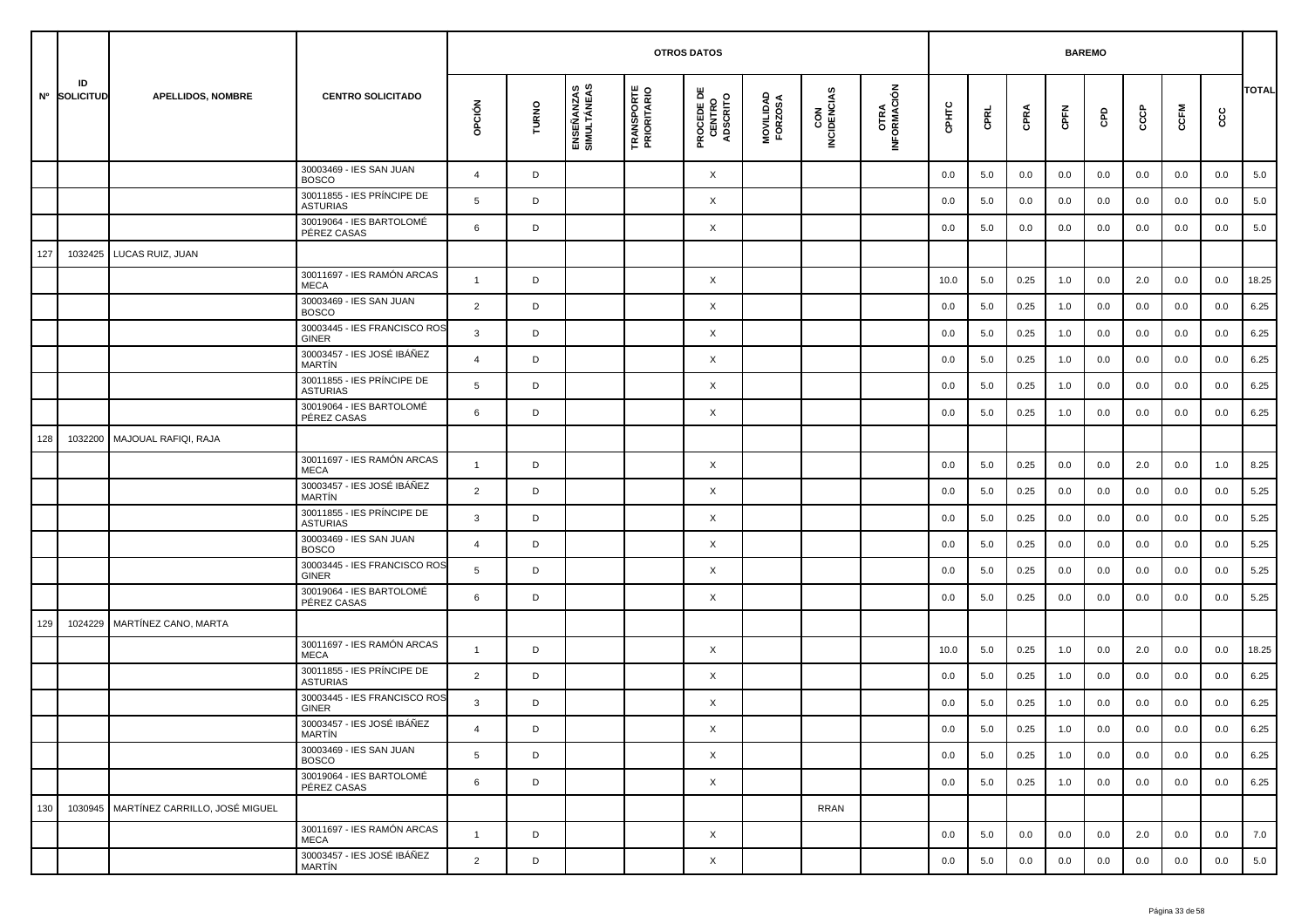|     |                    |                               |                                               |                 |       |                           |                                  |                                           |                      |                    |                     | <b>BAREMO</b> |      |      |      |     |     |      |     |              |
|-----|--------------------|-------------------------------|-----------------------------------------------|-----------------|-------|---------------------------|----------------------------------|-------------------------------------------|----------------------|--------------------|---------------------|---------------|------|------|------|-----|-----|------|-----|--------------|
|     | ID<br>Nº SOLICITUD | <b>APELLIDOS, NOMBRE</b>      | <b>CENTRO SOLICITADO</b>                      | opción          | TURNO | ENSEÑANZAS<br>SIMULTÁNEAS | <b>TRANSPORTE</b><br>PRIORITARIO | <b>PROCEDE DE<br/>CENTRO<br/>ADSCRITO</b> | MOVILIDAD<br>FORZOSA | CON<br>INCIDENCIAS | OTRA<br>INFORMACIÓN | срнтс         | CPRL | CPRA | CPFN | GPD | င်င | CCFM | ငင  | <b>TOTAL</b> |
|     |                    |                               | 30003445 - IES FRANCISCO ROS<br>GINER         | $\mathbf{3}$    | D     |                           |                                  | X                                         |                      |                    |                     | 0.0           | 5.0  | 0.0  | 0.0  | 0.0 | 0.0 | 0.0  | 0.0 | 5.0          |
|     |                    |                               | 30011855 - IES PRÍNCIPE DE<br><b>ASTURIAS</b> | $\overline{a}$  | D     |                           |                                  | X                                         |                      |                    |                     | 0.0           | 5.0  | 0.0  | 0.0  | 0.0 | 0.0 | 0.0  | 0.0 | 5.0          |
|     |                    |                               | 30003469 - IES SAN JUAN<br><b>BOSCO</b>       | 5               | D     |                           |                                  | X                                         |                      |                    |                     | 0.0           | 5.0  | 0.0  | 0.0  | 0.0 | 0.0 | 0.0  | 0.0 | 5.0          |
|     |                    |                               | 30019064 - IES BARTOLOMÉ<br>PÉREZ CASAS       | 6               | D     |                           |                                  | X                                         |                      |                    |                     | 0.0           | 5.0  | 0.0  | 0.0  | 0.0 | 0.0 | 0.0  | 0.0 | 5.0          |
| 131 | 1019341            | MARTÍNEZ GARCIA, KIARA        |                                               |                 |       |                           |                                  |                                           |                      |                    |                     |               |      |      |      |     |     |      |     |              |
|     |                    |                               | 30011697 - IES RAMÓN ARCAS<br><b>MECA</b>     | $\overline{1}$  | D     |                           |                                  | X                                         |                      |                    |                     | 10.0          | 5.0  | 0.25 | 1.0  | 0.0 | 2.0 | 0.0  | 0.0 | 18.25        |
|     |                    |                               | 30003445 - IES FRANCISCO ROS<br><b>GINER</b>  | $\overline{2}$  | D     |                           |                                  | X                                         |                      |                    |                     | 0.0           | 5.0  | 0.25 | 1.0  | 0.0 | 0.0 | 0.0  | 0.0 | 6.25         |
|     |                    |                               | 30003457 - IES JOSÉ IBÁÑEZ<br><b>MARTÍN</b>   | 3               | D     |                           |                                  | X                                         |                      |                    |                     | 0.0           | 5.0  | 0.25 | 1.0  | 0.0 | 0.0 | 0.0  | 0.0 | 6.25         |
|     |                    |                               | 30011855 - IES PRÍNCIPE DE<br><b>ASTURIAS</b> | $\overline{4}$  | D     |                           |                                  | X                                         |                      |                    |                     | 0.0           | 5.0  | 0.25 | 1.0  | 0.0 | 0.0 | 0.0  | 0.0 | 6.25         |
|     |                    |                               | 30003469 - IES SAN JUAN<br><b>BOSCO</b>       | 5               | D     |                           |                                  | X                                         |                      |                    |                     | 0.0           | 5.0  | 0.25 | 1.0  | 0.0 | 0.0 | 0.0  | 0.0 | 6.25         |
|     |                    |                               | 30019064 - IES BARTOLOMÉ<br>PÉREZ CASAS       | 6               | D     |                           |                                  | X                                         |                      |                    |                     | 0.0           | 5.0  | 0.25 | 1.0  | 0.0 | 0.0 | 0.0  | 0.0 | 6.25         |
| 132 | 1030310            | MARTÍNEZ GIMÉNEZ, MARTA       |                                               |                 |       | M                         |                                  |                                           |                      |                    |                     |               |      |      |      |     |     |      |     |              |
|     |                    |                               | 30011697 - IES RAMÓN ARCAS<br><b>MECA</b>     | $\mathbf{1}$    | D     |                           |                                  | X                                         |                      |                    |                     | 10.0          | 5.0  | 0.25 | 0.0  | 0.0 | 2.0 | 0.0  | 0.0 | 17.25        |
|     |                    |                               | 30003457 - IES JOSÉ IBÁÑEZ<br><b>MARTÍN</b>   | $\overline{2}$  | D     |                           |                                  | X                                         |                      |                    |                     | 0.0           | 5.0  | 0.25 | 0.0  | 0.0 | 0.0 | 0.0  | 0.0 | 5.25         |
|     |                    |                               | 30003445 - IES FRANCISCO ROS<br><b>GINER</b>  | 3               | D     |                           |                                  | X                                         |                      |                    |                     | 10.0          | 5.0  | 0.25 | 0.0  | 0.0 | 0.0 | 0.0  | 0.0 | 15.25        |
|     |                    |                               | 30011855 - IES PRÍNCIPE DE<br><b>ASTURIAS</b> | $\overline{4}$  | D     |                           |                                  | X                                         |                      |                    |                     | 0.0           | 5.0  | 0.25 | 0.0  | 0.0 | 0.0 | 0.0  | 0.0 | 5.25         |
|     |                    |                               | 30003469 - IES SAN JUAN<br><b>BOSCO</b>       | 5               | D     |                           |                                  | X                                         |                      |                    |                     | 0.0           | 5.0  | 0.25 | 0.0  | 0.0 | 0.0 | 0.0  | 0.0 | 5.25         |
|     |                    |                               | 30019064 - IES BARTOLOMÉ<br>PÉREZ CASAS       | 6               | D     |                           |                                  | X                                         |                      |                    |                     | 0.0           | 5.0  | 0.25 | 0.0  | 0.0 | 0.0 | 0.0  | 0.0 | 5.25         |
| 133 | 1031880            | MARTÍNEZ IBÁÑEZ, JOSÉ         |                                               |                 |       |                           |                                  |                                           |                      | <b>RRAN</b>        |                     |               |      |      |      |     |     |      |     |              |
|     |                    |                               | 30011697 - IES RAMÓN ARCAS<br><b>MECA</b>     | $\mathbf{1}$    | D     |                           |                                  | X                                         |                      |                    |                     | 10.0          | 5.0  | 0.0  | 0.0  | 0.0 | 2.0 | 0.0  | 0.0 | 17.0         |
|     |                    |                               | 30011855 - IES PRÍNCIPE DE<br><b>ASTURIAS</b> | 2               | D     |                           |                                  | X                                         |                      |                    |                     | 0.0           | 5.0  | 0.0  | 0.0  | 0.0 | 0.0 | 0.0  | 0.0 | 5.0          |
|     |                    |                               | 30003445 - IES FRANCISCO ROS<br>GINER         | 3               |       |                           |                                  | Χ                                         |                      |                    |                     | $0.0\,$       | 5.0  | 0.0  | 0.0  | 0.0 | 0.0 | 0.0  | 0.0 | $5.0\,$      |
|     |                    |                               | 30003457 - IES JOSÉ IBÁÑEZ<br>MARTÍN          | $\overline{4}$  | D     |                           |                                  | $\times$                                  |                      |                    |                     | 0.0           | 5.0  | 0.0  | 0.0  | 0.0 | 0.0 | 0.0  | 0.0 | 5.0          |
|     |                    |                               | 30019064 - IES BARTOLOMÉ<br>PÉREZ CASAS       | $5\overline{)}$ | D     |                           |                                  | $\times$                                  |                      |                    |                     | 0.0           | 5.0  | 0.0  | 0.0  | 0.0 | 0.0 | 0.0  | 0.0 | 5.0          |
|     |                    |                               | 30003469 - IES SAN JUAN<br><b>BOSCO</b>       | 6               | D     |                           |                                  | X                                         |                      |                    |                     | 0.0           | 5.0  | 0.0  | 0.0  | 0.0 | 0.0 | 0.0  | 0.0 | 5.0          |
| 134 |                    | 1032749 MARTÍNEZ MECA, MANUEL |                                               |                 |       |                           |                                  |                                           |                      |                    |                     |               |      |      |      |     |     |      |     |              |
|     |                    |                               | 30011697 - IES RAMÓN ARCAS<br>MECA            | $\overline{1}$  | D     |                           |                                  | X                                         |                      |                    |                     | 0.0           | 5.0  | 0.25 | 1.0  | 0.0 | 2.0 | 2.0  | 0.0 | 10.25        |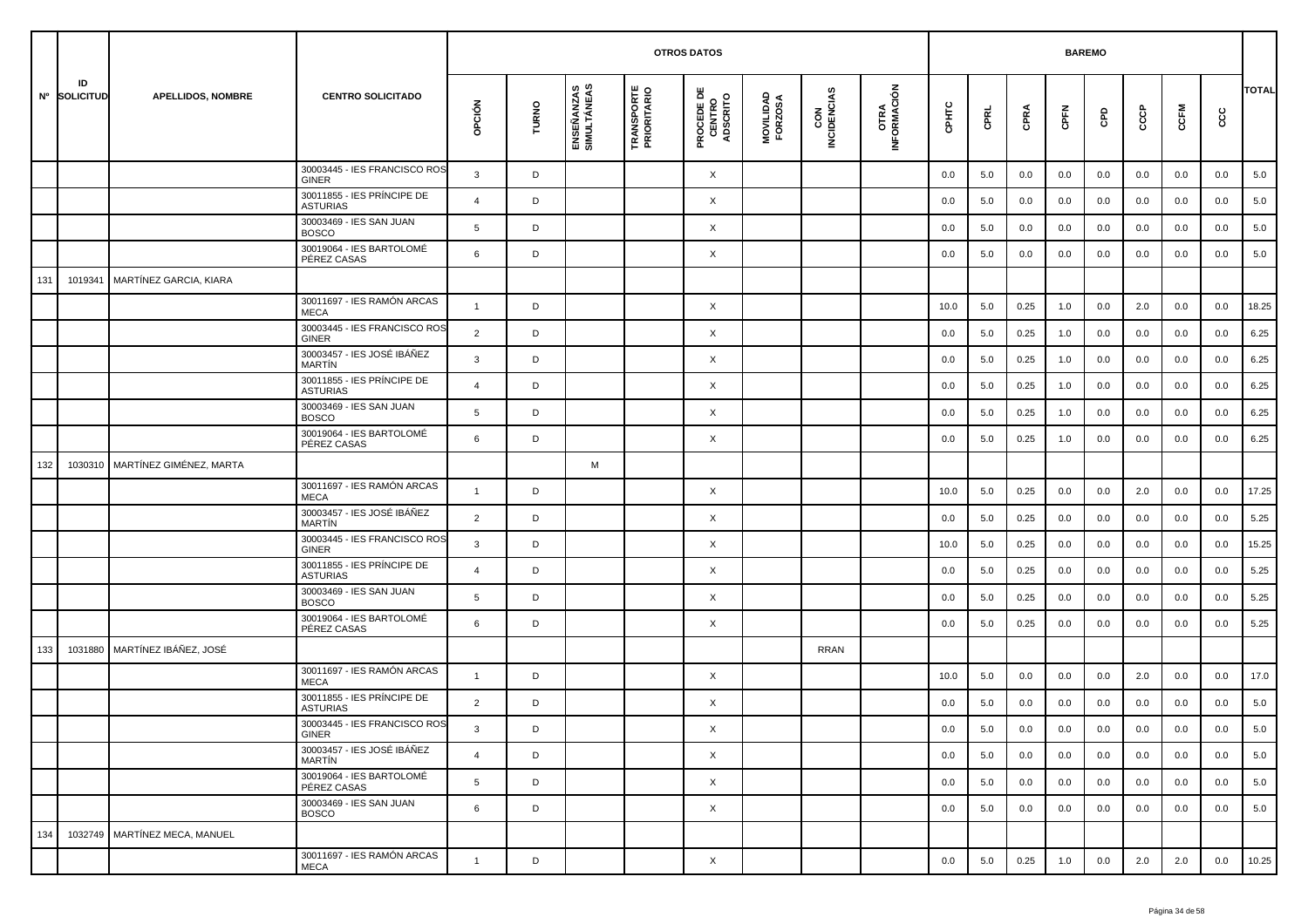|     |                    |                                            |                                               |                |       |                           |                                  | <b>OTROS DATOS</b>                        |                      |                    |                     |       |      |      | <b>BAREMO</b> |     |     |      |     |              |
|-----|--------------------|--------------------------------------------|-----------------------------------------------|----------------|-------|---------------------------|----------------------------------|-------------------------------------------|----------------------|--------------------|---------------------|-------|------|------|---------------|-----|-----|------|-----|--------------|
|     | ID<br>Nº SOLICITUD | <b>APELLIDOS, NOMBRE</b>                   | <b>CENTRO SOLICITADO</b>                      | opción         | TURNO | ENSEÑANZAS<br>SIMULTÁNEAS | <b>TRANSPORTE</b><br>PRIORITARIO | <b>PROCEDE DE<br/>CENTRO<br/>ADSCRITO</b> | MOVILIDAD<br>FORZOSA | CON<br>INCIDENCIAS | OTRA<br>INFORMACIÓN | CPHTC | CPRL | CPRA | CPFN          | GPD | င်င | CCFM | င်င | <b>TOTAL</b> |
|     |                    |                                            | 30003445 - IES FRANCISCO ROS<br><b>GINER</b>  | $\overline{2}$ | D     |                           |                                  | X                                         |                      |                    |                     | 0.0   | 5.0  | 0.25 | 1.0           | 0.0 | 0.0 | 2.0  | 0.0 | 8.25         |
|     |                    |                                            | 30003457 - IES JOSÉ IBÁÑEZ<br><b>MARTÍN</b>   | 3              | D     |                           |                                  | X                                         |                      |                    |                     | 0.0   | 5.0  | 0.25 | 1.0           | 0.0 | 0.0 | 2.0  | 0.0 | 8.25         |
|     |                    |                                            | 30011855 - IES PRÍNCIPE DE<br><b>ASTURIAS</b> | $\overline{4}$ | D     |                           |                                  | X                                         |                      |                    |                     | 0.0   | 5.0  | 0.25 | 1.0           | 0.0 | 0.0 | 2.0  | 0.0 | 8.25         |
|     |                    |                                            | 30003469 - IES SAN JUAN<br><b>BOSCO</b>       | 5              | D     |                           |                                  | X                                         |                      |                    |                     | 0.0   | 5.0  | 0.25 | 1.0           | 0.0 | 0.0 | 2.0  | 0.0 | 8.25         |
|     |                    |                                            | 30019064 - IES BARTOLOMÉ<br>PÉREZ CASAS       | 6              | D     |                           |                                  | X                                         |                      |                    |                     | 0.0   | 5.0  | 0.25 | 1.0           | 0.0 | 0.0 | 2.0  | 0.0 | 8.25         |
| 135 | 1032386            | MARTÍNEZ PÉREZ, LAURA                      |                                               |                |       |                           |                                  |                                           |                      |                    |                     |       |      |      |               |     |     |      |     |              |
|     |                    |                                            | 30011697 - IES RAMÓN ARCAS<br><b>MECA</b>     | $\mathbf{1}$   | D     |                           |                                  | X                                         |                      |                    |                     | 10.0  | 5.0  | 0.25 | 0.0           | 0.0 | 2.0 | 0.0  | 0.0 | 17.25        |
|     |                    |                                            | 30011855 - IES PRÍNCIPE DE<br><b>ASTURIAS</b> | 2              | D     |                           |                                  | X                                         |                      |                    |                     | 0.0   | 5.0  | 0.25 | 0.0           | 0.0 | 0.0 | 0.0  | 0.0 | 5.25         |
|     |                    |                                            | 30003445 - IES FRANCISCO ROS<br><b>GINER</b>  | 3              | D     |                           |                                  | X                                         |                      |                    |                     | 0.0   | 5.0  | 0.25 | 0.0           | 0.0 | 0.0 | 0.0  | 0.0 | 5.25         |
|     |                    |                                            | 30003457 - IES JOSÉ IBÁÑEZ<br><b>MARTIN</b>   | $\overline{4}$ | D     |                           |                                  | X                                         |                      |                    |                     | 0.0   | 5.0  | 0.25 | 0.0           | 0.0 | 0.0 | 0.0  | 0.0 | 5.25         |
|     |                    |                                            | 30003469 - IES SAN JUAN<br><b>BOSCO</b>       | 5              | D     |                           |                                  | X                                         |                      |                    |                     | 0.0   | 5.0  | 0.25 | 0.0           | 0.0 | 0.0 | 0.0  | 0.0 | 5.25         |
|     |                    |                                            | 30019064 - IES BARTOLOMÉ<br>PÉREZ CASAS       | 6              | D     |                           |                                  | X                                         |                      |                    |                     | 0.0   | 5.0  | 0.25 | 0.0           | 0.0 | 0.0 | 0.0  | 0.0 | 5.25         |
| 136 | 1033096            | MARTÍNEZ ROMERA, PEDRO                     |                                               |                |       | M                         |                                  |                                           |                      | <b>RRAN</b>        |                     |       |      |      |               |     |     |      |     |              |
|     |                    |                                            | 30011697 - IES RAMÓN ARCAS<br><b>MECA</b>     | $\mathbf{1}$   | D     |                           |                                  |                                           |                      |                    |                     | 0.0   | 5.0  | 0.0  | 0.0           | 0.0 | 2.0 | 0.0  | 0.0 | 7.0          |
| 137 | 1031582            | MARTÍNEZ SANCHEZ, INMACULADA<br>CONCEPCION |                                               |                |       |                           |                                  |                                           |                      | <b>RRASD</b>       |                     |       |      |      |               |     |     |      |     |              |
|     |                    |                                            | 30011697 - IES RAMÓN ARCAS<br><b>MECA</b>     | $\overline{1}$ | D     |                           |                                  | X                                         |                      |                    |                     | 0.0   | 5.0  | 0.0  | 0.0           | 0.0 | 2.0 | 0.0  | 1.0 | 8.0          |
|     |                    |                                            | 30003445 - IES FRANCISCO ROS<br><b>GINER</b>  | $\overline{2}$ | D     |                           |                                  | X                                         |                      |                    |                     | 0.0   | 5.0  | 0.0  | 0.0           | 0.0 | 0.0 | 0.0  | 0.0 | 5.0          |
|     |                    |                                            | 30003457 - IES JOSÉ IBÁÑEZ<br><b>MARTIN</b>   | 3              | D     |                           |                                  | X                                         |                      |                    |                     | 0.0   | 5.0  | 0.0  | 0.0           | 0.0 | 0.0 | 0.0  | 0.0 | 5.0          |
|     |                    |                                            | 30011855 - IES PRÍNCIPE DE<br><b>ASTURIAS</b> | $\overline{4}$ | D     |                           |                                  | X                                         |                      |                    |                     | 0.0   | 5.0  | 0.0  | 0.0           | 0.0 | 0.0 | 0.0  | 0.0 | 5.0          |
|     |                    |                                            | 30003469 - IES SAN JUAN<br><b>BOSCO</b>       | 5              | D     |                           |                                  | X                                         |                      |                    |                     | 0.0   | 5.0  | 0.0  | 0.0           | 0.0 | 0.0 | 0.0  | 0.0 | 5.0          |
|     |                    |                                            | 30019064 - IES BARTOLOMÉ<br>PÉREZ CASAS       | 6              | D     |                           |                                  | X                                         |                      |                    |                     | 0.0   | 5.0  | 0.0  | 0.0           | 0.0 | 0.0 | 0.0  | 0.0 | 5.0          |
| 138 |                    | 1025871 MARTÍNEZ TERUEL, ADRIÁN            |                                               |                |       |                           |                                  |                                           |                      | <b>RRAN</b>        |                     |       |      |      |               |     |     |      |     |              |
|     |                    |                                            | 30011697 - IES RAMÓN ARCAS<br>MECA            | $\mathbf{1}$   | D     |                           |                                  | X                                         |                      |                    |                     | 0.0   | 5.0  | 0.0  | 0.0           | 0.0 | 2.0 | 0.0  | 0.0 | 7.0          |
|     |                    |                                            | 30003445 - IES FRANCISCO ROS<br>GINER         | $\overline{2}$ | D     |                           |                                  | X                                         |                      |                    |                     | 0.0   | 5.0  | 0.0  | 0.0           | 0.0 | 0.0 | 0.0  | 0.0 | 5.0          |
|     |                    |                                            | 30003457 - IES JOSÉ IBÁÑEZ<br>MARTÍN          | 3              | D     |                           |                                  | X                                         |                      |                    |                     | 0.0   | 5.0  | 0.0  | 0.0           | 0.0 | 0.0 | 0.0  | 0.0 | 5.0          |
|     |                    |                                            | 30003469 - IES SAN JUAN<br><b>BOSCO</b>       | $\overline{4}$ | D     |                           |                                  | X                                         |                      |                    |                     | 0.0   | 5.0  | 0.0  | 0.0           | 0.0 | 0.0 | 0.0  | 0.0 | 5.0          |
|     |                    |                                            | 30011855 - IES PRÍNCIPE DE<br><b>ASTURIAS</b> | 5              | D     |                           |                                  | $\times$                                  |                      |                    |                     | 0.0   | 5.0  | 0.0  | 0.0           | 0.0 | 0.0 | 0.0  | 0.0 | 5.0          |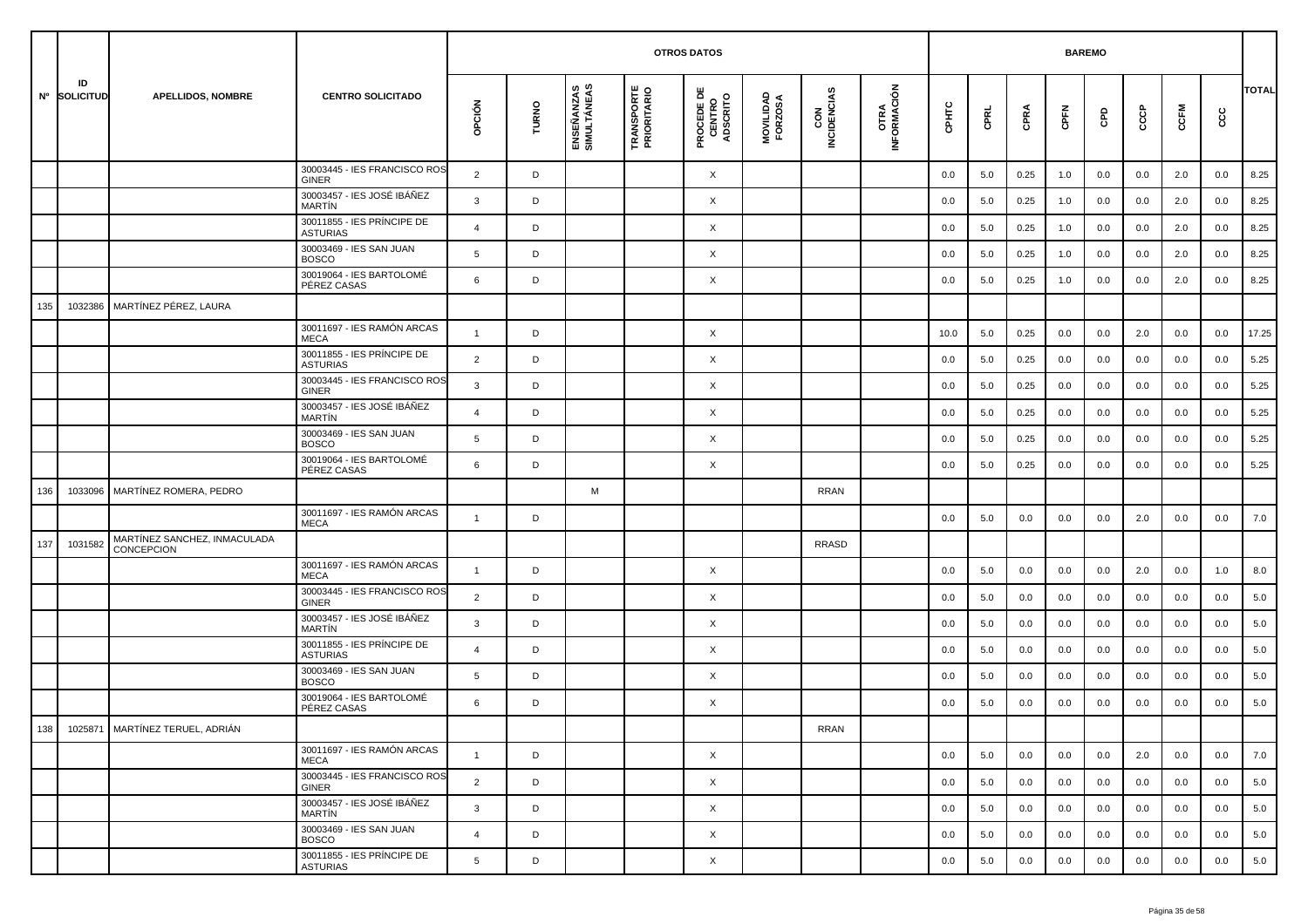|     |                    |                                      |                                               |                |       |                           | <b>OTROS DATOS</b>               |                                           |                      |                    |                     |         | <b>BAREMO</b> |      |         |     |     |         |     |              |
|-----|--------------------|--------------------------------------|-----------------------------------------------|----------------|-------|---------------------------|----------------------------------|-------------------------------------------|----------------------|--------------------|---------------------|---------|---------------|------|---------|-----|-----|---------|-----|--------------|
|     | ID<br>Nº SOLICITUD | <b>APELLIDOS, NOMBRE</b>             | <b>CENTRO SOLICITADO</b>                      | opción         | TURNO | ENSEÑANZAS<br>SIMULTÁNEAS | <b>TRANSPORTE</b><br>PRIORITARIO | <b>PROCEDE DE<br/>CENTRO<br/>ADSCRITO</b> | MOVILIDAD<br>FORZOSA | CON<br>INCIDENCIAS | OTRA<br>INFORMACIÓN | срнтс   | CPRL          | CPRA | CPFN    | GPD | င်င | CCFM    | cc  | <b>TOTAL</b> |
|     |                    |                                      | 30019064 - IES BARTOLOMÉ<br>PÉREZ CASAS       | 6              | D     |                           |                                  | X                                         |                      |                    |                     | 0.0     | 5.0           | 0.0  | 0.0     | 0.0 | 0.0 | 0.0     | 0.0 | 5.0          |
| 139 | 1025355            | MATEI, ARIANA ALEXANDRA              |                                               |                |       | M                         |                                  |                                           |                      |                    |                     |         |               |      |         |     |     |         |     |              |
|     |                    |                                      | 30011697 - IES RAMÓN ARCAS<br><b>MECA</b>     | $\overline{1}$ | D     |                           |                                  | X                                         |                      |                    |                     | 0.0     | 5.0           | 0.25 | 0.0     | 0.0 | 2.0 | 0.0     | 0.0 | 7.25         |
|     |                    |                                      | 30003457 - IES JOSÉ IBÁÑEZ<br><b>MARTIN</b>   | $\overline{2}$ | D     |                           |                                  | X                                         |                      |                    |                     | 0.0     | 5.0           | 0.25 | 0.0     | 0.0 | 0.0 | 0.0     | 0.0 | 5.25         |
|     |                    |                                      | 30003469 - IES SAN JUAN<br><b>BOSCO</b>       | $\mathbf{3}$   | D     |                           |                                  | X                                         |                      |                    |                     | 0.0     | 5.0           | 0.25 | 0.0     | 0.0 | 0.0 | 0.0     | 0.0 | 5.25         |
|     |                    |                                      | 30019064 - IES BARTOLOMÉ<br>PÉREZ CASAS       | $\overline{4}$ | D     |                           |                                  | X                                         |                      |                    |                     | 0.0     | 5.0           | 0.25 | 0.0     | 0.0 | 0.0 | 0.0     | 0.0 | 5.25         |
|     |                    |                                      | 30003445 - IES FRANCISCO ROS<br><b>GINER</b>  | 5              | D     |                           |                                  | X                                         |                      |                    |                     | 0.0     | 5.0           | 0.25 | 0.0     | 0.0 | 0.0 | 0.0     | 0.0 | 5.25         |
|     |                    |                                      | 30011855 - IES PRÍNCIPE DE<br><b>ASTURIAS</b> | 6              | D     |                           |                                  | X                                         |                      |                    |                     | 0.0     | 5.0           | 0.25 | 0.0     | 0.0 | 0.0 | 0.0     | 0.0 | 5.25         |
| 140 | 103291             | MATURANA CALLIZAYA, GREYZ<br>DANIELA |                                               |                |       |                           |                                  |                                           |                      |                    |                     |         |               |      |         |     |     |         |     |              |
|     |                    |                                      | 30011697 - IES RAMÓN ARCAS<br><b>MECA</b>     | $\mathbf{1}$   | D     |                           |                                  | X                                         |                      |                    |                     | 0.0     | 5.0           | 0.0  | 0.0     | 0.0 | 2.0 | 0.0     | 0.0 | 7.0          |
|     |                    |                                      | 30003445 - IES FRANCISCO ROS<br><b>GINER</b>  | $\overline{2}$ | D     |                           |                                  | X                                         |                      |                    |                     | 0.0     | 5.0           | 0.0  | 0.0     | 0.0 | 0.0 | 0.0     | 0.0 | 5.0          |
|     |                    |                                      | 30003457 - IES JOSÉ IBÁÑEZ<br><b>MARTIN</b>   | 3              | D     |                           |                                  | X                                         |                      |                    |                     | 0.0     | 5.0           | 0.0  | 0.0     | 0.0 | 0.0 | 0.0     | 0.0 | 5.0          |
|     |                    |                                      | 30003469 - IES SAN JUAN<br><b>BOSCO</b>       | $\overline{4}$ | D     |                           |                                  | X                                         |                      |                    |                     | 0.0     | 5.0           | 0.0  | 0.0     | 0.0 | 0.0 | 0.0     | 0.0 | 5.0          |
|     |                    |                                      | 30011855 - IES PRÍNCIPE DE<br><b>ASTURIAS</b> | 5              | D     |                           |                                  | X                                         |                      |                    |                     | 0.0     | 5.0           | 0.0  | 0.0     | 0.0 | 0.0 | 0.0     | 0.0 | 5.0          |
|     |                    |                                      | 30019064 - IES BARTOLOMÉ<br>PÉREZ CASAS       | 6              | D     |                           |                                  | X                                         |                      |                    |                     | 0.0     | 5.0           | 0.0  | 0.0     | 0.0 | 0.0 | 0.0     | 0.0 | 5.0          |
| 141 | 1032837            | MAZOUZ, MOURAD                       |                                               |                |       |                           |                                  |                                           |                      |                    |                     |         |               |      |         |     |     |         |     |              |
|     |                    |                                      | 30011697 - IES RAMÓN ARCAS<br><b>MECA</b>     | $\overline{1}$ | D     |                           |                                  | X                                         |                      |                    |                     | 0.0     | 5.0           | 0.25 | 0.0     | 0.0 | 2.0 | 0.0     | 0.0 | 7.25         |
|     |                    |                                      | 30011855 - IES PRÍNCIPE DE<br><b>ASTURIAS</b> | $\overline{2}$ | D     |                           |                                  | X                                         |                      |                    |                     | 0.0     | 5.0           | 0.25 | 0.0     | 0.0 | 0.0 | 0.0     | 0.0 | 5.25         |
|     |                    |                                      | 30003457 - IES JOSÉ IBÁÑEZ<br><b>MARTÍN</b>   | 3              | D     |                           |                                  | X                                         |                      |                    |                     | 0.0     | 5.0           | 0.25 | 0.0     | 0.0 | 0.0 | 0.0     | 0.0 | 5.25         |
|     |                    |                                      | 30003469 - IES SAN JUAN<br><b>BOSCO</b>       | $\overline{4}$ | D     |                           |                                  | X                                         |                      |                    |                     | 0.0     | 5.0           | 0.25 | 0.0     | 0.0 | 0.0 | 0.0     | 0.0 | 5.25         |
|     |                    |                                      | 30019064 - IES BARTOLOMÉ<br>PÉREZ CASAS       | 5              | D     |                           |                                  | X                                         |                      |                    |                     | 0.0     | 5.0           | 0.25 | 0.0     | 0.0 | 0.0 | 0.0     | 0.0 | 5.25         |
|     |                    |                                      | 30003445 - IES FRANCISCO ROS<br>GINER         | 6              |       |                           |                                  | Χ                                         |                      |                    |                     | $0.0\,$ | $5.0\,$       | 0.25 | $0.0\,$ | 0.0 | 0.0 | $0.0\,$ | 0.0 | 5.25         |
| 142 | 1030587            | MISSAOUI, MOHAMMED                   |                                               |                |       |                           |                                  |                                           |                      |                    |                     |         |               |      |         |     |     |         |     |              |
|     |                    |                                      | 30011697 - IES RAMÓN ARCAS<br>MECA            | $\overline{1}$ | D     |                           |                                  | $\times$                                  |                      |                    |                     | 10.0    | 5.0           | 0.25 | 1.0     | 0.0 | 2.0 | 0.0     | 0.0 | 18.25        |
|     |                    |                                      | 30011855 - IES PRÍNCIPE DE<br><b>ASTURIAS</b> | $\overline{2}$ | D     |                           |                                  | X                                         |                      |                    |                     | 0.0     | 5.0           | 0.25 | 1.0     | 0.0 | 0.0 | 0.0     | 0.0 | 6.25         |
|     |                    |                                      | 30003457 - IES JOSÉ IBÁÑEZ<br>MARTÍN          | 3              | D     |                           |                                  | $\times$                                  |                      |                    |                     | 0.0     | 5.0           | 0.25 | 1.0     | 0.0 | 0.0 | 0.0     | 0.0 | 6.25         |
|     |                    |                                      | 30003445 - IES FRANCISCO ROS<br>GINER         | $\overline{4}$ | D     |                           |                                  | X                                         |                      |                    |                     | 0.0     | 5.0           | 0.25 | 1.0     | 0.0 | 0.0 | 0.0     | 0.0 | 6.25         |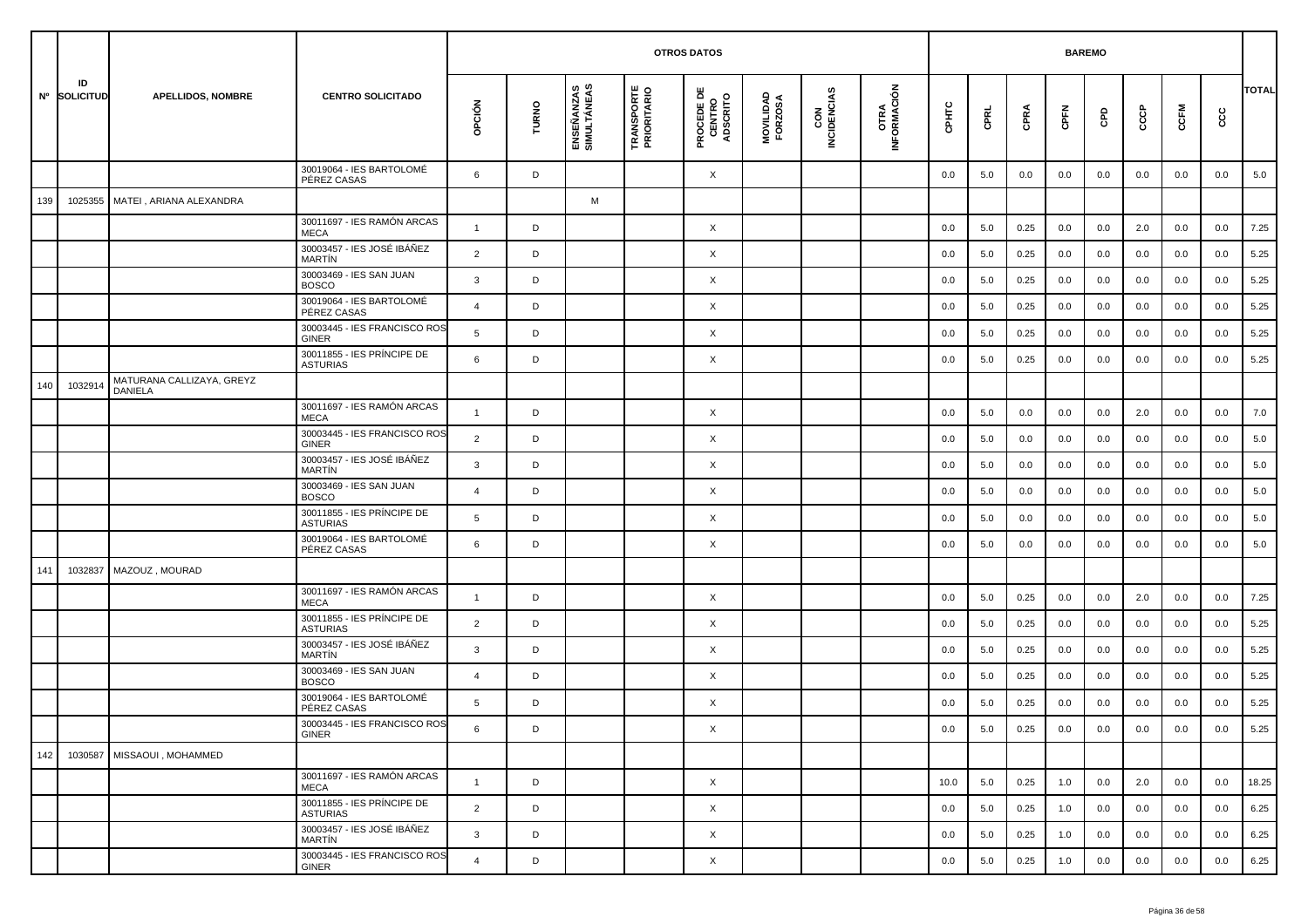|     |                    |                                        |                                                     |                |       |                           |                                  | <b>OTROS DATOS</b>                        |                      |                    |                     |         |         |      | <b>BAREMO</b> |         |     |         |         |              |
|-----|--------------------|----------------------------------------|-----------------------------------------------------|----------------|-------|---------------------------|----------------------------------|-------------------------------------------|----------------------|--------------------|---------------------|---------|---------|------|---------------|---------|-----|---------|---------|--------------|
|     | ID<br>Nº SOLICITUD | <b>APELLIDOS, NOMBRE</b>               | <b>CENTRO SOLICITADO</b>                            | opción         | TURNO | ENSEÑANZAS<br>SIMULTÁNEAS | <b>TRANSPORTE</b><br>PRIORITARIO | <b>PROCEDE DE<br/>CENTRO<br/>ADSCRITO</b> | MOVILIDAD<br>FORZOSA | CON<br>INCIDENCIAS | OTRA<br>INFORMACIÓN | CPHTC   | CPRL    | CPRA | CPFN          | GPD     | င်င | CCFM    | င္ပင    | <b>TOTAL</b> |
|     |                    |                                        | 30019064 - IES BARTOLOMÉ<br>PÉREZ CASAS             | 5              | D     |                           |                                  | X                                         |                      |                    |                     | 0.0     | 5.0     | 0.25 | 1.0           | 0.0     | 0.0 | 0.0     | 0.0     | 6.25         |
|     |                    |                                        | 30003469 - IES SAN JUAN<br><b>BOSCO</b>             | 6              | D     |                           |                                  | X                                         |                      |                    |                     | 0.0     | 5.0     | 0.25 | 1.0           | 0.0     | 0.0 | 0.0     | 0.0     | 6.25         |
|     |                    |                                        | 30012446 - CPR INF-PRI-SEC<br><b>CIUDAD DEL SOL</b> | $\overline{7}$ | D     |                           |                                  |                                           |                      |                    |                     | 0.0     | 5.0     | 0.25 | 1.0           | 0.0     | 0.0 | 0.0     | 0.0     | 6.25         |
| 143 | 1032052            | MOLINA PÉREZ, JUAN LUÍS                |                                                     |                |       |                           |                                  |                                           |                      | RRAN               |                     |         |         |      |               |         |     |         |         |              |
|     |                    |                                        | 30011697 - IES RAMÓN ARCAS<br><b>MECA</b>           | $\overline{1}$ | D     |                           |                                  | X                                         |                      |                    |                     | 0.0     | 5.0     | 0.0  | 2.0           | 0.0     | 2.0 | 0.0     | 1.0     | 10.0         |
|     |                    |                                        | 30003457 - IES JOSÉ IBÁÑEZ<br><b>MARTIN</b>         | $\overline{2}$ | D     |                           |                                  | X                                         |                      |                    |                     | 0.0     | 5.0     | 0.0  | 2.0           | 0.0     | 0.0 | 0.0     | 0.0     | 7.0          |
|     |                    |                                        | 30003445 - IES FRANCISCO ROS<br>GINER               | 3              | D     |                           |                                  | X                                         |                      |                    |                     | 0.0     | 5.0     | 0.0  | 2.0           | 0.0     | 0.0 | 0.0     | 0.0     | 7.0          |
|     |                    |                                        | 30011855 - IES PRÍNCIPE DE<br><b>ASTURIAS</b>       | 4              | D     |                           |                                  | X                                         |                      |                    |                     | 0.0     | 5.0     | 0.0  | 2.0           | 0.0     | 0.0 | 0.0     | 0.0     | 7.0          |
|     |                    |                                        | 30003469 - IES SAN JUAN<br><b>BOSCO</b>             | 5              | D     |                           |                                  | X                                         |                      |                    |                     | 0.0     | 5.0     | 0.0  | 2.0           | 0.0     | 0.0 | 0.0     | 0.0     | 7.0          |
|     |                    |                                        | 30019064 - IES BARTOLOMÉ<br>PÉREZ CASAS             | 6              | D     |                           |                                  | X                                         |                      |                    |                     | 0.0     | 5.0     | 0.0  | 2.0           | 0.0     | 0.0 | 0.0     | 0.0     | 7.0          |
| 144 | 1032037            | MONDÉJAR SÁNCHEZ, VICTORIA             |                                                     |                |       |                           |                                  |                                           |                      |                    |                     |         |         |      |               |         |     |         |         |              |
|     |                    |                                        | 30011697 - IES RAMÓN ARCAS<br><b>MECA</b>           | $\overline{1}$ | D     |                           |                                  | X                                         |                      |                    |                     | 12.0    | 5.0     | 0.25 | 1.0           | 0.0     | 2.0 | 0.0     | 0.0     | 20.25        |
|     |                    |                                        | 30003445 - IES FRANCISCO ROS<br>GINER               | 2              | D     |                           |                                  | X                                         |                      |                    |                     | 0.0     | 5.0     | 0.25 | 1.0           | 0.0     | 0.0 | 0.0     | 0.0     | 6.25         |
|     |                    |                                        | 30003457 - IES JOSÉ IBÁÑEZ<br>MARTÍN                | 3              | D     |                           |                                  | X                                         |                      |                    |                     | 0.0     | 5.0     | 0.25 | 1.0           | 0.0     | 0.0 | 0.0     | 0.0     | 6.25         |
|     |                    |                                        | 30003469 - IES SAN JUAN<br><b>BOSCO</b>             | $\overline{a}$ | D     |                           |                                  | X                                         |                      |                    |                     | 0.0     | 5.0     | 0.25 | 1.0           | 0.0     | 0.0 | 0.0     | 0.0     | 6.25         |
|     |                    |                                        | 30011855 - IES PRÍNCIPE DE<br><b>ASTURIAS</b>       | 5              | D     |                           |                                  | X                                         |                      |                    |                     | 0.0     | 5.0     | 0.25 | 1.0           | 0.0     | 0.0 | 0.0     | 0.0     | 6.25         |
|     |                    |                                        | 30013530 - I.E.S.O. PEDANÍAS<br><b>ALTAS</b>        | 6              | D     |                           |                                  | X                                         |                      |                    |                     | 0.0     | 5.0     | 0.25 | 1.0           | 0.0     | 0.0 | 0.0     | 0.0     | 6.25         |
|     |                    |                                        | 30019064 - IES BARTOLOMÉ<br>PÉREZ CASAS             | $\overline{7}$ | D     |                           |                                  | X                                         |                      |                    |                     | 0.0     | 5.0     | 0.25 | 1.0           | 0.0     | 0.0 | 0.0     | 0.0     | 6.25         |
| 145 | 1032954            | MONTAÑES GINER, SHEILA                 |                                                     |                |       |                           |                                  |                                           |                      |                    |                     |         |         |      |               |         |     |         |         |              |
|     |                    |                                        | 30011697 - IES RAMÓN ARCAS<br><b>MECA</b>           | $\mathbf{1}$   | D     |                           |                                  | X                                         |                      |                    |                     | 0.0     | 5.0     | 0.25 | 1.0           | 0.5     | 2.0 | 0.0     | 1.0     | 9.75         |
|     |                    |                                        | 30003411 - C.Prv. MADRE DE<br><b>DIOS</b>           | $\overline{2}$ | D     |                           |                                  |                                           |                      |                    |                     | 0.0     | 5.0     | 0.25 | 1.0           | 0.5     | 0.0 | 0.0     | 0.0     | 6.75         |
|     |                    |                                        | 30011855 - IES PRÍNCIPE DE<br><b>ASTURIAS</b>       | 3              | D     |                           |                                  | X                                         |                      |                    |                     | $0.0\,$ | $5.0\,$ | 0.25 | $1.0\,$       | $0.5\,$ | 0.0 | $0.0\,$ | $0.0\,$ | 6.75         |
|     |                    |                                        | 30003445 - IES FRANCISCO ROS<br>GINER               | $\overline{4}$ | D     |                           |                                  | $\times$                                  |                      |                    |                     | 0.0     | 5.0     | 0.25 | 1.0           | 0.5     | 0.0 | 0.0     | 0.0     | 6.75         |
|     |                    |                                        | 30003457 - IES JOSÉ IBÁÑEZ<br>MARTÍN                | 5              | D     |                           |                                  | X                                         |                      |                    |                     | 0.0     | 5.0     | 0.25 | 1.0           | 0.5     | 0.0 | 0.0     | 0.0     | 6.75         |
|     |                    |                                        | 30019064 - IES BARTOLOMÉ<br>PÉREZ CASAS             | 6              | D     |                           |                                  | X                                         |                      |                    |                     | 0.0     | 5.0     | 0.25 | 1.0           | 0.5     | 0.0 | 0.0     | 0.0     | 6.75         |
|     |                    |                                        | 30003469 - IES SAN JUAN<br><b>BOSCO</b>             | $\overline{7}$ | D     |                           |                                  | X                                         |                      |                    |                     | 0.0     | 5.0     | 0.25 | 1.0           | 0.5     | 0.0 | 0.0     | 0.0     | 6.75         |
| 146 |                    | 1032549 MOREIRA GUANIN, ALLISSON ANAIS |                                                     |                |       |                           |                                  |                                           |                      |                    |                     |         |         |      |               |         |     |         |         |              |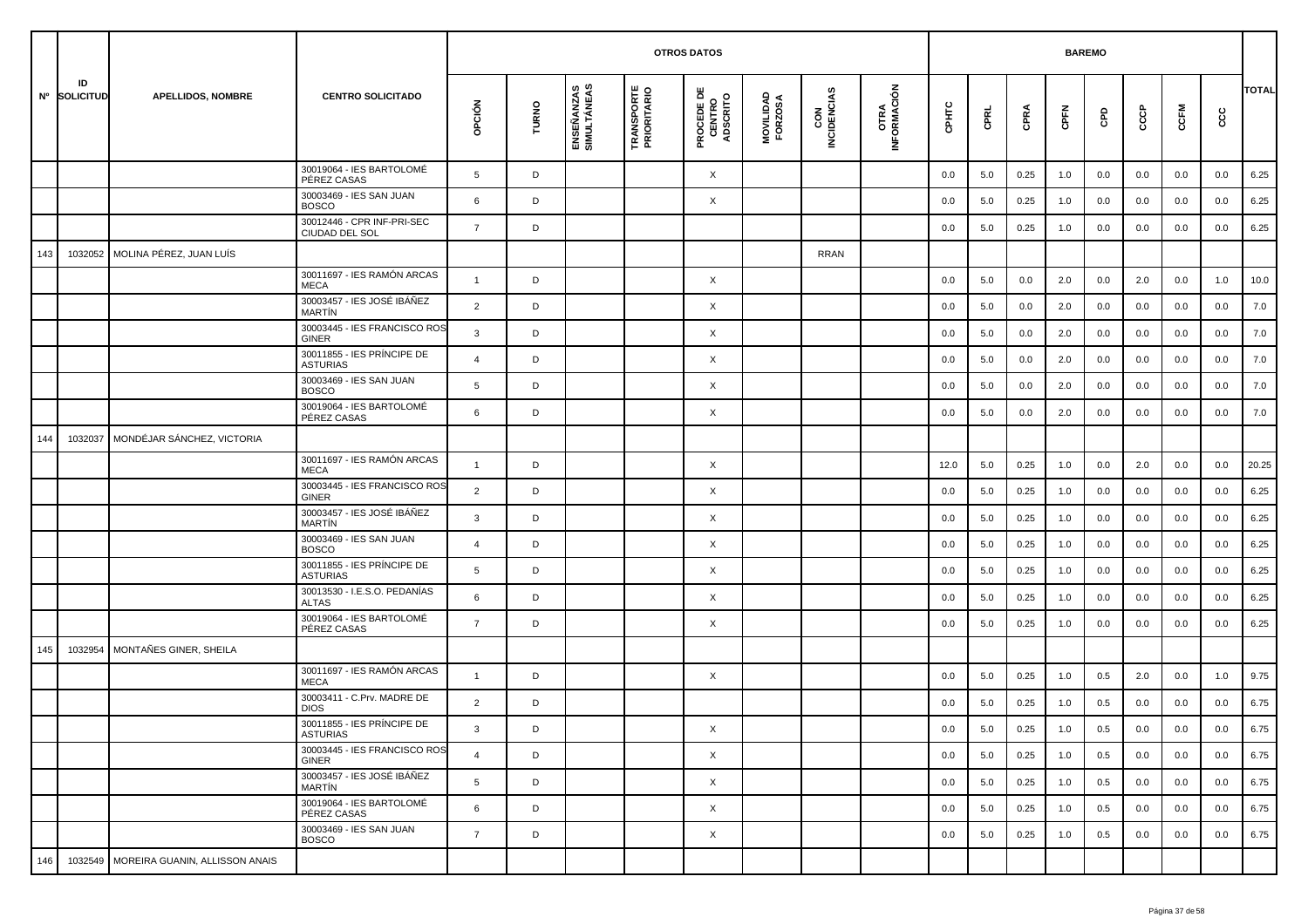|     |                    |                             |                                               |                |       |                           | <b>OTROS DATOS</b>               |                                           |                      |                    |                     |       | <b>BAREMO</b> |      |      |     |     |      |     |              |
|-----|--------------------|-----------------------------|-----------------------------------------------|----------------|-------|---------------------------|----------------------------------|-------------------------------------------|----------------------|--------------------|---------------------|-------|---------------|------|------|-----|-----|------|-----|--------------|
|     | ID<br>Nº SOLICITUD | <b>APELLIDOS, NOMBRE</b>    | <b>CENTRO SOLICITADO</b>                      | opción         | TURNO | ENSEÑANZAS<br>SIMULTÁNEAS | <b>TRANSPORTE</b><br>PRIORITARIO | <b>PROCEDE DE<br/>CENTRO<br/>ADSCRITO</b> | MOVILIDAD<br>FORZOSA | CON<br>INCIDENCIAS | OTRA<br>INFORMACIÓN | CPHTC | CPRL          | CPRA | CPFN | GPD | င်င | CCFM | cc  | <b>TOTAL</b> |
|     |                    |                             | 30011697 - IES RAMÓN ARCAS<br><b>MECA</b>     | $\mathbf{1}$   | D     |                           |                                  | X                                         |                      |                    |                     | 0.0   | 5.0           | 0.25 | 0.0  | 0.0 | 2.0 | 0.0  | 1.0 | 8.25         |
|     |                    |                             | 30003445 - IES FRANCISCO ROS<br><b>GINER</b>  | 2              | D     |                           |                                  | X                                         |                      |                    |                     | 0.0   | 5.0           | 0.25 | 0.0  | 0.0 | 0.0 | 0.0  | 0.0 | 5.25         |
|     |                    |                             | 30011855 - IES PRÍNCIPE DE<br><b>ASTURIAS</b> | 3              | D     |                           |                                  | X                                         |                      |                    |                     | 0.0   | 5.0           | 0.25 | 0.0  | 0.0 | 0.0 | 0.0  | 0.0 | 5.25         |
|     |                    |                             | 30003469 - IES SAN JUAN<br><b>BOSCO</b>       | $\overline{4}$ | D     |                           |                                  | X                                         |                      |                    |                     | 0.0   | 5.0           | 0.25 | 0.0  | 0.0 | 0.0 | 0.0  | 0.0 | 5.25         |
|     |                    |                             | 30003457 - IES JOSÉ IBÁÑEZ<br><b>MARTÍN</b>   | 5              | D     |                           |                                  | X                                         |                      |                    |                     | 0.0   | 5.0           | 0.25 | 0.0  | 0.0 | 0.0 | 0.0  | 0.0 | 5.25         |
|     |                    |                             | 30019064 - IES BARTOLOMÉ<br>PÉREZ CASAS       | 6              | D     |                           |                                  | X                                         |                      |                    |                     | 0.0   | 5.0           | 0.25 | 0.0  | 0.0 | 0.0 | 0.0  | 0.0 | 5.25         |
| 147 | 1032679            | MORENO GARCÍA, CLAUDIA      |                                               |                |       |                           |                                  |                                           |                      | RRAN               |                     |       |               |      |      |     |     |      |     |              |
|     |                    |                             | 30011697 - IES RAMÓN ARCAS<br><b>MECA</b>     | $\mathbf{1}$   | D     |                           |                                  | X                                         |                      |                    |                     | 0.0   | 5.0           | 0.0  | 1.0  | 0.0 | 2.0 | 0.0  | 1.0 | 9.0          |
|     |                    |                             | 30011855 - IES PRÍNCIPE DE<br><b>ASTURIAS</b> | $\overline{2}$ | D     |                           |                                  | X                                         |                      |                    |                     | 0.0   | 5.0           | 0.0  | 1.0  | 0.0 | 0.0 | 0.0  | 0.0 | 6.0          |
|     |                    |                             | 30003445 - IES FRANCISCO ROS<br><b>GINER</b>  | $\mathbf{3}$   | D     |                           |                                  | X                                         |                      |                    |                     | 0.0   | 5.0           | 0.0  | 1.0  | 0.0 | 0.0 | 0.0  | 0.0 | 6.0          |
|     |                    |                             | 30003457 - IES JOSÉ IBÁÑEZ<br>MARTÍN          | $\overline{4}$ | D     |                           |                                  | X                                         |                      |                    |                     | 0.0   | 5.0           | 0.0  | 1.0  | 0.0 | 0.0 | 0.0  | 0.0 | 6.0          |
|     |                    |                             | 30012446 - CPR INF-PRI-SEC<br>CIUDAD DEL SOL  | 5              | D     |                           |                                  |                                           |                      |                    |                     | 0.0   | 0.0           | 0.0  | 1.0  | 0.0 | 0.0 | 0.0  | 0.0 | 1.0          |
|     |                    |                             | 30003469 - IES SAN JUAN<br><b>BOSCO</b>       | 6              | D     |                           |                                  | X                                         |                      |                    |                     | 0.0   | 5.0           | 0.0  | 1.0  | 0.0 | 0.0 | 0.0  | 0.0 | 6.0          |
|     |                    |                             | 30019064 - IES BARTOLOMÉ<br>PÉREZ CASAS       | $\overline{7}$ | D     |                           |                                  | X                                         |                      |                    |                     | 0.0   | 5.0           | 0.0  | 1.0  | 0.0 | 0.0 | 0.0  | 0.0 | 6.0          |
| 148 | 1030936            | MORENO MOYA, PEDRO          |                                               |                |       |                           |                                  |                                           |                      |                    |                     |       |               |      |      |     |     |      |     |              |
|     |                    |                             | 30011697 - IES RAMÓN ARCAS<br><b>MECA</b>     | $\mathbf{1}$   | D     |                           |                                  | X                                         |                      |                    |                     | 0.0   | 5.0           | 0.25 | 0.0  | 0.0 | 2.0 | 0.0  | 0.0 | 7.25         |
|     |                    |                             | 30003445 - IES FRANCISCO ROS<br><b>GINER</b>  | $\overline{2}$ | D     |                           |                                  | X                                         |                      |                    |                     | 0.0   | 5.0           | 0.25 | 0.0  | 0.0 | 0.0 | 0.0  | 0.0 | 5.25         |
|     |                    |                             | 30003457 - IES JOSÉ IBÁÑEZ<br>MARTÍN          | 3              | D     |                           |                                  | X                                         |                      |                    |                     | 0.0   | 5.0           | 0.25 | 0.0  | 0.0 | 0.0 | 0.0  | 0.0 | 5.25         |
|     |                    |                             | 30011855 - IES PRÍNCIPE DE<br><b>ASTURIAS</b> | $\overline{4}$ | D     |                           |                                  | X                                         |                      |                    |                     | 0.0   | 5.0           | 0.25 | 0.0  | 0.0 | 0.0 | 0.0  | 0.0 | 5.25         |
|     |                    |                             | 30003469 - IES SAN JUAN<br><b>BOSCO</b>       | 5              | D     |                           |                                  | X                                         |                      |                    |                     | 0.0   | 5.0           | 0.25 | 0.0  | 0.0 | 0.0 | 0.0  | 0.0 | 5.25         |
|     |                    |                             | 30019064 - IES BARTOLOMÉ<br>PÉREZ CASAS       | 6              | D     |                           |                                  | X                                         |                      |                    |                     | 0.0   | 5.0           | 0.25 | 0.0  | 0.0 | 0.0 | 0.0  | 0.0 | 5.25         |
|     |                    | 1031913 MOUSSAOUI, IBTISSAM |                                               |                |       |                           |                                  |                                           |                      |                    |                     |       |               |      |      |     |     |      |     |              |
|     |                    |                             | 30011697 - IES RAMÓN ARCAS<br>MECA            | $\overline{1}$ | D     |                           |                                  | $\times$                                  |                      |                    |                     | 0.0   | 5.0           | 0.25 | 1.0  | 0.0 | 2.0 | 0.0  | 0.0 | 8.25         |
|     |                    |                             | 30011855 - IES PRÍNCIPE DE<br><b>ASTURIAS</b> | $\overline{2}$ | D     |                           |                                  | X                                         |                      |                    |                     | 0.0   | 5.0           | 0.25 | 1.0  | 0.0 | 0.0 | 0.0  | 0.0 | 6.25         |
|     |                    |                             | 30003445 - IES FRANCISCO ROS<br>GINER         | $\mathbf{3}$   | D     |                           |                                  | X                                         |                      |                    |                     | 0.0   | 5.0           | 0.25 | 1.0  | 0.0 | 0.0 | 0.0  | 0.0 | 6.25         |
|     |                    |                             | 30003457 - IES JOSÉ IBÁÑEZ<br>MARTÍN          | $\overline{4}$ | D     |                           |                                  | X                                         |                      |                    |                     | 0.0   | 5.0           | 0.25 | 1.0  | 0.0 | 0.0 | 0.0  | 0.0 | 6.25         |
|     |                    |                             | 30003469 - IES SAN JUAN<br><b>BOSCO</b>       | 5              | D     |                           |                                  | X                                         |                      |                    |                     | 0.0   | 5.0           | 0.25 | 1.0  | 0.0 | 0.0 | 0.0  | 0.0 | 6.25         |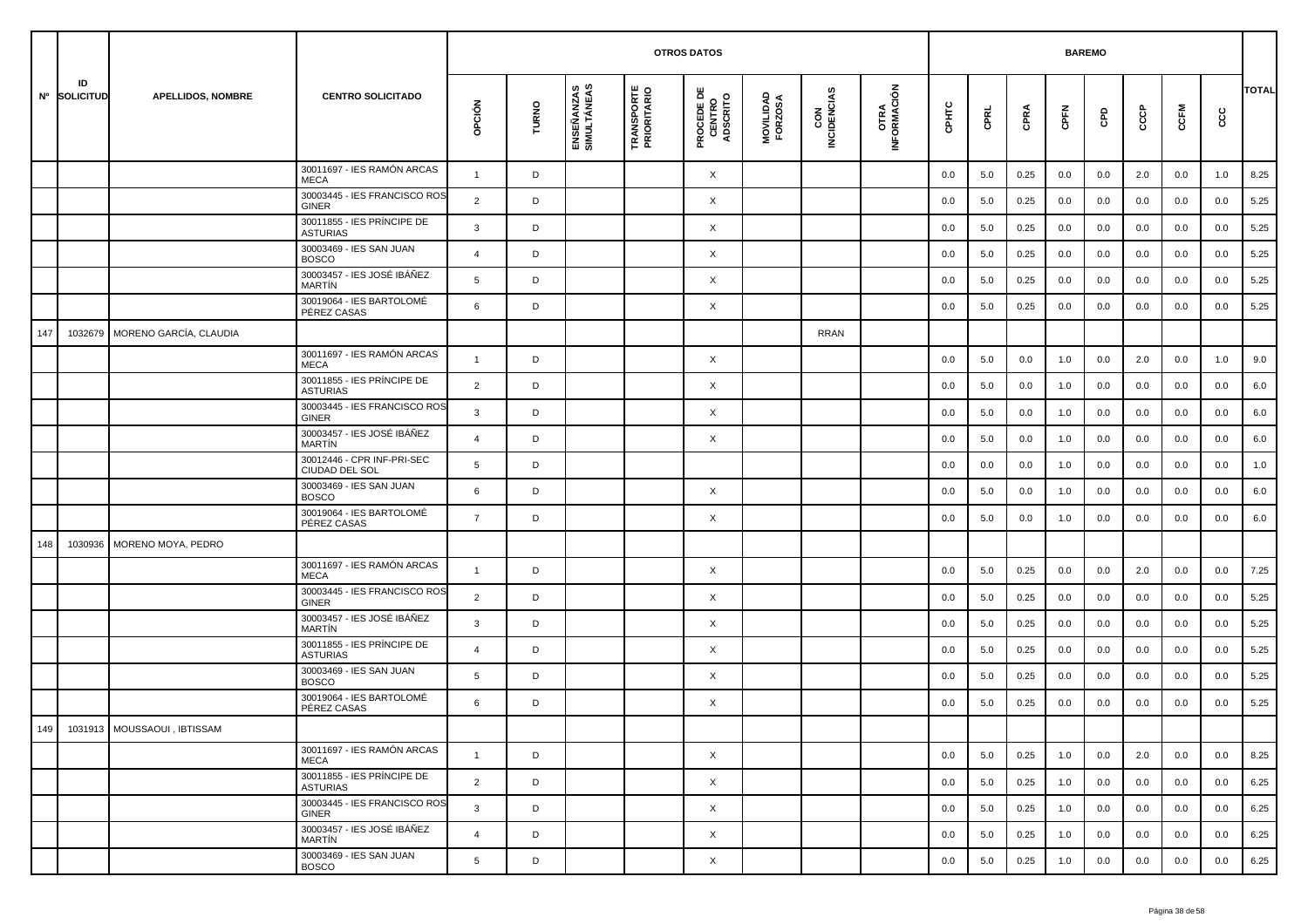|     |                    |                           |                                               |                |       |                           | <b>OTROS DATOS</b>               |                                           |                      |                    |                     |         | <b>BAREMO</b> |      |         |     |     |         |      |              |
|-----|--------------------|---------------------------|-----------------------------------------------|----------------|-------|---------------------------|----------------------------------|-------------------------------------------|----------------------|--------------------|---------------------|---------|---------------|------|---------|-----|-----|---------|------|--------------|
|     | ID<br>Nº SOLICITUD | <b>APELLIDOS, NOMBRE</b>  | <b>CENTRO SOLICITADO</b>                      | OPCIÓN         | TURNO | ENSEÑANZAS<br>SIMULTÁNEAS | <b>TRANSPORTE</b><br>PRIORITARIO | <b>PROCEDE DE<br/>CENTRO<br/>ADSCRITO</b> | MOVILIDAD<br>FORZOSA | CON<br>INCIDENCIAS | OTRA<br>INFORMACIÓN | CPHTC   | CPRL          | CPRA | CPFN    | GPD | င်င | CCFM    | င္ပင | <b>TOTAL</b> |
|     |                    |                           | 30019064 - IES BARTOLOMÉ<br>PÉREZ CASAS       | 6              | D     |                           |                                  | X                                         |                      |                    |                     | 0.0     | 5.0           | 0.25 | 1.0     | 0.0 | 0.0 | 0.0     | 0.0  | 6.25         |
| 150 | 1032233            | MOYA CARVAJAL, MIRIAM     |                                               |                |       |                           |                                  |                                           |                      |                    |                     |         |               |      |         |     |     |         |      |              |
|     |                    |                           | 30011697 - IES RAMÓN ARCAS<br><b>MECA</b>     | $\overline{1}$ | D     |                           |                                  | X                                         |                      |                    |                     | 10.0    | 5.0           | 0.25 | 0.0     | 0.0 | 2.0 | 0.0     | 0.0  | 17.25        |
|     |                    |                           | 30003445 - IES FRANCISCO ROS<br><b>GINER</b>  | 2              | D     |                           |                                  | X                                         |                      |                    |                     | 0.0     | 5.0           | 0.25 | 0.0     | 0.0 | 0.0 | 0.0     | 0.0  | 5.25         |
|     |                    |                           | 30011855 - IES PRÍNCIPE DE<br><b>ASTURIAS</b> | 3              | D     |                           |                                  | X                                         |                      |                    |                     | 0.0     | 5.0           | 0.25 | 0.0     | 0.0 | 0.0 | 0.0     | 0.0  | 5.25         |
|     |                    |                           | 30003457 - IES JOSÉ IBÁÑEZ<br><b>MARTIN</b>   | $\overline{4}$ | D     |                           |                                  | X                                         |                      |                    |                     | 0.0     | 5.0           | 0.25 | 0.0     | 0.0 | 0.0 | 0.0     | 0.0  | 5.25         |
|     |                    |                           | 30003469 - IES SAN JUAN<br><b>BOSCO</b>       | 5              | D     |                           |                                  | X                                         |                      |                    |                     | 0.0     | 5.0           | 0.25 | 0.0     | 0.0 | 0.0 | 0.0     | 0.0  | 5.25         |
|     |                    |                           | 30019064 - IES BARTOLOMÉ<br>PÉREZ CASAS       | 6              | D     |                           |                                  | X                                         |                      |                    |                     | 0.0     | 5.0           | 0.25 | 0.0     | 0.0 | 0.0 | 0.0     | 0.0  | 5.25         |
| 151 | 1031640            | MOYA PÉREZ. EMIGDIO DE    |                                               |                |       | М                         |                                  |                                           |                      |                    |                     |         |               |      |         |     |     |         |      |              |
|     |                    |                           | 30011697 - IES RAMÓN ARCAS<br><b>MECA</b>     | $\overline{1}$ | D     |                           |                                  |                                           |                      |                    |                     | 0.0     | 5.0           | 0.25 | 0.0     | 0.0 | 2.0 | 0.0     | 1.0  | 8.25         |
| 152 | 1030573            | MULA GÓMEZ, DARIO         |                                               |                |       |                           |                                  |                                           |                      |                    |                     |         |               |      |         |     |     |         |      |              |
|     |                    |                           | 30011697 - IES RAMÓN ARCAS<br><b>MECA</b>     | $\overline{1}$ | D     |                           |                                  | X                                         |                      |                    |                     | 0.0     | 5.0           | 0.25 | 0.0     | 0.0 | 2.0 | 0.0     | 1.0  | 8.25         |
|     |                    |                           | 30003445 - IES FRANCISCO ROS<br>GINER         | $\overline{2}$ | D     |                           |                                  | X                                         |                      |                    |                     | 0.0     | 5.0           | 0.25 | 0.0     | 0.0 | 0.0 | 0.0     | 0.0  | 5.25         |
|     |                    |                           | 30003457 - IES JOSÉ IBÁÑEZ<br>MARTÍN          | 3              | D     |                           |                                  | X                                         |                      |                    |                     | 0.0     | 5.0           | 0.25 | 0.0     | 0.0 | 0.0 | 0.0     | 0.0  | 5.25         |
|     |                    |                           | 30003469 - IES SAN JUAN<br><b>BOSCO</b>       | $\overline{4}$ | D     |                           |                                  | X                                         |                      |                    |                     | 0.0     | 5.0           | 0.25 | 0.0     | 0.0 | 0.0 | 0.0     | 0.0  | 5.25         |
|     |                    |                           | 30011855 - IES PRÍNCIPE DE<br><b>ASTURIAS</b> | 5              | D     |                           |                                  | X                                         |                      |                    |                     | 0.0     | 5.0           | 0.25 | 0.0     | 0.0 | 0.0 | 0.0     | 0.0  | 5.25         |
|     |                    |                           | 30012446 - CPR INF-PRI-SEC<br>CIUDAD DEL SOL  | 6              | D     |                           |                                  |                                           |                      |                    |                     | 0.0     | 5.0           | 0.25 | 0.0     | 0.0 | 0.0 | 0.0     | 0.0  | 5.25         |
|     |                    |                           | 30019064 - IES BARTOLOMÉ<br>PÉREZ CASAS       | $\overline{7}$ | D     |                           |                                  | X                                         |                      |                    |                     | 0.0     | 5.0           | 0.25 | 0.0     | 0.0 | 0.0 | 0.0     | 0.0  | 5.25         |
| 153 | 1030844            | MULERO PLAZAS, ROCÍO      |                                               |                |       |                           |                                  |                                           |                      |                    |                     |         |               |      |         |     |     |         |      |              |
|     |                    |                           | 30011697 - IES RAMÓN ARCAS<br><b>MECA</b>     | $\overline{1}$ | D     |                           |                                  | X                                         |                      |                    |                     | 10.0    | 5.0           | 0.25 | 1.0     | 0.0 | 2.0 | 2.0     | 0.0  | 20.25        |
|     |                    |                           | 30003445 - IES FRANCISCO ROS<br>GINER         | $\overline{2}$ | D     |                           |                                  | X                                         |                      |                    |                     | 0.0     | 5.0           | 0.25 | 1.0     | 0.0 | 0.0 | 2.0     | 0.0  | 8.25         |
|     |                    |                           | 30003457 - IES JOSÉ IBÁÑEZ<br>MARTÍN          | -3             |       |                           |                                  | X                                         |                      |                    |                     | $0.0\,$ | $5.0\,$       | 0.25 | $1.0\,$ | 0.0 | 0.0 | $2.0\,$ | 0.0  | 8.25         |
|     |                    |                           | 30003469 - IES SAN JUAN<br><b>BOSCO</b>       | $\overline{4}$ | D     |                           |                                  | $\times$                                  |                      |                    |                     | 0.0     | 5.0           | 0.25 | 1.0     | 0.0 | 0.0 | 2.0     | 0.0  | 8.25         |
|     |                    |                           | 30011855 - IES PRÍNCIPE DE<br><b>ASTURIAS</b> | 5              | D     |                           |                                  | $\times$                                  |                      |                    |                     | 0.0     | 5.0           | 0.25 | 1.0     | 0.0 | 0.0 | 2.0     | 0.0  | 8.25         |
|     |                    |                           | 30019064 - IES BARTOLOMÉ<br>PÉREZ CASAS       | 6              | D     |                           |                                  | X                                         |                      |                    |                     | 0.0     | 5.0           | 0.25 | 1.0     | 0.0 | 0.0 | 2.0     | 0.0  | 8.25         |
| 154 |                    | 1031648 MUÑOZ GARCÍA, ANA |                                               |                |       |                           |                                  |                                           |                      |                    |                     |         |               |      |         |     |     |         |      |              |
|     |                    |                           | 30011697 - IES RAMÓN ARCAS<br>MECA            | $\mathbf{1}$   | D     |                           |                                  | X                                         |                      |                    |                     | 0.0     | 5.0           | 0.25 | 0.0     | 0.0 | 2.0 | 0.0     | 1.0  | 8.25         |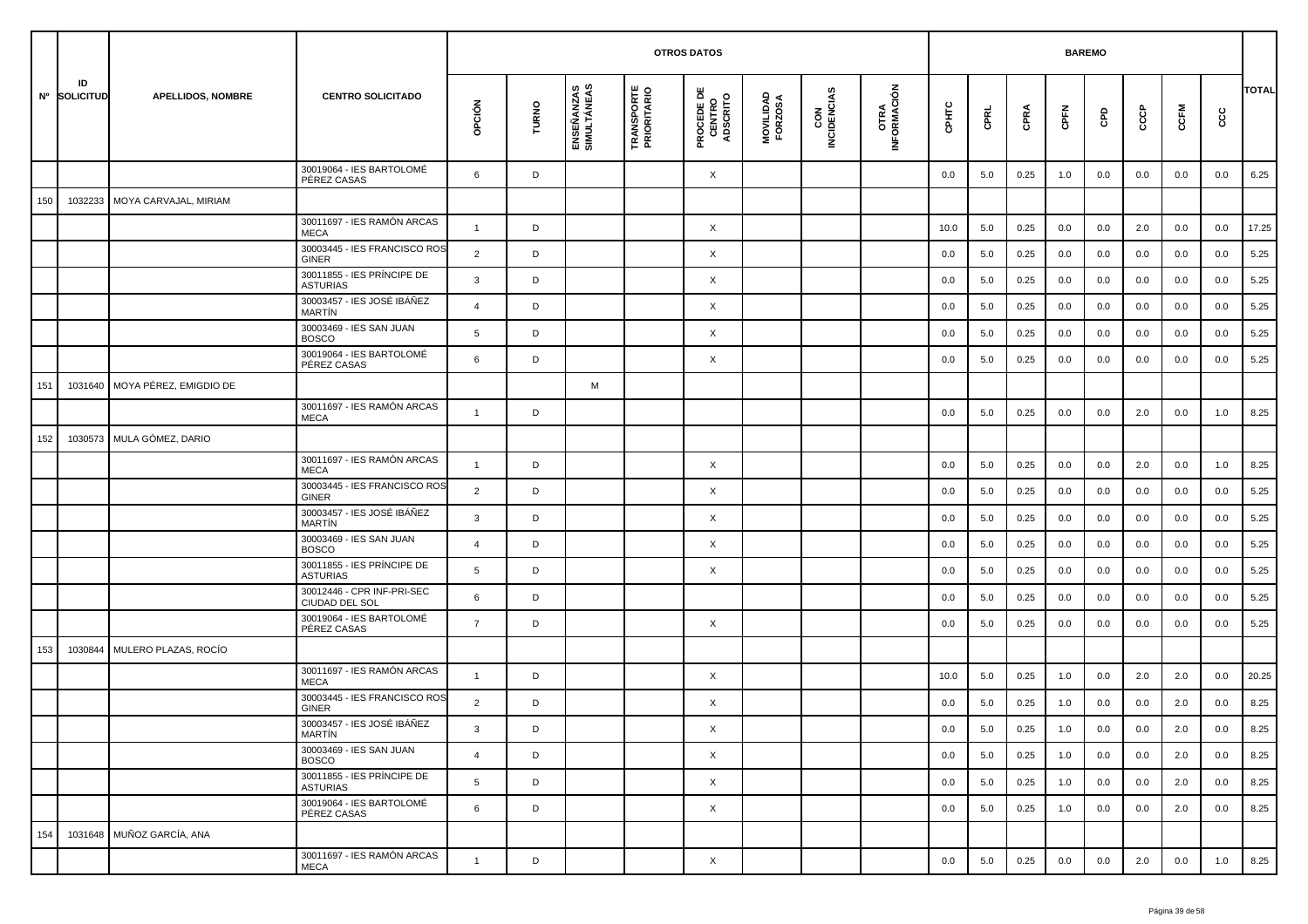|     |                    |                                     |                                               |                |       |                           | <b>OTROS DATOS</b>               |                                           |                      |                    |                     |         | <b>BAREMO</b> |      |      |     |         |      |         |              |
|-----|--------------------|-------------------------------------|-----------------------------------------------|----------------|-------|---------------------------|----------------------------------|-------------------------------------------|----------------------|--------------------|---------------------|---------|---------------|------|------|-----|---------|------|---------|--------------|
|     | ID<br>Nº SOLICITUD | <b>APELLIDOS, NOMBRE</b>            | <b>CENTRO SOLICITADO</b>                      | opción         | TURNO | ENSEÑANZAS<br>SIMULTÁNEAS | <b>TRANSPORTE</b><br>PRIORITARIO | <b>PROCEDE DE<br/>CENTRO<br/>ADSCRITO</b> | MOVILIDAD<br>FORZOSA | CON<br>INCIDENCIAS | OTRA<br>INFORMACIÓN | CPHTC   | CPRL          | CPRA | CPFN | GPD | င်င     | CCFM | cc      | <b>TOTAL</b> |
|     |                    |                                     | 30003445 - IES FRANCISCO ROS<br>GINER         | $\overline{2}$ | D     |                           |                                  | X                                         |                      |                    |                     | 0.0     | 5.0           | 0.25 | 0.0  | 0.0 | 0.0     | 0.0  | 0.0     | 5.25         |
|     |                    |                                     | 30003457 - IES JOSÉ IBÁÑEZ<br><b>MARTIN</b>   | 3              | D     |                           |                                  | X                                         |                      |                    |                     | 0.0     | 5.0           | 0.25 | 0.0  | 0.0 | 0.0     | 0.0  | 0.0     | 5.25         |
|     |                    |                                     | 30003469 - IES SAN JUAN<br><b>BOSCO</b>       | 4              | D     |                           |                                  | X                                         |                      |                    |                     | 0.0     | 5.0           | 0.25 | 0.0  | 0.0 | 0.0     | 0.0  | 0.0     | 5.25         |
|     |                    |                                     | 30011855 - IES PRÍNCIPE DE<br><b>ASTURIAS</b> | 5              | D     |                           |                                  | X                                         |                      |                    |                     | 0.0     | 5.0           | 0.25 | 0.0  | 0.0 | 0.0     | 0.0  | 0.0     | 5.25         |
|     |                    |                                     | 30019064 - IES BARTOLOMÉ<br>PÉREZ CASAS       | 6              | D     |                           |                                  | X                                         |                      |                    |                     | 0.0     | 5.0           | 0.25 | 0.0  | 0.0 | 0.0     | 0.0  | 0.0     | 5.25         |
| 155 | 1029940            | MUÑOZ GUILLÉN, LOLA                 |                                               |                |       | M                         |                                  |                                           |                      | <b>RRAN</b>        |                     |         |               |      |      |     |         |      |         |              |
|     |                    |                                     | 30011697 - IES RAMÓN ARCAS<br><b>MECA</b>     | $\mathbf{1}$   | D     |                           |                                  | X                                         |                      |                    |                     | 10.0    | 5.0           | 0.0  | 0.0  | 0.0 | 2.0     | 0.0  | 0.0     | 17.0         |
|     |                    |                                     | 30003457 - IES JOSÉ IBÁÑEZ<br><b>MARTIN</b>   | $\overline{2}$ | D     |                           |                                  | X                                         |                      |                    |                     | 0.0     | 5.0           | 0.0  | 0.0  | 0.0 | 0.0     | 0.0  | 0.0     | 5.0          |
|     |                    |                                     | 30013529 - I.E.S.O. SIERRA<br>ALMENARA        | 3              | D     |                           |                                  |                                           |                      |                    |                     | 0.0     | 5.0           | 0.0  | 0.0  | 0.0 | 0.0     | 0.0  | 0.0     | 5.0          |
|     |                    |                                     | 30003445 - IES FRANCISCO ROS<br><b>GINER</b>  | $\overline{4}$ | D     |                           |                                  | X                                         |                      |                    |                     | 0.0     | 5.0           | 0.0  | 0.0  | 0.0 | 0.0     | 0.0  | 0.0     | 5.0          |
|     |                    |                                     | 30003469 - IES SAN JUAN<br><b>BOSCO</b>       | 5              | D     |                           |                                  | X                                         |                      |                    |                     | 0.0     | 5.0           | 0.0  | 0.0  | 0.0 | 0.0     | 0.0  | 0.0     | 5.0          |
|     |                    |                                     | 30011855 - IES PRÍNCIPE DE<br><b>ASTURIAS</b> | 6              | D     |                           |                                  | X                                         |                      |                    |                     | 0.0     | 5.0           | 0.0  | 0.0  | 0.0 | 0.0     | 0.0  | 0.0     | 5.0          |
|     |                    |                                     | 30019064 - IES BARTOLOMÉ<br>PÉREZ CASAS       | $\overline{7}$ | D     |                           |                                  | X                                         |                      |                    |                     | 0.0     | 5.0           | 0.0  | 0.0  | 0.0 | 0.0     | 0.0  | 0.0     | 5.0          |
| 156 | 1028473            | NAJIMI ZOUHAIR, DOHA                |                                               |                |       |                           |                                  |                                           |                      |                    |                     |         |               |      |      |     |         |      |         |              |
|     |                    |                                     | 30011697 - IES RAMÓN ARCAS<br><b>MECA</b>     | $\overline{1}$ | D     |                           |                                  | X                                         |                      |                    |                     | 0.0     | 5.0           | 0.25 | 1.0  | 0.0 | 2.0     | 0.0  | 1.0     | 9.25         |
|     |                    |                                     | 30003469 - IES SAN JUAN<br><b>BOSCO</b>       | 2              | D     |                           |                                  | X                                         |                      |                    |                     | 0.0     | 5.0           | 0.25 | 1.0  | 0.0 | 0.0     | 0.0  | 0.0     | 6.25         |
|     |                    |                                     | 30003457 - IES JOSÉ IBÁÑEZ<br>MARTÍN          | 3              | D     |                           |                                  | X                                         |                      |                    |                     | 0.0     | 5.0           | 0.25 | 1.0  | 0.0 | 0.0     | 0.0  | 0.0     | 6.25         |
|     |                    |                                     | 30003445 - IES FRANCISCO ROS<br>GINER         | $\overline{4}$ | D     |                           |                                  | X                                         |                      |                    |                     | 0.0     | 5.0           | 0.25 | 1.0  | 0.0 | 0.0     | 0.0  | 0.0     | 6.25         |
|     |                    |                                     | 30011855 - IES PRÍNCIPE DE<br><b>ASTURIAS</b> | 5              | D     |                           |                                  | X                                         |                      |                    |                     | 0.0     | 5.0           | 0.25 | 1.0  | 0.0 | 0.0     | 0.0  | 0.0     | 6.25         |
|     |                    |                                     | 30019064 - IES BARTOLOMÉ<br>PÉREZ CASAS       | 6              | D     |                           |                                  | X                                         |                      |                    |                     | 0.0     | 5.0           | 0.25 | 1.0  | 0.0 | 0.0     | 0.0  | 0.0     | 6.25         |
| 157 | 1025279            | NAVARRO HERNANDEZ, MARIA DEL<br>MAR |                                               |                |       |                           |                                  |                                           |                      | <b>RRAN</b>        |                     |         |               |      |      |     |         |      |         |              |
|     |                    |                                     | 30011697 - IES RAMÓN ARCAS<br>MECA            |                | D     |                           |                                  | X                                         |                      |                    |                     | $0.0\,$ | $5.0\,$       | 0.0  | 0.0  | 0.5 | $2.0\,$ | 0.0  | $1.0\,$ | $8.5\,$      |
|     |                    |                                     | 30003445 - IES FRANCISCO ROS<br>GINER         | $\overline{2}$ | D     |                           |                                  | $\times$                                  |                      |                    |                     | 0.0     | 5.0           | 0.0  | 0.0  | 0.5 | 0.0     | 0.0  | 0.0     | 5.5          |
|     |                    |                                     | 30003457 - IES JOSÉ IBÁÑEZ<br>MARTÍN          | $\mathbf{3}$   | D     |                           |                                  | $\times$                                  |                      |                    |                     | 0.0     | 5.0           | 0.0  | 0.0  | 0.5 | 0.0     | 0.0  | 0.0     | 5.5          |
|     |                    |                                     | 30003469 - IES SAN JUAN<br><b>BOSCO</b>       | $\overline{4}$ | D     |                           |                                  | X                                         |                      |                    |                     | 0.0     | 5.0           | 0.0  | 0.0  | 0.5 | 0.0     | 0.0  | 0.0     | 5.5          |
|     |                    |                                     | 30011855 - IES PRÍNCIPE DE<br><b>ASTURIAS</b> | 5              | D     |                           |                                  | X                                         |                      |                    |                     | 0.0     | 5.0           | 0.0  | 0.0  | 0.5 | 0.0     | 0.0  | 0.0     | 5.5          |
|     |                    |                                     | 30019064 - IES BARTOLOMÉ<br>PÉREZ CASAS       | 6              | D     |                           |                                  | X                                         |                      |                    |                     | 0.0     | 5.0           | 0.0  | 0.0  | 0.5 | 0.0     | 0.0  | 0.0     | 5.5          |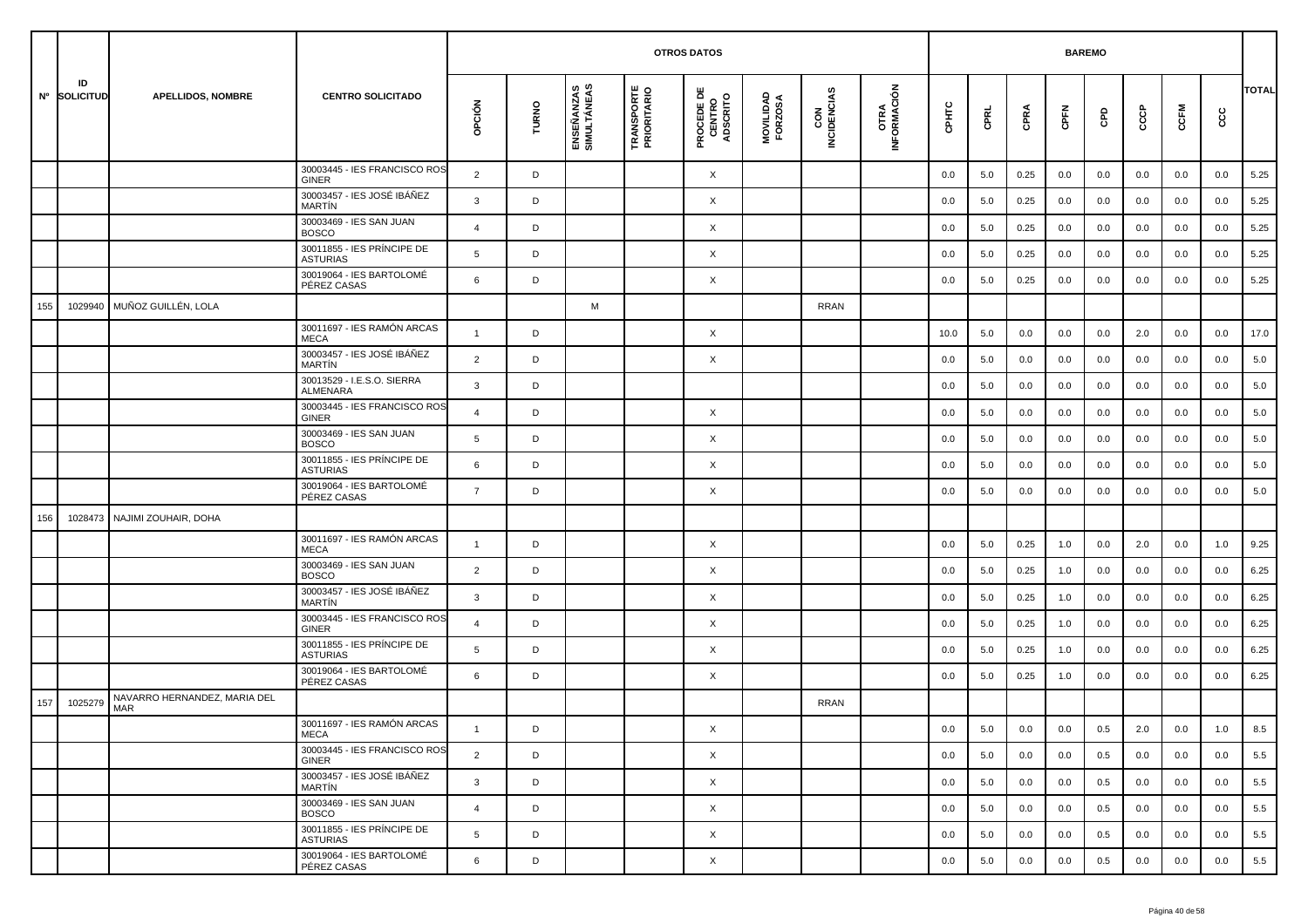|     |                    |                               |                                               |                |       |                           |                                  | <b>OTROS DATOS</b>                        |                      |                    |                     |       |      |      | <b>BAREMO</b> |     |     |      |     |              |
|-----|--------------------|-------------------------------|-----------------------------------------------|----------------|-------|---------------------------|----------------------------------|-------------------------------------------|----------------------|--------------------|---------------------|-------|------|------|---------------|-----|-----|------|-----|--------------|
|     | ID<br>Nº SOLICITUD | <b>APELLIDOS, NOMBRE</b>      | <b>CENTRO SOLICITADO</b>                      | opción         | TURNO | ENSEÑANZAS<br>SIMULTÁNEAS | <b>TRANSPORTE</b><br>PRIORITARIO | <b>PROCEDE DE<br/>CENTRO<br/>ADSCRITO</b> | MOVILIDAD<br>FORZOSA | CON<br>INCIDENCIAS | OTRA<br>INFORMACIÓN | CPHTC | CPRL | CPRA | CPFN          | GPD | င်င | CCFM | င်င | <b>TOTAL</b> |
| 158 | 1025212            | NAVARRO RAEL, MIGUEL ANGEL    |                                               |                |       |                           |                                  |                                           |                      |                    |                     |       |      |      |               |     |     |      |     |              |
|     |                    |                               | 30011697 - IES RAMÓN ARCAS<br><b>MECA</b>     | $\overline{1}$ | D     |                           |                                  | X                                         |                      |                    |                     | 10.0  | 5.0  | 0.25 | 0.0           | 0.0 | 2.0 | 0.0  | 0.0 | 17.25        |
|     |                    |                               | 30011855 - IES PRÍNCIPE DE<br><b>ASTURIAS</b> | 2              | D     |                           |                                  | X                                         |                      |                    |                     | 0.0   | 5.0  | 0.25 | 0.0           | 0.0 | 0.0 | 0.0  | 0.0 | 5.25         |
|     |                    |                               | 30003445 - IES FRANCISCO ROS<br><b>GINER</b>  | 3              | D     |                           |                                  | X                                         |                      |                    |                     | 0.0   | 5.0  | 0.25 | 0.0           | 0.0 | 0.0 | 0.0  | 0.0 | 5.25         |
|     |                    |                               | 30003457 - IES JOSÉ IBÁÑEZ<br><b>MARTIN</b>   | $\overline{4}$ | D     |                           |                                  | X                                         |                      |                    |                     | 0.0   | 5.0  | 0.25 | 0.0           | 0.0 | 0.0 | 0.0  | 0.0 | 5.25         |
|     |                    |                               | 30003469 - IES SAN JUAN<br><b>BOSCO</b>       | 5              | D     |                           |                                  | $\times$                                  |                      |                    |                     | 0.0   | 5.0  | 0.25 | 0.0           | 0.0 | 0.0 | 0.0  | 0.0 | 5.25         |
|     |                    |                               | 30019064 - IES BARTOLOMÉ<br>PÉREZ CASAS       | 6              | D     |                           |                                  | X                                         |                      |                    |                     | 0.0   | 5.0  | 0.25 | 0.0           | 0.0 | 0.0 | 0.0  | 0.0 | 5.25         |
| 159 | 1032836            | OMARI, OUALID                 |                                               |                |       |                           |                                  |                                           |                      | RRLSD,RFN<br>N     |                     |       |      |      |               |     |     |      |     |              |
|     |                    |                               | 30011697 - IES RAMÓN ARCAS<br>MECA            | $\overline{1}$ | D     |                           |                                  | X                                         |                      |                    |                     | 0.0   | 0.0  | 0.25 | 0.0           | 0.0 | 2.0 | 0.0  | 0.0 | 2.25         |
|     |                    |                               | 30011855 - IES PRÍNCIPE DE<br><b>ASTURIAS</b> | $\overline{2}$ | D     |                           |                                  | X                                         |                      |                    |                     | 0.0   | 0.0  | 0.25 | 0.0           | 0.0 | 0.0 | 0.0  | 0.0 | 0.25         |
|     |                    |                               | 30019064 - IES BARTOLOMÉ<br>PÉREZ CASAS       | 3              | D     |                           |                                  | X                                         |                      |                    |                     | 0.0   | 0.0  | 0.25 | 0.0           | 0.0 | 0.0 | 0.0  | 0.0 | 0.25         |
|     |                    |                               | 30003457 - IES JOSÉ IBÁÑEZ<br>MARTÍN          | 4              | D     |                           |                                  | X                                         |                      |                    |                     | 0.0   | 0.0  | 0.25 | 0.0           | 0.0 | 0.0 | 0.0  | 0.0 | 0.25         |
|     |                    |                               | 30003445 - IES FRANCISCO ROS<br>GINER         | 5              | D     |                           |                                  | X                                         |                      |                    |                     | 0.0   | 0.0  | 0.25 | 0.0           | 0.0 | 0.0 | 0.0  | 0.0 | 0.25         |
|     |                    |                               | 30003469 - IES SAN JUAN<br><b>BOSCO</b>       | 6              | D     |                           |                                  | X                                         |                      |                    |                     | 0.0   | 0.0  | 0.25 | 0.0           | 0.0 | 0.0 | 0.0  | 0.0 | 0.25         |
| 160 | 103261             | ORDOÑEZ OCAMPO, JORDYN JAVIER |                                               |                |       |                           |                                  |                                           |                      |                    |                     |       |      |      |               |     |     |      |     |              |
|     |                    |                               | 30011697 - IES RAMÓN ARCAS<br>MECA            | $\overline{1}$ | D     |                           |                                  | X                                         |                      |                    |                     | 10.0  | 5.0  | 0.25 | 0.0           | 0.0 | 2.0 | 0.0  | 0.0 | 17.25        |
|     |                    |                               | 30003457 - IES JOSÉ IBÁÑEZ<br><b>MARTIN</b>   | $\overline{2}$ | D     |                           |                                  | X                                         |                      |                    |                     | 0.0   | 5.0  | 0.25 | 0.0           | 0.0 | 0.0 | 0.0  | 0.0 | 5.25         |
|     |                    |                               | 30003469 - IES SAN JUAN<br><b>BOSCO</b>       | $\mathbf{3}$   | D     |                           |                                  | X                                         |                      |                    |                     | 0.0   | 5.0  | 0.25 | 0.0           | 0.0 | 0.0 | 0.0  | 0.0 | 5.25         |
|     |                    |                               | 30003445 - IES FRANCISCO ROS<br>GINER         | $\overline{4}$ | D     |                           |                                  | X                                         |                      |                    |                     | 0.0   | 5.0  | 0.25 | 0.0           | 0.0 | 0.0 | 0.0  | 0.0 | 5.25         |
|     |                    |                               | 30011855 - IES PRÍNCIPE DE<br><b>ASTURIAS</b> | 5              | D     |                           |                                  | X                                         |                      |                    |                     | 0.0   | 5.0  | 0.25 | 0.0           | 0.0 | 0.0 | 0.0  | 0.0 | 5.25         |
|     |                    |                               | 30019064 - IES BARTOLOMÉ<br>PÉREZ CASAS       | 6              | D     |                           |                                  | X                                         |                      |                    |                     | 0.0   | 5.0  | 0.25 | 0.0           | 0.0 | 0.0 | 0.0  | 0.0 | 5.25         |
|     |                    | 161  1032910  OUATTAK, ELÍAS  |                                               |                |       |                           |                                  |                                           |                      |                    |                     |       |      |      |               |     |     |      |     |              |
|     |                    |                               | 30011697 - IES RAMÓN ARCAS<br>MECA            | $\mathbf{1}$   | D     |                           |                                  | $\times$                                  |                      |                    |                     | 0.0   | 5.0  | 0.25 | 1.0           | 0.0 | 2.0 | 0.0  | 0.0 | 8.25         |
|     |                    |                               | 30019064 - IES BARTOLOMÉ<br>PÉREZ CASAS       | $\overline{2}$ | D     |                           |                                  | $\times$                                  |                      |                    |                     | 0.0   | 5.0  | 0.25 | 1.0           | 0.0 | 0.0 | 0.0  | 0.0 | 6.25         |
|     |                    |                               | 30011855 - IES PRÍNCIPE DE<br><b>ASTURIAS</b> | 3              | D     |                           |                                  | X                                         |                      |                    |                     | 0.0   | 5.0  | 0.25 | 1.0           | 0.0 | 0.0 | 0.0  | 0.0 | 6.25         |
|     |                    |                               | 30003445 - IES FRANCISCO ROS<br>GINER         | $\overline{4}$ | D     |                           |                                  | X                                         |                      |                    |                     | 0.0   | 5.0  | 0.25 | 1.0           | 0.0 | 0.0 | 0.0  | 0.0 | 6.25         |
|     |                    |                               | 30003457 - IES JOSÉ IBÁÑEZ<br>MARTÍN          | 5              | D     |                           |                                  | $\times$                                  |                      |                    |                     | 0.0   | 5.0  | 0.25 | 1.0           | 0.0 | 0.0 | 0.0  | 0.0 | 6.25         |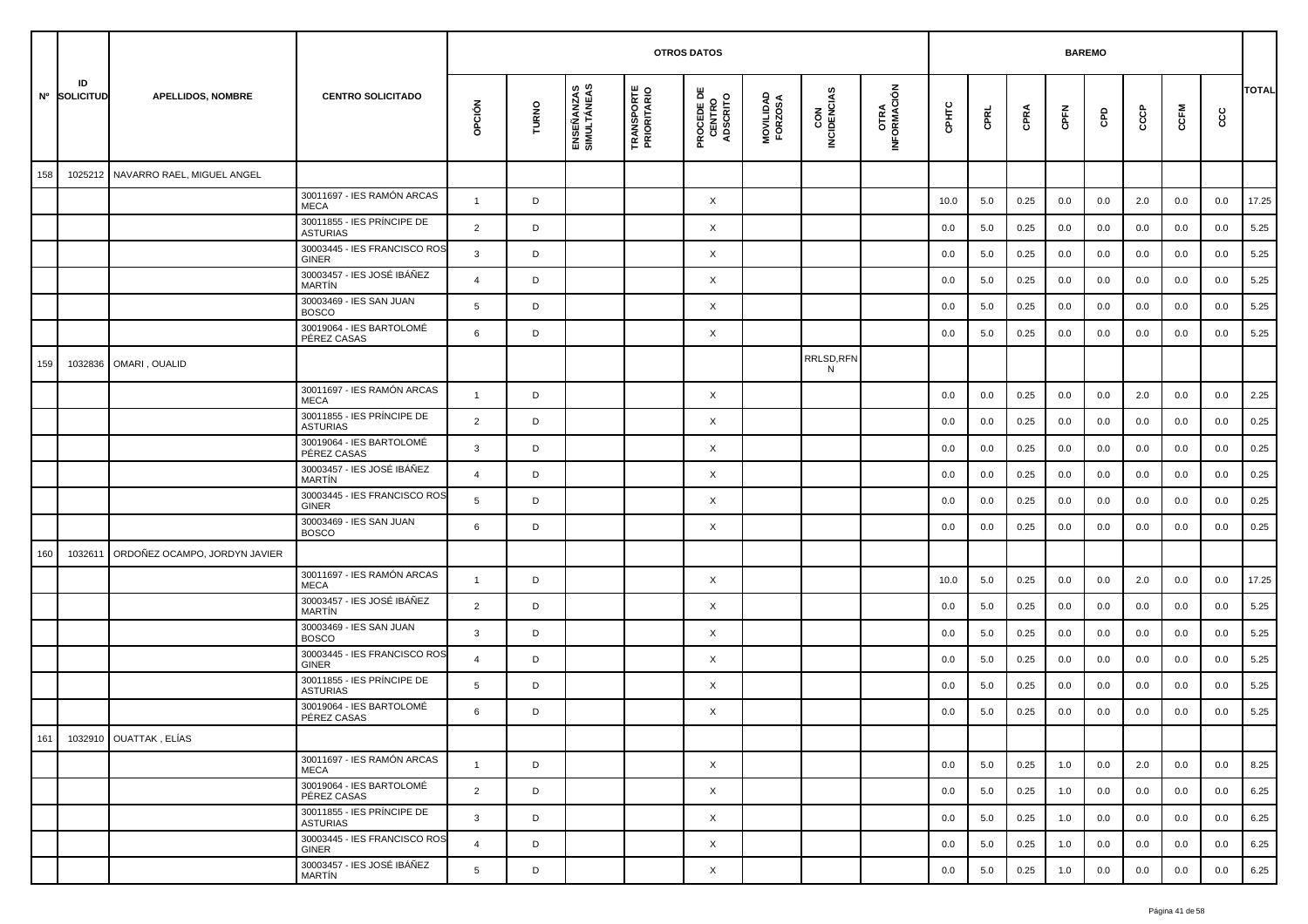|     |                    |                                 |                                               |                |       |                           | <b>OTROS DATOS</b>               |                                           |                      |                    |                     |         | <b>BAREMO</b> |      |         |     |     |         |         |              |
|-----|--------------------|---------------------------------|-----------------------------------------------|----------------|-------|---------------------------|----------------------------------|-------------------------------------------|----------------------|--------------------|---------------------|---------|---------------|------|---------|-----|-----|---------|---------|--------------|
|     | ID<br>Nº SOLICITUD | <b>APELLIDOS, NOMBRE</b>        | <b>CENTRO SOLICITADO</b>                      | OPCIÓN         | TURNO | ENSEÑANZAS<br>SIMULTÁNEAS | <b>TRANSPORTE</b><br>PRIORITARIO | <b>PROCEDE DE<br/>CENTRO<br/>ADSCRITO</b> | MOVILIDAD<br>FORZOSA | CON<br>INCIDENCIAS | OTRA<br>INFORMACIÓN | CPHTC   | CPRL          | CPRA | CPFN    | GPD | င်င | CCFM    | င္ပင    | <b>TOTAL</b> |
|     |                    |                                 | 30003469 - IES SAN JUAN<br><b>BOSCO</b>       | 6              | D     |                           |                                  | X                                         |                      |                    |                     | 0.0     | 5.0           | 0.25 | 1.0     | 0.0 | 0.0 | 0.0     | 0.0     | 6.25         |
| 162 | 1032203            | PALOMARES MARTÍNEZ, SOLEDAD     |                                               |                |       | М                         |                                  |                                           |                      |                    |                     |         |               |      |         |     |     |         |         |              |
|     |                    |                                 | 30011697 - IES RAMÓN ARCAS<br><b>MECA</b>     | $\mathbf{1}$   | D     |                           |                                  | X                                         |                      |                    |                     | 0.0     | 5.0           | 0.25 | 1.0     | 0.0 | 2.0 | 0.0     | 0.0     | 8.25         |
|     |                    |                                 | 30003445 - IES FRANCISCO ROS<br><b>GINER</b>  | 2              | D     |                           |                                  | X                                         |                      |                    |                     | 0.0     | 5.0           | 0.25 | 1.0     | 0.0 | 0.0 | 0.0     | 0.0     | 6.25         |
|     |                    |                                 | 30003457 - IES JOSÉ IBÁÑEZ<br><b>MARTIN</b>   | 3              | D     |                           |                                  | X                                         |                      |                    |                     | 0.0     | 5.0           | 0.25 | 1.0     | 0.0 | 0.0 | 0.0     | 0.0     | 6.25         |
|     |                    |                                 | 30003469 - IES SAN JUAN<br><b>BOSCO</b>       | $\overline{4}$ | D     |                           |                                  | X                                         |                      |                    |                     | 0.0     | 5.0           | 0.25 | 1.0     | 0.0 | 0.0 | 0.0     | 0.0     | 6.25         |
|     |                    |                                 | 30011855 - IES PRÍNCIPE DE<br><b>ASTURIAS</b> | 5              | D     |                           |                                  | X                                         |                      |                    |                     | 0.0     | 5.0           | 0.25 | 1.0     | 0.0 | 0.0 | 0.0     | 0.0     | 6.25         |
|     |                    |                                 | 30019064 - IES BARTOLOMÉ<br>PÉREZ CASAS       | 6              | D     |                           |                                  | X                                         |                      |                    |                     | 0.0     | 5.0           | 0.25 | 1.0     | 0.0 | 0.0 | 0.0     | 0.0     | 6.25         |
| 163 | 1031163            | PARRA CARMONA, MARIO            |                                               |                |       |                           |                                  |                                           |                      |                    |                     |         |               |      |         |     |     |         |         |              |
|     |                    |                                 | 30011697 - IES RAMÓN ARCAS<br><b>MECA</b>     | $\overline{1}$ | D     |                           |                                  | X                                         |                      |                    |                     | 10.0    | 5.0           | 0.25 | 1.0     | 1.0 | 2.0 | 0.0     | 0.0     | 19.25        |
|     |                    |                                 | 30003457 - IES JOSÉ IBÁÑEZ<br><b>MARTIN</b>   | $\overline{2}$ | D     |                           |                                  | X                                         |                      |                    |                     | 0.0     | 5.0           | 0.25 | 1.0     | 1.0 | 0.0 | 0.0     | 0.0     | 7.25         |
|     |                    |                                 | 30003445 - IES FRANCISCO ROS<br><b>GINER</b>  | 3              | D     |                           |                                  | X                                         |                      |                    |                     | 0.0     | 5.0           | 0.25 | 1.0     | 1.0 | 0.0 | 0.0     | 0.0     | 7.25         |
|     |                    |                                 | 30003469 - IES SAN JUAN<br><b>BOSCO</b>       | $\overline{4}$ | D     |                           |                                  | X                                         |                      |                    |                     | 0.0     | 5.0           | 0.25 | 1.0     | 1.0 | 0.0 | 0.0     | 0.0     | 7.25         |
|     |                    |                                 | 30011855 - IES PRÍNCIPE DE<br><b>ASTURIAS</b> | 5              | D     |                           |                                  | X                                         |                      |                    |                     | 0.0     | 5.0           | 0.25 | 1.0     | 1.0 | 0.0 | 0.0     | 0.0     | 7.25         |
|     |                    |                                 | 30013529 - I.E.S.O. SIERRA<br><b>ALMENARA</b> | 6              | D     |                           |                                  |                                           |                      |                    |                     | 0.0     | 5.0           | 0.25 | 1.0     | 1.0 | 0.0 | 0.0     | 0.0     | 7.25         |
|     |                    |                                 | 30019064 - IES BARTOLOMÉ<br>PÉREZ CASAS       | $\overline{7}$ | D     |                           |                                  | X                                         |                      |                    |                     | 0.0     | 5.0           | 0.25 | 1.0     | 1.0 | 0.0 | 0.0     | 0.0     | 7.25         |
| 164 |                    | 1032805 PELEGRÍN GARCÍA, ÁFRICA |                                               |                |       |                           |                                  |                                           |                      |                    |                     |         |               |      |         |     |     |         |         |              |
|     |                    |                                 | 30011697 - IES RAMÓN ARCAS<br><b>MECA</b>     | $\overline{1}$ | D     |                           |                                  | X                                         |                      |                    |                     | 0.0     | 5.0           | 0.25 | 0.0     | 0.0 | 2.0 | 0.0     | 0.0     | 7.25         |
|     |                    |                                 | 30011855 - IES PRÍNCIPE DE<br><b>ASTURIAS</b> | 2              | D     |                           |                                  | X                                         |                      |                    |                     | 0.0     | 5.0           | 0.25 | 0.0     | 0.0 | 0.0 | 0.0     | 0.0     | 5.25         |
|     |                    |                                 | 30003445 - IES FRANCISCO ROS<br>GINER         | 3              | D     |                           |                                  | X                                         |                      |                    |                     | 0.0     | 5.0           | 0.25 | 0.0     | 0.0 | 0.0 | 0.0     | 0.0     | 5.25         |
|     |                    |                                 | 30003457 - IES JOSÉ IBÁÑEZ<br>MARTÍN          | $\overline{4}$ | D     |                           |                                  | X                                         |                      |                    |                     | 0.0     | 5.0           | 0.25 | 0.0     | 0.0 | 0.0 | 0.0     | 0.0     | 5.25         |
|     |                    |                                 | 30003469 - IES SAN JUAN<br><b>BOSCO</b>       |                | D     |                           |                                  | X                                         |                      |                    |                     | $0.0\,$ | $5.0\,$       | 0.25 | $0.0\,$ | 0.0 | 0.0 | $0.0\,$ | $0.0\,$ | 5.25         |
|     |                    |                                 | 30019064 - IES BARTOLOMÉ<br>PÉREZ CASAS       | 6              | D     |                           |                                  | $\times$                                  |                      |                    |                     | 0.0     | 5.0           | 0.25 | 0.0     | 0.0 | 0.0 | 0.0     | 0.0     | 5.25         |
| 165 |                    | 1031827 PERÁN GONZÁLEZ, PAULA   |                                               |                |       |                           |                                  |                                           |                      | <b>RRASD</b>       |                     |         |               |      |         |     |     |         |         |              |
|     |                    |                                 | 30011697 - IES RAMÓN ARCAS<br><b>MECA</b>     | $\mathbf{1}$   | D     |                           |                                  | X                                         |                      |                    |                     | 0.0     | 5.0           | 0.0  | 0.0     | 0.0 | 2.0 | 2.0     | 1.0     | 10.0         |
|     |                    |                                 | 30003445 - IES FRANCISCO ROS<br>GINER         | 2              | D     |                           |                                  | $\times$                                  |                      |                    |                     | 0.0     | 5.0           | 0.0  | 0.0     | 0.0 | 0.0 | 2.0     | 0.0     | 7.0          |
|     |                    |                                 | 30003457 - IES JOSÉ IBÁÑEZ<br>MARTÍN          | $\mathbf{3}$   | D     |                           |                                  | X                                         |                      |                    |                     | 0.0     | 5.0           | 0.0  | 0.0     | 0.0 | 0.0 | 2.0     | 0.0     | 7.0          |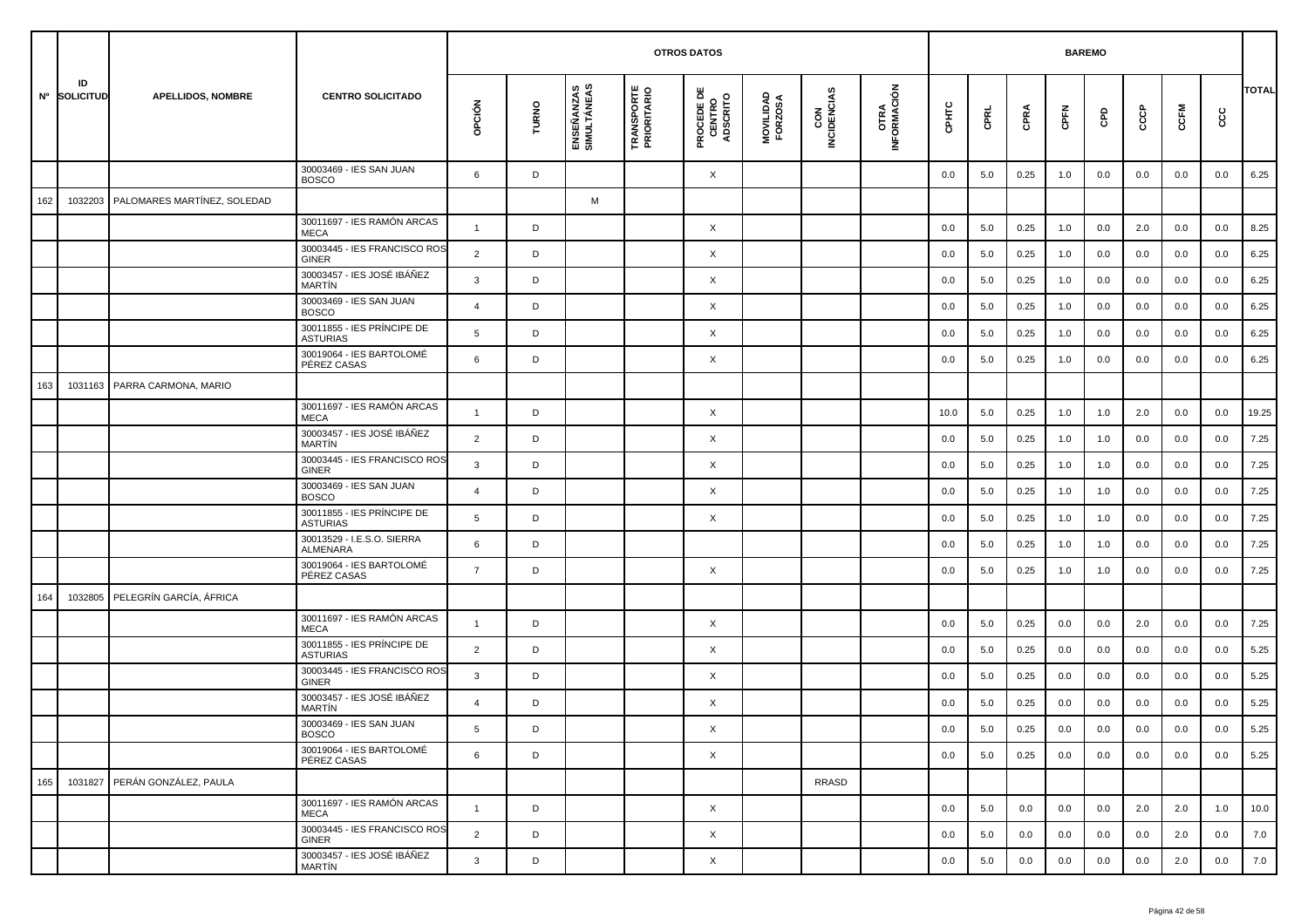|     |                    |                             |                                               |                |       |                           |                                  | <b>OTROS DATOS</b>                        |                      |                    |                     |       |      |      | <b>BAREMO</b> |     |     |      |      |              |
|-----|--------------------|-----------------------------|-----------------------------------------------|----------------|-------|---------------------------|----------------------------------|-------------------------------------------|----------------------|--------------------|---------------------|-------|------|------|---------------|-----|-----|------|------|--------------|
|     | ID<br>Nº SOLICITUD | <b>APELLIDOS, NOMBRE</b>    | <b>CENTRO SOLICITADO</b>                      | opción         | TURNO | ENSEÑANZAS<br>SIMULTÁNEAS | <b>TRANSPORTE</b><br>PRIORITARIO | <b>PROCEDE DE<br/>CENTRO<br/>ADSCRITO</b> | MOVILIDAD<br>FORZOSA | CON<br>INCIDENCIAS | OTRA<br>INFORMACIÓN | CPHTC | CPRL | CPRA | CPFN          | GPD | င်င | CCFM | င္ပင | <b>TOTAL</b> |
|     |                    |                             | 30003469 - IES SAN JUAN<br><b>BOSCO</b>       | $\overline{4}$ | D     |                           |                                  | X                                         |                      |                    |                     | 0.0   | 5.0  | 0.0  | 0.0           | 0.0 | 0.0 | 2.0  | 0.0  | 7.0          |
|     |                    |                             | 30011855 - IES PRÍNCIPE DE<br><b>ASTURIAS</b> | 5              | D     |                           |                                  | X                                         |                      |                    |                     | 0.0   | 5.0  | 0.0  | 0.0           | 0.0 | 0.0 | 2.0  | 0.0  | 7.0          |
|     |                    |                             | 30019064 - IES BARTOLOMÉ<br>PÉREZ CASAS       | 6              | D     |                           |                                  | X                                         |                      |                    |                     | 0.0   | 5.0  | 0.0  | 0.0           | 0.0 | 0.0 | 2.0  | 0.0  | 7.0          |
| 166 | 1027285            | PÉREZ FLORES, MARÍA         |                                               |                |       | M                         |                                  |                                           |                      | <b>RRAN</b>        |                     |       |      |      |               |     |     |      |      |              |
|     |                    |                             | 30011697 - IES RAMÓN ARCAS<br><b>MECA</b>     | $\overline{1}$ | D     |                           |                                  | X                                         |                      |                    |                     | 0.0   | 5.0  | 0.0  | 0.0           | 0.0 | 2.0 | 0.0  | 1.0  | 8.0          |
|     |                    |                             | 30003445 - IES FRANCISCO ROS<br><b>GINER</b>  | $\overline{2}$ | D     |                           |                                  | X                                         |                      |                    |                     | 0.0   | 5.0  | 0.0  | 0.0           | 0.0 | 0.0 | 0.0  | 0.0  | 5.0          |
|     |                    |                             | 30003457 - IES JOSÉ IBÁÑEZ<br><b>MARTIN</b>   | 3              | D     |                           |                                  | X                                         |                      |                    |                     | 0.0   | 5.0  | 0.0  | 0.0           | 0.0 | 0.0 | 0.0  | 0.0  | 5.0          |
|     |                    |                             | 30003469 - IES SAN JUAN<br><b>BOSCO</b>       | $\overline{4}$ | D     |                           |                                  | X                                         |                      |                    |                     | 0.0   | 5.0  | 0.0  | 0.0           | 0.0 | 0.0 | 0.0  | 0.0  | 5.0          |
|     |                    |                             | 30011855 - IES PRÍNCIPE DE<br><b>ASTURIAS</b> | 5              | D     |                           |                                  | X                                         |                      |                    |                     | 0.0   | 5.0  | 0.0  | 0.0           | 0.0 | 0.0 | 0.0  | 0.0  | 5.0          |
|     |                    |                             | 30019064 - IES BARTOLOMÉ<br>PÉREZ CASAS       | 6              | D     |                           |                                  | X                                         |                      |                    |                     | 0.0   | 5.0  | 0.0  | 0.0           | 0.0 | 0.0 | 0.0  | 0.0  | 5.0          |
| 167 | 1027850            | PÉREZ MULERO, JOSÉ          |                                               |                |       |                           |                                  |                                           |                      | <b>RDFN</b>        |                     |       |      |      |               |     |     |      |      |              |
|     |                    |                             | 30011697 - IES RAMÓN ARCAS<br><b>MECA</b>     | $\overline{1}$ | D     |                           |                                  | X                                         |                      |                    |                     | 0.0   | 5.0  | 0.25 | 1.0           | 0.5 | 2.0 | 0.0  | 0.0  | 8.75         |
|     |                    |                             | 30012446 - CPR INF-PRI-SEC<br>CIUDAD DEL SOL  | $\overline{2}$ | D     |                           |                                  |                                           |                      |                    |                     | 0.0   | 5.0  | 0.25 | 1.0           | 0.5 | 0.0 | 0.0  | 0.0  | 6.75         |
|     |                    |                             | 30003457 - IES JOSÉ IBÁÑEZ<br>MARTÍN          | 3              | D     |                           |                                  | X                                         |                      |                    |                     | 0.0   | 5.0  | 0.25 | 1.0           | 0.5 | 0.0 | 0.0  | 0.0  | 6.75         |
|     |                    |                             | 30011855 - IES PRÍNCIPE DE<br><b>ASTURIAS</b> | $\overline{4}$ | D     |                           |                                  | X                                         |                      |                    |                     | 0.0   | 5.0  | 0.25 | 1.0           | 0.5 | 0.0 | 0.0  | 0.0  | 6.75         |
|     |                    |                             | 30003469 - IES SAN JUAN<br><b>BOSCO</b>       | 5              | D     |                           |                                  | X                                         |                      |                    |                     | 0.0   | 5.0  | 0.25 | 1.0           | 0.5 | 0.0 | 0.0  | 0.0  | 6.75         |
|     |                    |                             | 30003445 - IES FRANCISCO ROS<br><b>GINER</b>  | 6              | D     |                           |                                  | X                                         |                      |                    |                     | 0.0   | 5.0  | 0.25 | 1.0           | 0.5 | 0.0 | 0.0  | 0.0  | 6.75         |
|     |                    |                             | 30019064 - IES BARTOLOMÉ<br>PÉREZ CASAS       | $\overline{7}$ | D     |                           |                                  | X                                         |                      |                    |                     | 0.0   | 5.0  | 0.25 | 1.0           | 0.5 | 0.0 | 0.0  | 0.0  | 6.75         |
| 168 | 1032238            | PÉREZ MULERO, ROCÍO         |                                               |                |       |                           |                                  |                                           |                      |                    |                     |       |      |      |               |     |     |      |      |              |
|     |                    |                             | 30011697 - IES RAMÓN ARCAS<br><b>MECA</b>     | $\mathbf{1}$   | D     |                           |                                  | X                                         |                      |                    |                     | 10.0  | 5.0  | 0.25 | 0.0           | 0.0 | 2.0 | 0.0  | 0.0  | 17.25        |
|     |                    |                             | 30003457 - IES JOSÉ IBÁÑEZ<br><b>MARTIN</b>   | $\overline{2}$ | D     |                           |                                  | X                                         |                      |                    |                     | 0.0   | 5.0  | 0.25 | 0.0           | 0.0 | 0.0 | 0.0  | 0.0  | 5.25         |
|     |                    |                             | 30003445 - IES FRANCISCO ROS<br>GINER         | 3              | D     |                           |                                  | X                                         |                      |                    |                     | 0.0   | 5.0  | 0.25 | 0.0           | 0.0 | 0.0 | 0.0  | 0.0  | 5.25         |
|     |                    |                             | 30011855 - IES PRÍNCIPE DE<br><b>ASTURIAS</b> | $\overline{4}$ | D     |                           |                                  | $\times$                                  |                      |                    |                     | 0.0   | 5.0  | 0.25 | 0.0           | 0.0 | 0.0 | 0.0  | 0.0  | 5.25         |
|     |                    |                             | 30003469 - IES SAN JUAN<br><b>BOSCO</b>       | 5              | D     |                           |                                  | $\times$                                  |                      |                    |                     | 0.0   | 5.0  | 0.25 | 0.0           | 0.0 | 0.0 | 0.0  | 0.0  | 5.25         |
|     |                    |                             | 30012446 - CPR INF-PRI-SEC<br>CIUDAD DEL SOL  | 6              | D     |                           |                                  |                                           |                      |                    |                     | 0.0   | 0.0  | 0.25 | 0.0           | 0.0 | 0.0 | 0.0  | 0.0  | 0.25         |
|     |                    |                             | 30019064 - IES BARTOLOMÉ<br>PÉREZ CASAS       | $\overline{7}$ | D     |                           |                                  | X                                         |                      |                    |                     | 0.0   | 0.0  | 0.25 | 0.0           | 0.0 | 0.0 | 0.0  | 0.0  | 0.25         |
| 169 |                    | 1032873 PÉREZ RUIZ, PASCUAL |                                               |                |       |                           |                                  |                                           |                      | <b>RRAN</b>        |                     |       |      |      |               |     |     |      |      |              |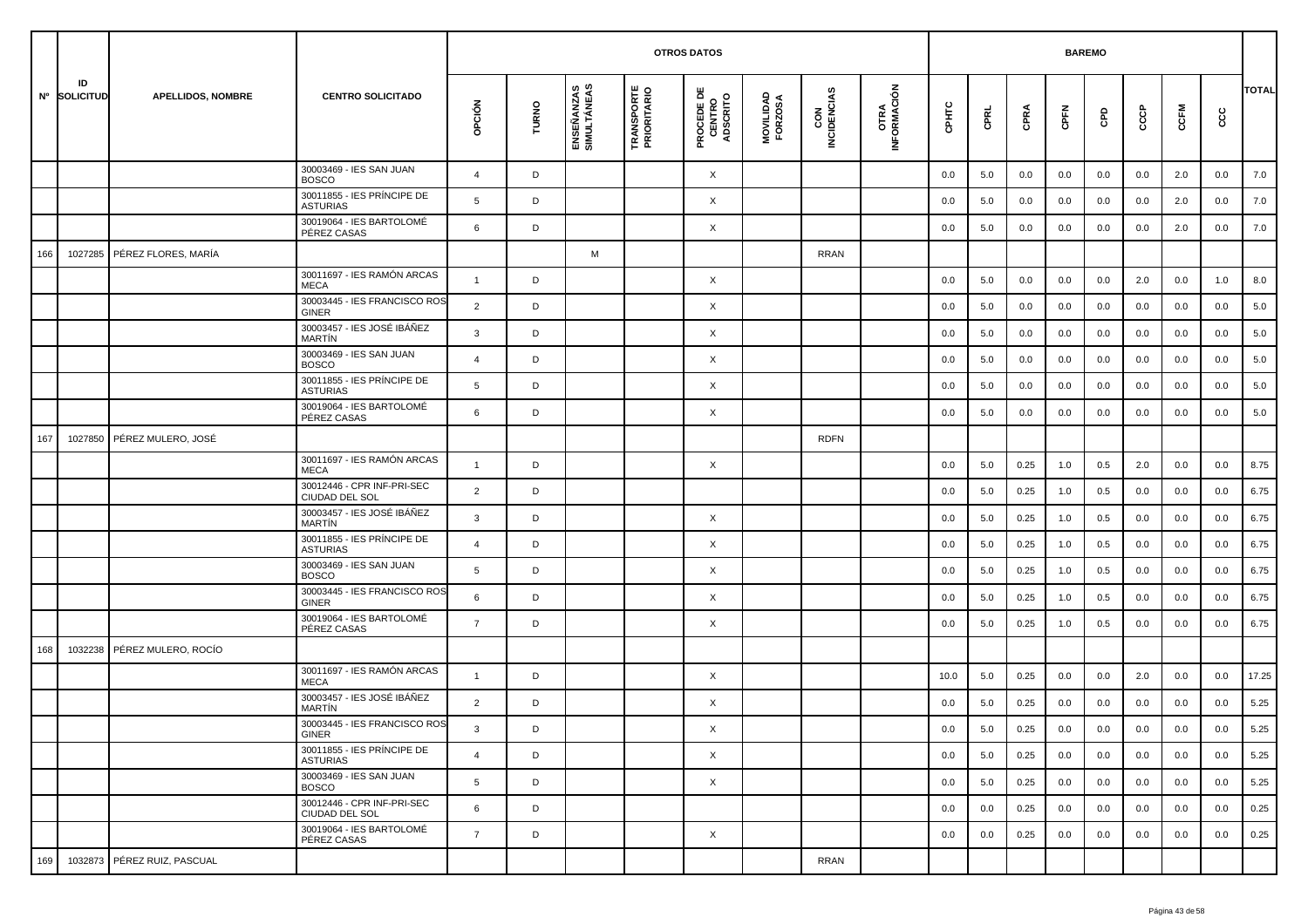|     |                    |                                 |                                               |                 |       |                           | <b>OTROS DATOS</b>               |                                           |                      |                    |                     |       | <b>BAREMO</b> |      |      |     |     |      |     |              |
|-----|--------------------|---------------------------------|-----------------------------------------------|-----------------|-------|---------------------------|----------------------------------|-------------------------------------------|----------------------|--------------------|---------------------|-------|---------------|------|------|-----|-----|------|-----|--------------|
|     | ID<br>Nº SOLICITUD | <b>APELLIDOS, NOMBRE</b>        | <b>CENTRO SOLICITADO</b>                      | OPCIÓN          | TURNO | ENSEÑANZAS<br>SIMULTÁNEAS | <b>TRANSPORTE</b><br>PRIORITARIO | <b>PROCEDE DE<br/>CENTRO<br/>ADSCRITO</b> | MOVILIDAD<br>FORZOSA | CON<br>INCIDENCIAS | OTRA<br>INFORMACIÓN | CPHTC | CPRL          | CPRA | CPFN | GPD | င်င | CCFM | cc  | <b>TOTAL</b> |
|     |                    |                                 | 30011697 - IES RAMÓN ARCAS<br><b>MECA</b>     | $\overline{1}$  | D     |                           |                                  | X                                         |                      |                    |                     | 0.0   | 5.0           | 0.0  | 0.0  | 0.0 | 2.0 | 0.0  | 0.0 | 7.0          |
|     |                    |                                 | 30003457 - IES JOSÉ IBÁÑEZ<br>MARTÍN          | $\overline{2}$  | D     |                           |                                  | Χ                                         |                      |                    |                     | 0.0   | 5.0           | 0.0  | 0.0  | 0.0 | 0.0 | 0.0  | 0.0 | 5.0          |
|     |                    |                                 | 30003445 - IES FRANCISCO ROS<br><b>GINER</b>  | 3               | D     |                           |                                  | X                                         |                      |                    |                     | 0.0   | 5.0           | 0.0  | 0.0  | 0.0 | 0.0 | 0.0  | 0.0 | 5.0          |
|     |                    |                                 | 30003469 - IES SAN JUAN<br><b>BOSCO</b>       | $\overline{4}$  | D     |                           |                                  | Χ                                         |                      |                    |                     | 0.0   | 5.0           | 0.0  | 0.0  | 0.0 | 0.0 | 0.0  | 0.0 | 5.0          |
|     |                    |                                 | 30011855 - IES PRINCIPE DE<br><b>ASTURIAS</b> | 5               | D     |                           |                                  | Χ                                         |                      |                    |                     | 0.0   | 5.0           | 0.0  | 0.0  | 0.0 | 0.0 | 0.0  | 0.0 | 5.0          |
|     |                    |                                 | 30019064 - IES BARTOLOMÉ<br>PÉREZ CASAS       | 6               | D     |                           |                                  | X                                         |                      |                    |                     | 0.0   | 5.0           | 0.0  | 0.0  | 0.0 | 0.0 | 0.0  | 0.0 | 5.0          |
| 170 | 1032032            | PÉREZ SÁNCHEZ, SERGIO           |                                               |                 |       |                           |                                  |                                           |                      | RRAN               |                     |       |               |      |      |     |     |      |     |              |
|     |                    |                                 | 30011697 - IES RAMÓN ARCAS<br><b>MECA</b>     | $\overline{1}$  | D     |                           |                                  | Χ                                         |                      |                    |                     | 10.0  | 5.0           | 0.0  | 0.0  | 0.0 | 2.0 | 0.0  | 0.0 | 17.0         |
|     |                    |                                 | 30003445 - IES FRANCISCO ROS<br><b>GINER</b>  | $\overline{2}$  | D     |                           |                                  | X                                         |                      |                    |                     | 0.0   | 5.0           | 0.0  | 0.0  | 0.0 | 0.0 | 0.0  | 0.0 | 5.0          |
|     |                    |                                 | 30011855 - IES PRÍNCIPE DE<br><b>ASTURIAS</b> | 3               | D     |                           |                                  | Χ                                         |                      |                    |                     | 0.0   | 5.0           | 0.0  | 0.0  | 0.0 | 0.0 | 0.0  | 0.0 | 5.0          |
|     |                    |                                 | 30003457 - IES JOSÉ IBÁÑEZ<br>MARTÍN          | $\overline{4}$  | D     |                           |                                  | Χ                                         |                      |                    |                     | 0.0   | 5.0           | 0.0  | 0.0  | 0.0 | 0.0 | 0.0  | 0.0 | 5.0          |
|     |                    |                                 | 30003469 - IES SAN JUAN<br><b>BOSCO</b>       | $5\overline{5}$ | D     |                           |                                  | X                                         |                      |                    |                     | 0.0   | 5.0           | 0.0  | 0.0  | 0.0 | 0.0 | 0.0  | 0.0 | 5.0          |
|     |                    |                                 | 30013530 - I.E.S.O. PEDANÍAS<br><b>ALTAS</b>  | 6               | D     |                           | X                                | X                                         |                      |                    |                     | 0.0   | 5.0           | 0.0  | 0.0  | 0.0 | 0.0 | 0.0  | 0.0 | 5.0          |
|     |                    |                                 | 30019064 - IES BARTOLOMÉ<br>PÉREZ CASAS       | $\overline{7}$  | D     |                           |                                  | Χ                                         |                      |                    |                     | 0.0   | 5.0           | 0.0  | 0.0  | 0.0 | 0.0 | 0.0  | 0.0 | 5.0          |
| 171 | 1031626            | PIZARRO GONZÁLEZ, JAMIE SUSANA  |                                               |                 |       |                           |                                  |                                           |                      |                    |                     |       |               |      |      |     |     |      |     |              |
|     |                    |                                 | 30011697 - IES RAMÓN ARCAS<br><b>MECA</b>     | $\overline{1}$  | D     |                           |                                  | X                                         |                      |                    |                     | 12.0  | 5.0           | 0.25 | 2.0  | 0.0 | 2.0 | 0.0  | 1.0 | 22.25        |
|     |                    |                                 | 30003457 - IES JOSÉ IBÁÑEZ<br>MARTÍN          | $\overline{2}$  | D     |                           |                                  | Χ                                         |                      |                    |                     | 0.0   | 5.0           | 0.25 | 2.0  | 0.0 | 0.0 | 0.0  | 0.0 | 7.25         |
|     |                    |                                 | 30011855 - IES PRÍNCIPE DE<br><b>ASTURIAS</b> | 3               | D     |                           |                                  | X                                         |                      |                    |                     | 0.0   | 5.0           | 0.25 | 2.0  | 0.0 | 0.0 | 0.0  | 0.0 | 7.25         |
|     |                    |                                 | 30003445 - IES FRANCISCO ROS<br><b>GINER</b>  | $\overline{4}$  | D     |                           |                                  | X                                         |                      |                    |                     | 0.0   | 5.0           | 0.25 | 2.0  | 0.0 | 0.0 | 0.0  | 0.0 | 7.25         |
|     |                    |                                 | 30019064 - IES BARTOLOMÉ<br>PÉREZ CASAS       | 5               | D     |                           |                                  | Χ                                         |                      |                    |                     | 0.0   | 5.0           | 0.25 | 2.0  | 0.0 | 0.0 | 0.0  | 0.0 | 7.25         |
|     |                    |                                 | 30003469 - IES SAN JUAN<br><b>BOSCO</b>       | 6               | D     |                           |                                  | X                                         |                      |                    |                     | 0.0   | 5.0           | 0.25 | 2.0  | 0.0 | 0.0 | 0.0  | 0.0 | 7.25         |
| 172 |                    | 1030891 PLAZAS RODRÍGUEZ, MARIA |                                               |                 |       |                           |                                  |                                           |                      |                    |                     |       |               |      |      |     |     |      |     |              |
|     |                    |                                 | 30011697 - IES RAMÓN ARCAS<br>MECA            | $\mathbf{1}$    | D     |                           |                                  | X                                         |                      |                    |                     | 12.0  | 5.0           | 0.25 | 1.0  | 0.0 | 2.0 | 0.0  | 0.0 | 20.25        |
|     |                    |                                 | 30003445 - IES FRANCISCO ROS<br>GINER         | $\overline{2}$  | D     |                           |                                  | X                                         |                      |                    |                     | 0.0   | 5.0           | 0.25 | 1.0  | 0.0 | 0.0 | 0.0  | 0.0 | 6.25         |
|     |                    |                                 | 30003457 - IES JOSÉ IBÁÑEZ<br>MARTÍN          | $\mathbf{3}$    | D     |                           |                                  | X                                         |                      |                    |                     | 0.0   | 5.0           | 0.25 | 1.0  | 0.0 | 0.0 | 0.0  | 0.0 | 6.25         |
|     |                    |                                 | 30003469 - IES SAN JUAN<br><b>BOSCO</b>       | $\overline{4}$  | D     |                           |                                  | X                                         |                      |                    |                     | 0.0   | 5.0           | 0.25 | 1.0  | 0.0 | 0.0 | 0.0  | 0.0 | 6.25         |
|     |                    |                                 | 30011855 - IES PRÍNCIPE DE<br><b>ASTURIAS</b> | $5\overline{5}$ | D     |                           |                                  | X                                         |                      |                    |                     | 0.0   | 5.0           | 0.25 | 1.0  | 0.0 | 0.0 | 0.0  | 0.0 | 6.25         |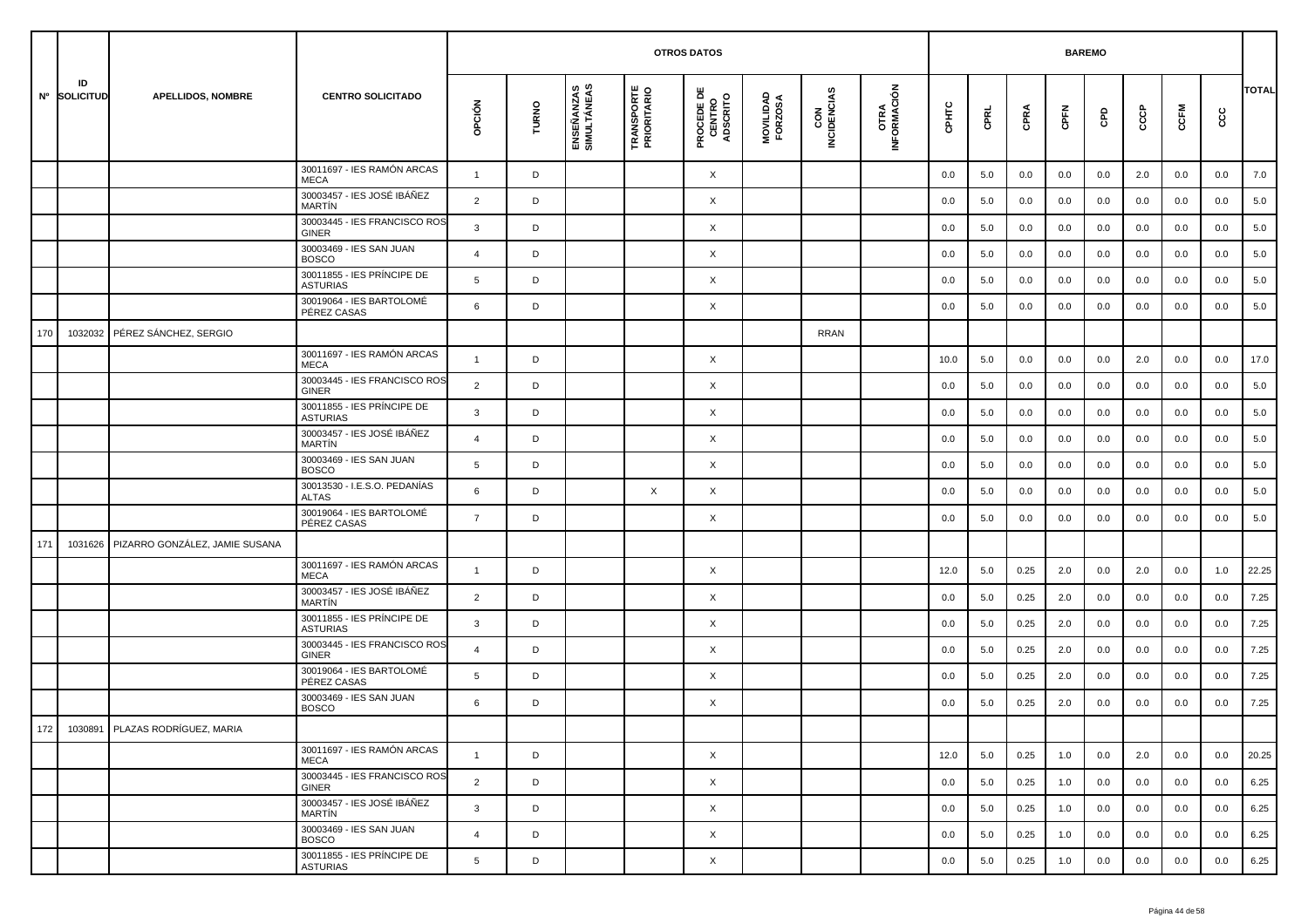|     |                    |                          |                                               |                |       |                           |                                  | <b>OTROS DATOS</b>                        |                      |                    |                     |         |      |      | <b>BAREMO</b> |     |     |         |     |              |
|-----|--------------------|--------------------------|-----------------------------------------------|----------------|-------|---------------------------|----------------------------------|-------------------------------------------|----------------------|--------------------|---------------------|---------|------|------|---------------|-----|-----|---------|-----|--------------|
|     | ID<br>Nº SOLICITUD | <b>APELLIDOS, NOMBRE</b> | <b>CENTRO SOLICITADO</b>                      | opción         | TURNO | ENSEÑANZAS<br>SIMULTÁNEAS | <b>TRANSPORTE</b><br>PRIORITARIO | <b>PROCEDE DE<br/>CENTRO<br/>ADSCRITO</b> | MOVILIDAD<br>FORZOSA | CON<br>INCIDENCIAS | OTRA<br>INFORMACIÓN | срнтс   | CPRL | CPRA | CPFN          | GPD | င်င | CCFM    | cc  | <b>TOTAL</b> |
|     |                    |                          | 30019064 - IES BARTOLOMÉ<br>PÉREZ CASAS       | 6              | D     |                           |                                  | X                                         |                      |                    |                     | 0.0     | 5.0  | 0.25 | 1.0           | 0.0 | 0.0 | 0.0     | 0.0 | 6.25         |
| 173 | 1024231            | POVEDA PÉREZ, AITOR      |                                               |                |       |                           |                                  |                                           |                      |                    |                     |         |      |      |               |     |     |         |     |              |
|     |                    |                          | 30011697 - IES RAMÓN ARCAS<br><b>MECA</b>     | $\overline{1}$ | D     |                           |                                  | X                                         |                      |                    |                     | 0.0     | 5.0  | 0.25 | 0.0           | 0.5 | 2.0 | 0.0     | 0.0 | 7.75         |
|     |                    |                          | 30003457 - IES JOSÉ IBÁÑEZ<br><b>MARTIN</b>   | $\overline{2}$ | D     |                           |                                  | X                                         |                      |                    |                     | 0.0     | 5.0  | 0.25 | 0.0           | 0.5 | 0.0 | 0.0     | 0.0 | 5.75         |
|     |                    |                          | 30003445 - IES FRANCISCO ROS<br><b>GINER</b>  | $\mathbf{3}$   | D     |                           |                                  | X                                         |                      |                    |                     | 0.0     | 5.0  | 0.25 | 0.0           | 0.5 | 0.0 | 0.0     | 0.0 | 5.75         |
|     |                    |                          | 30003469 - IES SAN JUAN<br><b>BOSCO</b>       | $\overline{4}$ | D     |                           |                                  | X                                         |                      |                    |                     | 0.0     | 5.0  | 0.25 | 0.0           | 0.5 | 0.0 | 0.0     | 0.0 | 5.75         |
|     |                    |                          | 30011855 - IES PRÍNCIPE DE<br><b>ASTURIAS</b> | 5              | D     |                           |                                  | X                                         |                      |                    |                     | 0.0     | 5.0  | 0.25 | 0.0           | 0.5 | 0.0 | 0.0     | 0.0 | 5.75         |
|     |                    |                          | 30019064 - IES BARTOLOMÉ<br>PÉREZ CASAS       | 6              | D     |                           |                                  | X                                         |                      |                    |                     | 0.0     | 5.0  | 0.25 | 0.0           | 0.5 | 0.0 | 0.0     | 0.0 | 5.75         |
|     |                    |                          | 30012446 - CPR INF-PRI-SEC<br>CIUDAD DEL SOL  | $\overline{7}$ | D     |                           |                                  |                                           |                      |                    |                     | 0.0     | 5.0  | 0.25 | 0.0           | 0.5 | 0.0 | 0.0     | 0.0 | 5.75         |
| 174 | 1026976            | RAHILI, MOHAMED          |                                               |                |       |                           |                                  |                                           |                      |                    |                     |         |      |      |               |     |     |         |     |              |
|     |                    |                          | 30011697 - IES RAMÓN ARCAS<br><b>MECA</b>     | $\mathbf{1}$   | D     |                           |                                  | X                                         |                      |                    |                     | 10.0    | 5.0  | 0.25 | 1.0           | 0.0 | 2.0 | 0.0     | 0.0 | 18.25        |
|     |                    |                          | 30003457 - IES JOSÉ IBÁÑEZ<br><b>MARTIN</b>   | $\overline{2}$ | D     |                           |                                  | X                                         |                      |                    |                     | 0.0     | 5.0  | 0.25 | 1.0           | 0.0 | 0.0 | 0.0     | 0.0 | 6.25         |
|     |                    |                          | 30003469 - IES SAN JUAN<br><b>BOSCO</b>       | 3              | D     |                           |                                  | X                                         |                      |                    |                     | 0.0     | 5.0  | 0.25 | 1.0           | 0.0 | 0.0 | 0.0     | 0.0 | 6.25         |
|     |                    |                          | 30003445 - IES FRANCISCO ROS<br><b>GINER</b>  | $\overline{4}$ | D     |                           |                                  | X                                         |                      |                    |                     | 0.0     | 5.0  | 0.25 | 1.0           | 0.0 | 0.0 | 0.0     | 0.0 | 6.25         |
|     |                    |                          | 30011855 - IES PRÍNCIPE DE<br><b>ASTURIAS</b> | 5              | D     |                           |                                  | X                                         |                      |                    |                     | 0.0     | 5.0  | 0.25 | 1.0           | 0.0 | 0.0 | 0.0     | 0.0 | 6.25         |
|     |                    |                          | 30019064 - IES BARTOLOMÉ<br>PÉREZ CASAS       | 6              | D     |                           |                                  | X                                         |                      |                    |                     | 0.0     | 5.0  | 0.25 | 1.0           | 0.0 | 0.0 | 0.0     | 0.0 | 6.25         |
| 175 | 1019333            | RARACH, BILAL            |                                               |                |       |                           |                                  |                                           |                      |                    |                     |         |      |      |               |     |     |         |     |              |
|     |                    |                          | 30011697 - IES RAMÓN ARCAS<br><b>MECA</b>     | $\overline{1}$ | D     |                           |                                  | X                                         |                      |                    |                     | 0.0     | 5.0  | 0.25 | 1.0           | 0.0 | 2.0 | 0.0     | 0.0 | 8.25         |
|     |                    |                          | 30011855 - IES PRÍNCIPE DE<br><b>ASTURIAS</b> | $\overline{2}$ | D     |                           |                                  | X                                         |                      |                    |                     | 0.0     | 5.0  | 0.25 | 1.0           | 0.0 | 0.0 | 0.0     | 0.0 | 6.25         |
|     |                    |                          | 30003457 - IES JOSÉ IBÁÑEZ<br><b>MARTÍN</b>   | 3              | D     |                           |                                  | X                                         |                      |                    |                     | 0.0     | 5.0  | 0.25 | 1.0           | 0.0 | 0.0 | 0.0     | 0.0 | 6.25         |
|     |                    |                          | 30019064 - IES BARTOLOMÉ<br>PÉREZ CASAS       | $\overline{4}$ | D     |                           |                                  | X                                         |                      |                    |                     | 0.0     | 5.0  | 0.25 | 1.0           | 0.0 | 0.0 | 0.0     | 0.0 | 6.25         |
|     |                    |                          | 30003469 - IES SAN JUAN<br><b>BOSCO</b>       | 5              | D     |                           |                                  | Χ                                         |                      |                    |                     | $0.0\,$ | 5.0  | 0.25 | $1.0\,$       | 0.0 | 0.0 | $0.0\,$ | 0.0 | 6.25         |
|     |                    |                          | 30003445 - IES FRANCISCO ROS<br>GINER         | 6              | D     |                           |                                  | $\times$                                  |                      |                    |                     | 0.0     | 5.0  | 0.25 | 1.0           | 0.0 | 0.0 | 0.0     | 0.0 | 6.25         |
| 176 | 1025674            | REINALDOS MATEOS, ADRIAN |                                               |                |       |                           |                                  |                                           |                      | <b>RRAN</b>        |                     |         |      |      |               |     |     |         |     |              |
|     |                    |                          | 30011697 - IES RAMÓN ARCAS<br>MECA            | $\mathbf{1}$   | D     |                           |                                  | X                                         |                      |                    |                     | 0.0     | 5.0  | 0.0  | 0.0           | 0.0 | 2.0 | 2.0     | 0.0 | 9.0          |
|     |                    |                          | 30011855 - IES PRÍNCIPE DE<br><b>ASTURIAS</b> | $\overline{2}$ | D     |                           |                                  | $\times$                                  |                      |                    |                     | 0.0     | 5.0  | 0.0  | 0.0           | 0.0 | 0.0 | 2.0     | 0.0 | 7.0          |
|     |                    |                          | 30003445 - IES FRANCISCO ROS<br>GINER         | $\mathbf{3}$   | D     |                           |                                  | X                                         |                      |                    |                     | 0.0     | 5.0  | 0.0  | 0.0           | 0.0 | 0.0 | 2.0     | 0.0 | 7.0          |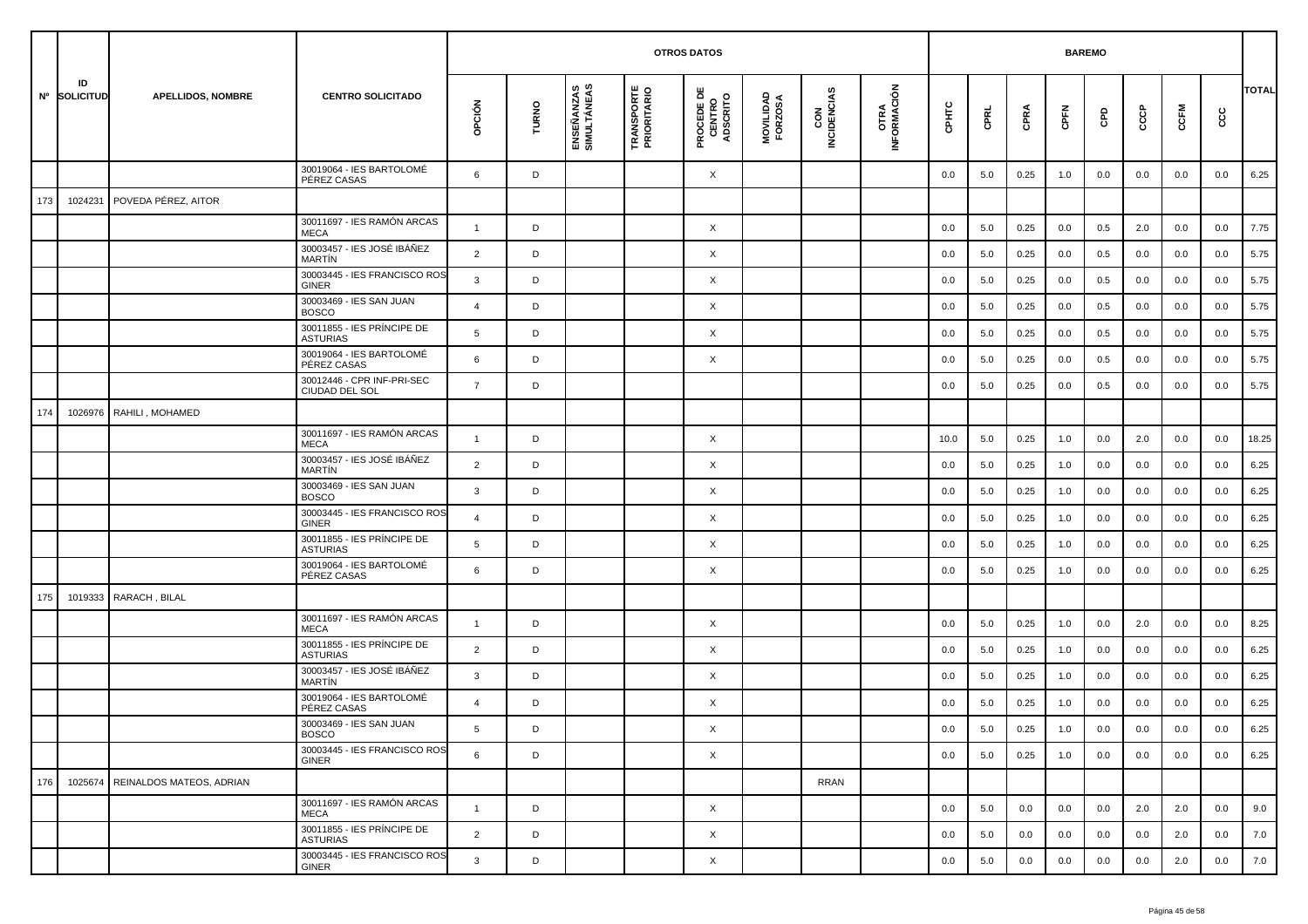|     |                    |                                 |                                               |                |       |                           |                                  | <b>OTROS DATOS</b>                        |                      |                    |                     |         |      | <b>BAREMO</b> |      |     |     |         |      |              |
|-----|--------------------|---------------------------------|-----------------------------------------------|----------------|-------|---------------------------|----------------------------------|-------------------------------------------|----------------------|--------------------|---------------------|---------|------|---------------|------|-----|-----|---------|------|--------------|
|     | ID<br>Nº SOLICITUD | <b>APELLIDOS, NOMBRE</b>        | <b>CENTRO SOLICITADO</b>                      | opción         | TURNO | ENSEÑANZAS<br>SIMULTÁNEAS | <b>TRANSPORTE</b><br>PRIORITARIO | <b>PROCEDE DE<br/>CENTRO<br/>ADSCRITO</b> | MOVILIDAD<br>FORZOSA | CON<br>INCIDENCIAS | OTRA<br>INFORMACIÓN | CPHTC   | CPRL | CPRA          | CPFN | GPD | င်င | CCFM    | င္ပင | <b>TOTAL</b> |
|     |                    |                                 | 30003457 - IES JOSÉ IBÁÑEZ<br><b>MARTIN</b>   | $\overline{4}$ | D     |                           |                                  | X                                         |                      |                    |                     | 0.0     | 5.0  | 0.0           | 0.0  | 0.0 | 0.0 | 2.0     | 0.0  | 7.0          |
|     |                    |                                 | 30003469 - IES SAN JUAN<br><b>BOSCO</b>       | 5              | D     |                           |                                  | X                                         |                      |                    |                     | 0.0     | 5.0  | 0.0           | 0.0  | 0.0 | 0.0 | 2.0     | 0.0  | 7.0          |
|     |                    |                                 | 30019064 - IES BARTOLOMÉ<br>PÉREZ CASAS       | 6              | D     |                           |                                  | X                                         |                      |                    |                     | 0.0     | 5.0  | 0.0           | 0.0  | 0.0 | 0.0 | 2.0     | 0.0  | 7.0          |
| 177 | 1033113            | REINALDOS SÁNCHEZ, RUBÉN        |                                               |                |       |                           |                                  |                                           |                      | <b>RRAN</b>        |                     |         |      |               |      |     |     |         |      |              |
|     |                    |                                 | 30011697 - IES RAMÓN ARCAS<br><b>MECA</b>     | $\overline{1}$ | D     |                           |                                  | X                                         |                      |                    |                     | 10.0    | 5.0  | 0.0           | 0.0  | 0.0 | 2.0 | 0.0     | 0.0  | 17.0         |
|     |                    |                                 | 30003445 - IES FRANCISCO ROS<br><b>GINER</b>  | $\overline{2}$ | D     |                           |                                  | X                                         |                      |                    |                     | 0.0     | 5.0  | 0.0           | 0.0  | 0.0 | 0.0 | 0.0     | 0.0  | 5.0          |
|     |                    |                                 | 30003457 - IES JOSÉ IBÁÑEZ<br><b>MARTIN</b>   | 3              | D     |                           |                                  | X                                         |                      |                    |                     | 0.0     | 5.0  | 0.0           | 0.0  | 0.0 | 0.0 | 0.0     | 0.0  | 5.0          |
|     |                    |                                 | 30011855 - IES PRÍNCIPE DE<br><b>ASTURIAS</b> | $\overline{a}$ | D     |                           |                                  | X                                         |                      |                    |                     | 0.0     | 5.0  | 0.0           | 0.0  | 0.0 | 0.0 | 0.0     | 0.0  | 5.0          |
|     |                    |                                 | 30003469 - IES SAN JUAN<br><b>BOSCO</b>       | 5              | D     |                           |                                  | X                                         |                      |                    |                     | 0.0     | 5.0  | 0.0           | 0.0  | 0.0 | 0.0 | 0.0     | 0.0  | 5.0          |
|     |                    |                                 | 30019064 - IES BARTOLOMÉ<br>PÉREZ CASAS       | 6              | D     |                           |                                  | X                                         |                      |                    |                     | 0.0     | 5.0  | 0.0           | 0.0  | 0.0 | 0.0 | 0.0     | 0.0  | 5.0          |
| 178 | 1031819            | REX PORLÁN, FRANCISCO JAVIER    |                                               |                |       | M                         |                                  |                                           |                      | <b>RRAN</b>        |                     |         |      |               |      |     |     |         |      |              |
|     |                    |                                 | 30011697 - IES RAMÓN ARCAS<br><b>MECA</b>     | $\overline{1}$ | D     |                           |                                  |                                           |                      |                    |                     | 0.0     | 5.0  | 0.0           | 0.0  | 0.0 | 2.0 | 0.0     | 0.0  | 7.0          |
|     |                    |                                 | 30003445 - IES FRANCISCO ROS<br><b>GINER</b>  | $\overline{2}$ | D     |                           |                                  |                                           |                      |                    |                     | 0.0     | 5.0  | 0.0           | 0.0  | 0.0 | 0.0 | 0.0     | 0.0  | 5.0          |
|     |                    |                                 | 30003457 - IES JOSÉ IBÁÑEZ<br><b>MARTÍN</b>   | 3              | D     |                           |                                  |                                           |                      |                    |                     | 0.0     | 5.0  | 0.0           | 0.0  | 0.0 | 0.0 | 0.0     | 0.0  | 5.0          |
|     |                    |                                 | 30011855 - IES PRÍNCIPE DE<br><b>ASTURIAS</b> | $\overline{4}$ | D     |                           |                                  |                                           |                      |                    |                     | 0.0     | 5.0  | 0.0           | 0.0  | 0.0 | 0.0 | 0.0     | 0.0  | 5.0          |
|     |                    |                                 | 30003469 - IES SAN JUAN<br><b>BOSCO</b>       | 5              | D     |                           |                                  |                                           |                      |                    |                     | 0.0     | 5.0  | 0.0           | 0.0  | 0.0 | 0.0 | 0.0     | 0.0  | 5.0          |
|     |                    |                                 | 30019064 - IES BARTOLOMÉ<br>PÉREZ CASAS       | 6              | D     |                           |                                  |                                           |                      |                    |                     | 0.0     | 5.0  | 0.0           | 0.0  | 0.0 | 0.0 | 0.0     | 0.0  | 5.0          |
| 179 | 1032843            | REYES CAMÚS, MARTINA            |                                               |                |       |                           |                                  |                                           |                      |                    |                     |         |      |               |      |     |     |         |      |              |
|     |                    |                                 | 30011697 - IES RAMÓN ARCAS<br><b>MECA</b>     | $\mathbf{1}$   | D     |                           |                                  | X                                         |                      |                    |                     | 0.0     | 5.0  | 0.25          | 0.0  | 0.0 | 2.0 | 0.0     | 1.0  | 8.25         |
|     |                    |                                 | 30003445 - IES FRANCISCO ROS<br><b>GINER</b>  | 2              | D     |                           |                                  | X                                         |                      |                    |                     | 0.0     | 5.0  | 0.25          | 0.0  | 0.0 | 0.0 | 0.0     | 0.0  | 5.25         |
|     |                    |                                 | 30003457 - IES JOSÉ IBÁÑEZ<br><b>MARTIN</b>   | 3              | D     |                           |                                  | X                                         |                      |                    |                     | 0.0     | 5.0  | 0.25          | 0.0  | 0.0 | 0.0 | 0.0     | 0.0  | 5.25         |
|     |                    |                                 | 30003469 - IES SAN JUAN<br><b>BOSCO</b>       |                | D     |                           |                                  | X                                         |                      |                    |                     | $0.0\,$ | 5.0  | 0.25          | 0.0  | 0.0 | 0.0 | $0.0\,$ | 0.0  | 5.25         |
|     |                    |                                 | 30011855 - IES PRÍNCIPE DE<br><b>ASTURIAS</b> | 5              | D     |                           |                                  | $\times$                                  |                      |                    |                     | 0.0     | 5.0  | 0.25          | 0.0  | 0.0 | 0.0 | 0.0     | 0.0  | 5.25         |
|     |                    |                                 | 30019064 - IES BARTOLOMÉ<br>PÉREZ CASAS       | 6              | D     |                           |                                  | $\times$                                  |                      |                    |                     | 0.0     | 5.0  | 0.25          | 0.0  | 0.0 | 0.0 | 0.0     | 0.0  | 5.25         |
| 180 | 1032951            | RODRÍGUEZ PEIXOTO. MIGUEL ANGEL |                                               |                |       |                           |                                  |                                           |                      |                    |                     |         |      |               |      |     |     |         |      |              |
|     |                    |                                 | 30011697 - IES RAMÓN ARCAS<br>MECA            | $\overline{1}$ | D     |                           |                                  | X                                         |                      |                    |                     | 12.0    | 5.0  | 0.25          | 2.0  | 0.5 | 2.0 | 0.0     | 0.0  | 21.75        |
|     |                    |                                 | 30013529 - I.E.S.O. SIERRA<br>ALMENARA        | 2              | D     |                           |                                  |                                           |                      |                    |                     | 0.0     | 5.0  | 0.25          | 2.0  | 0.5 | 0.0 | 0.0     | 0.0  | 7.75         |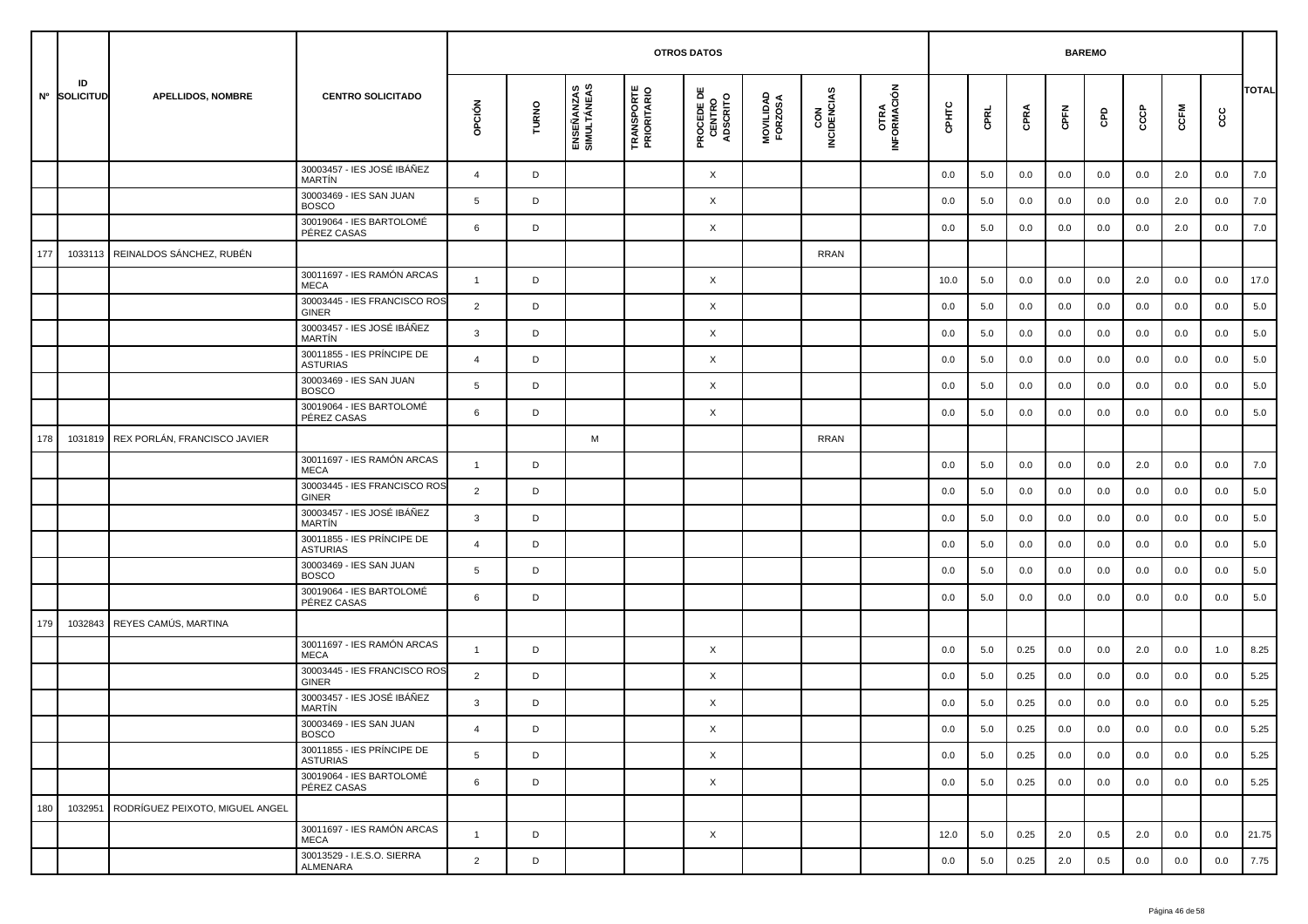|     |                    |                                            |                                               |                |              |                           | <b>OTROS DATOS</b>               |                                           |                      |                    |                     |         | <b>BAREMO</b> |      |         |     |     |         |     |              |
|-----|--------------------|--------------------------------------------|-----------------------------------------------|----------------|--------------|---------------------------|----------------------------------|-------------------------------------------|----------------------|--------------------|---------------------|---------|---------------|------|---------|-----|-----|---------|-----|--------------|
|     | ID<br>Nº SOLICITUD | <b>APELLIDOS, NOMBRE</b>                   | <b>CENTRO SOLICITADO</b>                      | opción         | TURNO        | ENSEÑANZAS<br>SIMULTÁNEAS | <b>TRANSPORTE</b><br>PRIORITARIO | <b>PROCEDE DE<br/>CENTRO<br/>ADSCRITO</b> | MOVILIDAD<br>FORZOSA | CON<br>INCIDENCIAS | OTRA<br>INFORMACIÓN | CPHTC   | CPRL          | CPRA | CPFN    | GPD | င်င | CCFM    | cc  | <b>TOTAL</b> |
|     |                    |                                            | 30011855 - IES PRÍNCIPE DE<br><b>ASTURIAS</b> | $\mathbf{3}$   | D            |                           |                                  | X                                         |                      |                    |                     | 0.0     | 5.0           | 0.25 | 2.0     | 0.5 | 0.0 | 0.0     | 0.0 | 7.75         |
|     |                    |                                            | 30003469 - IES SAN JUAN<br><b>BOSCO</b>       | $\overline{4}$ | D            |                           |                                  | X                                         |                      |                    |                     | 0.0     | 5.0           | 0.25 | 2.0     | 0.5 | 0.0 | 0.0     | 0.0 | 7.75         |
|     |                    |                                            | 30003457 - IES JOSÉ IBÁÑEZ<br><b>MARTIN</b>   | 5              | D            |                           |                                  | X                                         |                      |                    |                     | 0.0     | 5.0           | 0.25 | 2.0     | 0.5 | 0.0 | 0.0     | 0.0 | 7.75         |
|     |                    |                                            | 30003445 - IES FRANCISCO ROS<br><b>GINER</b>  | 6              | D            |                           |                                  | X                                         |                      |                    |                     | 0.0     | 5.0           | 0.25 | 2.0     | 0.5 | 0.0 | 0.0     | 0.0 | 7.75         |
|     |                    |                                            | 30019064 - IES BARTOLOMÉ<br>PÉREZ CASAS       | $\overline{7}$ | D            |                           |                                  | X                                         |                      |                    |                     | 0.0     | 5.0           | 0.25 | 2.0     | 0.5 | 0.0 | 0.0     | 0.0 | 7.75         |
| 181 | 1031992            | RODRÍGUEZ SÁNCHEZ, MIGUEL                  |                                               |                |              | M                         |                                  |                                           |                      | <b>RRAN</b>        |                     |         |               |      |         |     |     |         |     |              |
|     |                    |                                            | 30011697 - IES RAMÓN ARCAS<br><b>MECA</b>     | $\mathbf{1}$   | $\mathbf{I}$ |                           |                                  |                                           |                      |                    |                     | 0.0     | 5.0           | 0.0  | 0.0     | 0.0 | 2.0 | 0.0     | 1.0 | 8.0          |
| 182 | 1031456            | ROLDÁN GUARACA, GERÓNIMO<br><b>STEEVEN</b> |                                               |                |              |                           |                                  |                                           |                      | <b>RRASD</b>       |                     |         |               |      |         |     |     |         |     |              |
|     |                    |                                            | 30011697 - IES RAMÓN ARCAS<br><b>MECA</b>     | $\overline{1}$ | D            |                           |                                  | X                                         |                      |                    |                     | 0.0     | 5.0           | 0.0  | 0.0     | 0.0 | 2.0 | 0.0     | 0.0 | 7.0          |
|     |                    |                                            | 30012446 - CPR INF-PRI-SEC<br>CIUDAD DEL SOL  | $\overline{2}$ | D            |                           |                                  |                                           |                      |                    |                     | 0.0     | 5.0           | 0.0  | 0.0     | 0.0 | 0.0 | 0.0     | 0.0 | 5.0          |
|     |                    |                                            | 30003457 - IES JOSÉ IBÁÑEZ<br><b>MARTIN</b>   | 3              | D            |                           |                                  | X                                         |                      |                    |                     | 0.0     | 5.0           | 0.0  | 0.0     | 0.0 | 0.0 | 0.0     | 0.0 | 5.0          |
|     |                    |                                            | 30003445 - IES FRANCISCO ROS<br><b>GINER</b>  | $\overline{4}$ | D            |                           |                                  | X                                         |                      |                    |                     | 0.0     | 5.0           | 0.0  | 0.0     | 0.0 | 0.0 | 0.0     | 0.0 | 5.0          |
|     |                    |                                            | 30019064 - IES BARTOLOMÉ<br>PÉREZ CASAS       | 5              | D            |                           |                                  | X                                         |                      |                    |                     | 0.0     | 5.0           | 0.0  | 0.0     | 0.0 | 0.0 | 0.0     | 0.0 | 5.0          |
|     |                    |                                            | 30003469 - IES SAN JUAN<br><b>BOSCO</b>       | 6              | D            |                           |                                  | X                                         |                      |                    |                     | 0.0     | 5.0           | 0.0  | 0.0     | 0.0 | 0.0 | 0.0     | 0.0 | 5.0          |
|     |                    |                                            | 30011855 - IES PRÍNCIPE DE<br><b>ASTURIAS</b> | $\overline{7}$ | D            |                           |                                  | X                                         |                      |                    |                     | 0.0     | 5.0           | 0.0  | 0.0     | 0.0 | 0.0 | 0.0     | 0.0 | 5.0          |
| 183 | 1032755            | ROS RUIZ, FRANCISCO                        |                                               |                |              |                           |                                  |                                           |                      |                    |                     |         |               |      |         |     |     |         |     |              |
|     |                    |                                            | 30011697 - IES RAMÓN ARCAS<br><b>MECA</b>     | $\overline{1}$ | D            |                           |                                  | X                                         |                      |                    |                     | 10.0    | 5.0           | 0.25 | 0.0     | 0.5 | 2.0 | 0.0     | 0.0 | 17.75        |
|     |                    |                                            | 30011855 - IES PRÍNCIPE DE<br><b>ASTURIAS</b> | $\overline{2}$ | D            |                           |                                  | X                                         |                      |                    |                     | 0.0     | 5.0           | 0.25 | 0.0     | 0.5 | 0.0 | 0.0     | 0.0 | 5.75         |
|     |                    |                                            | 30003445 - IES FRANCISCO ROS<br><b>GINER</b>  | $\mathbf{3}$   | D            |                           |                                  | X                                         |                      |                    |                     | 0.0     | 5.0           | 0.25 | 0.0     | 0.5 | 0.0 | 0.0     | 0.0 | 5.75         |
|     |                    |                                            | 30003457 - IES JOSÉ IBÁÑEZ<br><b>MARTIN</b>   | 4              | D            |                           |                                  | X                                         |                      |                    |                     | 0.0     | 5.0           | 0.25 | 0.0     | 0.5 | 0.0 | 0.0     | 0.0 | 5.75         |
|     |                    |                                            | 30003469 - IES SAN JUAN<br><b>BOSCO</b>       | 5              | D            |                           |                                  | X                                         |                      |                    |                     | 0.0     | 5.0           | 0.25 | 0.0     | 0.5 | 0.0 | 0.0     | 0.0 | 5.75         |
|     |                    |                                            | 30019064 - IES BARTOLOMÉ<br>PÉREZ CASAS       | 6              |              |                           |                                  | Χ                                         |                      |                    |                     | $0.0\,$ | $5.0\,$       | 0.25 | $0.0\,$ | 0.5 | 0.0 | $0.0\,$ | 0.0 | 5.75         |
| 184 | 1032831            | ROS SÁNCHEZ, ELSA                          |                                               |                |              |                           |                                  |                                           |                      | <b>RRAN</b>        |                     |         |               |      |         |     |     |         |     |              |
|     |                    |                                            | 30011697 - IES RAMÓN ARCAS<br>MECA            | $\overline{1}$ | D            |                           |                                  | $\times$                                  |                      |                    |                     | 18.0    | 5.0           | 0.0  | 0.0     | 0.0 | 2.0 | 0.0     | 0.0 | 25.0         |
|     |                    |                                            | 30003469 - IES SAN JUAN<br><b>BOSCO</b>       | $\overline{2}$ | D            |                           |                                  | $\times$                                  |                      |                    |                     | 0.0     | 5.0           | 0.0  | 0.0     | 0.0 | 0.0 | 0.0     | 0.0 | 5.0          |
|     |                    |                                            | 30003445 - IES FRANCISCO ROS<br>GINER         | $\mathbf{3}$   | D            |                           |                                  | $\times$                                  |                      |                    |                     | 0.0     | 5.0           | 0.0  | 0.0     | 0.0 | 0.0 | 0.0     | 0.0 | 5.0          |
|     |                    |                                            | 30011855 - IES PRÍNCIPE DE<br><b>ASTURIAS</b> | $\overline{4}$ | D            |                           |                                  | X                                         |                      |                    |                     | 0.0     | 5.0           | 0.0  | 0.0     | 0.0 | 0.0 | 0.0     | 0.0 | 5.0          |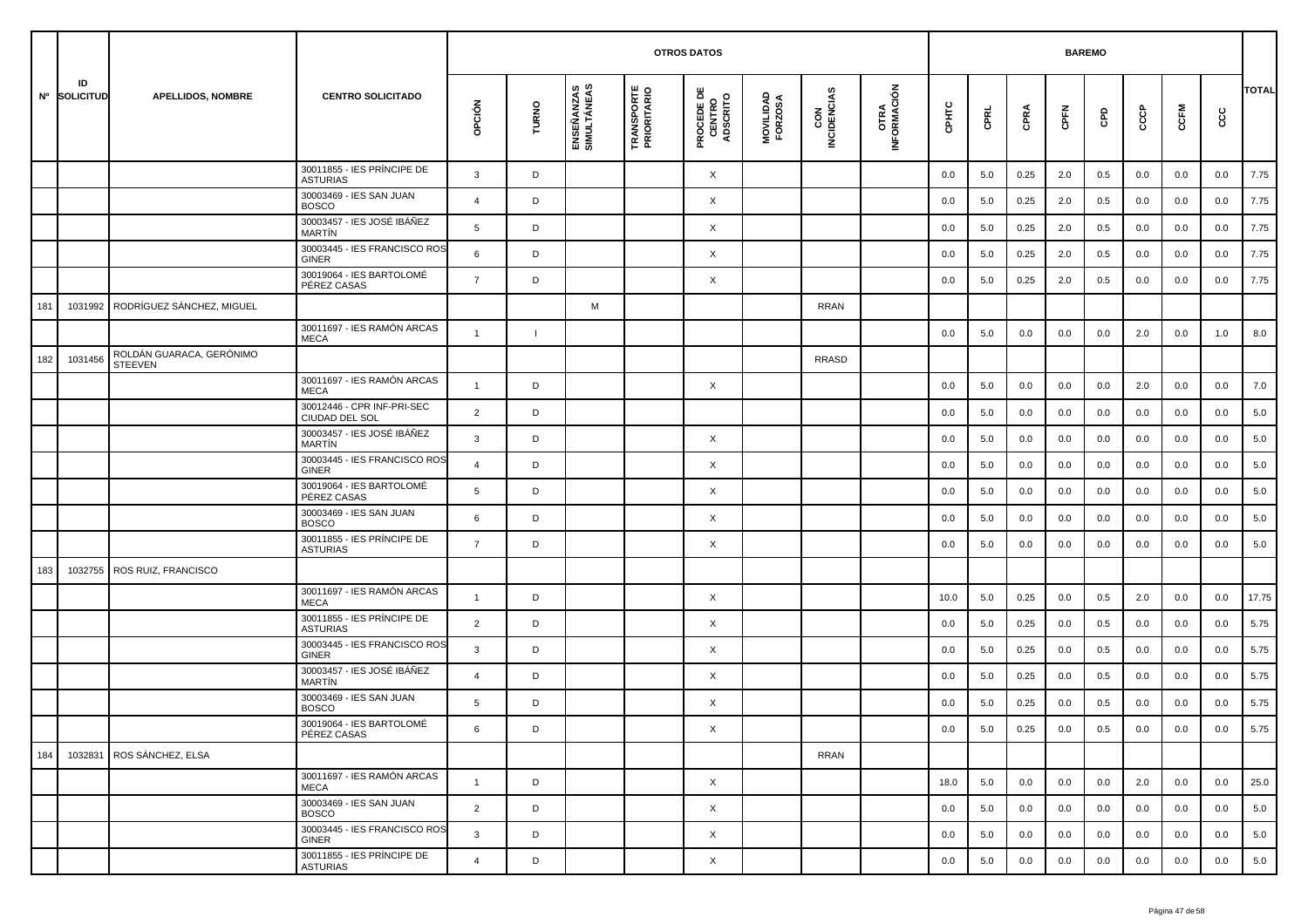|     |                    |                              |                                               |                |       |                           |                                  | <b>OTROS DATOS</b>                        |                      |                    |                     |         |      |      | <b>BAREMO</b> |     |     |         |     |              |
|-----|--------------------|------------------------------|-----------------------------------------------|----------------|-------|---------------------------|----------------------------------|-------------------------------------------|----------------------|--------------------|---------------------|---------|------|------|---------------|-----|-----|---------|-----|--------------|
|     | ID<br>Nº SOLICITUD | <b>APELLIDOS, NOMBRE</b>     | <b>CENTRO SOLICITADO</b>                      | opción         | TURNO | ENSEÑANZAS<br>SIMULTÁNEAS | <b>TRANSPORTE</b><br>PRIORITARIO | <b>PROCEDE DE<br/>CENTRO<br/>ADSCRITO</b> | MOVILIDAD<br>FORZOSA | CON<br>INCIDENCIAS | OTRA<br>INFORMACIÓN | срнтс   | CPRL | CPRA | CPFN          | GPD | င်င | CCFM    | ငင  | <b>TOTAL</b> |
|     |                    |                              | 30003457 - IES JOSÉ IBÁÑEZ<br><b>MARTIN</b>   | 5              | D     |                           |                                  | X                                         |                      |                    |                     | 0.0     | 5.0  | 0.0  | 0.0           | 0.0 | 0.0 | 0.0     | 0.0 | 5.0          |
|     |                    |                              | 30019064 - IES BARTOLOMÉ<br>PÉREZ CASAS       | 6              | D     |                           |                                  | X                                         |                      |                    |                     | 0.0     | 5.0  | 0.0  | 0.0           | 0.0 | 0.0 | 0.0     | 0.0 | 5.0          |
| 185 | 1032903            | ROSERO JIMÉNEZ, CARLOS DAVID |                                               |                |       |                           |                                  |                                           |                      |                    |                     |         |      |      |               |     |     |         |     |              |
|     |                    |                              | 30011697 - IES RAMÓN ARCAS<br><b>MECA</b>     | $\mathbf{1}$   | D     |                           |                                  | X                                         |                      |                    |                     | 0.0     | 5.0  | 0.25 | 1.0           | 0.5 | 2.0 | 0.0     | 0.0 | 8.75         |
|     |                    |                              | 30003457 - IES JOSÉ IBÁÑEZ<br><b>MARTÍN</b>   | $\overline{2}$ | D     |                           |                                  | X                                         |                      |                    |                     | 0.0     | 5.0  | 0.25 | 1.0           | 0.5 | 0.0 | 0.0     | 0.0 | 6.75         |
|     |                    |                              | 30011855 - IES PRÍNCIPE DE<br><b>ASTURIAS</b> | 3              | D     |                           |                                  | X                                         |                      |                    |                     | 0.0     | 5.0  | 0.25 | 1.0           | 0.5 | 0.0 | 0.0     | 0.0 | 6.75         |
|     |                    |                              | 30003445 - IES FRANCISCO ROS<br><b>GINER</b>  | $\overline{4}$ | D     |                           |                                  | X                                         |                      |                    |                     | 0.0     | 5.0  | 0.25 | 1.0           | 0.5 | 0.0 | 0.0     | 0.0 | 6.75         |
|     |                    |                              | 30019064 - IES BARTOLOMÉ<br>PÉREZ CASAS       | 5              | D     |                           |                                  | X                                         |                      |                    |                     | 0.0     | 5.0  | 0.25 | 1.0           | 0.5 | 0.0 | 0.0     | 0.0 | 6.75         |
|     |                    |                              | 30003469 - IES SAN JUAN<br><b>BOSCO</b>       | 6              | D     |                           |                                  | X                                         |                      |                    |                     | 0.0     | 5.0  | 0.25 | 1.0           | 0.5 | 0.0 | 0.0     | 0.0 | 6.75         |
| 186 | 1031700            | RUIZ MARTÍNEZ, ÁLVARO        |                                               |                |       |                           |                                  |                                           |                      |                    |                     |         |      |      |               |     |     |         |     |              |
|     |                    |                              | 30011697 - IES RAMÓN ARCAS<br><b>MECA</b>     | $\mathbf{1}$   | D     |                           |                                  | X                                         |                      |                    |                     | 0.0     | 5.0  | 0.25 | 1.0           | 0.5 | 2.0 | 0.0     | 1.0 | 9.75         |
|     |                    |                              | 30003445 - IES FRANCISCO ROS<br><b>GINER</b>  | $\overline{2}$ | D     |                           |                                  | X                                         |                      |                    |                     | 0.0     | 5.0  | 0.25 | 1.0           | 0.5 | 0.0 | 0.0     | 0.0 | 6.75         |
|     |                    |                              | 30003457 - IES JOSÉ IBÁÑEZ<br><b>MARTIN</b>   | 3              | D     |                           |                                  | X                                         |                      |                    |                     | 0.0     | 5.0  | 0.25 | 1.0           | 0.5 | 0.0 | 0.0     | 0.0 | 6.75         |
|     |                    |                              | 30003469 - IES SAN JUAN<br><b>BOSCO</b>       | $\overline{4}$ | D     |                           |                                  | X                                         |                      |                    |                     | 0.0     | 5.0  | 0.25 | 1.0           | 0.5 | 0.0 | 0.0     | 0.0 | 6.75         |
|     |                    |                              | 30011855 - IES PRÍNCIPE DE<br><b>ASTURIAS</b> | 5              | D     |                           |                                  | X                                         |                      |                    |                     | 0.0     | 5.0  | 0.25 | 1.0           | 0.5 | 0.0 | 0.0     | 0.0 | 6.75         |
|     |                    |                              | 30019064 - IES BARTOLOMÉ<br>PÉREZ CASAS       | 6              | D     |                           |                                  | X                                         |                      |                    |                     | 0.0     | 5.0  | 0.25 | 1.0           | 0.5 | 0.0 | 0.0     | 0.0 | 6.75         |
| 187 | 1032959            | SADIK, AYA                   |                                               |                |       |                           |                                  |                                           |                      |                    |                     |         |      |      |               |     |     |         |     |              |
|     |                    |                              | 30011697 - IES RAMÓN ARCAS<br><b>MECA</b>     | $\overline{1}$ | D     |                           |                                  | X                                         |                      |                    |                     | 0.0     | 5.0  | 0.25 | 0.0           | 0.0 | 2.0 | 0.0     | 0.0 | 7.25         |
|     |                    |                              | 30011855 - IES PRÍNCIPE DE<br><b>ASTURIAS</b> | $\overline{2}$ | D     |                           |                                  | X                                         |                      |                    |                     | 0.0     | 5.0  | 0.25 | 0.0           | 0.0 | 0.0 | 0.0     | 0.0 | 5.25         |
|     |                    |                              | 30019064 - IES BARTOLOMÉ<br>PÉREZ CASAS       | 3              | D     |                           |                                  | X                                         |                      |                    |                     | 0.0     | 5.0  | 0.25 | 0.0           | 0.0 | 0.0 | 0.0     | 0.0 | 5.25         |
|     |                    |                              | 30003445 - IES FRANCISCO ROS<br><b>GINER</b>  | $\overline{4}$ | D     |                           |                                  | X                                         |                      |                    |                     | 0.0     | 5.0  | 0.25 | 0.0           | 0.0 | 0.0 | 0.0     | 0.0 | 5.25         |
|     |                    |                              | 30003457 - IES JOSÉ IBÁÑEZ<br>MARTÍN          | 5              |       |                           |                                  | Χ                                         |                      |                    |                     | $0.0\,$ | 5.0  | 0.25 | 0.0           | 0.0 | 0.0 | $0.0\,$ | 0.0 | 5.25         |
|     |                    |                              | 30003469 - IES SAN JUAN<br><b>BOSCO</b>       | 6              | D     |                           |                                  | $\times$                                  |                      |                    |                     | 0.0     | 5.0  | 0.25 | 0.0           | 0.0 | 0.0 | 0.0     | 0.0 | 5.25         |
| 188 |                    | 1019303 SAHIM, SARA          |                                               |                |       |                           |                                  |                                           |                      |                    |                     |         |      |      |               |     |     |         |     |              |
|     |                    |                              | 30011697 - IES RAMÓN ARCAS<br><b>MECA</b>     | $\mathbf{1}$   | D     |                           |                                  | X                                         |                      |                    |                     | 0.0     | 5.0  | 0.25 | 0.0           | 0.0 | 2.0 | 0.0     | 1.0 | 8.25         |
|     |                    |                              | 30011855 - IES PRÍNCIPE DE<br><b>ASTURIAS</b> | $\overline{2}$ | D     |                           |                                  | $\times$                                  |                      |                    |                     | 0.0     | 5.0  | 0.25 | 0.0           | 0.0 | 0.0 | 0.0     | 0.0 | 5.25         |
|     |                    |                              | 30003445 - IES FRANCISCO ROS<br>GINER         | $\mathbf{3}$   | D     |                           |                                  | X                                         |                      |                    |                     | 0.0     | 5.0  | 0.25 | 0.0           | 0.0 | 0.0 | 0.0     | 0.0 | 5.25         |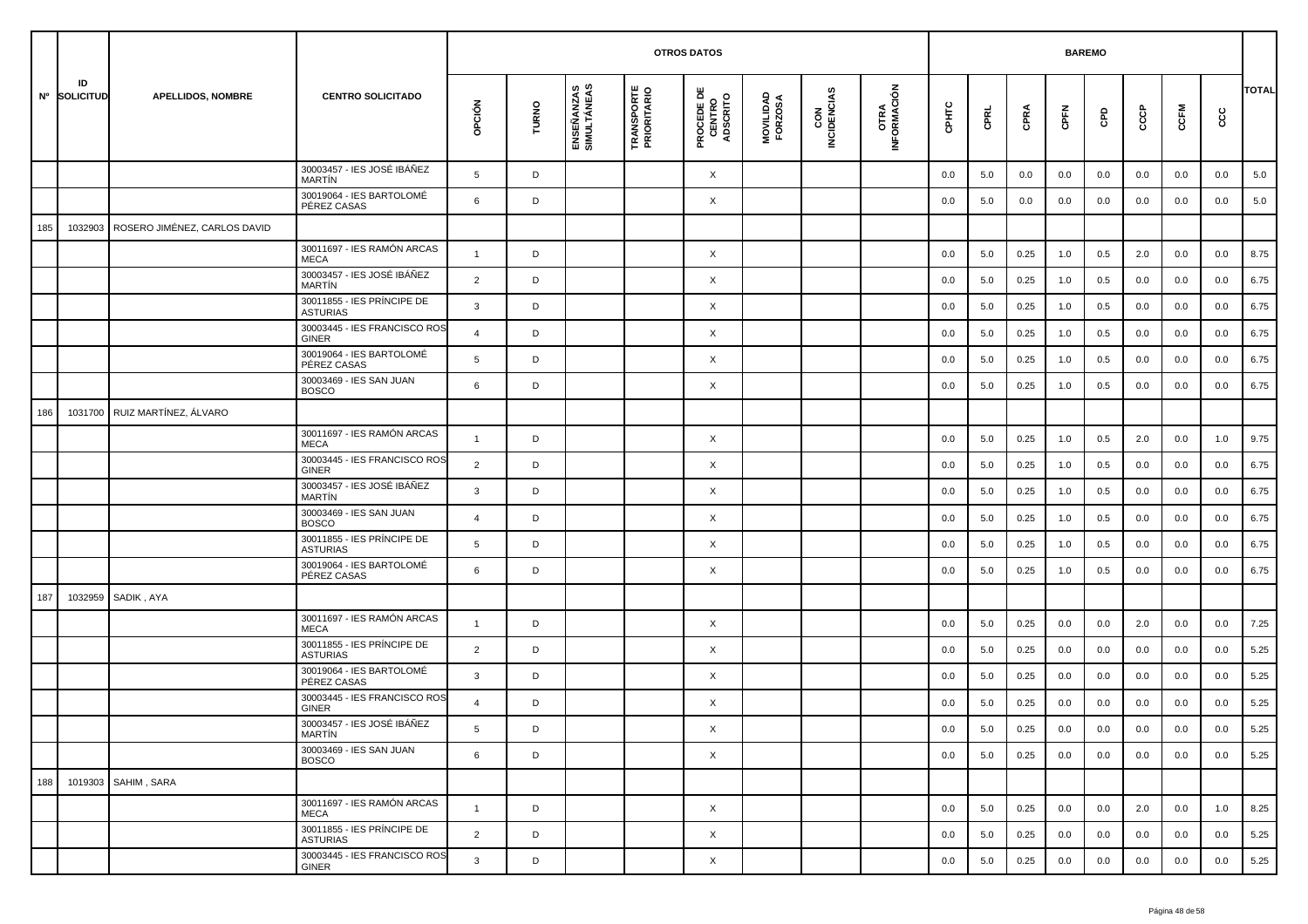|     |                    |                                               |                                               | <b>OTROS DATOS</b><br><b>BAREMO</b> |       |                           |                                   |                                           |                      |                    |                     |         |         |      |         |     |     |         |         |              |
|-----|--------------------|-----------------------------------------------|-----------------------------------------------|-------------------------------------|-------|---------------------------|-----------------------------------|-------------------------------------------|----------------------|--------------------|---------------------|---------|---------|------|---------|-----|-----|---------|---------|--------------|
|     | ID<br>Nº SOLICITUD | <b>APELLIDOS, NOMBRE</b>                      | <b>CENTRO SOLICITADO</b>                      | opción                              | TURNO | ENSEÑANZAS<br>SIMULTÁNEAS | <b>TRANSPORTE<br/>PRIORITARIO</b> | <b>PROCEDE DE<br/>CENTRO<br/>ADSCRITO</b> | MOVILIDAD<br>FORZOSA | CON<br>INCIDENCIAS | OTRA<br>INFORMACIÓN | CPHTC   | CPRL    | CPRA | CPFN    | GPD | င်င | CCFM    | ငင      | <b>TOTAL</b> |
|     |                    |                                               | 30003469 - IES SAN JUAN<br><b>BOSCO</b>       | $\overline{4}$                      | D     |                           |                                   | X                                         |                      |                    |                     | 0.0     | 5.0     | 0.25 | 0.0     | 0.0 | 0.0 | 0.0     | 0.0     | 5.25         |
|     |                    |                                               | 30003457 - IES JOSÉ IBÁÑEZ<br><b>MARTÍN</b>   | 5                                   | D     |                           |                                   | X                                         |                      |                    |                     | 0.0     | 5.0     | 0.25 | 0.0     | 0.0 | 0.0 | 0.0     | 0.0     | 5.25         |
|     |                    |                                               | 30019064 - IES BARTOLOMÉ<br>PÉREZ CASAS       | 6                                   | D     |                           |                                   | X                                         |                      |                    |                     | 0.0     | 5.0     | 0.25 | 0.0     | 0.0 | 0.0 | 0.0     | 0.0     | 5.25         |
| 189 | 1032627            | SAMANIEGO CHIGUANO, MADELINE<br><b>AINHOA</b> |                                               |                                     |       |                           |                                   |                                           |                      |                    |                     |         |         |      |         |     |     |         |         |              |
|     |                    |                                               | 30011697 - IES RAMÓN ARCAS<br><b>MECA</b>     | $\mathbf{1}$                        | D     |                           |                                   | X                                         |                      |                    |                     | 0.0     | 5.0     | 0.25 | 0.0     | 0.0 | 2.0 | 0.0     | 1.0     | 8.25         |
|     |                    |                                               | 30003445 - IES FRANCISCO ROS<br><b>GINER</b>  | 2                                   | D     |                           |                                   | X                                         |                      |                    |                     | 0.0     | 5.0     | 0.25 | 0.0     | 0.0 | 0.0 | 0.0     | 0.0     | 5.25         |
|     |                    |                                               | 30003457 - IES JOSÉ IBÁÑEZ<br><b>MARTIN</b>   | 3                                   | D     |                           |                                   | X                                         |                      |                    |                     | 0.0     | 5.0     | 0.25 | 0.0     | 0.0 | 0.0 | 0.0     | 0.0     | 5.25         |
|     |                    |                                               | 30011855 - IES PRÍNCIPE DE<br><b>ASTURIAS</b> | $\overline{a}$                      | D     |                           |                                   | X                                         |                      |                    |                     | 0.0     | 5.0     | 0.25 | 0.0     | 0.0 | 0.0 | 0.0     | 0.0     | 5.25         |
|     |                    |                                               | 30003469 - IES SAN JUAN<br><b>BOSCO</b>       | 5                                   | D     |                           |                                   | X                                         |                      |                    |                     | 0.0     | 5.0     | 0.25 | 0.0     | 0.0 | 0.0 | 0.0     | 0.0     | 5.25         |
|     |                    |                                               | 30019064 - IES BARTOLOMÉ<br>PÉREZ CASAS       | 6                                   | D     |                           |                                   | X                                         |                      |                    |                     | 0.0     | 5.0     | 0.25 | 0.0     | 0.0 | 0.0 | 0.0     | 0.0     | 5.25         |
| 190 | 1031603            | SÁNCHEZ GINER, PAULA                          |                                               |                                     |       |                           |                                   |                                           |                      | <b>RRAN</b>        |                     |         |         |      |         |     |     |         |         |              |
|     |                    |                                               | 30011697 - IES RAMÓN ARCAS<br><b>MECA</b>     | $\mathbf{1}$                        | D     |                           |                                   | X                                         |                      |                    |                     | 0.0     | 5.0     | 0.0  | 0.0     | 0.0 | 2.0 | 0.0     | 1.0     | 8.0          |
|     |                    |                                               | 30003445 - IES FRANCISCO ROS<br>GINER         | $\overline{2}$                      | D     |                           |                                   | X                                         |                      |                    |                     | 0.0     | 5.0     | 0.0  | 0.0     | 0.0 | 0.0 | 0.0     | 0.0     | 5.0          |
|     |                    |                                               | 30003457 - IES JOSÉ IBÁÑEZ<br><b>MARTÍN</b>   | 3                                   | D     |                           |                                   | X                                         |                      |                    |                     | 0.0     | 5.0     | 0.0  | 0.0     | 0.0 | 0.0 | 0.0     | 0.0     | 5.0          |
|     |                    |                                               | 30011855 - IES PRÍNCIPE DE<br><b>ASTURIAS</b> | $\overline{4}$                      | D     |                           |                                   | X                                         |                      |                    |                     | 0.0     | 5.0     | 0.0  | 0.0     | 0.0 | 0.0 | 0.0     | 0.0     | 5.0          |
|     |                    |                                               | 30003469 - IES SAN JUAN<br><b>BOSCO</b>       | 5                                   | D     |                           |                                   | X                                         |                      |                    |                     | 0.0     | 5.0     | 0.0  | 0.0     | 0.0 | 0.0 | 0.0     | 0.0     | 5.0          |
|     |                    |                                               | 30019064 - IES BARTOLOMÉ<br>PÉREZ CASAS       | 6                                   | D     |                           |                                   | X                                         |                      |                    |                     | 0.0     | 5.0     | 0.0  | 0.0     | 0.0 | 0.0 | 0.0     | 0.0     | 5.0          |
| 191 | 1034009            | SÁNCHEZ GÓMEZ, ANA                            |                                               |                                     |       | M                         |                                   |                                           |                      | <b>RRAN</b>        |                     |         |         |      |         |     |     |         |         |              |
|     |                    |                                               | 30011697 - IES RAMÓN ARCAS<br><b>MECA</b>     | $\mathbf{1}$                        | D     |                           |                                   | X                                         |                      |                    |                     | 0.0     | 5.0     | 0.0  | 0.0     | 0.0 | 2.0 | 0.0     | 1.0     | 8.0          |
|     |                    |                                               | 30003445 - IES FRANCISCO ROS<br>GINER         | $\overline{2}$                      | D     |                           |                                   | X                                         |                      |                    |                     | 0.0     | 5.0     | 0.0  | 0.0     | 0.0 | 0.0 | 0.0     | 0.0     | 5.0          |
|     |                    |                                               | 30003457 - IES JOSÉ IBÁÑEZ<br>MARTÍN          | 3                                   | D     |                           |                                   | X                                         |                      |                    |                     | 0.0     | 5.0     | 0.0  | 0.0     | 0.0 | 0.0 | 0.0     | 0.0     | 5.0          |
|     |                    |                                               | 30003469 - IES SAN JUAN<br><b>BOSCO</b>       |                                     | D     |                           |                                   | X                                         |                      |                    |                     | $0.0\,$ | $5.0\,$ | 0.0  | $0.0\,$ | 0.0 | 0.0 | $0.0\,$ | $0.0\,$ | 5.0          |
|     |                    |                                               | 30011855 - IES PRÍNCIPE DE<br><b>ASTURIAS</b> | 5                                   | D     |                           |                                   | X                                         |                      |                    |                     | 0.0     | 5.0     | 0.0  | 0.0     | 0.0 | 0.0 | 0.0     | 0.0     | 5.0          |
|     |                    |                                               | 30019064 - IES BARTOLOMÉ<br>PÉREZ CASAS       | 6                                   | D     |                           |                                   | X                                         |                      |                    |                     | 0.0     | 5.0     | 0.0  | 0.0     | 0.0 | 0.0 | 0.0     | 0.0     | 5.0          |
| 192 |                    | 1026740 SANCHEZ JIMENEZ, IRENE                |                                               |                                     |       |                           |                                   |                                           |                      |                    |                     |         |         |      |         |     |     |         |         |              |
|     |                    |                                               | 30011697 - IES RAMÓN ARCAS<br>MECA            | $\overline{1}$                      | D     |                           |                                   | X                                         |                      |                    |                     | 0.0     | 5.0     | 0.25 | 1.0     | 0.0 | 2.0 | 0.0     | 0.0     | 8.25         |
|     |                    |                                               | 30003445 - IES FRANCISCO ROS<br>GINER         | $\overline{2}$                      | D     |                           |                                   | $\times$                                  |                      |                    |                     | 0.0     | 5.0     | 0.25 | 1.0     | 0.0 | 0.0 | 0.0     | 0.0     | 6.25         |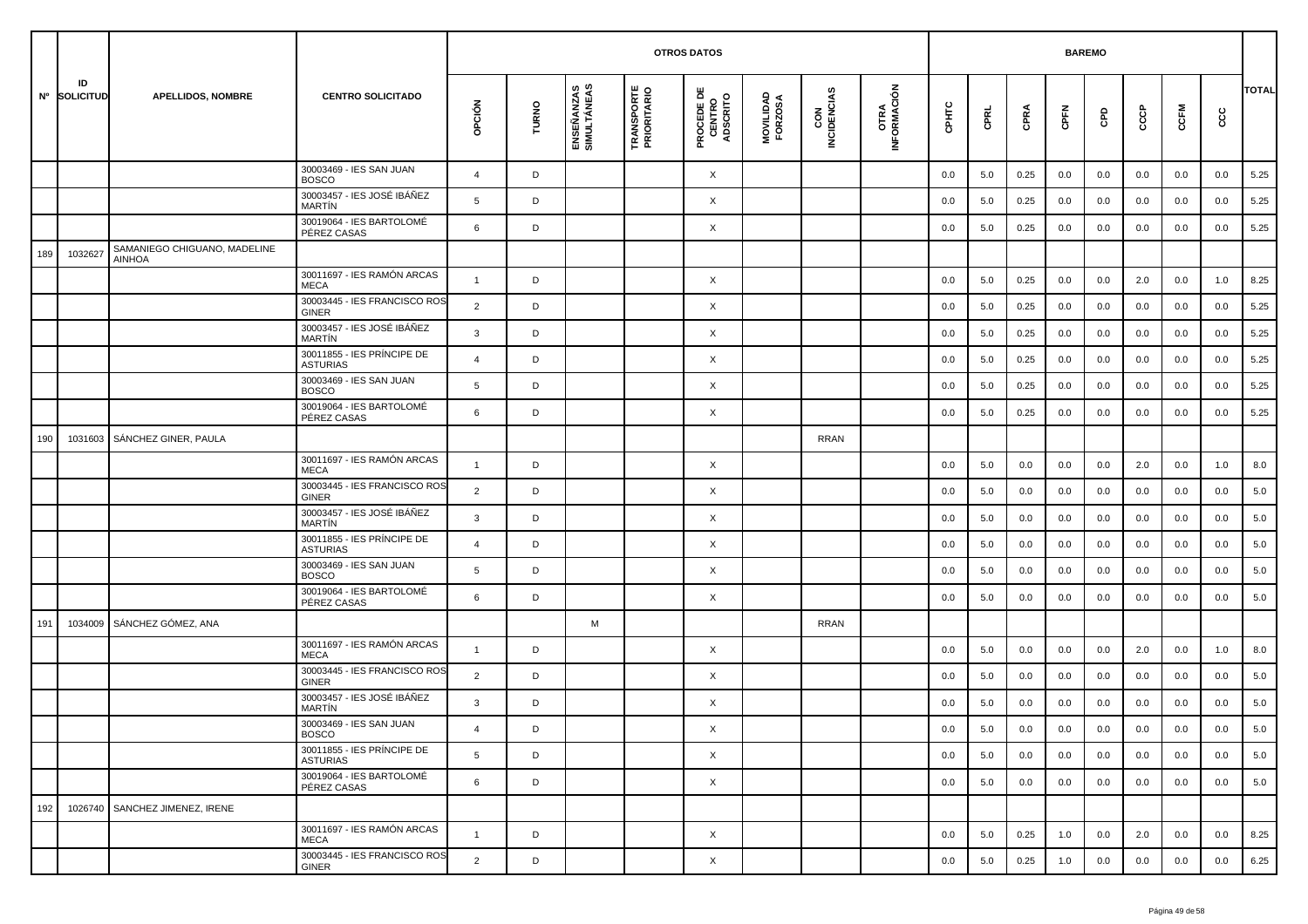|     |                    |                               |                                               | <b>BAREMO</b><br><b>OTROS DATOS</b> |       |                           |                                  |                                           |                      |                    |                     |         |         |      |         |         |     |         |      |              |
|-----|--------------------|-------------------------------|-----------------------------------------------|-------------------------------------|-------|---------------------------|----------------------------------|-------------------------------------------|----------------------|--------------------|---------------------|---------|---------|------|---------|---------|-----|---------|------|--------------|
|     | ID<br>Nº SOLICITUD | <b>APELLIDOS, NOMBRE</b>      | <b>CENTRO SOLICITADO</b>                      | OPCIÓN                              | TURNO | ENSEÑANZAS<br>SIMULTÁNEAS | <b>TRANSPORTE</b><br>PRIORITARIO | <b>PROCEDE DE<br/>CENTRO<br/>ADSCRITO</b> | MOVILIDAD<br>FORZOSA | CON<br>INCIDENCIAS | OTRA<br>INFORMACIÓN | CPHTC   | CPRL    | CPRA | CPFN    | GPD     | င်င | CCFM    | င္ပင | <b>TOTAL</b> |
|     |                    |                               | 30003457 - IES JOSÉ IBÁÑEZ<br><b>MARTIN</b>   | 3                                   | D     |                           |                                  | X                                         |                      |                    |                     | 0.0     | 5.0     | 0.25 | 1.0     | 0.0     | 0.0 | 0.0     | 0.0  | 6.25         |
|     |                    |                               | 30003469 - IES SAN JUAN<br><b>BOSCO</b>       | $\overline{a}$                      | D     |                           |                                  | X                                         |                      |                    |                     | 0.0     | 5.0     | 0.25 | 1.0     | 0.0     | 0.0 | 0.0     | 0.0  | 6.25         |
|     |                    |                               | 30011855 - IES PRÍNCIPE DE<br><b>ASTURIAS</b> | 5                                   | D     |                           |                                  | X                                         |                      |                    |                     | 0.0     | 5.0     | 0.25 | 1.0     | 0.0     | 0.0 | 0.0     | 0.0  | 6.25         |
|     |                    |                               | 30019064 - IES BARTOLOMÉ<br>PÉREZ CASAS       | 6                                   | D     |                           |                                  | X                                         |                      |                    |                     | 0.0     | 5.0     | 0.25 | 1.0     | 0.0     | 0.0 | 0.0     | 0.0  | 6.25         |
| 193 | 1033086            | SANCHEZ JIMENEZ, JOSE ANTONIO |                                               |                                     |       |                           |                                  |                                           |                      |                    |                     |         |         |      |         |         |     |         |      |              |
|     |                    |                               | 30011697 - IES RAMÓN ARCAS<br><b>MECA</b>     | $\overline{1}$                      | D     |                           |                                  | X                                         |                      |                    |                     | 0.0     | 5.0     | 0.25 | 1.0     | 0.0     | 2.0 | 0.0     | 0.0  | 8.25         |
|     |                    |                               | 30003445 - IES FRANCISCO ROS<br><b>GINER</b>  | 2                                   | D     |                           |                                  | X                                         |                      |                    |                     | 0.0     | 5.0     | 0.25 | 1.0     | 0.0     | 0.0 | 0.0     | 0.0  | 6.25         |
|     |                    |                               | 30003457 - IES JOSÉ IBÁÑEZ<br><b>MARTIN</b>   | 3                                   | D     |                           |                                  | X                                         |                      |                    |                     | 0.0     | 5.0     | 0.25 | 1.0     | 0.0     | 0.0 | 0.0     | 0.0  | 6.25         |
|     |                    |                               | 30003469 - IES SAN JUAN<br><b>BOSCO</b>       | $\overline{4}$                      | D     |                           |                                  | X                                         |                      |                    |                     | 0.0     | 5.0     | 0.25 | 1.0     | 0.0     | 0.0 | 0.0     | 0.0  | 6.25         |
|     |                    |                               | 30011855 - IES PRÍNCIPE DE<br><b>ASTURIAS</b> | 5                                   | D     |                           |                                  | X                                         |                      |                    |                     | 0.0     | 5.0     | 0.25 | 1.0     | 0.0     | 0.0 | 0.0     | 0.0  | 6.25         |
|     |                    |                               | 30019064 - IES BARTOLOMÉ<br>PÉREZ CASAS       | 6                                   | D     |                           |                                  | X                                         |                      |                    |                     | 0.0     | 5.0     | 0.25 | 1.0     | 0.0     | 0.0 | 0.0     | 0.0  | 6.25         |
| 194 | 1025266            | SANCHEZ MENDEZ, MARTA         |                                               |                                     |       |                           |                                  |                                           |                      |                    |                     |         |         |      |         |         |     |         |      |              |
|     |                    |                               | 30011697 - IES RAMÓN ARCAS<br><b>MECA</b>     | $\overline{1}$                      | D     |                           |                                  | X                                         |                      |                    |                     | 10.0    | 5.0     | 0.25 | 0.0     | 0.0     | 2.0 | 0.0     | 0.0  | 17.25        |
|     |                    |                               | 30003445 - IES FRANCISCO ROS<br>GINER         | $\overline{2}$                      | D     |                           |                                  | X                                         |                      |                    |                     | 0.0     | 5.0     | 0.25 | 0.0     | 0.0     | 0.0 | 0.0     | 0.0  | 5.25         |
|     |                    |                               | 30003457 - IES JOSÉ IBÁÑEZ<br><b>MARTIN</b>   | 3                                   | D     |                           |                                  | X                                         |                      |                    |                     | 0.0     | 5.0     | 0.25 | 0.0     | 0.0     | 0.0 | 0.0     | 0.0  | 5.25         |
|     |                    |                               | 30011855 - IES PRÍNCIPE DE<br><b>ASTURIAS</b> | $\overline{4}$                      | D     |                           |                                  | X                                         |                      |                    |                     | 0.0     | 5.0     | 0.25 | 0.0     | 0.0     | 0.0 | 0.0     | 0.0  | 5.25         |
|     |                    |                               | 30003469 - IES SAN JUAN<br><b>BOSCO</b>       | 5                                   | D     |                           |                                  | X                                         |                      |                    |                     | 0.0     | 5.0     | 0.25 | 0.0     | 0.0     | 0.0 | 0.0     | 0.0  | 5.25         |
|     |                    |                               | 30019064 - IES BARTOLOMÉ<br>PÉREZ CASAS       | 6                                   | D     |                           |                                  | X                                         |                      |                    |                     | 0.0     | 5.0     | 0.25 | 0.0     | 0.0     | 0.0 | 0.0     | 0.0  | 5.25         |
| 195 | 1032760            | SÁNCHEZ PELEGRÍN, DAVID       |                                               |                                     |       |                           |                                  |                                           |                      |                    |                     |         |         |      |         |         |     |         |      |              |
|     |                    |                               | 30011697 - IES RAMÓN ARCAS<br><b>MECA</b>     | $\overline{1}$                      | D     |                           |                                  | X                                         |                      |                    |                     | 0.0     | 5.0     | 0.25 | 0.0     | 0.0     | 2.0 | 0.0     | 0.0  | 7.25         |
|     |                    |                               | 30011855 - IES PRÍNCIPE DE<br><b>ASTURIAS</b> | $\overline{2}$                      | D     |                           |                                  | X                                         |                      |                    |                     | 0.0     | 5.0     | 0.25 | 0.0     | 0.0     | 0.0 | 0.0     | 0.0  | 5.25         |
|     |                    |                               | 30003457 - IES JOSÉ IBÁÑEZ<br>MARTÍN          | 3                                   | D     |                           |                                  | X                                         |                      |                    |                     | $0.0\,$ | $5.0\,$ | 0.25 | $0.0\,$ | $0.0\,$ | 0.0 | $0.0\,$ | 0.0  | 5.25         |
|     |                    |                               | 30003445 - IES FRANCISCO ROS<br>GINER         | $\overline{4}$                      | D     |                           |                                  | $\times$                                  |                      |                    |                     | 0.0     | 5.0     | 0.25 | 0.0     | 0.0     | 0.0 | 0.0     | 0.0  | 5.25         |
|     |                    |                               | 30003469 - IES SAN JUAN<br><b>BOSCO</b>       | 5                                   | D     |                           |                                  | $\times$                                  |                      |                    |                     | 0.0     | 5.0     | 0.25 | 0.0     | 0.0     | 0.0 | 0.0     | 0.0  | 5.25         |
|     |                    |                               | 30019064 - IES BARTOLOMÉ<br>PÉREZ CASAS       | 6                                   | D     |                           |                                  | X                                         |                      |                    |                     | 0.0     | 5.0     | 0.25 | 0.0     | 0.0     | 0.0 | 0.0     | 0.0  | 5.25         |
| 196 | 1027970            | SÁNCHEZ SÁNCHEZ, ALICIA       |                                               |                                     |       |                           |                                  |                                           |                      | RRAN               |                     |         |         |      |         |         |     |         |      |              |
|     |                    |                               | 30011697 - IES RAMÓN ARCAS<br>MECA            | $\mathbf{1}$                        | D     |                           |                                  | X                                         |                      |                    |                     | 10.0    | 5.0     | 0.0  | 0.0     | 0.0     | 2.0 | 0.0     | 0.0  | 17.0         |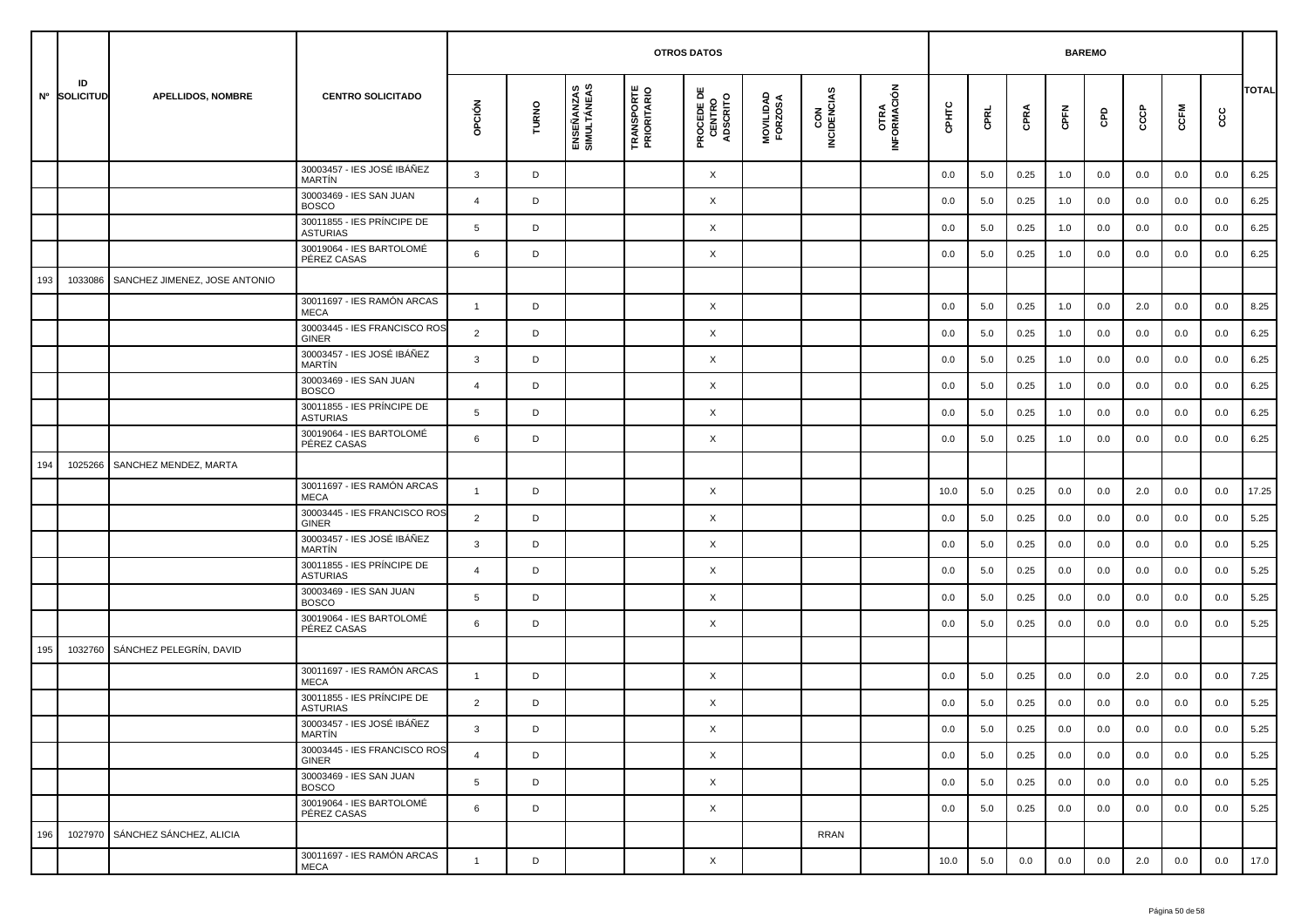|     |                    |                                                 |                                               | <b>OTROS DATOS</b><br><b>BAREMO</b> |       |                           |                                  |                                           |                      |                    |                     |         |             |      |      |     |     |      |      |              |
|-----|--------------------|-------------------------------------------------|-----------------------------------------------|-------------------------------------|-------|---------------------------|----------------------------------|-------------------------------------------|----------------------|--------------------|---------------------|---------|-------------|------|------|-----|-----|------|------|--------------|
|     | ID<br>Nº SOLICITUD | APELLIDOS, NOMBRE                               | <b>CENTRO SOLICITADO</b>                      | OPCIÓN                              | TURNO | ENSEÑANZAS<br>SIMULTÁNEAS | <b>TRANSPORTE</b><br>PRIORITARIO | <b>PROCEDE DE<br/>CENTRO<br/>ADSCRITO</b> | MOVILIDAD<br>FORZOSA | CON<br>INCIDENCIAS | OTRA<br>INFORMACIÓN | CPHTC   | <b>CPRL</b> | CPRA | CPFN | GPD | င်င | CCFM | င္ပင | <b>TOTAL</b> |
|     |                    |                                                 | 30003445 - IES FRANCISCO ROS<br>GINER         | $\overline{2}$                      | D     |                           |                                  | X                                         |                      |                    |                     | 0.0     | 5.0         | 0.0  | 0.0  | 0.0 | 0.0 | 0.0  | 0.0  | 5.0          |
|     |                    |                                                 | 30003457 - IES JOSÉ IBÁÑEZ<br>MARTÍN          | 3                                   | D     |                           |                                  | X                                         |                      |                    |                     | 0.0     | 5.0         | 0.0  | 0.0  | 0.0 | 0.0 | 0.0  | 0.0  | 5.0          |
|     |                    |                                                 | 30011855 - IES PRÍNCIPE DE<br><b>ASTURIAS</b> | $\overline{4}$                      | D     |                           |                                  | X                                         |                      |                    |                     | 0.0     | 5.0         | 0.0  | 0.0  | 0.0 | 0.0 | 0.0  | 0.0  | 5.0          |
|     |                    |                                                 | 30003469 - IES SAN JUAN<br><b>BOSCO</b>       | 5                                   | D     |                           |                                  | X                                         |                      |                    |                     | 0.0     | 5.0         | 0.0  | 0.0  | 0.0 | 0.0 | 0.0  | 0.0  | 5.0          |
|     |                    |                                                 | 30019064 - IES BARTOLOMÉ<br>PÉREZ CASAS       | 6                                   | D     |                           |                                  | X                                         |                      |                    |                     | 0.0     | 5.0         | 0.0  | 0.0  | 0.0 | 0.0 | 0.0  | 0.0  | 5.0          |
| 197 | 1024957            | SÁNCHEZ SÁNCHEZ, MIGUEL                         |                                               |                                     |       |                           |                                  |                                           |                      |                    |                     |         |             |      |      |     |     |      |      |              |
|     |                    |                                                 | 30011697 - IES RAMÓN ARCAS<br><b>MECA</b>     | $\mathbf{1}$                        | D     |                           |                                  | X                                         |                      |                    |                     | 0.0     | 5.0         | 0.25 | 0.0  | 0.0 | 2.0 | 0.0  | 0.0  | 7.25         |
|     |                    |                                                 | 30011855 - IES PRÍNCIPE DE<br><b>ASTURIAS</b> | 2                                   | D     |                           |                                  | X                                         |                      |                    |                     | 10.0    | 5.0         | 0.25 | 0.0  | 0.0 | 0.0 | 0.0  | 0.0  | 15.25        |
|     |                    |                                                 | 30003445 - IES FRANCISCO ROS<br><b>GINER</b>  | 3                                   | D     |                           |                                  | X                                         |                      |                    |                     | 0.0     | 5.0         | 0.25 | 0.0  | 0.0 | 0.0 | 0.0  | 0.0  | 5.25         |
|     |                    |                                                 | 30003457 - IES JOSÉ IBÁÑEZ<br>MARTÍN          | $\overline{4}$                      | D     |                           |                                  | X                                         |                      |                    |                     | 0.0     | 5.0         | 0.25 | 0.0  | 0.0 | 0.0 | 0.0  | 0.0  | 5.25         |
|     |                    |                                                 | 30003469 - IES SAN JUAN<br><b>BOSCO</b>       | 5                                   | D     |                           |                                  | X                                         |                      |                    |                     | 0.0     | 5.0         | 0.25 | 0.0  | 0.0 | 0.0 | 0.0  | 0.0  | 5.25         |
|     |                    |                                                 | 30019064 - IES BARTOLOMÉ<br>PÉREZ CASAS       | 6                                   | D     |                           |                                  | X                                         |                      |                    |                     | 0.0     | 5.0         | 0.25 | 0.0  | 0.0 | 0.0 | 0.0  | 0.0  | 5.25         |
| 198 | 1031739            | SÁNCHEZ SÁNCHEZ, RUBÉN                          |                                               |                                     |       |                           |                                  |                                           |                      |                    |                     |         |             |      |      |     |     |      |      |              |
|     |                    |                                                 | 30011697 - IES RAMÓN ARCAS<br><b>MECA</b>     | $\mathbf{1}$                        | D     |                           |                                  | X                                         |                      |                    |                     | 0.0     | 5.0         | 0.25 | 0.0  | 0.5 | 2.0 | 0.0  | 0.0  | 7.75         |
|     |                    |                                                 | 30011855 - IES PRÍNCIPE DE<br><b>ASTURIAS</b> | 2                                   | D     |                           |                                  | X                                         |                      |                    |                     | 0.0     | 5.0         | 0.25 | 0.0  | 0.5 | 0.0 | 0.0  | 0.0  | 5.75         |
|     |                    |                                                 | 30003469 - IES SAN JUAN<br><b>BOSCO</b>       | 3                                   | D     |                           |                                  | X                                         |                      |                    |                     | 0.0     | 5.0         | 0.25 | 0.0  | 0.5 | 0.0 | 0.0  | 0.0  | 5.75         |
|     |                    |                                                 | 30003445 - IES FRANCISCO ROS<br><b>GINER</b>  | 4                                   | D     |                           |                                  | X                                         |                      |                    |                     | 0.0     | 5.0         | 0.25 | 0.0  | 0.5 | 0.0 | 0.0  | 0.0  | 5.75         |
|     |                    |                                                 | 30003457 - IES JOSÉ IBÁÑEZ<br>MARTÍN          | 5                                   | D     |                           |                                  | X                                         |                      |                    |                     | 0.0     | 5.0         | 0.25 | 0.0  | 0.5 | 0.0 | 0.0  | 0.0  | 5.75         |
|     |                    |                                                 | 30019064 - IES BARTOLOMÉ<br>PÉREZ CASAS       | 6                                   | D     |                           |                                  | X                                         |                      |                    |                     | 0.0     | 5.0         | 0.25 | 0.0  | 0.5 | 0.0 | 0.0  | 0.0  | 5.75         |
| 199 | 1032589            | SAQUISILLI CORDOVA, MADELIN<br><b>ELIZABETH</b> |                                               |                                     |       |                           |                                  |                                           |                      |                    |                     |         |             |      |      |     |     |      |      |              |
|     |                    |                                                 | 30011697 - IES RAMÓN ARCAS<br><b>MECA</b>     | $\mathbf{1}$                        | D     |                           |                                  | X                                         |                      |                    |                     | 0.0     | 5.0         | 0.25 | 0.0  | 0.0 | 2.0 | 0.0  | 1.0  | 8.25         |
|     |                    |                                                 | 30003457 - IES JOSÉ IBÁÑEZ<br>MARTÍN          | $\overline{2}$                      | D     |                           |                                  | X                                         |                      |                    |                     | $0.0\,$ | 5.0         | 0.25 | 0.0  | 0.0 | 0.0 | 0.0  | 0.0  | 5.25         |
|     |                    |                                                 | 30003445 - IES FRANCISCO ROS<br>GINER         | 3                                   | D     |                           |                                  | $\times$                                  |                      |                    |                     | 0.0     | 5.0         | 0.25 | 0.0  | 0.0 | 0.0 | 0.0  | 0.0  | 5.25         |
|     |                    |                                                 | 30003469 - IES SAN JUAN<br><b>BOSCO</b>       | $\overline{4}$                      | D     |                           |                                  | X                                         |                      |                    |                     | 0.0     | 5.0         | 0.25 | 0.0  | 0.0 | 0.0 | 0.0  | 0.0  | 5.25         |
|     |                    |                                                 | 30011855 - IES PRÍNCIPE DE<br><b>ASTURIAS</b> | 5                                   | D     |                           |                                  | X                                         |                      |                    |                     | 0.0     | 5.0         | 0.25 | 0.0  | 0.0 | 0.0 | 0.0  | 0.0  | 5.25         |
|     |                    |                                                 | 30019064 - IES BARTOLOMÉ<br>PÉREZ CASAS       | 6                                   | D     |                           |                                  | X                                         |                      |                    |                     | 0.0     | 5.0         | 0.25 | 0.0  | 0.0 | 0.0 | 0.0  | 0.0  | 5.25         |
| 200 | 1032459            | SARANGO CAMPOVERDE, SANTOS<br>ANDRÉS            |                                               |                                     |       |                           |                                  |                                           |                      |                    |                     |         |             |      |      |     |     |      |      |              |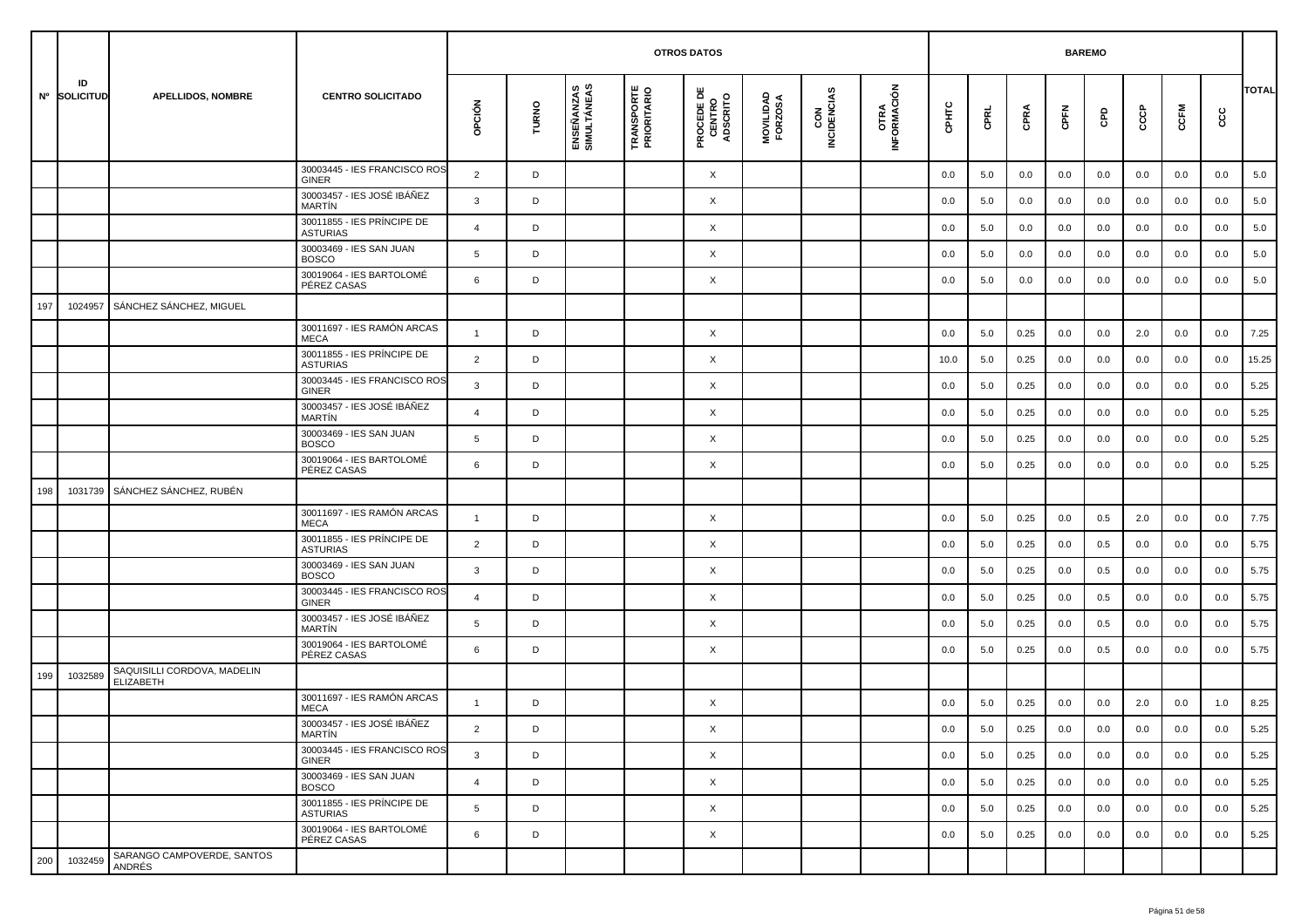|     |                    |                          |                                               | <b>OTROS DATOS</b><br><b>BAREMO</b> |       |                           |                                  |                                           |                      |                    |                            |         |         |      |         |     |         |      |         |              |
|-----|--------------------|--------------------------|-----------------------------------------------|-------------------------------------|-------|---------------------------|----------------------------------|-------------------------------------------|----------------------|--------------------|----------------------------|---------|---------|------|---------|-----|---------|------|---------|--------------|
|     | ID<br>Nº SOLICITUD | <b>APELLIDOS, NOMBRE</b> | <b>CENTRO SOLICITADO</b>                      | OPCIÓN                              | TURNO | ENSEÑANZAS<br>SIMULTÁNEAS | <b>TRANSPORTE</b><br>PRIORITARIO | <b>PROCEDE DE<br/>CENTRO<br/>ADSCRITO</b> | MOVILIDAD<br>FORZOSA | CON<br>INCIDENCIAS | <b>OTRA</b><br>INFORMACIÓN | CPHTC   | CPRL    | CPRA | CPFN    | GPD | င်င     | CCFM | cc      | <b>TOTAL</b> |
|     |                    |                          | 30011697 - IES RAMÓN ARCAS<br>MECA            | $\overline{1}$                      | D     |                           |                                  | X                                         |                      |                    |                            | 0.0     | 5.0     | 0.25 | 1.0     | 0.0 | 2.0     | 0.0  | 1.0     | 9.25         |
|     |                    |                          | 30003469 - IES SAN JUAN<br><b>BOSCO</b>       | $\overline{2}$                      | D     |                           |                                  | Χ                                         |                      |                    |                            | 0.0     | 5.0     | 0.25 | 1.0     | 0.0 | 0.0     | 0.0  | 0.0     | 6.25         |
|     |                    |                          | 30003445 - IES FRANCISCO ROS<br><b>GINER</b>  | 3                                   | D     |                           |                                  | X                                         |                      |                    |                            | 0.0     | 5.0     | 0.25 | 1.0     | 0.0 | 0.0     | 0.0  | 0.0     | 6.25         |
|     |                    |                          | 30003457 - IES JOSÉ IBÁÑEZ<br><b>MARTIN</b>   | $\overline{4}$                      | D     |                           |                                  | Χ                                         |                      |                    |                            | 0.0     | 5.0     | 0.25 | 1.0     | 0.0 | 0.0     | 0.0  | 0.0     | 6.25         |
|     |                    |                          | 30011855 - IES PRINCIPE DE<br><b>ASTURIAS</b> | 5                                   | D     |                           |                                  | Χ                                         |                      |                    |                            | 0.0     | 5.0     | 0.25 | 1.0     | 0.0 | 0.0     | 0.0  | 0.0     | 6.25         |
|     |                    |                          | 30019064 - IES BARTOLOMÉ<br>PÉREZ CASAS       | 6                                   | D     |                           |                                  | X                                         |                      |                    |                            | 0.0     | 5.0     | 0.25 | 1.0     | 0.0 | 0.0     | 0.0  | 0.0     | 6.25         |
| 201 | 1032909            | SEGURA NAVARRO, VALERIA  |                                               |                                     |       | M                         |                                  |                                           |                      |                    |                            |         |         |      |         |     |         |      |         |              |
|     |                    |                          | 30011697 - IES RAMÓN ARCAS<br><b>MECA</b>     | $\overline{1}$                      | D     |                           |                                  | Χ                                         |                      |                    |                            | 0.0     | 5.0     | 0.25 | 0.0     | 0.0 | 2.0     | 0.0  | 0.0     | 7.25         |
|     |                    |                          | 30003469 - IES SAN JUAN<br><b>BOSCO</b>       | $\overline{2}$                      | D     |                           |                                  | X                                         |                      |                    |                            | 0.0     | 5.0     | 0.25 | 0.0     | 0.0 | 0.0     | 0.0  | 0.0     | 5.25         |
|     |                    |                          | 30003445 - IES FRANCISCO ROS<br><b>GINER</b>  | 3                                   | D     |                           |                                  | Χ                                         |                      |                    |                            | 0.0     | 5.0     | 0.25 | 0.0     | 0.0 | 0.0     | 0.0  | 0.0     | 5.25         |
|     |                    |                          | 30003457 - IES JOSÉ IBÁÑEZ<br>MARTÍN          | $\overline{4}$                      | D     |                           |                                  | Χ                                         |                      |                    |                            | 0.0     | 5.0     | 0.25 | 0.0     | 0.0 | 0.0     | 0.0  | 0.0     | 5.25         |
|     |                    |                          | 30011855 - IES PRINCIPE DE<br><b>ASTURIAS</b> | 5                                   | D     |                           |                                  | X                                         |                      |                    |                            | 0.0     | 5.0     | 0.25 | 0.0     | 0.0 | 0.0     | 0.0  | 0.0     | 5.25         |
|     |                    |                          | 30019064 - IES BARTOLOMÉ<br>PÉREZ CASAS       | 6                                   | D     |                           |                                  | X                                         |                      |                    |                            | 0.0     | 5.0     | 0.25 | 0.0     | 0.0 | 0.0     | 0.0  | 0.0     | 5.25         |
| 202 | 1030479            | SEGURA PEREZ, JESUS      |                                               |                                     |       |                           |                                  |                                           |                      | RRAN               |                            |         |         |      |         |     |         |      |         |              |
|     |                    |                          | 30011697 - IES RAMÓN ARCAS<br><b>MECA</b>     | $\mathbf{1}$                        | D     |                           |                                  | X                                         |                      |                    |                            | 0.0     | 5.0     | 0.0  | 0.0     | 0.0 | 2.0     | 0.0  | 1.0     | 8.0          |
|     |                    |                          | 30003445 - IES FRANCISCO ROS<br><b>GINER</b>  | 2                                   | D     |                           |                                  | X                                         |                      |                    |                            | 0.0     | 5.0     | 0.0  | 0.0     | 0.0 | 0.0     | 0.0  | 0.0     | 5.0          |
|     |                    |                          | 30003457 - IES JOSÉ IBÁÑEZ<br>MARTÍN          | 3                                   | D     |                           |                                  | Χ                                         |                      |                    |                            | 0.0     | 5.0     | 0.0  | 0.0     | 0.0 | 0.0     | 0.0  | 0.0     | 5.0          |
|     |                    |                          | 30003469 - IES SAN JUAN<br><b>BOSCO</b>       | $\overline{4}$                      | D     |                           |                                  | X                                         |                      |                    |                            | 0.0     | 5.0     | 0.0  | 0.0     | 0.0 | 0.0     | 0.0  | 0.0     | 5.0          |
|     |                    |                          | 30011855 - IES PRÍNCIPE DE<br><b>ASTURIAS</b> | 5                                   | D     |                           |                                  | X                                         |                      |                    |                            | 0.0     | 5.0     | 0.0  | 0.0     | 0.0 | 0.0     | 0.0  | 0.0     | 5.0          |
|     |                    |                          | 30019064 - IES BARTOLOMÉ<br>PÉREZ CASAS       | 6                                   | D     |                           |                                  | Χ                                         |                      |                    |                            | 0.0     | 5.0     | 0.0  | 0.0     | 0.0 | 0.0     | 0.0  | 0.0     | 5.0          |
| 203 | 1025634            | SELLOUMI, OMAIMA         |                                               |                                     |       |                           |                                  |                                           |                      |                    |                            |         |         |      |         |     |         |      |         |              |
|     |                    |                          | 30011697 - IES RAMÓN ARCAS<br>MECA            |                                     | D     |                           |                                  | Χ                                         |                      |                    |                            | $0.0\,$ | $5.0\,$ | 0.25 | $2.0\,$ | 0.0 | $2.0\,$ | 0.0  | $0.0\,$ | 9.25         |
|     |                    |                          | 30011855 - IES PRÍNCIPE DE<br><b>ASTURIAS</b> | $\overline{2}$                      | D     |                           |                                  | $\times$                                  |                      |                    |                            | 0.0     | 5.0     | 0.25 | 2.0     | 0.0 | 0.0     | 0.0  | 0.0     | 7.25         |
|     |                    |                          | 30003445 - IES FRANCISCO ROS<br>GINER         | $\mathbf{3}$                        | D     |                           |                                  | $\times$                                  |                      |                    |                            | 0.0     | 5.0     | 0.25 | 2.0     | 0.0 | 0.0     | 0.0  | 0.0     | 7.25         |
|     |                    |                          | 30003457 - IES JOSÉ IBÁÑEZ<br>MARTÍN          | $\overline{4}$                      | D     |                           |                                  | $\times$                                  |                      |                    |                            | 0.0     | 5.0     | 0.25 | 2.0     | 0.0 | 0.0     | 0.0  | 0.0     | 7.25         |
|     |                    |                          | 30019064 - IES BARTOLOMÉ<br>PÉREZ CASAS       | 5                                   | D     |                           |                                  | X                                         |                      |                    |                            | 0.0     | 5.0     | 0.25 | 2.0     | 0.0 | 0.0     | 0.0  | 0.0     | 7.25         |
|     |                    |                          | 30003469 - IES SAN JUAN<br><b>BOSCO</b>       | 6                                   | D     |                           |                                  | X                                         |                      |                    |                            | 0.0     | 5.0     | 0.25 | 2.0     | 0.0 | 0.0     | 0.0  | 0.0     | 7.25         |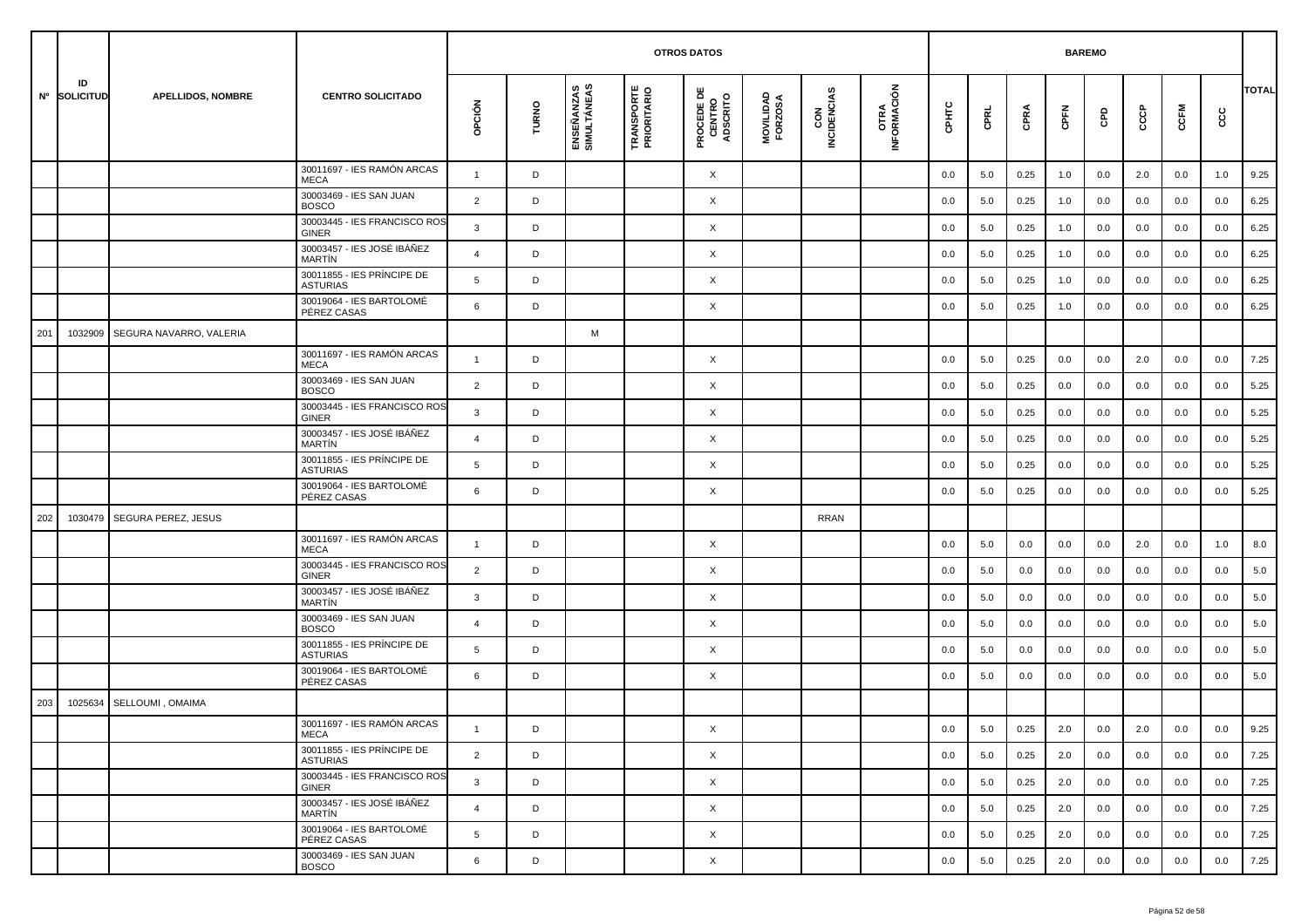|     |                    |                                  |                                               |                |       |                           |                                  | <b>OTROS DATOS</b>                        |                      |                    |                             |       |      |      |      | <b>BAREMO</b> |     |      |     |              |
|-----|--------------------|----------------------------------|-----------------------------------------------|----------------|-------|---------------------------|----------------------------------|-------------------------------------------|----------------------|--------------------|-----------------------------|-------|------|------|------|---------------|-----|------|-----|--------------|
|     | ID<br>Nº SOLICITUD | <b>APELLIDOS, NOMBRE</b>         | <b>CENTRO SOLICITADO</b>                      | opción         | TURNO | ENSEÑANZAS<br>SIMULTÁNEAS | <b>TRANSPORTE</b><br>PRIORITARIO | <b>PROCEDE DE<br/>CENTRO<br/>ADSCRITO</b> | MOVILIDAD<br>FORZOSA | CON<br>INCIDENCIAS | <b>OTRA<br/>INFORMACIÓN</b> | CPHTC | CPRL | CPRA | CPFN | GPD           | ငင  | CCFM | င်င | <b>TOTAL</b> |
| 204 | 1025462            | SERRANO MARTÍNEZ, HUGO           |                                               |                |       |                           |                                  |                                           |                      |                    |                             |       |      |      |      |               |     |      |     |              |
|     |                    |                                  | 30011697 - IES RAMÓN ARCAS<br><b>MECA</b>     | $\mathbf{1}$   | D     |                           |                                  | X                                         |                      |                    |                             | 10.0  | 5.0  | 0.25 | 1.0  | 0.0           | 2.0 | 0.0  | 0.0 | 18.25        |
|     |                    |                                  | 30003445 - IES FRANCISCO ROS<br><b>GINER</b>  | $\overline{2}$ | D     |                           |                                  | $\times$                                  |                      |                    |                             | 0.0   | 5.0  | 0.25 | 1.0  | 0.0           | 0.0 | 0.0  | 0.0 | 6.25         |
|     |                    |                                  | 30003469 - IES SAN JUAN<br><b>BOSCO</b>       | 3              | D     |                           |                                  | X                                         |                      |                    |                             | 0.0   | 5.0  | 0.25 | 1.0  | 0.0           | 0.0 | 0.0  | 0.0 | 6.25         |
|     |                    |                                  | 30003457 - IES JOSÉ IBÁÑEZ<br>MARTÍN          | $\overline{4}$ | D     |                           |                                  | X                                         |                      |                    |                             | 0.0   | 5.0  | 0.25 | 1.0  | 0.0           | 0.0 | 0.0  | 0.0 | 6.25         |
|     |                    |                                  | 30011855 - IES PRÍNCIPE DE<br>ASTURIAS        | 5              | D     |                           |                                  | X                                         |                      |                    |                             | 0.0   | 5.0  | 0.25 | 1.0  | 0.0           | 0.0 | 0.0  | 0.0 | 6.25         |
|     |                    |                                  | 30019064 - IES BARTOLOMÉ<br>PÉREZ CASAS       | 6              | D     |                           |                                  | X                                         |                      |                    |                             | 0.0   | 5.0  | 0.25 | 1.0  | 0.0           | 0.0 | 0.0  | 0.0 | 6.25         |
| 205 | 1033178            | SILVA CHEVEZ, CRISTHIAN EMILIANO |                                               |                |       |                           |                                  |                                           |                      |                    |                             |       |      |      |      |               |     |      |     |              |
|     |                    |                                  | 30011697 - IES RAMÓN ARCAS<br><b>MECA</b>     | -1             | D     |                           |                                  | $\times$                                  |                      |                    |                             | 0.0   | 5.0  | 0.25 | 0.0  | 0.0           | 2.0 | 0.0  | 0.0 | 7.25         |
|     |                    |                                  | 30003457 - IES JOSÉ IBÁÑEZ<br>MARTÍN          | $\overline{2}$ | D     |                           |                                  | X                                         |                      |                    |                             | 10.0  | 5.0  | 0.25 | 0.0  | 0.0           | 0.0 | 0.0  | 0.0 | 15.25        |
|     |                    |                                  | 30003445 - IES FRANCISCO ROS<br>GINER         | 3              | D     |                           |                                  | X                                         |                      |                    |                             | 0.0   | 5.0  | 0.25 | 0.0  | 0.0           | 0.0 | 0.0  | 0.0 | 5.25         |
|     |                    |                                  | 30003469 - IES SAN JUAN<br><b>BOSCO</b>       | $\overline{4}$ | D     |                           |                                  | X                                         |                      |                    |                             | 0.0   | 5.0  | 0.25 | 0.0  | 0.0           | 0.0 | 0.0  | 0.0 | 5.25         |
|     |                    |                                  | 30011855 - IES PRÍNCIPE DE<br>ASTURIAS        | 5              | D     |                           |                                  | X                                         |                      |                    |                             | 0.0   | 5.0  | 0.25 | 0.0  | 0.0           | 0.0 | 0.0  | 0.0 | 5.25         |
|     |                    |                                  | 30019064 - IES BARTOLOMÉ<br>PÉREZ CASAS       | 6              | D     |                           |                                  | X                                         |                      |                    |                             | 0.0   | 5.0  | 0.25 | 0.0  | 0.0           | 0.0 | 0.0  | 0.0 | 5.25         |
| 206 | 1025856            | SOCA HILARIO, NICOLE TRINIDAD    |                                               |                |       |                           |                                  |                                           |                      |                    |                             |       |      |      |      |               |     |      |     |              |
|     |                    |                                  | 30011697 - IES RAMÓN ARCAS<br><b>MECA</b>     | $\overline{1}$ | D     |                           |                                  | X                                         |                      |                    |                             | 0.0   | 5.0  | 0.25 | 1.0  | 0.0           | 2.0 | 0.0  | 0.0 | 8.25         |
|     |                    |                                  | 30011855 - IES PRÍNCIPE DE<br><b>ASTURIAS</b> | $\overline{2}$ | D     |                           |                                  | X                                         |                      |                    |                             | 0.0   | 5.0  | 0.25 | 1.0  | 0.0           | 0.0 | 0.0  | 0.0 | 6.25         |
|     |                    |                                  | 30003457 - IES JOSÉ IBÁÑEZ<br>MARTÍN          | 3              | D     |                           |                                  | X                                         |                      |                    |                             | 0.0   | 5.0  | 0.25 | 1.0  | 0.0           | 0.0 | 0.0  | 0.0 | 6.25         |
|     |                    |                                  | 30003445 - IES FRANCISCO ROS<br>GINER         | 4              | D     |                           |                                  | X                                         |                      |                    |                             | 0.0   | 5.0  | 0.25 | 1.0  | 0.0           | 0.0 | 0.0  | 0.0 | 6.25         |
|     |                    |                                  | 30003469 - IES SAN JUAN<br><b>BOSCO</b>       | 5              | D     |                           |                                  | X                                         |                      |                    |                             | 0.0   | 5.0  | 0.25 | 1.0  | 0.0           | 0.0 | 0.0  | 0.0 | 6.25         |
|     |                    |                                  | 30019064 - IES BARTOLOMÉ<br>PÉREZ CASAS       | 6              | D     |                           |                                  | X                                         |                      |                    |                             | 0.0   | 5.0  | 0.25 | 1.0  | 0.0           | 0.0 | 0.0  | 0.0 | 6.25         |
|     |                    | 207 1031546 SOLER GARCÍA, ÁNGEL  |                                               |                |       |                           |                                  |                                           |                      |                    |                             |       |      |      |      |               |     |      |     |              |
|     |                    |                                  | 30011697 - IES RAMÓN ARCAS<br>MECA            | $\overline{1}$ | D     |                           |                                  | $\times$                                  |                      |                    |                             | 0.0   | 5.0  | 0.25 | 0.0  | 0.0           | 2.0 | 0.0  | 0.0 | 7.25         |
|     |                    |                                  | 30003445 - IES FRANCISCO ROS<br>GINER         | $\overline{2}$ | D     |                           |                                  | $\times$                                  |                      |                    |                             | 0.0   | 5.0  | 0.25 | 0.0  | 0.0           | 0.0 | 0.0  | 0.0 | 5.25         |
|     |                    |                                  | 30003457 - IES JOSÉ IBÁÑEZ<br>MARTÍN          | $\mathbf{3}$   | D     |                           |                                  | $\times$                                  |                      |                    |                             | 0.0   | 5.0  | 0.25 | 0.0  | 0.0           | 0.0 | 0.0  | 0.0 | 5.25         |
|     |                    |                                  | 30003469 - IES SAN JUAN<br><b>BOSCO</b>       | $\overline{4}$ | D     |                           |                                  | $\times$                                  |                      |                    |                             | 0.0   | 5.0  | 0.25 | 0.0  | 0.0           | 0.0 | 0.0  | 0.0 | 5.25         |
|     |                    |                                  | 30011855 - IES PRÍNCIPE DE<br><b>ASTURIAS</b> | 5              | D     |                           |                                  | $\times$                                  |                      |                    |                             | 0.0   | 5.0  | 0.25 | 0.0  | 0.0           | 0.0 | 0.0  | 0.0 | 5.25         |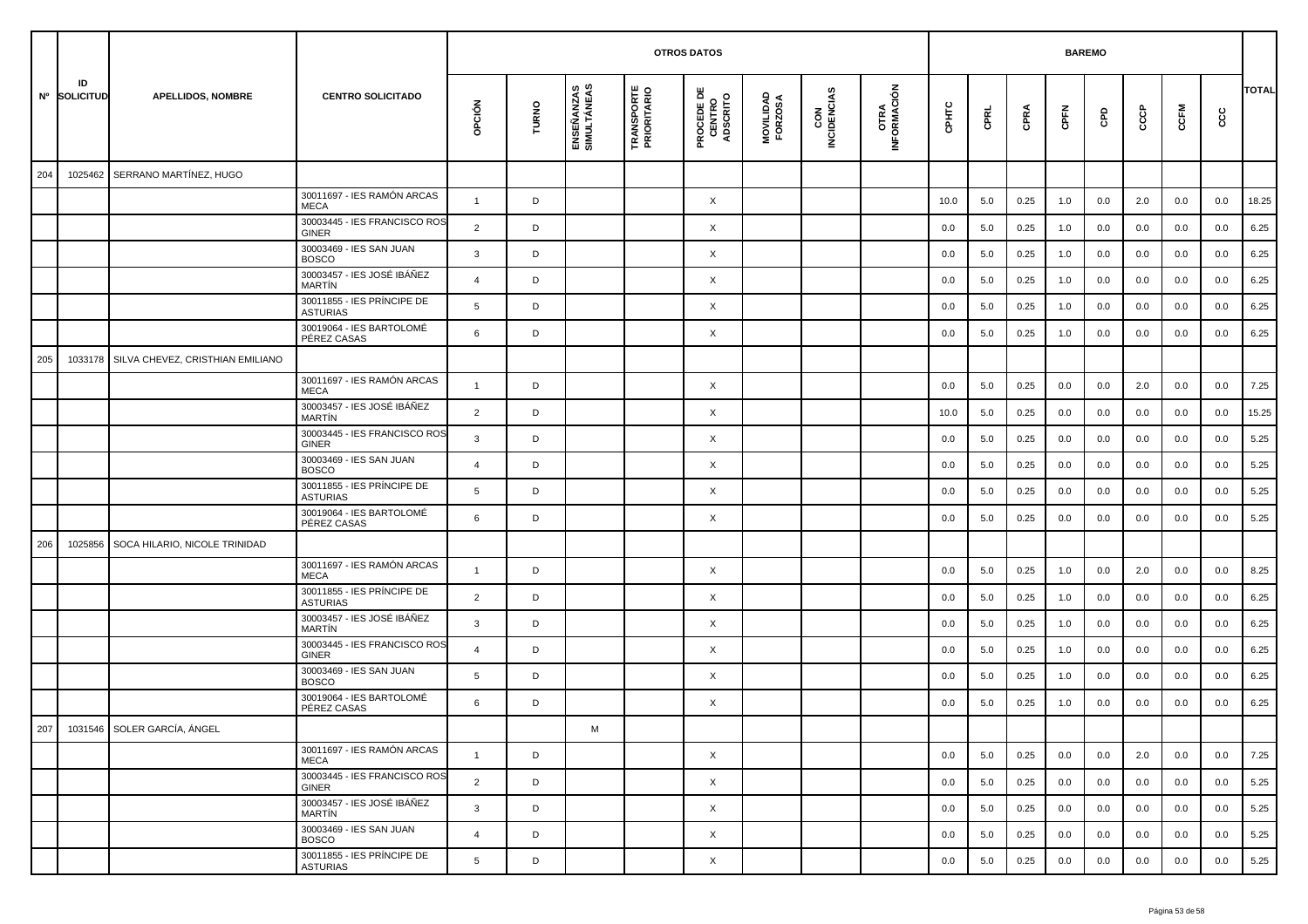|     |                    |                                |                                               |                |       |                           |                                   | <b>OTROS DATOS</b>                        |                      |                    |                     |         |         |      |         | <b>BAREMO</b> |     |         |         |              |
|-----|--------------------|--------------------------------|-----------------------------------------------|----------------|-------|---------------------------|-----------------------------------|-------------------------------------------|----------------------|--------------------|---------------------|---------|---------|------|---------|---------------|-----|---------|---------|--------------|
|     | ID<br>Nº SOLICITUD | <b>APELLIDOS, NOMBRE</b>       | <b>CENTRO SOLICITADO</b>                      | opción         | TURNO | ENSEÑANZAS<br>SIMULTÁNEAS | <b>TRANSPORTE<br/>PRIORITARIO</b> | <b>PROCEDE DE<br/>CENTRO<br/>ADSCRITO</b> | MOVILIDAD<br>FORZOSA | CON<br>INCIDENCIAS | OTRA<br>INFORMACIÓN | CPHTC   | CPRL    | CPRA | CPFN    | GPD           | င်င | CCFM    | ငင      | <b>TOTAL</b> |
|     |                    |                                | 30019064 - IES BARTOLOMÉ<br>PÉREZ CASAS       | 6              | D     |                           |                                   | X                                         |                      |                    |                     | 0.0     | 5.0     | 0.25 | 0.0     | 0.0           | 0.0 | 0.0     | 0.0     | 5.25         |
| 208 | 1032958            | TAGMOUTI, ISRAA                |                                               |                |       |                           |                                   |                                           |                      |                    |                     |         |         |      |         |               |     |         |         |              |
|     |                    |                                | 30011697 - IES RAMÓN ARCAS<br><b>MECA</b>     | $\mathbf{1}$   | D     |                           |                                   | X                                         |                      |                    |                     | 0.0     | 5.0     | 0.25 | 1.0     | 0.0           | 2.0 | 0.0     | 0.0     | 8.25         |
|     |                    |                                | 30003445 - IES FRANCISCO ROS<br><b>GINER</b>  | 2              | D     |                           |                                   | X                                         |                      |                    |                     | 0.0     | 5.0     | 0.25 | 1.0     | 0.0           | 0.0 | 0.0     | 0.0     | 6.25         |
|     |                    |                                | 30003457 - IES JOSÉ IBÁÑEZ<br>MARTÍN          | 3              | D     |                           |                                   | X                                         |                      |                    |                     | 0.0     | 5.0     | 0.25 | 1.0     | 0.0           | 0.0 | 0.0     | 0.0     | 6.25         |
|     |                    |                                | 30011855 - IES PRÍNCIPE DE<br><b>ASTURIAS</b> | $\overline{4}$ | D     |                           |                                   | X                                         |                      |                    |                     | 0.0     | 5.0     | 0.25 | 1.0     | 0.0           | 0.0 | 0.0     | 0.0     | 6.25         |
|     |                    |                                | 30003469 - IES SAN JUAN<br><b>BOSCO</b>       | 5              | D     |                           |                                   | X                                         |                      |                    |                     | 0.0     | 5.0     | 0.25 | 1.0     | 0.0           | 0.0 | 0.0     | 0.0     | 6.25         |
|     |                    |                                | 30019064 - IES BARTOLOMÉ<br>PÉREZ CASAS       | 6              | D     |                           |                                   | X                                         |                      |                    |                     | 0.0     | 5.0     | 0.25 | 1.0     | 0.0           | 0.0 | 0.0     | 0.0     | 6.25         |
| 209 | 1031578            | TAMBO VEGA, ALEJANDRA CAROLINA |                                               |                |       |                           |                                   |                                           |                      |                    |                     |         |         |      |         |               |     |         |         |              |
|     |                    |                                | 30011697 - IES RAMÓN ARCAS<br><b>MECA</b>     | $\mathbf{1}$   | D     |                           |                                   | X                                         |                      |                    |                     | 0.0     | 5.0     | 0.25 | 0.0     | 0.0           | 2.0 | 0.0     | 0.0     | 7.25         |
|     |                    |                                | 30011855 - IES PRÍNCIPE DE<br><b>ASTURIAS</b> | $\overline{2}$ | D     |                           |                                   | X                                         |                      |                    |                     | 0.0     | 5.0     | 0.25 | 0.0     | 0.0           | 0.0 | 0.0     | 0.0     | 5.25         |
|     |                    |                                | 30019064 - IES BARTOLOMÉ<br>PÉREZ CASAS       | 3              | D     |                           |                                   | X                                         |                      |                    |                     | 0.0     | 5.0     | 0.25 | 0.0     | 0.0           | 0.0 | 0.0     | 0.0     | 5.25         |
|     |                    |                                | 30003457 - IES JOSÉ IBÁÑEZ<br><b>MARTIN</b>   | $\overline{4}$ | D     |                           |                                   | X                                         |                      |                    |                     | 0.0     | 5.0     | 0.25 | 0.0     | 0.0           | 0.0 | 0.0     | 0.0     | 5.25         |
|     |                    |                                | 30003445 - IES FRANCISCO ROS<br>GINER         | 5              | D     |                           |                                   | X                                         |                      |                    |                     | 0.0     | 5.0     | 0.25 | 0.0     | 0.0           | 0.0 | 0.0     | 0.0     | 5.25         |
|     |                    |                                | 30003469 - IES SAN JUAN<br><b>BOSCO</b>       | 6              | D     |                           |                                   | X                                         |                      |                    |                     | 0.0     | 5.0     | 0.25 | 0.0     | 0.0           | 0.0 | 0.0     | 0.0     | 5.25         |
| 210 | 1032353            | TANANA ALLOUL, AYOUB           |                                               |                |       |                           |                                   |                                           |                      |                    |                     |         |         |      |         |               |     |         |         |              |
|     |                    |                                | 30011697 - IES RAMÓN ARCAS<br><b>MECA</b>     | $\mathbf{1}$   | D     |                           |                                   | X                                         |                      |                    |                     | 10.0    | 5.0     | 0.25 | 2.0     | 0.0           | 2.0 | 0.0     | 0.0     | 19.25        |
|     |                    |                                | 30003457 - IES JOSÉ IBÁÑEZ<br><b>MARTIN</b>   | $\overline{2}$ | D     |                           |                                   | X                                         |                      |                    |                     | 0.0     | 5.0     | 0.25 | 2.0     | 0.0           | 0.0 | 0.0     | 0.0     | 7.25         |
|     |                    |                                | 30011855 - IES PRÍNCIPE DE<br><b>ASTURIAS</b> | 3              | D     |                           |                                   | X                                         |                      |                    |                     | 0.0     | 5.0     | 0.25 | 2.0     | 0.0           | 0.0 | 0.0     | 0.0     | 7.25         |
|     |                    |                                | 30003445 - IES FRANCISCO ROS<br>GINER         | 4              | D     |                           |                                   | X                                         |                      |                    |                     | 0.0     | 5.0     | 0.25 | 2.0     | 0.0           | 0.0 | 0.0     | 0.0     | 7.25         |
|     |                    |                                | 30003469 - IES SAN JUAN<br><b>BOSCO</b>       | 5              | D     |                           |                                   | X                                         |                      |                    |                     | 0.0     | 5.0     | 0.25 | 2.0     | 0.0           | 0.0 | 0.0     | 0.0     | 7.25         |
|     |                    |                                | 30019064 - IES BARTOLOMÉ<br>PÉREZ CASAS       | 6              | D     |                           |                                   | X                                         |                      |                    |                     | $0.0\,$ | $5.0\,$ | 0.25 | $2.0\,$ | $0.0\,$       | 0.0 | $0.0\,$ | $0.0\,$ | $7.25$       |
| 211 | 1028103            | TERUEL MARTINEZ, MARIA         |                                               |                |       |                           |                                   |                                           |                      |                    |                     |         |         |      |         |               |     |         |         |              |
|     |                    |                                | 30011697 - IES RAMÓN ARCAS<br><b>MECA</b>     | $\mathbf{1}$   | D     |                           |                                   | $\times$                                  |                      |                    |                     | 0.0     | 5.0     | 0.25 | 0.0     | 0.0           | 2.0 | 0.0     | 0.0     | 7.25         |
|     |                    |                                | 30003445 - IES FRANCISCO ROS<br>GINER         | $\overline{2}$ | D     |                           |                                   | $\times$                                  |                      |                    |                     | 0.0     | 5.0     | 0.25 | 0.0     | 0.0           | 0.0 | 0.0     | 0.0     | 5.25         |
|     |                    |                                | 30003457 - IES JOSÉ IBÁÑEZ<br>MARTÍN          | 3              | D     |                           |                                   | X                                         |                      |                    |                     | 0.0     | 5.0     | 0.25 | 0.0     | 0.0           | 0.0 | 0.0     | 0.0     | 5.25         |
|     |                    |                                | 30011855 - IES PRÍNCIPE DE<br><b>ASTURIAS</b> | $\overline{4}$ | D     |                           |                                   | $\times$                                  |                      |                    |                     | 0.0     | 5.0     | 0.25 | 0.0     | 0.0           | 0.0 | 0.0     | 0.0     | 5.25         |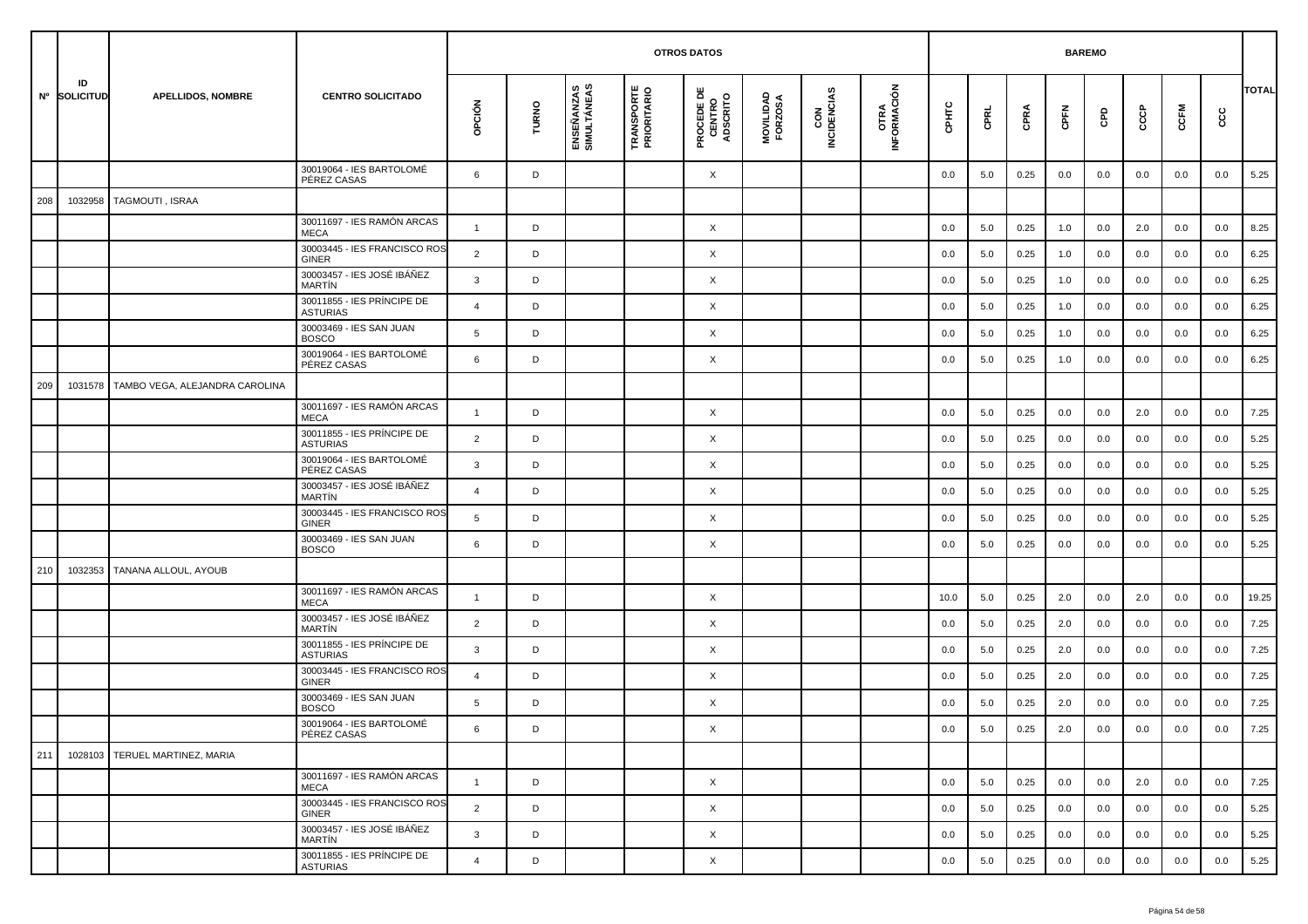|     |                    |                                |                                               |                |       |                           |                                  | <b>OTROS DATOS</b>                        |                      |                    |                            |         |      |      |      | <b>BAREMO</b> |     |      |     |              |
|-----|--------------------|--------------------------------|-----------------------------------------------|----------------|-------|---------------------------|----------------------------------|-------------------------------------------|----------------------|--------------------|----------------------------|---------|------|------|------|---------------|-----|------|-----|--------------|
|     | ID<br>Nº SOLICITUD | <b>APELLIDOS, NOMBRE</b>       | <b>CENTRO SOLICITADO</b>                      | opción         | TURNO | ENSEÑANZAS<br>SIMULTÁNEAS | <b>TRANSPORTE</b><br>PRIORITARIO | <b>PROCEDE DE<br/>CENTRO<br/>ADSCRITO</b> | MOVILIDAD<br>FORZOSA | CON<br>INCIDENCIAS | <b>OTRA</b><br>INFORMACIÓN | CPHTC   | CPRL | CPRA | CPFN | GPD           | င်င | CCFM | ccc | <b>TOTAL</b> |
|     |                    |                                | 30003469 - IES SAN JUAN<br><b>BOSCO</b>       | 5              | D     |                           |                                  | X                                         |                      |                    |                            | 0.0     | 5.0  | 0.25 | 0.0  | 0.0           | 0.0 | 0.0  | 0.0 | 5.25         |
|     |                    |                                | 30019064 - IES BARTOLOMÉ<br>PÉREZ CASAS       | 6              | D     |                           |                                  | X                                         |                      |                    |                            | 0.0     | 5.0  | 0.25 | 0.0  | 0.0           | 0.0 | 0.0  | 0.0 | 5.25         |
| 212 | 1031153            | TORRENTE GARCÍA, PABLO         |                                               |                |       |                           |                                  |                                           |                      | <b>RRAN</b>        |                            |         |      |      |      |               |     |      |     |              |
|     |                    |                                | 30011697 - IES RAMÓN ARCAS<br><b>MECA</b>     | $\mathbf{1}$   | D     |                           |                                  | X                                         |                      |                    |                            | 0.0     | 5.0  | 0.0  | 0.0  | 0.0           | 2.0 | 0.0  | 0.0 | 7.0          |
|     |                    |                                | 30003457 - IES JOSÉ IBÁÑEZ<br><b>MARTIN</b>   | $\overline{2}$ | D     |                           |                                  | X                                         |                      |                    |                            | 0.0     | 5.0  | 0.0  | 0.0  | 0.0           | 0.0 | 0.0  | 0.0 | 5.0          |
|     |                    |                                | 30003445 - IES FRANCISCO ROS<br><b>GINER</b>  | $\mathbf{3}$   | D     |                           |                                  | X                                         |                      |                    |                            | 0.0     | 5.0  | 0.0  | 0.0  | 0.0           | 0.0 | 0.0  | 0.0 | 5.0          |
|     |                    |                                | 30011855 - IES PRÍNCIPE DE<br><b>ASTURIAS</b> | $\overline{4}$ | D     |                           |                                  | X                                         |                      |                    |                            | 0.0     | 5.0  | 0.0  | 0.0  | 0.0           | 0.0 | 0.0  | 0.0 | 5.0          |
|     |                    |                                | 30003469 - IES SAN JUAN<br><b>BOSCO</b>       | 5              | D     |                           |                                  | X                                         |                      |                    |                            | 0.0     | 5.0  | 0.0  | 0.0  | 0.0           | 0.0 | 0.0  | 0.0 | 5.0          |
|     |                    |                                | 30019064 - IES BARTOLOMÉ<br>PÉREZ CASAS       | 6              | D     |                           |                                  | X                                         |                      |                    |                            | 0.0     | 5.0  | 0.0  | 0.0  | 0.0           | 0.0 | 0.0  | 0.0 | 5.0          |
| 213 | 1031157            | TORROGLOSA VÉLEZ, CLAUDIA      |                                               |                |       |                           |                                  |                                           |                      | <b>RRAN</b>        |                            |         |      |      |      |               |     |      |     |              |
|     |                    |                                | 30011697 - IES RAMÓN ARCAS<br><b>MECA</b>     | $\overline{1}$ | D     |                           |                                  | X                                         |                      |                    |                            | 0.0     | 5.0  | 0.0  | 0.0  | 0.0           | 2.0 | 0.0  | 1.0 | 8.0          |
|     |                    |                                | 30011855 - IES PRÍNCIPE DE<br><b>ASTURIAS</b> | 2              | D     |                           |                                  | X                                         |                      |                    |                            | 0.0     | 5.0  | 0.0  | 0.0  | 0.0           | 0.0 | 0.0  | 0.0 | 5.0          |
|     |                    |                                | 30003457 - IES JOSÉ IBÁÑEZ<br><b>MARTIN</b>   | 3              | D     |                           |                                  | X                                         |                      |                    |                            | 0.0     | 5.0  | 0.0  | 0.0  | 0.0           | 0.0 | 0.0  | 0.0 | 5.0          |
|     |                    |                                | 30003445 - IES FRANCISCO ROS<br><b>GINER</b>  | $\overline{a}$ | D     |                           |                                  | X                                         |                      |                    |                            | 0.0     | 5.0  | 0.0  | 0.0  | 0.0           | 0.0 | 0.0  | 0.0 | 5.0          |
|     |                    |                                | 30003469 - IES SAN JUAN<br><b>BOSCO</b>       | 5              | D     |                           |                                  | X                                         |                      |                    |                            | 0.0     | 5.0  | 0.0  | 0.0  | 0.0           | 0.0 | 0.0  | 0.0 | 5.0          |
|     |                    |                                | 30019064 - IES BARTOLOMÉ<br>PÉREZ CASAS       | 6              | D     |                           |                                  | X                                         |                      |                    |                            | 0.0     | 5.0  | 0.0  | 0.0  | 0.0           | 0.0 | 0.0  | 0.0 | 5.0          |
| 214 | 1032849            | <b>UBEDA MARTINEZ, ALBERTO</b> |                                               |                |       |                           |                                  |                                           |                      | <b>RRAN</b>        |                            |         |      |      |      |               |     |      |     |              |
|     |                    |                                | 30011697 - IES RAMÓN ARCAS<br><b>MECA</b>     | $\overline{1}$ | D     |                           |                                  | X                                         |                      |                    |                            | 12.0    | 5.0  | 0.0  | 1.0  | 0.0           | 2.0 | 0.0  | 1.0 | 21.0         |
|     |                    |                                | 30003445 - IES FRANCISCO ROS<br><b>GINER</b>  | $\overline{2}$ | D     |                           |                                  | X                                         |                      |                    |                            | 0.0     | 5.0  | 0.0  | 1.0  | 0.0           | 0.0 | 0.0  | 0.0 | 6.0          |
|     |                    |                                | 30003469 - IES SAN JUAN<br><b>BOSCO</b>       | 3              | D     |                           |                                  | X                                         |                      |                    |                            | 0.0     | 5.0  | 0.0  | 1.0  | 0.0           | 0.0 | 0.0  | 0.0 | 6.0          |
|     |                    |                                | 30003457 - IES JOSÉ IBÁÑEZ<br><b>MARTIN</b>   | $\overline{4}$ | D     |                           |                                  | X                                         |                      |                    |                            | 0.0     | 5.0  | 0.0  | 1.0  | 0.0           | 0.0 | 0.0  | 0.0 | 6.0          |
|     |                    |                                | 30011855 - IES PRÍNCIPE DE<br>ASTURIAS        | 5              | D     |                           |                                  | X                                         |                      |                    |                            | $0.0\,$ | 5.0  | 0.0  | 1.0  | 0.0           | 0.0 | 0.0  | 0.0 | 6.0          |
|     |                    |                                | 30019064 - IES BARTOLOMÉ<br>PÉREZ CASAS       | 6              | D     |                           |                                  | $\times$                                  |                      |                    |                            | 0.0     | 5.0  | 0.0  | 1.0  | 0.0           | 0.0 | 0.0  | 0.0 | 6.0          |
| 215 | 1028838            | VEGA PACHECO, ALEJANDRO DANIEL |                                               |                |       |                           |                                  |                                           |                      |                    |                            |         |      |      |      |               |     |      |     |              |
|     |                    |                                | 30011697 - IES RAMÓN ARCAS<br>MECA            | $\mathbf{1}$   | D     |                           |                                  | X                                         |                      |                    |                            | 0.0     | 5.0  | 0.25 | 0.0  | 0.0           | 2.0 | 2.0  | 1.0 | 10.25        |
|     |                    |                                | 30003457 - IES JOSÉ IBÁÑEZ<br>MARTÍN          | $\overline{2}$ | D     |                           |                                  | X                                         |                      |                    |                            | 0.0     | 5.0  | 0.25 | 0.0  | 0.0           | 0.0 | 2.0  | 0.0 | 7.25         |
|     |                    |                                | 30003469 - IES SAN JUAN<br><b>BOSCO</b>       | $\mathbf{3}$   | D     |                           |                                  | $\times$                                  |                      |                    |                            | 0.0     | 5.0  | 0.25 | 0.0  | 0.0           | 0.0 | 2.0  | 0.0 | 7.25         |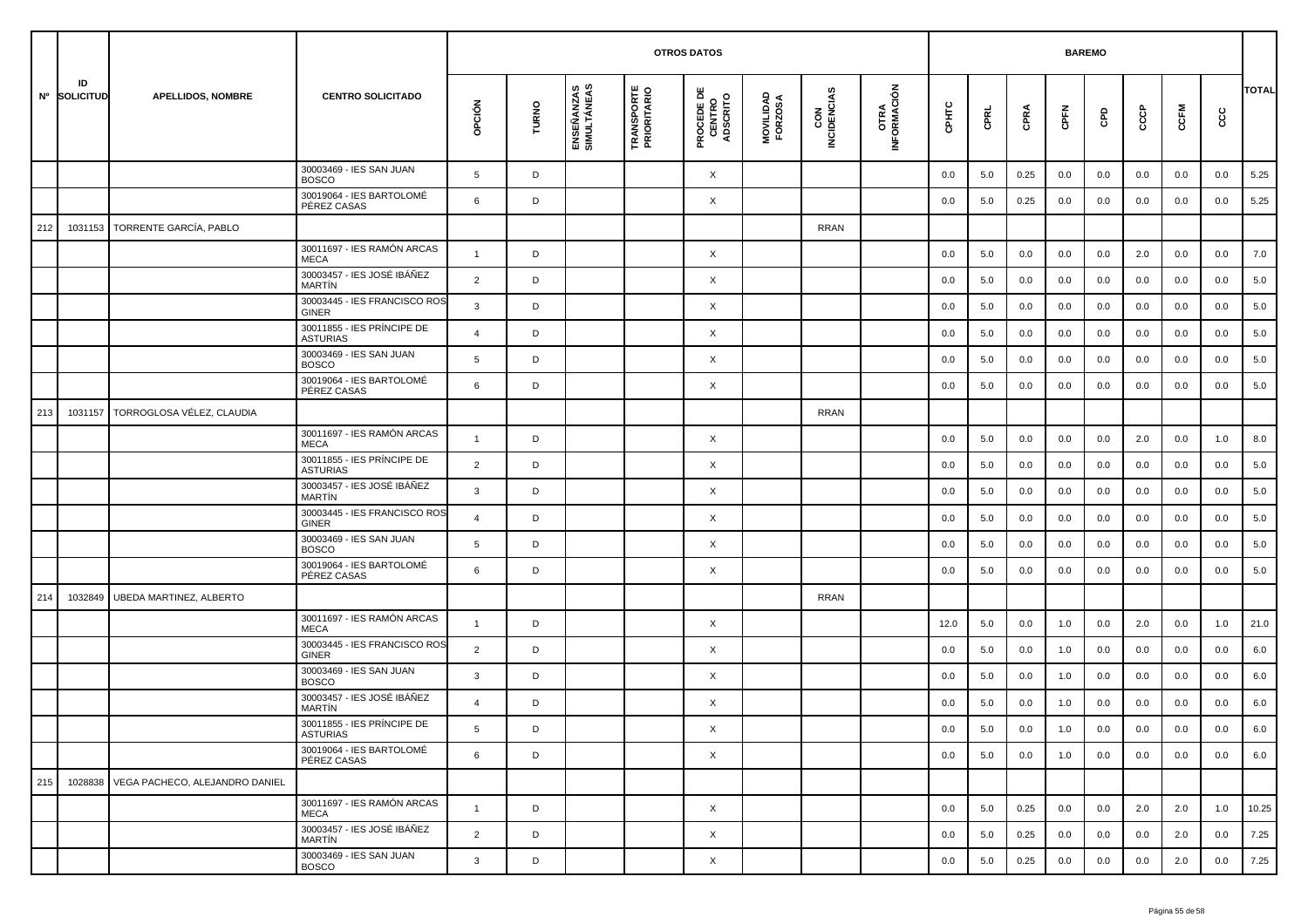|     |                    |                                          |                                               | <b>OTROS DATOS</b><br><b>BAREMO</b> |       |                           |                                  |                                           |                      |                    |                     |       |      |      |         |     |     |      |         |              |
|-----|--------------------|------------------------------------------|-----------------------------------------------|-------------------------------------|-------|---------------------------|----------------------------------|-------------------------------------------|----------------------|--------------------|---------------------|-------|------|------|---------|-----|-----|------|---------|--------------|
|     | ID<br>Nº SOLICITUD | <b>APELLIDOS, NOMBRE</b>                 | <b>CENTRO SOLICITADO</b>                      | opción                              | TURNO | ENSEÑANZAS<br>SIMULTÁNEAS | <b>TRANSPORTE</b><br>PRIORITARIO | <b>PROCEDE DE<br/>CENTRO<br/>ADSCRITO</b> | MOVILIDAD<br>FORZOSA | CON<br>INCIDENCIAS | OTRA<br>INFORMACIÓN | CPHTC | CPRL | CPRA | CPFN    | GPD | င်င | CCFM | င္ပင    | <b>TOTAL</b> |
|     |                    |                                          | 30019064 - IES BARTOLOMÉ<br>PÉREZ CASAS       | $\overline{4}$                      | D     |                           |                                  | X                                         |                      |                    |                     | 0.0   | 5.0  | 0.25 | 0.0     | 0.0 | 0.0 | 2.0  | 0.0     | 7.25         |
|     |                    |                                          | 30011855 - IES PRÍNCIPE DE<br><b>ASTURIAS</b> | 5                                   | D     |                           |                                  | X                                         |                      |                    |                     | 0.0   | 5.0  | 0.25 | 0.0     | 0.0 | 0.0 | 2.0  | 0.0     | 7.25         |
|     |                    |                                          | 30003445 - IES FRANCISCO ROS<br><b>GINER</b>  | 6                                   | D     |                           |                                  | X                                         |                      |                    |                     | 0.0   | 5.0  | 0.25 | 0.0     | 0.0 | 0.0 | 2.0  | 0.0     | 7.25         |
| 216 | 1026899            | VERA RUIZ, DAVID                         |                                               |                                     |       |                           |                                  |                                           |                      | <b>RRAN</b>        |                     |       |      |      |         |     |     |      |         |              |
|     |                    |                                          | 30011697 - IES RAMÓN ARCAS<br><b>MECA</b>     | $\overline{1}$                      | D     |                           |                                  | X                                         |                      |                    |                     | 10.0  | 5.0  | 0.0  | 0.0     | 0.5 | 2.0 | 0.0  | 0.0     | 17.5         |
|     |                    |                                          | 30011855 - IES PRÍNCIPE DE<br><b>ASTURIAS</b> | $\overline{2}$                      | D     |                           |                                  | X                                         |                      |                    |                     | 0.0   | 5.0  | 0.0  | 0.0     | 0.5 | 0.0 | 0.0  | 0.0     | 5.5          |
|     |                    |                                          | 30003457 - IES JOSÉ IBÁÑEZ<br><b>MARTIN</b>   | 3                                   | D     |                           |                                  | X                                         |                      |                    |                     | 0.0   | 5.0  | 0.0  | 0.0     | 0.5 | 0.0 | 0.0  | 0.0     | 5.5          |
|     |                    |                                          | 30003469 - IES SAN JUAN<br><b>BOSCO</b>       | $\overline{a}$                      | D     |                           |                                  | X                                         |                      |                    |                     | 0.0   | 5.0  | 0.0  | 0.0     | 0.5 | 0.0 | 0.0  | 0.0     | 5.5          |
|     |                    |                                          | 30003445 - IES FRANCISCO ROS<br><b>GINER</b>  | 5                                   | D     |                           |                                  | X                                         |                      |                    |                     | 0.0   | 5.0  | 0.0  | 0.0     | 0.5 | 0.0 | 0.0  | 0.0     | 5.5          |
|     |                    |                                          | 30019064 - IES BARTOLOMÉ<br>PÉREZ CASAS       | 6                                   | D     |                           |                                  | X                                         |                      |                    |                     | 0.0   | 5.0  | 0.0  | 0.0     | 0.5 | 0.0 | 0.0  | 0.0     | 5.5          |
| 217 | 1032001            | VICENTE YEPEZ, JOSSELIN ABIGAIL          |                                               |                                     |       |                           |                                  |                                           |                      |                    |                     |       |      |      |         |     |     |      |         |              |
|     |                    |                                          | 30011697 - IES RAMÓN ARCAS<br><b>MECA</b>     | $\overline{1}$                      | D     |                           |                                  | X                                         |                      |                    |                     | 0.0   | 5.0  | 0.25 | 0.0     | 0.0 | 2.0 | 0.0  | 1.0     | 8.25         |
|     |                    |                                          | 30003457 - IES JOSÉ IBÁÑEZ<br><b>MARTIN</b>   | 2                                   | D     |                           |                                  | X                                         |                      |                    |                     | 0.0   | 5.0  | 0.25 | 0.0     | 0.0 | 0.0 | 0.0  | 0.0     | 5.25         |
|     |                    |                                          | 30003469 - IES SAN JUAN<br><b>BOSCO</b>       | 3                                   | D     |                           |                                  | X                                         |                      |                    |                     | 0.0   | 5.0  | 0.25 | 0.0     | 0.0 | 0.0 | 0.0  | 0.0     | 5.25         |
|     |                    |                                          | 30019064 - IES BARTOLOMÉ<br>PÉREZ CASAS       | $\overline{4}$                      | D     |                           |                                  | X                                         |                      |                    |                     | 0.0   | 5.0  | 0.25 | 0.0     | 0.0 | 0.0 | 0.0  | 0.0     | 5.25         |
|     |                    |                                          | 30003445 - IES FRANCISCO ROS<br><b>GINER</b>  | 5                                   | D     |                           |                                  | X                                         |                      |                    |                     | 0.0   | 5.0  | 0.25 | 0.0     | 0.0 | 0.0 | 0.0  | 0.0     | 5.25         |
|     |                    |                                          | 30011855 - IES PRÍNCIPE DE<br><b>ASTURIAS</b> | 6                                   | D     |                           |                                  | X                                         |                      |                    |                     | 0.0   | 5.0  | 0.25 | 0.0     | 0.0 | 0.0 | 0.0  | 0.0     | 5.25         |
| 218 | 1033289            | VIDAL ABELLANEDA, ISABEL                 |                                               |                                     |       |                           |                                  |                                           |                      |                    |                     |       |      |      |         |     |     |      |         |              |
|     |                    |                                          | 30011697 - IES RAMÓN ARCAS<br><b>MECA</b>     | $\mathbf{1}$                        | D     |                           |                                  |                                           |                      |                    |                     | 10.0  | 5.0  | 0.25 | 2.0     | 0.0 | 2.0 | 0.0  | 0.0     | 19.25        |
|     |                    |                                          | 30003445 - IES FRANCISCO ROS<br><b>GINER</b>  | 2                                   | D     |                           |                                  |                                           |                      |                    |                     | 0.0   | 5.0  | 0.25 | 2.0     | 0.0 | 0.0 | 0.0  | 0.0     | 7.25         |
| 219 | 1033225            | VIDAL ABELLANEDA, MARÍA                  |                                               |                                     |       |                           |                                  |                                           |                      |                    |                     |       |      |      |         |     |     |      |         |              |
|     |                    |                                          | 30011697 - IES RAMÓN ARCAS<br>MECA            |                                     | D     |                           |                                  |                                           |                      |                    |                     | 10.0  | 5.0  | 0.25 | $2.0\,$ | 0.0 | 2.0 | 0.0  | $0.0\,$ | 19.25        |
|     |                    |                                          | 30003445 - IES FRANCISCO ROS<br><b>GINER</b>  | $\overline{2}$                      | D     |                           |                                  |                                           |                      |                    |                     | 0.0   | 5.0  | 0.25 | 2.0     | 0.0 | 0.0 | 0.0  | 0.0     | 7.25         |
| 220 |                    | 1031490 VILLARROEL TOAQUE, NATALIA BELÉN |                                               |                                     |       |                           |                                  |                                           |                      |                    |                     |       |      |      |         |     |     |      |         |              |
|     |                    |                                          | 30011697 - IES RAMÓN ARCAS<br>MECA            | $\mathbf{1}$                        | D     |                           |                                  | X                                         |                      |                    |                     | 0.0   | 5.0  | 0.25 | 0.0     | 0.0 | 2.0 | 0.0  | 1.0     | 8.25         |
|     |                    |                                          | 30003445 - IES FRANCISCO ROS<br>GINER         | $\overline{2}$                      | D     |                           |                                  | X                                         |                      |                    |                     | 0.0   | 5.0  | 0.25 | 0.0     | 0.0 | 0.0 | 0.0  | 0.0     | 5.25         |
|     |                    |                                          | 30003457 - IES JOSÉ IBÁÑEZ<br>MARTÍN          | $\mathbf{3}$                        | D     |                           |                                  | X                                         |                      |                    |                     | 0.0   | 5.0  | 0.25 | 0.0     | 0.0 | 0.0 | 0.0  | 0.0     | 5.25         |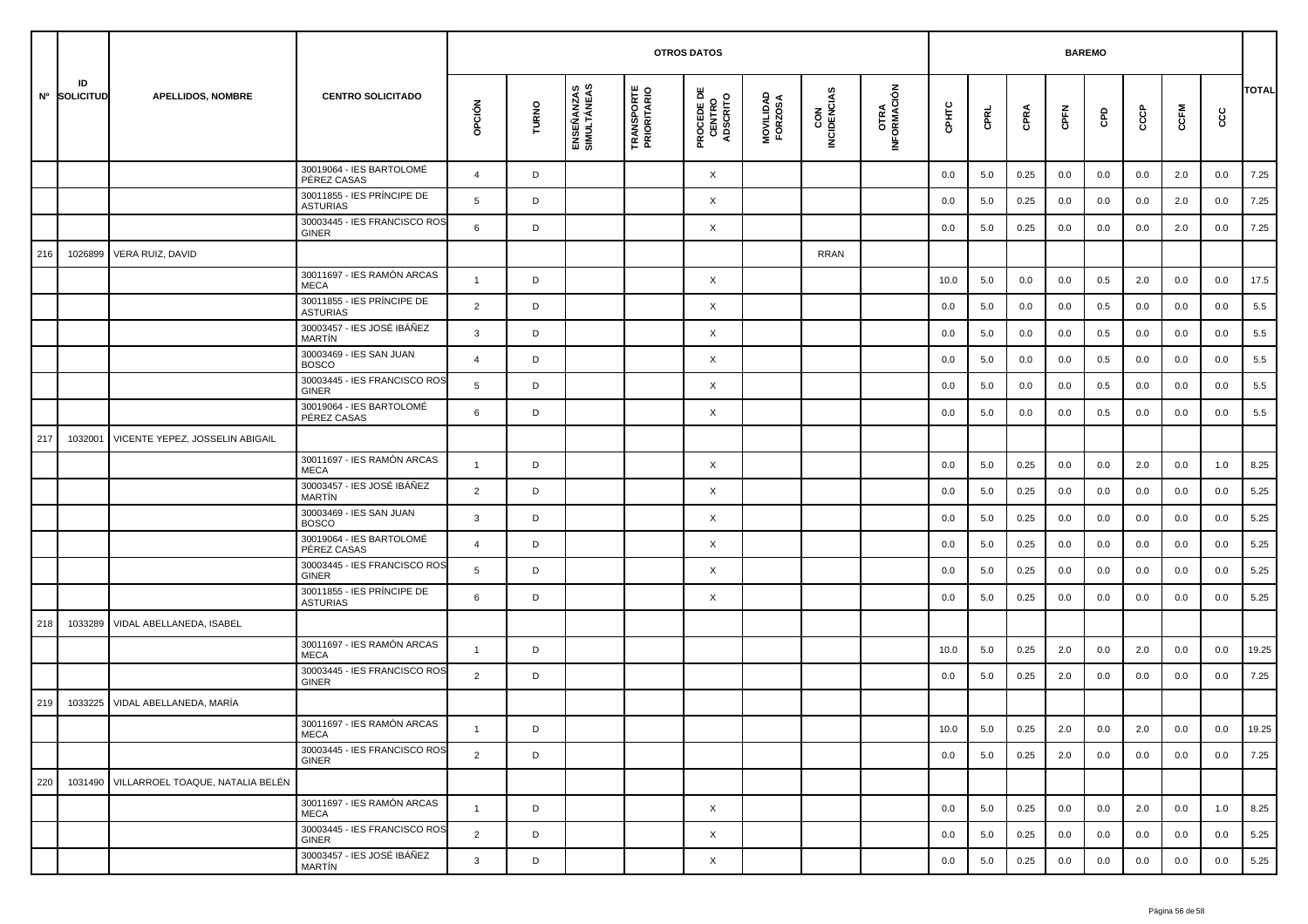|     |                    |                                     |                                               | <b>OTROS DATOS</b><br><b>BAREMO</b> |             |                           |                                   |                                           |                      |                    |                     |       |         |      |      |         |     |      |     |       |
|-----|--------------------|-------------------------------------|-----------------------------------------------|-------------------------------------|-------------|---------------------------|-----------------------------------|-------------------------------------------|----------------------|--------------------|---------------------|-------|---------|------|------|---------|-----|------|-----|-------|
|     | ID<br>Nº SOLICITUD | <b>APELLIDOS, NOMBRE</b>            | <b>CENTRO SOLICITADO</b>                      | opción                              | TURNO       | ENSEÑANZAS<br>SIMULTÁNEAS | <b>TRANSPORTE<br/>PRIORITARIO</b> | <b>PROCEDE DE<br/>CENTRO<br/>ADSCRITO</b> | MOVILIDAD<br>FORZOSA | CON<br>INCIDENCIAS | OTRA<br>INFORMACIÓN | CPHTC | CPRL    | CPRA | CPFN | GPD     | င်င | CCFM | ငင  | TOTAL |
|     |                    |                                     | 30011855 - IES PRÍNCIPE DE<br><b>ASTURIAS</b> | $\overline{4}$                      | D           |                           |                                   | X                                         |                      |                    |                     | 0.0   | 5.0     | 0.25 | 0.0  | 0.0     | 0.0 | 0.0  | 0.0 | 5.25  |
|     |                    |                                     | 30003469 - IES SAN JUAN<br><b>BOSCO</b>       | 5                                   | D           |                           |                                   | X                                         |                      |                    |                     | 0.0   | 5.0     | 0.25 | 0.0  | 0.0     | 0.0 | 0.0  | 0.0 | 5.25  |
|     |                    |                                     | 30019064 - IES BARTOLOMÉ<br>PÉREZ CASAS       | 6                                   | D           |                           |                                   | X                                         |                      |                    |                     | 0.0   | $5.0\,$ | 0.25 | 0.0  | $0.0\,$ | 0.0 | 0.0  | 0.0 | 5.25  |
| 221 |                    | 1031752 VILLCA MAMANI, MARIA ISABEL |                                               |                                     |             |                           |                                   |                                           |                      |                    |                     |       |         |      |      |         |     |      |     |       |
|     |                    |                                     | 30011697 - IES RAMÓN ARCAS<br><b>MECA</b>     | $\overline{1}$                      | D           |                           |                                   | X                                         |                      |                    |                     | 10.0  | 5.0     | 0.25 | 1.0  | 0.0     | 2.0 | 0.0  | 0.0 | 18.25 |
|     |                    |                                     | 30003445 - IES FRANCISCO ROS<br><b>GINER</b>  | $\overline{2}$                      | D           |                           |                                   | X                                         |                      |                    |                     | 0.0   | 5.0     | 0.25 | 1.0  | 0.0     | 0.0 | 0.0  | 0.0 | 6.25  |
|     |                    |                                     | 30003457 - IES JOSÉ IBÁÑEZ<br>MARTÍN          | $\mathbf{3}$                        | $\mathsf D$ |                           |                                   | X                                         |                      |                    |                     | 0.0   | 5.0     | 0.25 | 1.0  | 0.0     | 0.0 | 0.0  | 0.0 | 6.25  |
|     |                    |                                     | 30003469 - IES SAN JUAN<br><b>BOSCO</b>       | $\pmb{\mathcal{L}}$                 | D           |                           |                                   | X                                         |                      |                    |                     | 0.0   | 5.0     | 0.25 | 1.0  | 0.0     | 0.0 | 0.0  | 0.0 | 6.25  |
|     |                    |                                     | 30011855 - IES PRÍNCIPE DE<br><b>ASTURIAS</b> | 5                                   | D           |                           |                                   | X                                         |                      |                    |                     | 0.0   | 5.0     | 0.25 | 1.0  | 0.0     | 0.0 | 0.0  | 0.0 | 6.25  |
|     |                    |                                     | 30019064 - IES BARTOLOMÉ<br>PÉREZ CASAS       | 6                                   | D           |                           |                                   | X                                         |                      |                    |                     | 0.0   | 5.0     | 0.25 | 1.0  | 0.0     | 0.0 | 0.0  | 0.0 | 6.25  |
| 222 | 1032855            | YOUSSEF ALLALI, FARAH               |                                               |                                     |             |                           |                                   |                                           |                      |                    |                     |       |         |      |      |         |     |      |     |       |
|     |                    |                                     | 30011697 - IES RAMÓN ARCAS<br><b>MECA</b>     | $\mathbf{1}$                        | D           |                           |                                   | X                                         |                      |                    |                     | 0.0   | 5.0     | 0.25 | 1.0  | 0.0     | 2.0 | 0.0  | 1.0 | 9.25  |
|     |                    |                                     | 30003469 - IES SAN JUAN<br><b>BOSCO</b>       | $\overline{2}$                      | D           |                           |                                   | X                                         |                      |                    |                     | 0.0   | 5.0     | 0.25 | 1.0  | 0.0     | 0.0 | 0.0  | 0.0 | 6.25  |
|     |                    |                                     | 30003457 - IES JOSÉ IBÁÑEZ<br><b>MARTIN</b>   | $\mathbf{3}$                        | D           |                           |                                   | X                                         |                      |                    |                     | 0.0   | 5.0     | 0.25 | 1.0  | 0.0     | 0.0 | 0.0  | 0.0 | 6.25  |
|     |                    |                                     | 30003445 - IES FRANCISCO ROS<br><b>GINER</b>  | $\overline{4}$                      | D           |                           |                                   | X                                         |                      |                    |                     | 0.0   | 5.0     | 0.25 | 1.0  | 0.0     | 0.0 | 0.0  | 0.0 | 6.25  |
|     |                    |                                     | 30019064 - IES BARTOLOMÉ<br>PÉREZ CASAS       | 5                                   | D           |                           |                                   | X                                         |                      |                    |                     | 0.0   | 5.0     | 0.25 | 1.0  | 0.0     | 0.0 | 0.0  | 0.0 | 6.25  |
|     |                    |                                     | 30011855 - IES PRÍNCIPE DE<br><b>ASTURIAS</b> | 6                                   | D           |                           |                                   | X                                         |                      |                    |                     | 0.0   | 5.0     | 0.25 | 1.0  | 0.0     | 0.0 | 0.0  | 0.0 | 6.25  |
| 223 | 1031780            | ZAHRAOUI SEKTAOUI, RIHAM            |                                               |                                     |             |                           |                                   |                                           |                      |                    |                     |       |         |      |      |         |     |      |     |       |
|     |                    |                                     | 30011697 - IES RAMÓN ARCAS<br><b>MECA</b>     | $\mathbf{1}$                        | D           |                           |                                   | X                                         |                      |                    |                     | 0.0   | 5.0     | 0.25 | 1.0  | 0.0     | 2.0 | 0.0  | 0.0 | 8.25  |
|     |                    |                                     | 30011855 - IES PRÍNCIPE DE<br><b>ASTURIAS</b> | 2                                   | D           |                           |                                   | X                                         |                      |                    |                     | 0.0   | 5.0     | 0.25 | 1.0  | 0.0     | 0.0 | 0.0  | 0.0 | 6.25  |
|     |                    |                                     | 30003445 - IES FRANCISCO ROS<br>GINER         | 3                                   | D           |                           |                                   | X                                         |                      |                    |                     | 0.0   | 5.0     | 0.25 | 1.0  | 0.0     | 0.0 | 0.0  | 0.0 | 6.25  |
|     |                    |                                     | 30003457 - IES JOSÉ IBÁÑEZ<br><b>MARTIN</b>   | $\overline{4}$                      | D           |                           |                                   | X                                         |                      |                    |                     | 0.0   | 5.0     | 0.25 | 1.0  | 0.0     | 0.0 | 0.0  | 0.0 | 6.25  |
|     |                    |                                     | 30003469 - IES SAN JUAN<br><b>BOSCO</b>       | 5                                   | D           |                           |                                   | X                                         |                      |                    |                     | 0.0   | 5.0     | 0.25 | 1.0  | 0.0     | 0.0 | 0.0  | 0.0 | 6.25  |
|     |                    |                                     | 30019064 - IES BARTOLOMÉ<br>PÉREZ CASAS       | 6                                   | D           |                           |                                   | X                                         |                      |                    |                     | 0.0   | 5.0     | 0.25 | 1.0  | 0.0     | 0.0 | 0.0  | 0.0 | 6.25  |